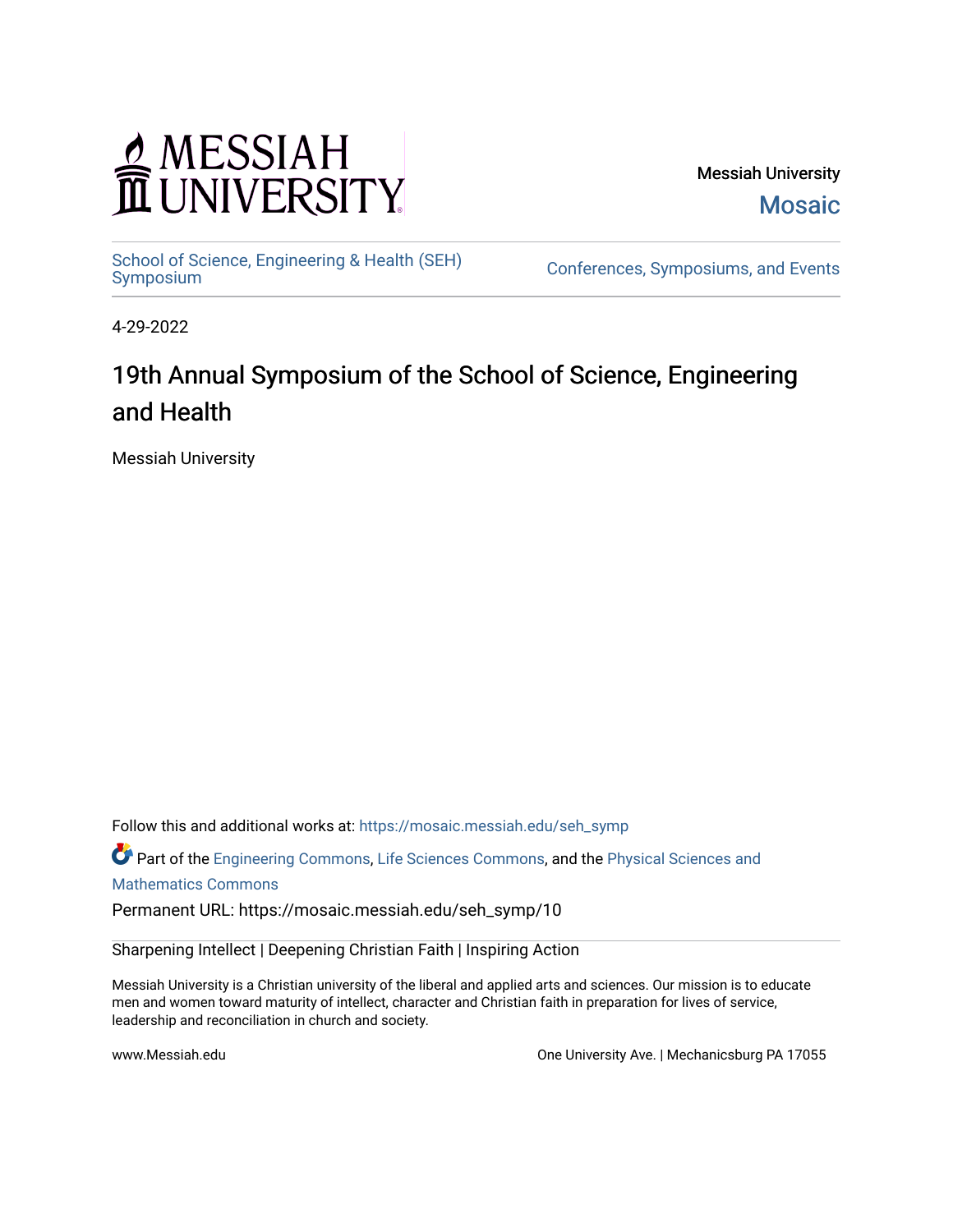# **Welcome**

## **Message from the Dean**

We in the School of Science, Engineering and Health welcome you to this 19th Annual Symposium, and we are pleased to invite you to join us physically on campus in the Frey, Kline, and Jordan buildings or to join sessions virtually. Each year our students, faculty and staff present the fruits of their basic and applied research in science and health fields. The outcomes of scientific research expand intellectual understanding and have tremendous impact on quality of life, environmental health, and human flourishing. We warmly welcome you as guests for the day.

Angela Hare Dean School of Science, Engineering and Health, Messiah University

# **Presentation Abstracts**

## **Biology, Cellular & Molecular**

## **Analysis of Pancreatic Tumor Growth in Response to Targeted Immunotherapy**

## **54**

**Sarah Bath**, Daniel L Guevin, John F Harms†, & Lawrence M Mylin†

Pancreatic cancer is currently the 4<sup>th</sup> leading cause of cancer deaths, with a survival rate of only 10%. The tumors grow deep inside the body and do not produce clearly defined symptoms until later stages. Pancreatic cancer is very aggressive due to genetic makeup and local tissue alterations (e.g. fibrosis) that block access by traditional chemotherapeutic agents. One strategy to combat tumor growth has been to activate [or relieve repression of pre-existing] host immunity so that host tumor-specific lymphocytes, specifically T lymphocytes, are empowered to detect and destroy tumor cells. CD8+ or CD4+ T lymphocytes, respectively, may combat tumors upon recognition of altered peptides presented on MHC molecules expressed by the tumor cells, or on phagocytes that have ingested tumor materials. CD8+ T cells may directly kill tumor cells, while cytokines secreted by CD4+ T cells empower tumoricidal functions of other cellular effectors. Host immunity can be augmented by vaccination using altered tumorassociated targets. We have designed a system in which a unique tumor target has been incorporated into a highly immunogenic viral oncoprotein, the SV40 T antigen. Immortal cells expressing this recombinant protein given as a vaccine are readily destroyed by the host immune system as tumor-specific T cells are generated. We have tested the efficacy of this vaccine by implanting vaccinated mice with murine pancreatic cancer cells engineered to express the human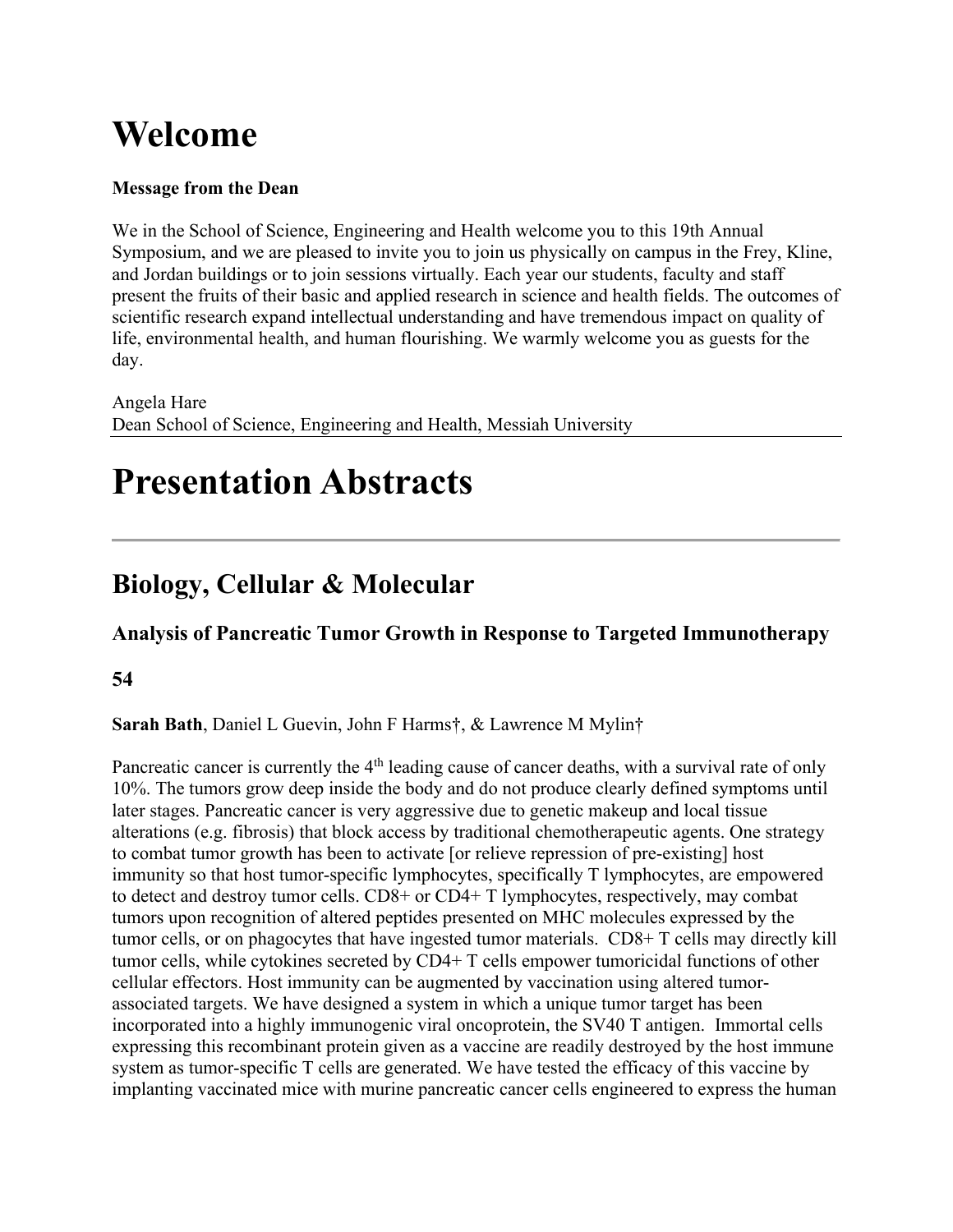target protein. In a preliminary study, vaccination did reduce tumor growth. Tumor samples will be analyzed for the presence of infiltrating T cells in a future extension of this study.

IACUC Approval: 2015-08R-2024 Date: November 22, 2021

Presentation and Question & Answer Session: 4:00 to 4:20 pm in Jordan 159

## **Development and Testing of a Tumor Cell-Based Vaccine for Pancreatic Cancer**

## **41**

**Daniel L Guevin**, Sarah Bath, John F Harms†, & Lawrence M Mylin†

Pancreatic cancer is an aggressive and deadly cancer. An altered form of the cholecystokinin receptor (CCK2i4svR) that includes 69 extra amino acids in a third intracellular loop is expressed by many aggressive pancreatic tumors. We aim to develop a vaccine that will "train" host adaptive immunity to recognize this novel target. We have engineered a tumor cell-based vaccine in which immortalized syngeneic cells express a derivative of the Simian virus 40 Large Tumor antigen protein (SV40 T ag) that contains a 20 amino acid insert corresponding to a portion of the 69 amino acid sequence found in the CCK2i4svR receptor variant. Immunization of mice with a synthetic peptide corresponding to the 20mer insert induced peptide-specific CD4+ T cells in previous studies. C57Bl/6 mice were injected with the tumor vaccine cells (4A-1) or control cells (B6/WT-19) that expressed unaltered SV40 T ag to elicit T cell responses against SV40 T ag epitopes only and the CCK2i4svR sequence. An ELISPOT assay was employed to detect epitope-specific T cells using three target peptides: a known CD4+ epitope from SV40 T ag; the 20mer from CCK2i4svR; a control HBV epitope. CCK2i4svR-specific responses were detected, but frequencies were inconsistent. We tested whether immunity elicited by the vaccine cells could control the growth of orthotopically implanted murine pancreatic cancer Panco2 cells engineered to co-express the human CCK2i4svR variant. Groups of mice were immunized twice with either 4A-1 or B6/WT-19 cells before implantation and proglumide therapy. Tumor progression/burden and immune status (ELISPOT) were monitored at 4 weeks. Tumor presence and mass were reduced in the mice of the experimental group relative to controls. Leukocyte infiltration will be assessed by future immunohistochemistry and staining.

IACUC Approval: 2015-08R-2024 Date: November 22, 2021

Presentation and Question & Answer Session: 1:00 to 1:20 pm in Kline 120

## **Developing a Protocol for Accurately Quantifying Low Levels of CCK2R Expression in Downregulated Pancreatic Cancer Cells**

**43**

**Joshua B Harding** & John F Harms†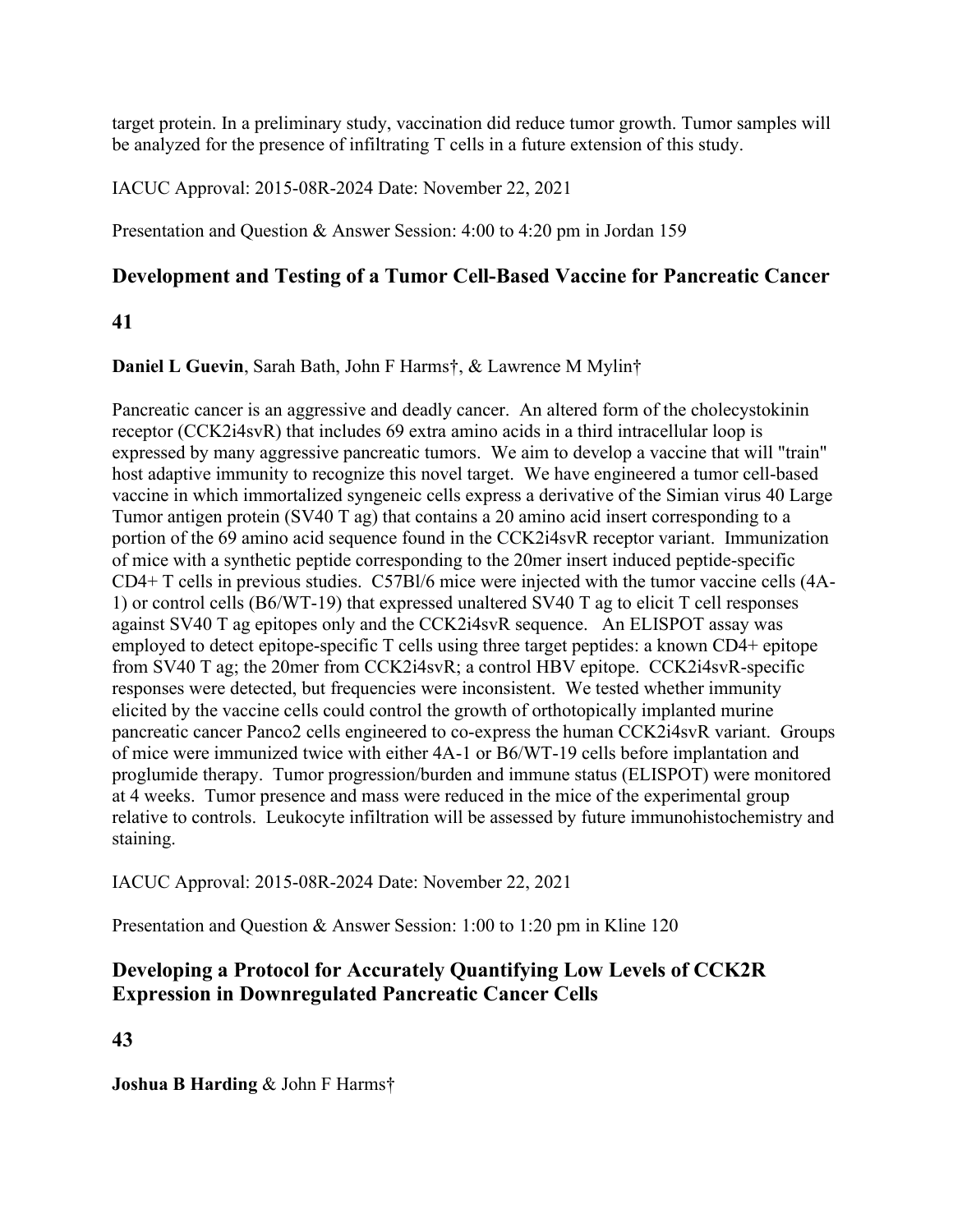Pancreatic ductal adenocarcinoma (PDAC) is responsible for over 90% of pancreatic cancer diagnoses and has an average 5-year survival rate of under 10%. Recent research has pointed to the involvement of gastrin/CCK signaling in pancreatic tumor fibrosis as an antagonist of gastrin/CCK receptors (e.g., CCK2R) has been shown to decrease fibrosis. To identify downstream pathways, our lab has set out to determine the effect of CCK2R downregulation on tumor fibrosis and the expression of various stromal/immune mediators. Because many PDAC lines endogenously express low levels of CCK2R mRNA, it is imperative that quantification in down-regulated clones by RT-PCR is as sensitive as possible. To achieve this, our lab sought to determine the most reproducible and sensitive primer-probe set among three commercially available sets. It is essential that the assay will not present false positives due to contaminating genomic DNA prompting the lab to test two different DNase protocols. We found that commercial set  $#3$  is the most reproducible and sensitive primer-probe set compared to sets  $#1$ and #2. Commercial set #3 also proved to be the best set for biasing against genomic DNA contamination, with only 24.1% of negative control (DNase treated, reverse transcriptase negative) samples showing low-level amplification within 50 cycles, compared to 37.9% for set #2 and 66.7% for set #1. To address this persistent contamination, we treated our samples with a high efficiency DNase enzyme, and it showed no significant improvement in reducing gDNA in preliminary trials.

Presentation and Question & Answer Session: 1:40 to 2:00 pm in Kline 120

## **Establishing Developmental Hypoxia Models in** *Danio rerio* **and Cultured Oligodendrocytes**

## **51**

## **Madeline Johnston** & Jennifer K Ness-Myers Ph.D.†

Oligodendrocytes produce and maintain myelin in the central nervous system (CNS), enabling neurons to transmit axonal signals rapidly via saltatory conduction. During development, oligodendrocyte precursor cells (OPCs) respond to multiple environmental signals and intrinsic timing to initiate myelination. In the event of tissue injury, the myelination program is disrupted and results in a 'maturation arrest' and consequent defects in CNS myelin. Oxygen deprivation (hypoxia) during prenatal development is a common cause of white matter injury, which leads to cognitive and functional impairment. It is the purpose of this study to establish new developmental hypoxia models for zebrafish embryos and cultured oligodendrocytes. Chemical hypoxia using sodium sulfite was tested as a developmental zebrafish hypoxia model. The parameters of sodium sulfite solutions were evaluated for pH and dissolved oxygen (DO) stability over time, and the effects on myelin gene expression in zebrafish larvae subjected to hypoxia were analyzed by qPCR. A new method for cell culture hypoxia was also tested on purified cultures of immature oligodendrocytes. This model utilized an oxygen absorber and vacuum-sealed bags to produce a hypoxic environment for cells grown in a 6-well dish.

IACUC Approval: 2018-16R-F2024 and 2018-13R-S2024 Date: January 13, 2022

Presentation and Question & Answer Session: 1:40 to 2:00 pm in Jordan 159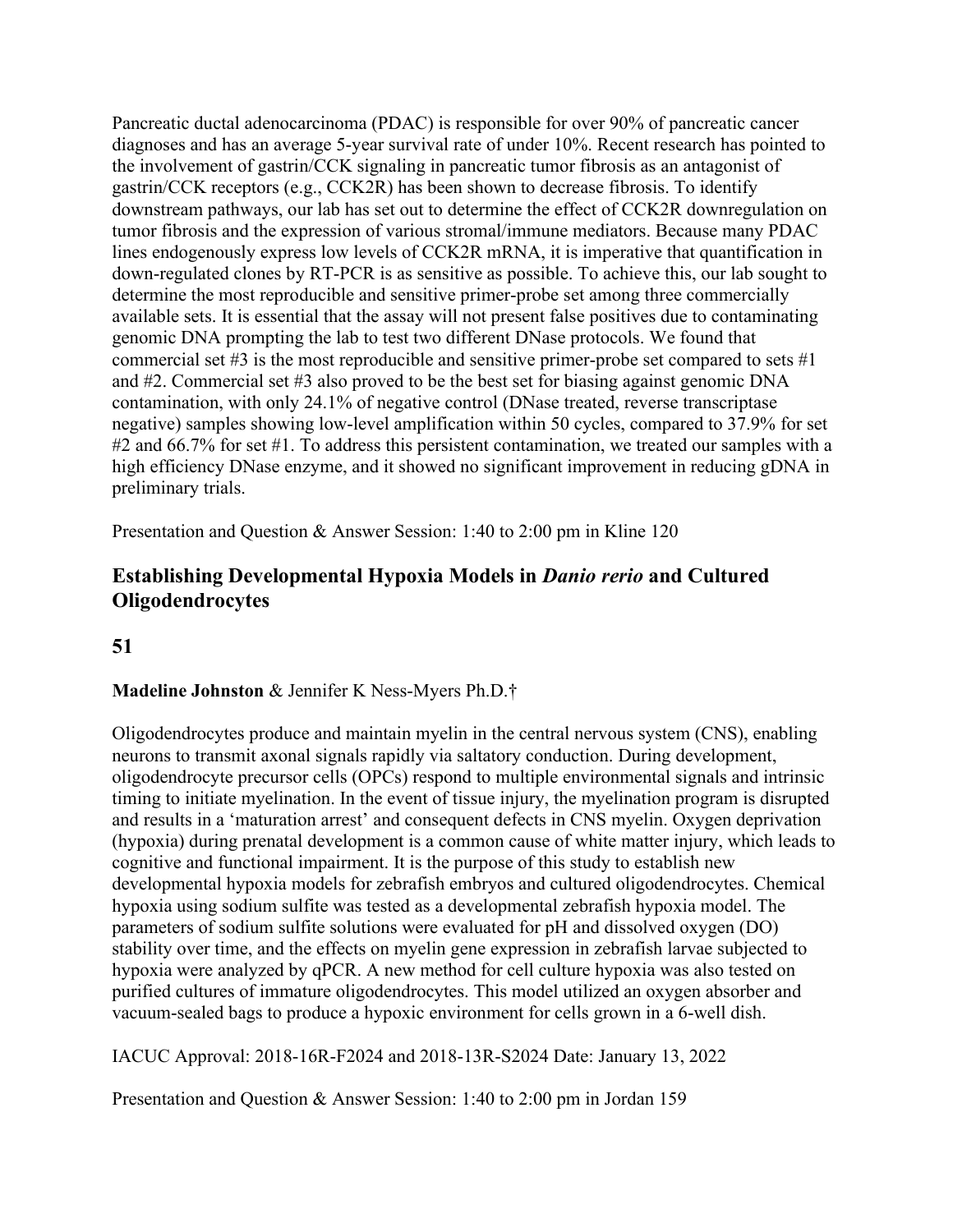## **Optimization of a Novel QRT-PCR Assay for Relative Quantification of CCK2R Splice Variants in Pancreatic Cancer**

## **42**

## **Natalie M Johnston** & John F Harms†

Pancreatic ductal adenocarcinoma (PDAC) is a particularly aggressive cancer and its behavior is driven in part by the hormone, gastrin, via its preferential receptor, CCK2R. A splice variant of CCK2R, called CCK2i4svR, encodes a hyperactive receptor associated with elevated tumor growth, and arises from failure to splice the 4th intron. To test the hypothesis that the relative abundance of CCK2R and CCK2i4svR expression will present prognostic value, we developed a novel SYBR Green qRT-PCR assay capable of differentiating the variant transcripts. Employed against RNA isolated from patient samples representing both PDAC and normal pancreas, primer-dimer and occasional non-specific amplification were observed in samples with low or no receptor expression. We hypothesized primer modifications and annealing/extension temperature optimization would eliminate these artifacts in no-template conditions. Analyses demonstrate that primer-dimer artifacts were heterodimeric. Artifact frequency was significantly reduced by slight modifications to each of three reverse primers while redesign of the shared forward primer significantly compromised selectivity against contaminating genomic DNA. Having validated the new primer combinations using no-template and plasmid-based qPCR, qRT-PCR analysis of a panel of control RNAs and low-expression samples is ongoing.

Presentation and Question & Answer Session: 1:20 to 1:40 pm in Kline 120

## **Developing an Immunocompetent Murine Model for the Investigation of Fibrosis in Metastases of Pancreatic Ductal Adenocarcinoma**

## **32**

## **Sean Lapp** & John F Harms†

Of major cancer types, pancreatic cancer has the worst 5-year rate of survival at only 10%. Its prognosis is especially devastating when diagnosed in the metastatic stage, with only 3% of these patients surviving 5 years. The lethality of pancreatic cancer can be attributed in part to resistance to chemotherapy, the delivery of which is difficult due to the complex tumor microenvironment, characterized by a dense matrix of fibrosis. It is hypothesized that reducing this fibrosis would increase infiltration of therapies into the tumor and therefore improve their efficacy. Proglumide, a CCK receptor antagonist, has been shown to reduce fibrosis in primary tumors of pancreatic cancer. However, the effects of this drug on metastases are still unknown. To test the effect of proglumide on disseminated disease, a reliably metastatic animal model is essential. We tested the metastatic potential and primary tumor growth of a newly acquired murine pancreatic cancer cell line, MCB/1, by injecting the cells into mice using four different injection routes: orthotopic, intrasplenic, intravenous, and subcutaneous. The orthotopic and intrasplenic models showed primary tumor growth in the pancreas and spleen, respectively. These models also showed signs of metastases in the liver, peritoneal cavity, and lungs, while the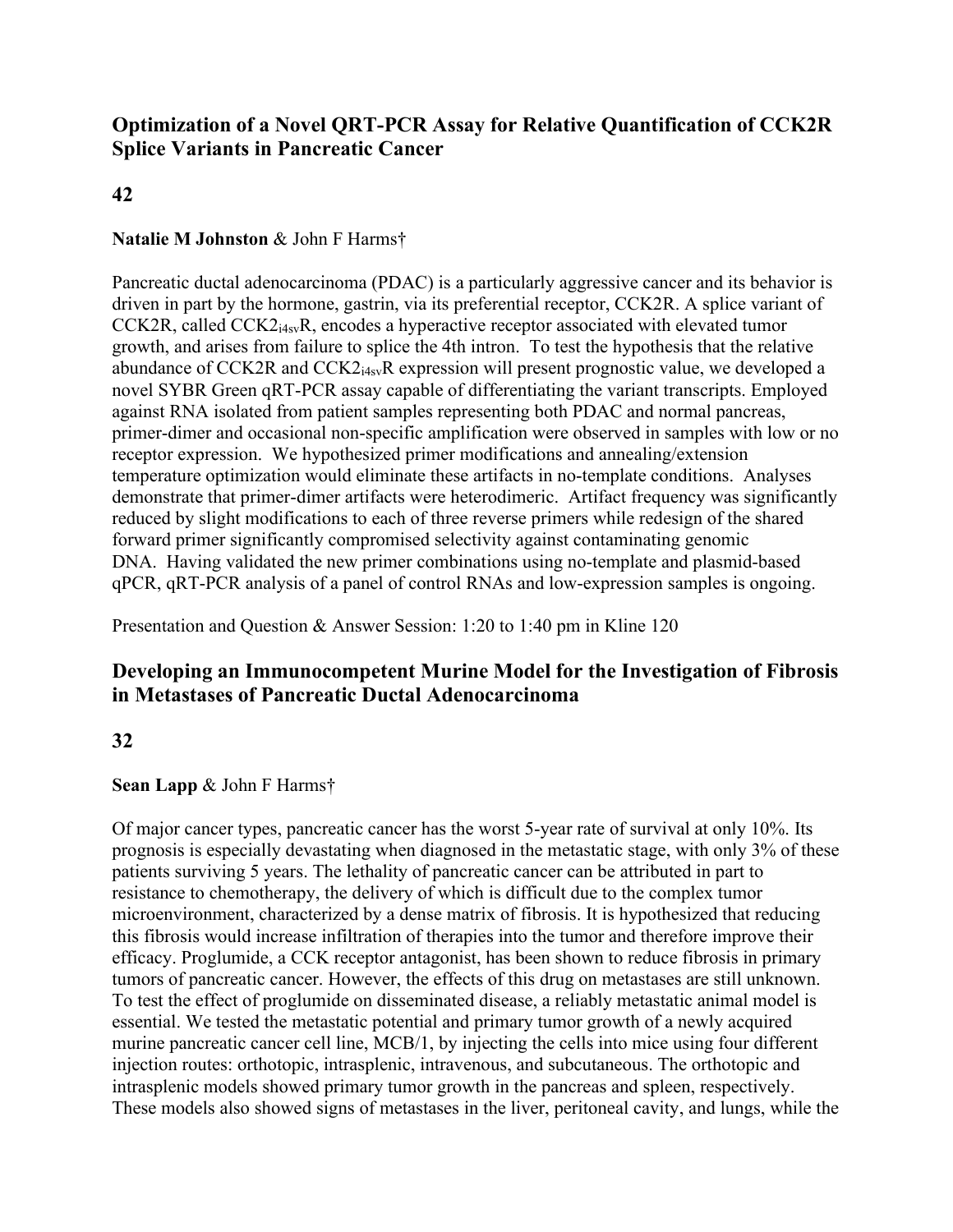intravenous model metastasized exclusively to the lungs. In future studies, we plan to characterize the fibrosis of the metastases compared to the primary tumors. We also aim to utilize this line to investigate the effects of proglumide on metastatic pancreatic cancer.

IACUC Approval: 2017-11R-S2023 Date: September 23, 2020

Presentation and Question & Answer Session: 10:20 to 10:40 am in Frey 349

## **Generation of Neutralizing Monoclonal Antibodies Against Bacteriophage T4**

## **52**

**Lily X Velazco**, Hunter Zondory, & Lawrence M Mylin†

Antibodies protect by various mechanisms, but induction of antibodies that block infection by binding to pathogen surface structures is a goal of current vaccines. Past Messiah University Microbiology courses included experiences wherein students blocked infection of *Escherichia coli* B by bacteriophage T4 using polyclonal T4-specific goat antiserum. Unfortunately, the polyclonal serum is no longer available. We have undertaken to generate mouse monoclonal antibodies that neutralize phage T4 to use in the same laboratory experiences. Our strategy was to immunize Balb/c mice with concentrated T4 suspensions from which endotoxin (lipopolysaccharide) had been depleted by gentle organic extraction. Mice were injected twice over two weeks with  $\sim 1.6 - 3.5 \times 10^{10}$  pfu of T4r+ phage. Serum was prepared from blood collected by cheek vein puncture and assessed for T4-neutralizing activity in a 96-well plate scale-screening assay. Briefly, small amounts of *E. coli* B and T4 were combined in each well. Ongoing infection by T4 limited the density of bacterial growth in a well when measured at 6 – 8 hours. The presence of neutralizing antibodies prevented infection and instead allowed the bacteria to grow to near-saturation. The use of serially diluted serum samples allowed relative neutralizing titers to be determined. This presentation will describe the development of the 96 well plate-scale screening assay and how it was further adapted to tolerate the presence of antibiotics that will be in supernatants of hybridoma cultures (Gentamicin, or the mixture of Penicillin and Streptomycin). Exponentially growing *E. coli* B cells were transformed with plasmids encoding ampicillin and either gentamicin or streptomycin resistance. Infection by T4 was confirmed in the presence of the relevant antibiotic, as well as the ability of each transformant to proliferate if T4 was neutralized by goat antisera under similar conditions. Production and screening of hybridomas are in progress.

IACUC Approval: 218-15R-F2024 Date: November 22, 2021

Presentation and Question & Answer Session: 2:00 to 2:20 pm in Jordan 159

## **Generating Neutralizing Monoclonal Antibodies Against Bacteriophage T4: Designing a Screening Assay**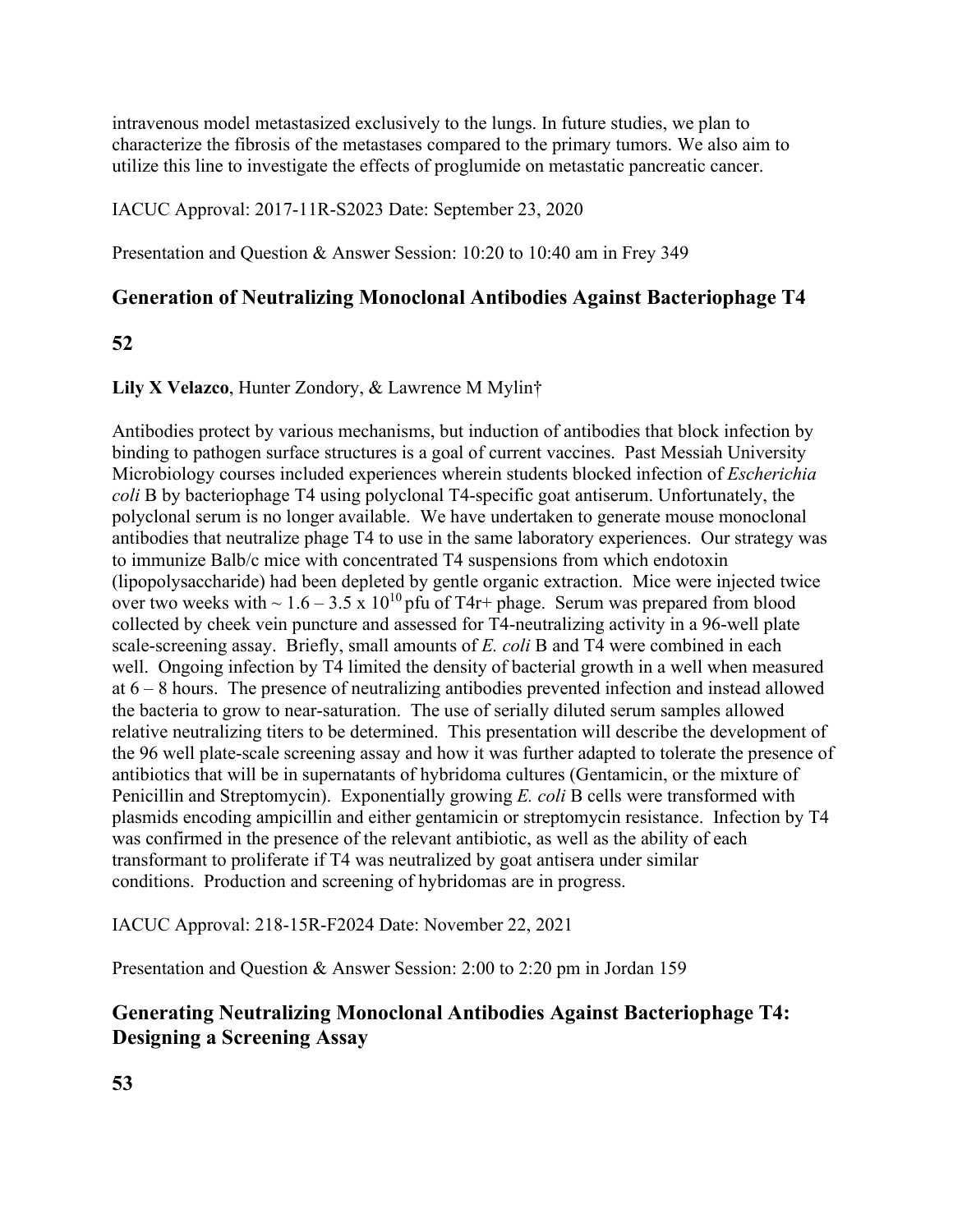## **Hunter Zondory**, Lily X Velazco, & Lawrence M Mylin†

Antibodies protect by various mechanisms, but induction of antibodies that block infection by binding to pathogen surface structures is a goal of current vaccines. Past Messiah University Microbiology courses included experiences wherein students blocked infection of *Escherichia coli* B by bacteriophage T4 using polyclonal T4-specific goat antiserum. Unfortunately, the polyclonal serum is no longer available. We have undertaken to generate mouse monoclonal antibodies that neutralize phage T4 to use in the same laboratory experiences. Our strategy was to immunize Balb/c mice with concentrated T4 suspensions from which endotoxin (lipopolysaccharide) had been depleted by gentle organic extraction. Mice were injected twice over two weeks with  $\sim 1.6 - 3.5 \times 1010$  pfu of T4r+ phage. Serum was prepared from blood collected by cheek vein puncture and assessed for T4-neutralizing activity in a 96-well plate scale-screening assay. Briefly, small amounts of *E. coli* B and T4 were combined in each well. Ongoing infection by T4 limited the density of bacterial growth in a well when measured at  $6 - 8$ hours. The presence of neutralizing antibodies prevented infection and instead allowed the bacteria to grow to near-saturation. The use of serially diluted serum samples allowed relative neutralizing titers to be determined. This presentation will describe the development of the 96 well plate-scale screening assay and how it was further adapted to tolerate the presence of antibiotics that will be in supernatants of hybridoma cultures (Gentamicin, or the mixture of Penicillin and Streptomycin). Exponentially growing *E. coli* B cells were transformed with plasmids encoding ampicillin and either gentamicin or streptomycin resistance. Infection by T4 was confirmed in the presence of the relevant antibiotic, as well as the ability of each transformant to proliferate if T4 was neutralized by goat antisera under similar conditions. Production and screening of hybridomas are in progress.

IACUC Approval: 2018-15R-F2024 Date: November 22, 2021

Presentation and Question & Answer Session: 2:20 to 2:40 pm in Jordan 159

## **Biology, Organismal & Ecological**

## **Hybridization and Evaluation of Spring Varieties of Flax (***Linum usitatissimum***) in South Central PA**

## **49**

## **Katelyn M Boyce** & Glafera Janet B Matanguihan†

Heart disease and cancer are currently the top two causes of death in the United States. With doctors increasingly recommending changes in diet and lifestyle, the demand for accessible and nutritious food is rapidly growing. Within the past several years, "superfoods" have surged in popularity, and more evidence is coming out in support of their potential health benefits. One of these is flaxseed oil, which contains high levels of fatty acids that show potential for decreasing the risk of heart disease, lowering cholesterol, preventing cancer, and managing diabetes. The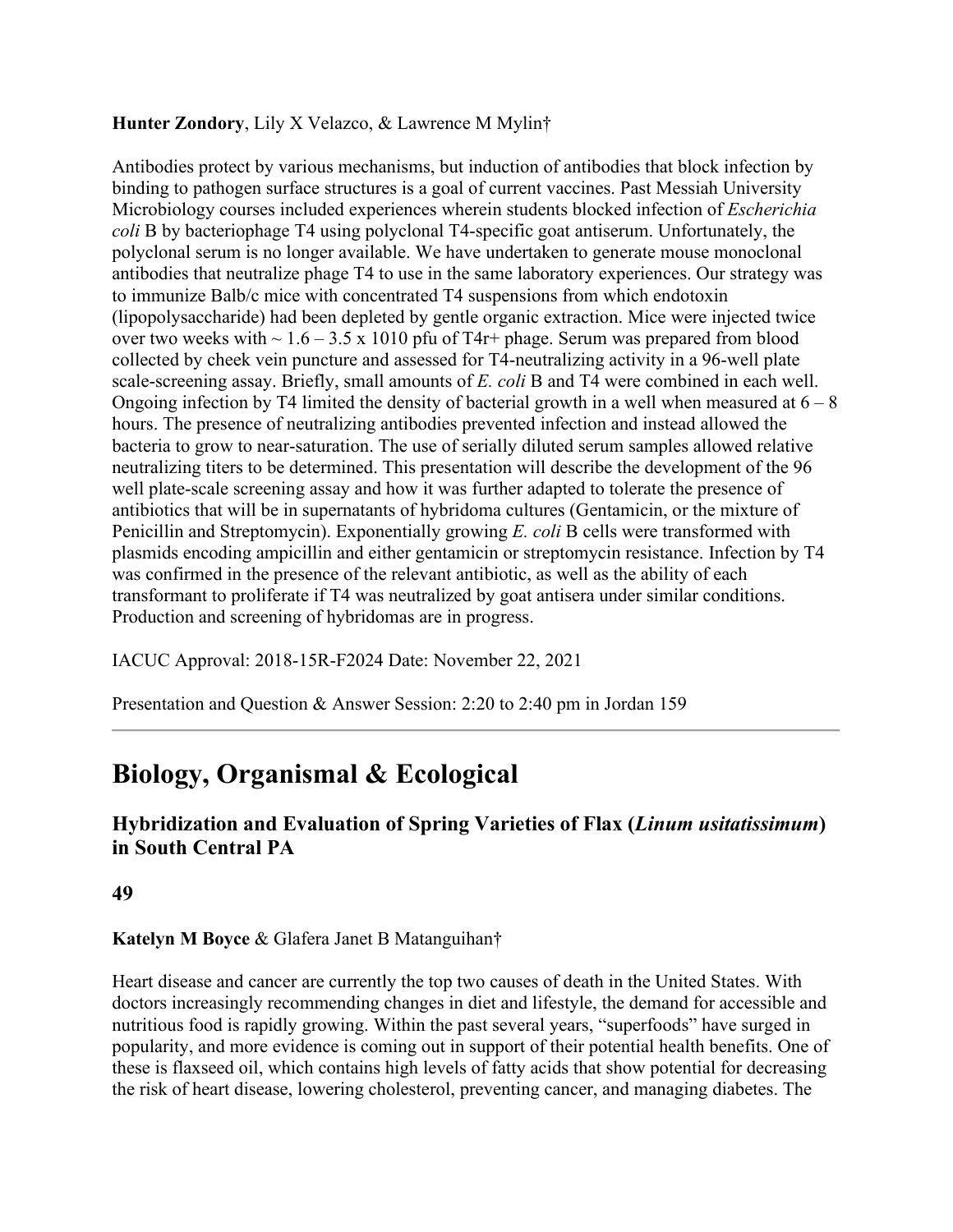majority of oilseed flax cultivation in North America occurs in North Dakota and Canada, but the growing superfood market is making its agricultural expansion into new regions more likely. Flaxseed (*Linum usitatissimum* L.) shows great potential for its introduction to south-central Pennsylvania. The overall goal of this research is to explore the sustainable cultivation of flax in the area. Initially, two projects will focus on 1) collecting preliminary data on the performance of spring flax cultivars under Pennsylvania field conditions and 2) establishing hybridization protocols in the greenhouse as the foundation to investigating the genetics of flaxseed oil production. Data collected will form the basis of flaxseed growing guidelines for the area, which are not well-established, so that local farmers will be more inclined to include it in their crop rotations.

Presentation and Question & Answer Session: 1:00 to 1:20 pm in Jordan 159

## **Breaking Down Barriers: Understanding the Impacts of Small Dam Construction on Biodiversity of Aquatic Macroinvertebrates**

**50**

## **Kayla M Herr** & Jeff S Erikson†

Freshwater ecosystems are a valuable resource for human life as they provide economic, cultural, aesthetic, scientific, and educational resources that other ecosystems cannot. Freshwater environments are critical in preserving biodiversity as they sustain a wide range of both aquatic and terrestrial life. Although these freshwater habitats are essential for human and animal life alike, humans continue to alter these fragile environments by means of overexploitation, water pollution, and flow modification through dam construction. Aquatic macroinvertebrates are a key part of aquatic life and can be collected to assess the health of freshwater habitats that have been modified by humans. The main objective of this study is to investigate the effect of small dams on the biology of streams in the Yellow Breeches Watershed in Mechanicsburg, PA through aquatic macroinvertebrate sampling and analysis. Research was performed by collecting multiple water and macroinvertebrate samples from two Yellow Breeches Creek tributaries, both above and below the small dams, and analyzing the samples in the lab. Expected results include an increase in the abundance and biomass of macroinvertebrates but a decrease in richness and biodiversity downstream from dam sites. Additional predictions include an increase in tolerant macroinvertebrate species and a decrease in intolerant species downstream from dam construction.

Presentation and Question & Answer Session: 1:20 to 1:40 pm in Jordan 159

## **Dietary Analysis of the Long-tailed Salamander,** *Eurycea longicauda*

**45**

**Joshua C McCoy** & Randy W Cassell†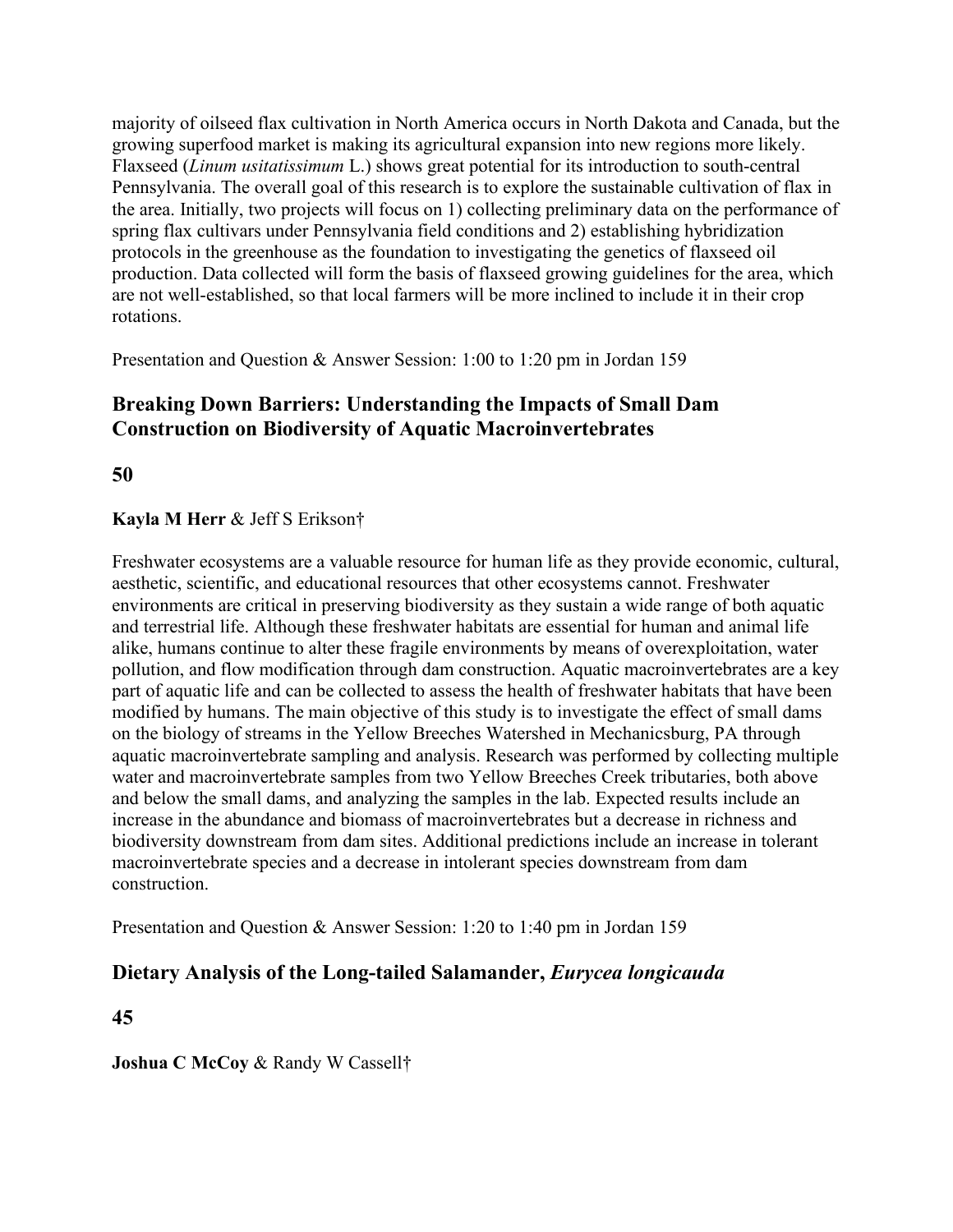This study examines the diet of the Long-tailed Salamander, *Eurycea longicauda*, in southcentral Pennsylvania and attempts to determine whether its diet varies seasonally. Little is currently published on the diet of the Long-tailed Salamander, which mainly inhabits leaf litter and rocky crevices on the forest floor. Because of the Long-tailed Salamander's habitat, it was hypothesized that its diet consists largely of leaf litter-dwelling and crevice-dwelling invertebrates belonging to the following taxa: *Gastropoda, Acari*, *Isopoda, Diplopoda, Collembola*, *Coleoptera, Hymenoptera*, and *Diptera*. It was also hypothesized that non-hexapod species would make up a greater portion of the diet during portions of the year when hexapods are in diapause. To test these hypotheses analysis of the gut contents of wild-caught Long-tailed Salamanders was conducted. Long-tailed Salamanders were caught using a visual encounter search. After capture, sex and snout-vent length (SVL) were recorded, and gut contents were removed using a non-lethal gut-flushing technique. Following stomach evacuation, salamanders were returned to the site of capture. Samples were collected throughout the year and compared to identify seasonal patterns in prey species variation. It was found that three specimens collected in September fed almost exclusively on Isopods, with Collembolans and Diplopodans also present in one individual. Additional data will be collected throughout the spring, summer, and fall of 2022.

Presentation and Question & Answer Session: 2:20 to 2:40 pm in Kline 120

## **Aquaponic Growth of Ginseng and Potatoes**

## **44**

## **Jessie T Wynne** & David K Foster†

American ginseng (*Panax quinquefolium*) is a highly coveted medicinal herb native to forested regions of the eastern United States. This study is to determine if growing American ginseng in an aquaponic system has the ability to increase medicinal ginsenosides present in the plant. Seeds and live roots were cold stratified (6 months at 4°C) to break thermal dormancy resulting only in emerging hypocotyls. The aquaponic system was monitored for dissolved oxygen (DO), nitrate (NO<sup>-</sup>3), phosphate (P), temperature, and pH. Nitrate had an upward trend from 124.89mg/L to 213.90mg/L. while other parameters remained relatively constant. Potatoes were grown to test the system and were planted at water level (0cm), 5.08cm, and 10.16cm above water level, the most productive growth occurring with tubers planted at water level. All Ginseng roots were transferred from the cold stratification on 03/22 and then planted in the aquaponic system at water level. All Ginseng seeds were transferred from the cold stratification to the greenhouse on 03/22 and were planted in potting soil. They were monitored daily and kept moist. Ginseng seeds began to germinate on 4/3/22.

Funding for this work provided by The Gary and Sylvia Emberger Research Scholarship .

Presentation and Question & Answer Session: 2:00 to 2:20 pm in Kline 120

## **Biochemistry**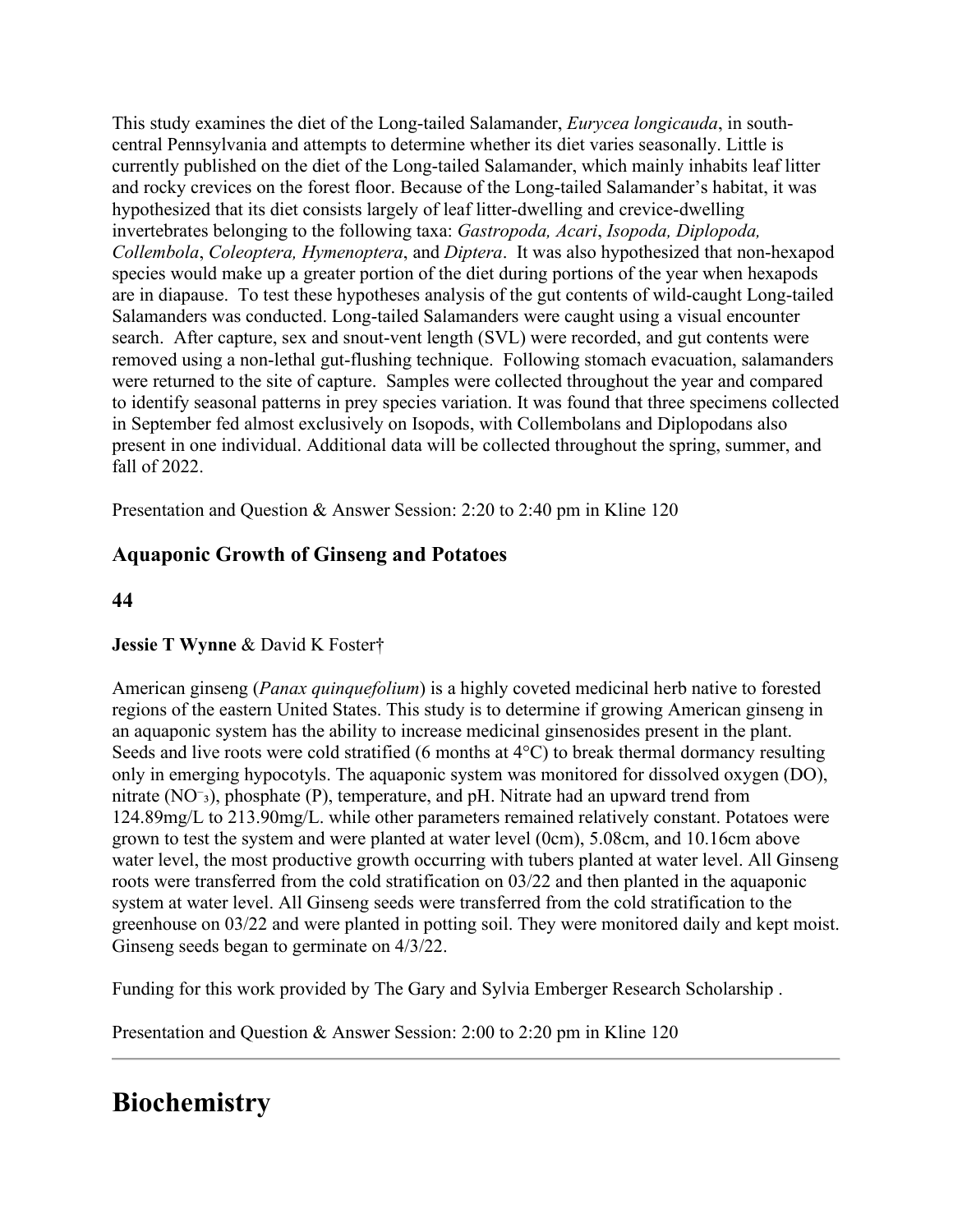## **Generating Expression Vectors for an** *in vitro* **Heme Attachment Assay**

#### **46**

## **Spencer P Clements** & Jesse Kleingardner†

Metal-based redox catalysts that efficiently convert energy to or from stored fuel are a key part of the transition to sustainable global energy. Metal-substituted heme proteins have been shown to perform rapid oxygen or proton reduction, demonstrating their potential for redox catalysis, but their initial exploration has largely been through synthetic modification of heme proteins. The biosynthetic generation of a substituted holocytochrome c would be a first step towards the efficient generation of proteins with these metal-substituted hemes. Holocytochrome c is a protein that has a covalently attached heme group at a CXXCH amino acid motif and performs electron transfer in bacteria as well as in the mitochondrial electron transport chain. A truncated form of cobalt-substituted holocytochrome c, unlike its naturally occurring iron-hemecontaining counterpart, can catalyze the reduction of water into diatomic hydrogen. To synthesize a large quantity of the desired coenzyme, the cobalt substitution has previously been performed synthetically after recombinant expression of the iron-heme protein in E. coli. Cytochrome c production in E. coli requires co-expression of a cytochrome c heme lyase, the naturally existing enzyme is responsible for heme attachment to form holocytochrome c. In this project expression vectors for cytochrome c and its heme lyase have been modified to express axial ligand mutants of cytochrome c as well as mutants of heme lyase with decreased substrate -specificity for the heme attachment motif. The cytochrome c and heme lyase mutants, upon purification, will be quantitatively analyzed to find the tolerance of the mutated heme lyase towards heme attachment motifs within cytochrome c and metal-ion substitution within the heme substrate. Success would represent a step towards the goal of providing a method to costeffectively generate a biocatalyst that could aid in efficient production of fuels from sustainable energy sources utilizing a modification to the heme protein biosynthesis pathway

Funding for this work provided by Steinbrecher Undergraduate Summer Research Program.

Presentation and Question & Answer Session: 4:00 to 4:20 pm in Kline 120

## **Incorporation of a Red Fluorescent Protein, MScarlet, into an HIV-binding Fusion Protein**

## **63**

## **Abigail Colon** & Jesse Kleingardner†

Continuing Dr. Farrar's eGFP-mD1.22 double-ended protein probe project and last semester's successful creation of the pET-His6-PAP-mD1.22-GFP plasmid, this semester's research focused on designing primers for the pET-His6-PAP-mD1.22 backbone vector and the mScarlet gene and producing clean and concentrated PCR fragments for SLiCE cloning. Using the sequence of the pET-His6-PAP-mD1.22-GFP plasmid, the sequences of mScarlet and the pET-His6-PAP-mD1.22 backbone vector and the sequences of mScarlet and eGFP were aligned using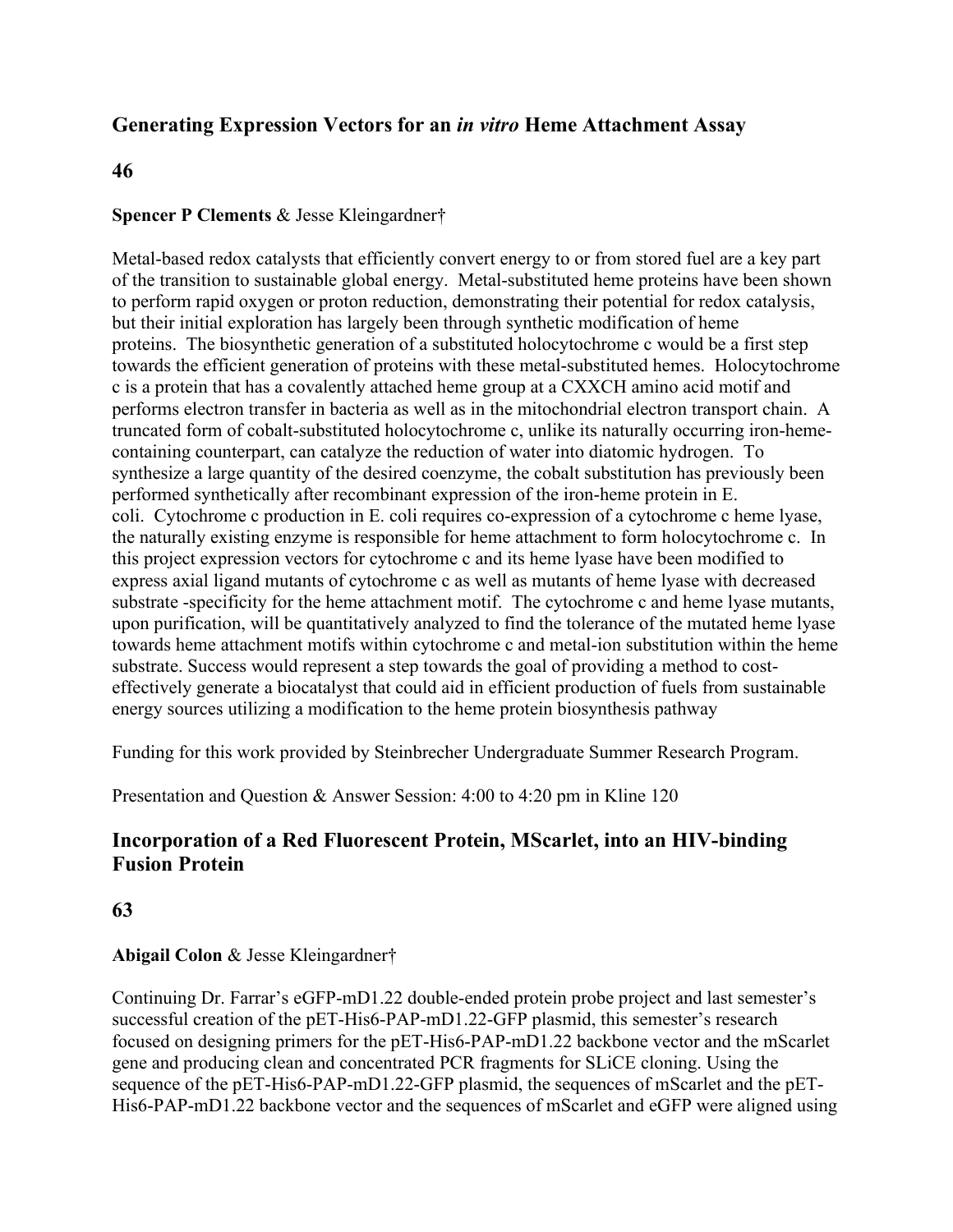Clustal Omega. The backbone vector primers were constructed to amplify the entire backbone vector excluding the eGFP gene. The mScarlet primers were fashioned to amplify the mScarlet gene. Then, PCR reactions were run with the pET-His6-PAP-mD1.22 backbone and the mScarlet forward and reverse primers. The initial PCR products, analyzed by DNA gel electrophoresis, were impure and showed no product. This was attributed to an annealing temperature that was too high for the mScarlet PCR reaction and too low for the pET-His6-PAP-mD1.22 backbone PCR reaction. Successive pET-His6-PAP-mD1.22 primer PCR reactions were run with variations of the original PCR recipe and annealing temperatures. The mScarlet PCR reaction was run again at a lower temperature. The lower annealing temperature produced a promising mScarlet fragment at 0.7 kbs which was then purified. The pET-His6-PAP-mD1.22 PCR products were still unsuccessful which indicated an incorrect elongation time. After running at an increased elongation time, the correct PCR product (around 5.7 kbs) was obtained using GC buffer and a combination of GC buffer and DMSO. The two PCR products were combined and purified. The concentrations of the purified PCR products were measured using the nanodrop instrument. The mScarlet PCR product was measured to be 28.2 ng/µL and the pET-His6-PAPmD1.22 PCR product was measured to be 52.7 ng/ $\mu$ L. SLiCE cloning will be used to fuse the DNA fragments together.

Funding for this work provided by The Collaboratory for Strategic Partnerships and Applied Research.

Presentation and Question & Answer Session: 1:20 to 1:40 pm in Kline 113

## **Expression Trials of an Engineered Heme Protein with Novel Heme C Stacking**

## **64**

## **Michael A Florio** & Jesse Kleingardner†

Hemoproteins in the class of metalloproteins have been shown to be incredibly efficient catalysts of oxygen reduction reactions. These have also shown promise in engineering synthetic metalloproteins which could serve as more efficient catalysts than the commonly used inefficient expensive platinum fuel cells. A porphyrin structure with the ability to rapidly transfer four electrons to dioxygen-producing water has been shown to possibly be the replacement of platinum fuel cells. CHIP is a protein homodimer that has presented the ability to bind with the heme *c* attachment and is able to orient so more hemes can attach. Given that this CHIP heme is synthetic, finding vectors that could successfully produce this CHIP heme could prove helpful for fuel cell research. This study attempted to express this protein in different E. coli genomes*, BL21, pLysY*, and with the addition of other genes such as *pEC86,* and *HemH.* Also, a *NrfA, PelB,* and *OmpA* signal sequence with the CHIP-gene. Most transformations were able to grow in the small-scale cultures but did not produce detectable levels of heme.

Presentation and Question & Answer Session: 1:40 to 2:00 pm in Kline 113

## **Evaluating the Fluorescence of Twitch-2B Calcium Binding Proteins** *in vivo*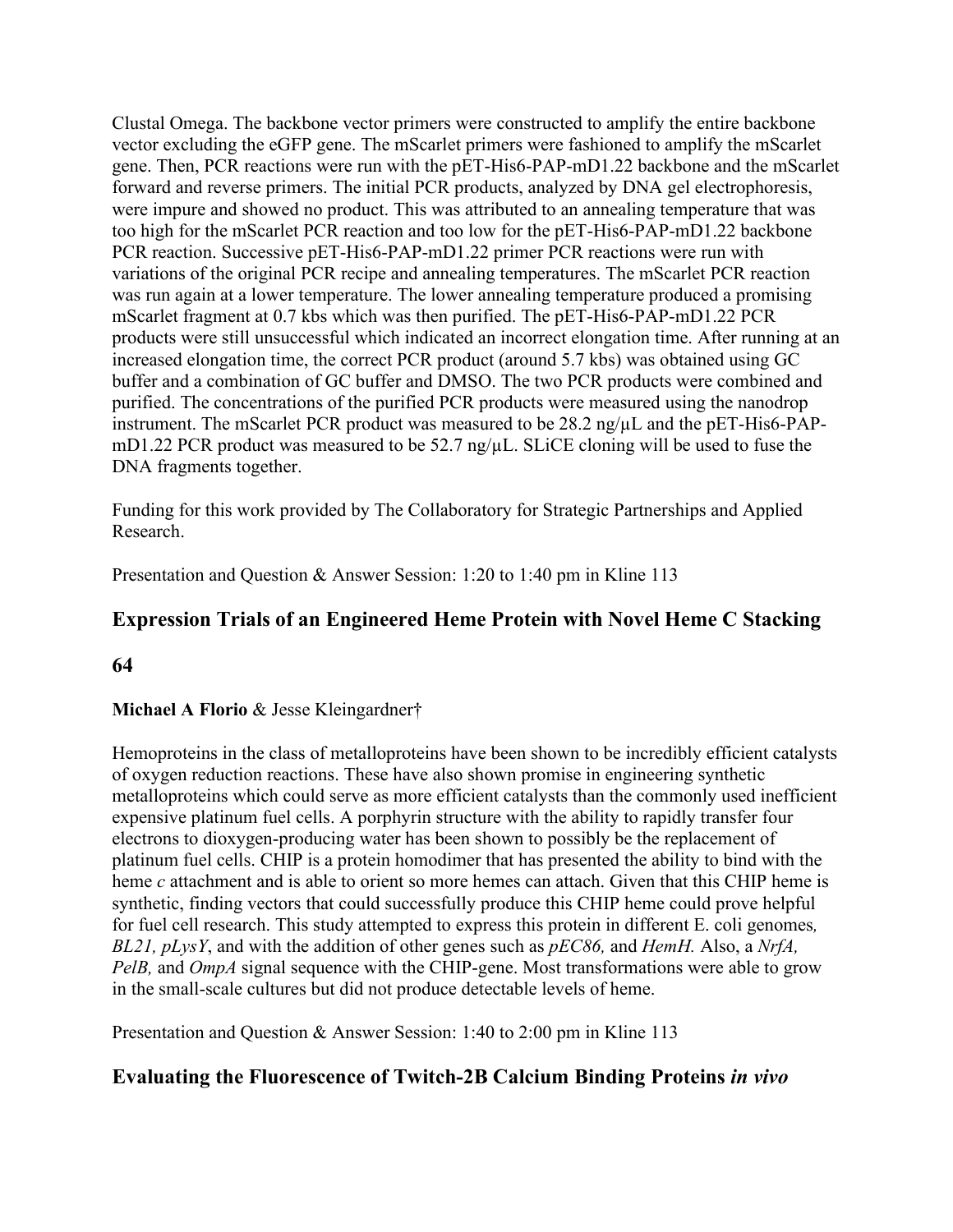## **47**

#### **Sarah R Mateer** & Jesse Kleingardner†

Detecting improper metal ion accumulations is key in diagnosing diseases, but few protein-based metal ion detectors have been developed. Using Twitch-2B calcium binding proteins, a standard method of fluorescence is being developed to better aid in the detection of calcium ions that can then be applied to other metal ions for diagnostic purposes.

When Twitch-2B binds to calcium ions, the protein conformation is changed, bringing two fluorescent peptides closer together and initiating energy transfer from the donor peptide to the acceptor peptide. This transfer of energy can be measured using fluorescent spectrometry. The measurement technique allows the fluorescent ratio from the acceptor protein to the donor protein to be calculated (FRET), which correlates to the concentration of calcium ions in the cell. By measuring the FRET response when EDTA or free calcium is added, the maximum and minimum concentrations of calcium that can be measured with Twitch-2B can be calculated.

By evaluating the effect of cell lysis, different spectroscopy techniques, buffer solutions, and growth method, a stardardized method of maximizing fluorescence at even low natural levels can be developed for Twitch-2B proteins. The current research indicates that this technique can be used to measure low calcium levels, demonstrated by a consistent lowest ratio of 0.6. It has also been determined that conducting lysis is the most effective way of measuring fluorescence. Ongoing experiments seek to measure the range of natural calcium in the cells as well as the maximum calcium concentration that can be detected using Twitch-2B.

Presentation and Question & Answer Session: 4:20 to 4:40 pm in Kline 120

## **Metal Cofactor Substitutions in Heme C**

## **48**

## **Sean J Schreckengast** & Jesse Kleingardner†

This project will focus on the substitution of different metals into a molecule called heme *c*. Heme *c* attaches to many proteins in the body and is essential to their functions. In this experiment, heme *c* will be attached to a protein called cytochrome *c* which performs many important biological functions such as moving oxygen throughout the body and speeding up certain biological processes. Heme *c* has an iron molecule in it which is essential to its function, but we hypothesize that changing this iron to a different metal such as nickel or copper could change the properties of cytochrome *c* once heme *c* attaches to it. In addition, an enzyme attaches heme *c* to cytochrome *c*, and slightly changing the enzyme can affect how quickly heme *c* attaches to cytochrome *c*. In this experiment, we will attempt to substitute nickel and see how six different versions of the enzyme affect the attachment of heme *c* for each metal. This will be accomplished by exposing *E. coli* cells that naturally produce cytochrome *c* to high concentrations of the desired metal. The cytochrome *c* will then be extracted from the *E. coli*  cells and analyzed to determine if the metal substitution was successful.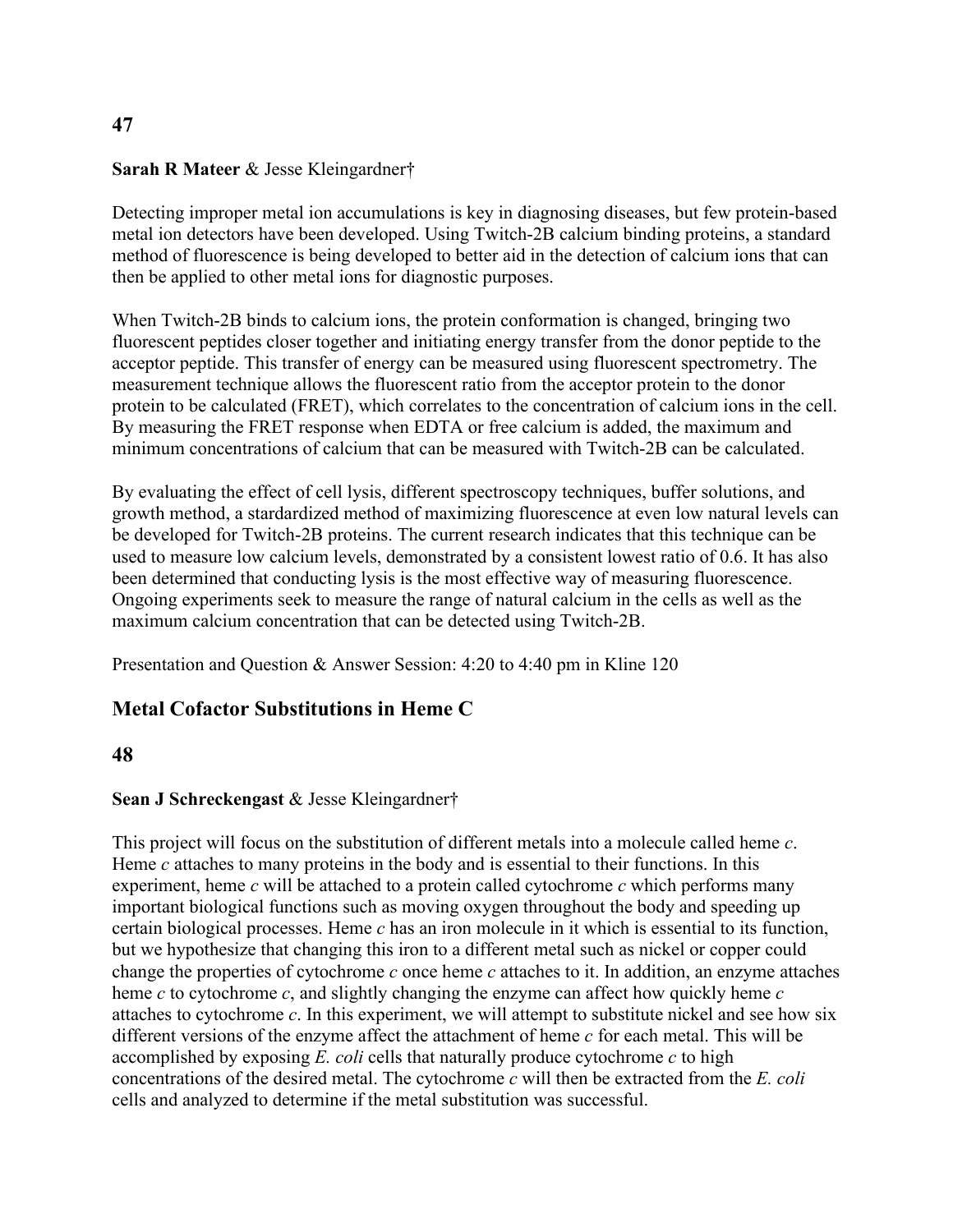## *In vivo* **Synthesis of Metal-substituted Horse Cytochrome C in** *E. coli* **Via Metalsupplemented Autoinducing Media**

## **62**

## **Courtney P Smith** & Jesse Kleingardner†

Horse cytochrome *c* (hCc) is a heme protein that operates in essential metabolic processes, including the electron transport chain for energy generation. Metal-substitution of heme proteins with metals such as copper or cobalt has been shown to perform oxygen or proton reduction, demonstrating their potential for redox catalysis. A metal-substituted heme can be attached to hCc by four systems of heme attachment, notably the horse cytochrome *c* synthase (HCCS) attachment system that attaches the heme with HCCS and the cytochrome *c* maturation system (Ccm) that uses an assembly of proteins to attach the heme. Substitution of hCc's heme with zinc can create Zn-hCc, a useful tool for studying protein folding and hCc's cellular activity due to zinc's intrinsic fluorescence. However, the metal-substitution has only been performed synthetically in an inefficient process with low scalability. Copper substitution could also beneficially alter hCc's catalytic activity. This study attempted an *in vivo* method that induces *E. coli* BL21 cells to synthesize Zn-hCc or Cu-hCc naturally, eliminating the complications of a semisynthetic process. The cells were grown in autoinducing minimal media supplemented with minimal iron and excess metal (zinc or copper) to induce foreign metal-take up in the heme. Mutant HCCS enzymes were developed to attach the heme, including N107A, N134A, P100A, and E138A. When analyzed via UV/Vis spectrophotometry, the hCc expressed with each mutant HCCS showed signs of possible zinc or copper incorporation, particularly with  $5 \mu M$  Fe/100 μM zinc or copper, or 10 μM Fe/400 μM cobalt. Future work will attempt the metal substitution with the less specific Ccm system. Once purified, the protein will be analyzed with SDS-PAGE, UV/Vis spectrophotometry, fluorescence spectroscopy, and electrochemistry to determine the success of the synthesis and the protein's catalytic potential.

Funding for this work provided by Steinbrecher Undergraduate Summer Research Program.

Presentation and Question & Answer Session: 1:00 to 1:20 pm in Kline 113

## **Designing Anti-diabetic Therapies Inspired by the Medicines of Nature**

## **61**

## **Noah D Smith**, **Sydney A White**, **Seth Kabonick**, & Anne M Reeve†

Protein phosphatases are considered a target for drug-based therapy because of their involvement in cell signaling pathways linked to type II diabetes, obesity, and some cancers. Protein tyrosine phosphatase 1B (PTP1B) functions as a negative regulator of the insulin pathway, and as such, is considered a target for anti-diabetic therapy. A gene knockout study in mice showed that the absence of this enzyme caused an increase in insulin sensitivity. High conservation across the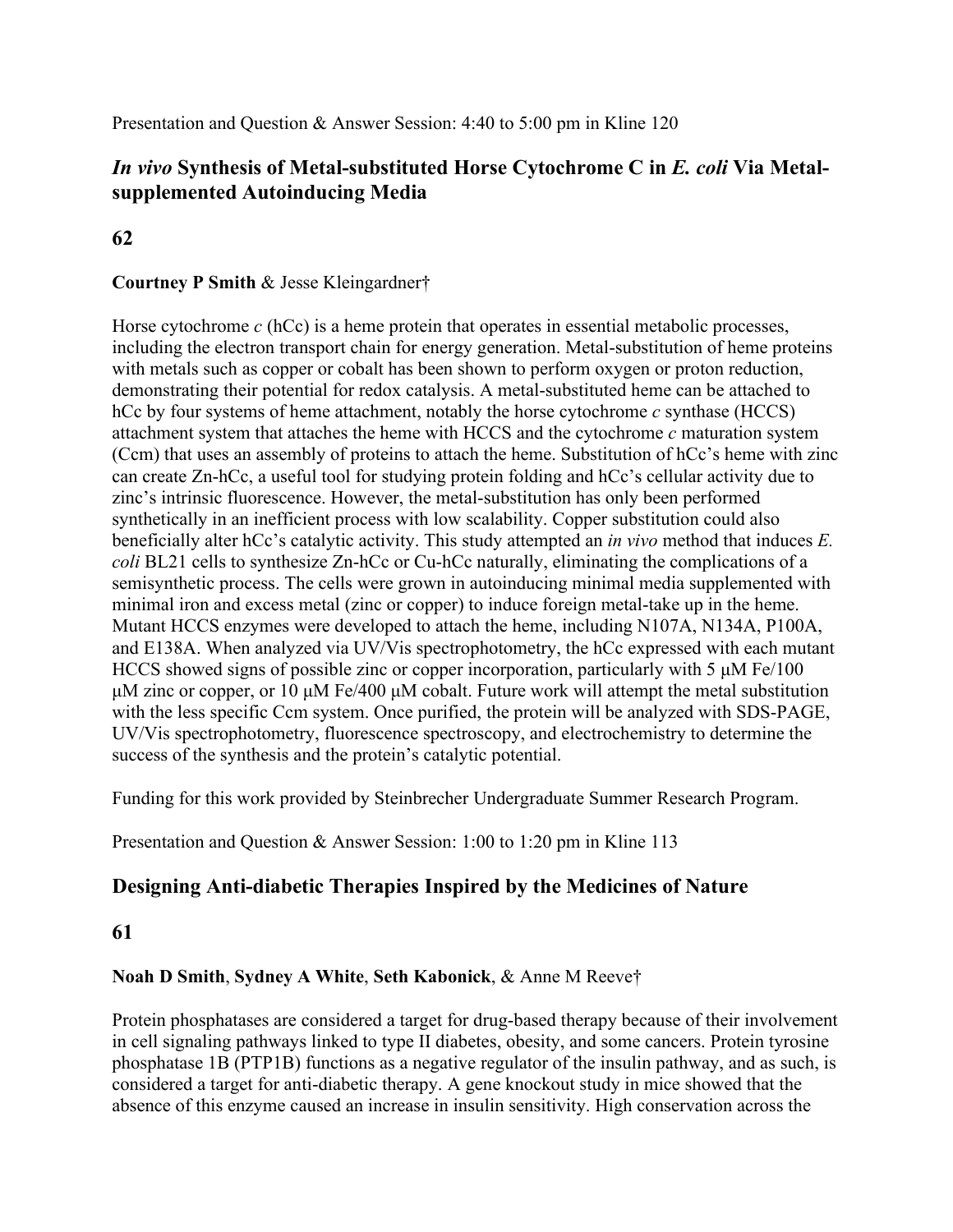active site of non-receptor class I subfamily of phosphatases has made finding specific inhibitors difficult; competitive inhibitors have been unsuccessful in clinical trials due to undesirable interactions with other phosphatases. Chalcone, (*E*)-stilbene, and flavonoid substructures all showed promise in preliminary computational modeling and bioactive natural products from each class are known to interact with PTP1B. Therefore, we have synthesized an array of derivatives to observe the effects of hydrogen bonding patterns and electronic characteristics on inhibition. Several of the synthetic compounds decreased the activity of PTP1B, with the most potent of the synthetic stilbene and chalcone compounds exhibiting low-micromolar mixed type inhibition and inhibitory constants lower or comparable to the selected natural products. Through consideration of further computational modeling alongside trends in the potency of inhibition, we have identified key structural motifs for inhibition that will enable the design of stronger, more specific antagonists of PTP1B.

Funding for this work provided by Steinbrecher Undergraduate Summer Research Program.

Presentation and Question & Answer Session: 4:00 to 4:20 pm in Jordan 161

## **Chemistry**

## **Ionic Liquids as Both Solvent and Reagent in Electrophilic Addition Reactions**

## **65**

## **Hannah E Artz** & Roseann K Sachs†

Ionic Liquids (ILs) are an environmentally friendly alternative to organic and aqueous reaction solvents. ILs do not emit hazardous gasses, are readily recycled and reused, and often do not require an excess volume of harmful reagents and purification solvents. The IL anion's capacity to participate in a reaction as the nucleophile source is a much less understood area of this research, and it may advance the use of ILs in organic synthesis, particularly for addition and substitution reactions. Markovnikov hydrohalogenation of alkenes is one addition reaction that is generally taught as an introduction to organic chemical reactions; however, this reaction is difficult to successfully complete in the laboratory. ILs overcome the challenges posed in those traditional methods and can be used as both a reaction solvent and halogen source to successfully complete the Markovnikov addition of H-X across a double bond. The hydrohalogenation reaction was completed over 100 times using a variety of ionic liquids including imidazolium, pyridinium, pyrrolidinium, and piperidinium cations. Products were isolated using organic extraction and analyzed with NMR and GC-MS. Bromide anion ILs were consistently successful with all substrates, iodide was most efficient under nitrogen, and chloride was successful with additional heat. Hydrohalogenation of styrene was successful in all ILs used and most successful in the imidazolium-based bromide ILs. Reactions with cyclic aliphatic substrates were less successful with lower yields. Finally, hydrohalogenation of styrene derivatives was recently investigated with moderate success after modification of reaction conditions.

Funding for this work provided by Ray Crist Undergraduate Summer Research Program.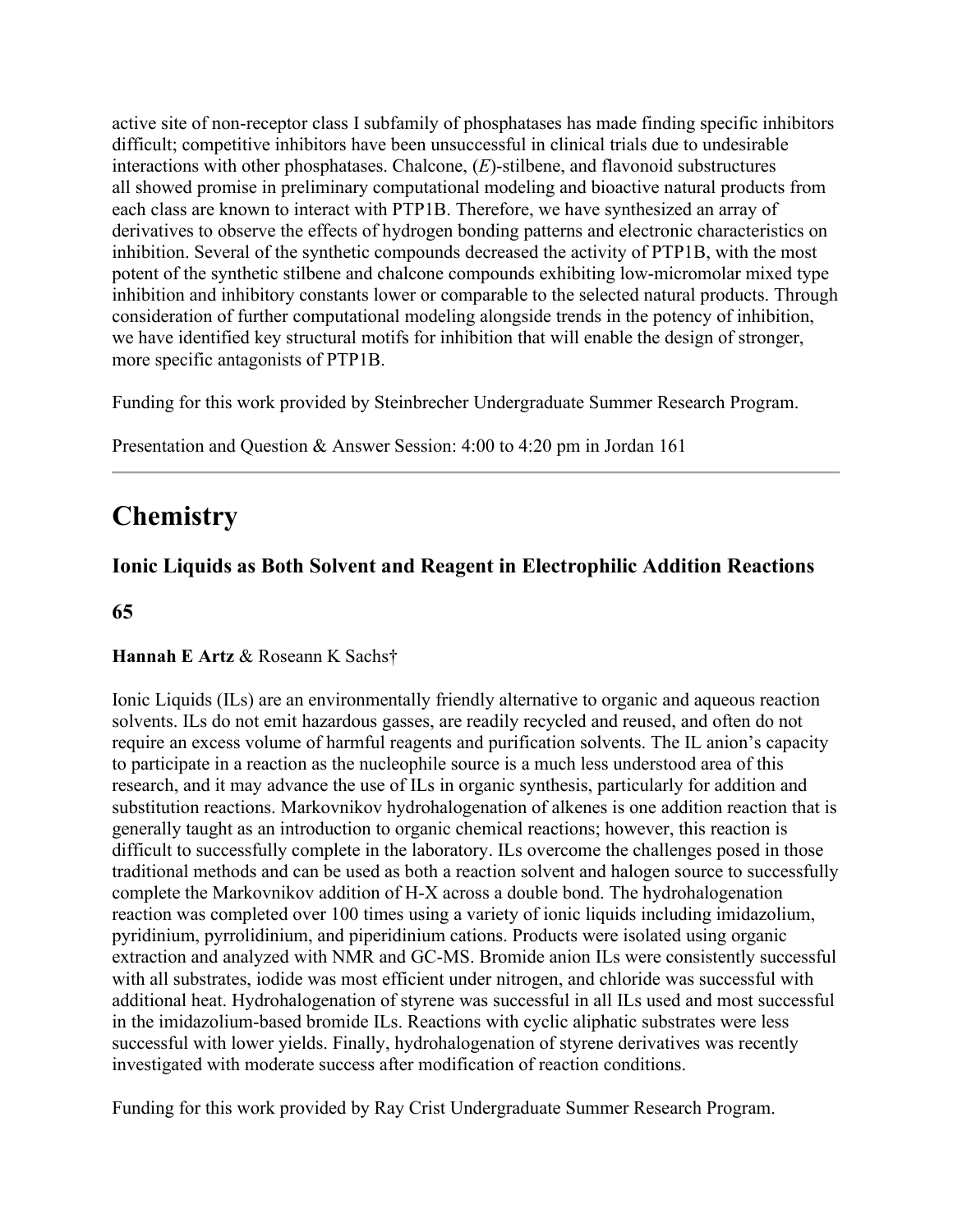Presentation and Question & Answer Session: 2:00 to 2:20 pm in Kline 113

## **Methylimidazolium Bromide as a Recyclable Ionic Liquid for Electrophilic Addition Reactions**

## **66**

## **Caleb D McClymont** & Roseann K Sachs†

Ionic liquids (ILs) have unique properties which present them as superior environmentally friendly solvents that can limit the quantity of waste that is produced when performing a chemical reaction. Unlike common traditional solvents, ILs do not release harmful vapors into the environment. ILs can be efficiently recycled and reused, limiting the waste being produced. Also, ILs can function as both a catalyst and reagent, greatly reducing the need for additional hazardous reagents. One area of research that warrants further investigation is the IL's ability to function as a solvent in electrophilic addition reactions where the halide of the IL acts as the nucleophile. This is the focus of our research. Methylimidazolium bromide is our IL of interest due to its ability to also act as an acid. This removes the need to add sulfuric acid to the reaction. After the product is isolated the IL can be regenerated simply by adding one equivalence of hydrobromic acid. This gives this IL greater potential as a recyclable solvent in which to carry out these reactions.

Presentation and Question & Answer Session: 2:20 to 2:40 pm in Kline 113

## **The Reduction of Oxygen Using Screen Printed Electrodes with a Nafion® Barrier**

## **55**

## **Erik D Olson** & Richard W Schaeffer†

Hydrogen fuel cells provide environmentally friendly energy production, specifically in cars. The issue with this is that it uses a platinum catalyst, which is expensive. Cheaper alternatives are in the works, such as nitrogen-doped graphite. Because of its two-dimensional hexagonal structure, the material flakes easily from surfaces. Therefore, this research will focus on Nafion®, a potential protecting barrier for nitrogen-doped graphite. Nafion® was selected as it is cheaply and readily available and has been shown to work as a cation-permeable barrier. In this work, standard gold and platinum screen-printed electrodes were used to measure the oxidation and reduction of hexacyanoferrate via cyclic voltammetry with and without Nafion® coatings to determine a model system. This work also attempted to see if the reduction reaction of oxygen would still occur on a screen-printed electrode coated in Nafion® via cyclic voltammetry. It was observed that the reduction and oxidation potentials of hexacyanoferrate decreased in the presence of a Nafion® barrier. Once the impact of Nafion was measured on the electrodes compared to the model system, redox potentials of both  $O_2$  and  $N_2$  were measured using the platinum electrode with and without a Nafion®. At this time, no reproducible results have been found, therefore no conclusions can be drawn about this part of the project.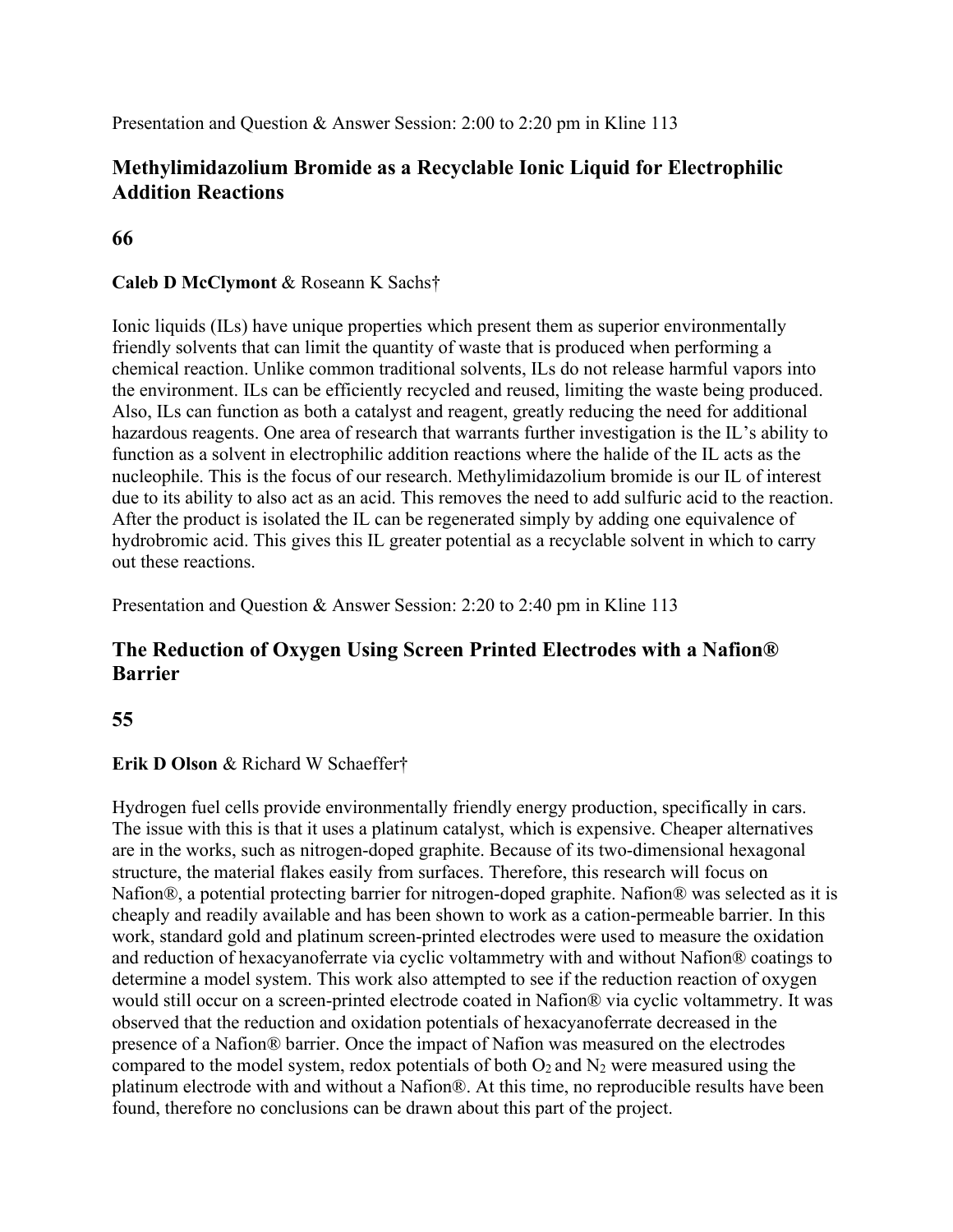## **Computer & Information Science**

## **The Loop**

## **38**

**Alec C Chappell**, Caden N Robertson, Robbie C Dorsey, Joseph M Tonnies, & Timothy Diana

Over the past two years, we have felt an abundance of isolation in our lives, so we decided to create an app to bring people together. Our application is a group communication platform where people with similar passions can collaborate together in defined spaces. The hope of these groups is for people to create and find events that they would like to attend. We have created nine core categories of interests for people called "Loops". These Loops were strategically created to allow people to get meaningful content delivered to them while not oversaturating their feed. Our app is about community, leading people back together through events, and letting them express themselves through their profiles. Visit our GitHub repository to check out our code, https://github.com/alecclyde/TheLoop.

Presentation and Question & Answer Session: 1:20 to 1:40 pm in Frey 349

## **Emotive**

## **37**

**Josiah A McCracken**, **Micah C Johnson**, Kyle B Luce, Annika R Kowalski, & Wesley Peng Hym Cheah

Self-care is something often overlooked yet highly marketed in our world today. The digital market is oversaturated with hyper-specific and artificial checklists that promise personal growth. An app will never be as good at caring for someone as the people in their lives. We built emotive in an attempt to connect people's journeys and enhance the support structures that already exist in people's lives. By externalizing emotions, we enable our users to treat themselves like they would treat a close friend. We provide straightforward goal creation, following the SMART framework, and encourage vulnerable sharing for accountability. Instead of flooding a user with artificial encouragement, we leverage our notifications to encourage those that are close to the user to reach out in love to a user who isn't doing well. We have hopes that emotive will be a tool that helps strengthen a healthy support network for everyone who uses it. You can join us at https://www.emotiv.app

Presentation and Question & Answer Session: 1:00 to 1:20 pm in Frey 349

## **Intelligent Water Dashboard**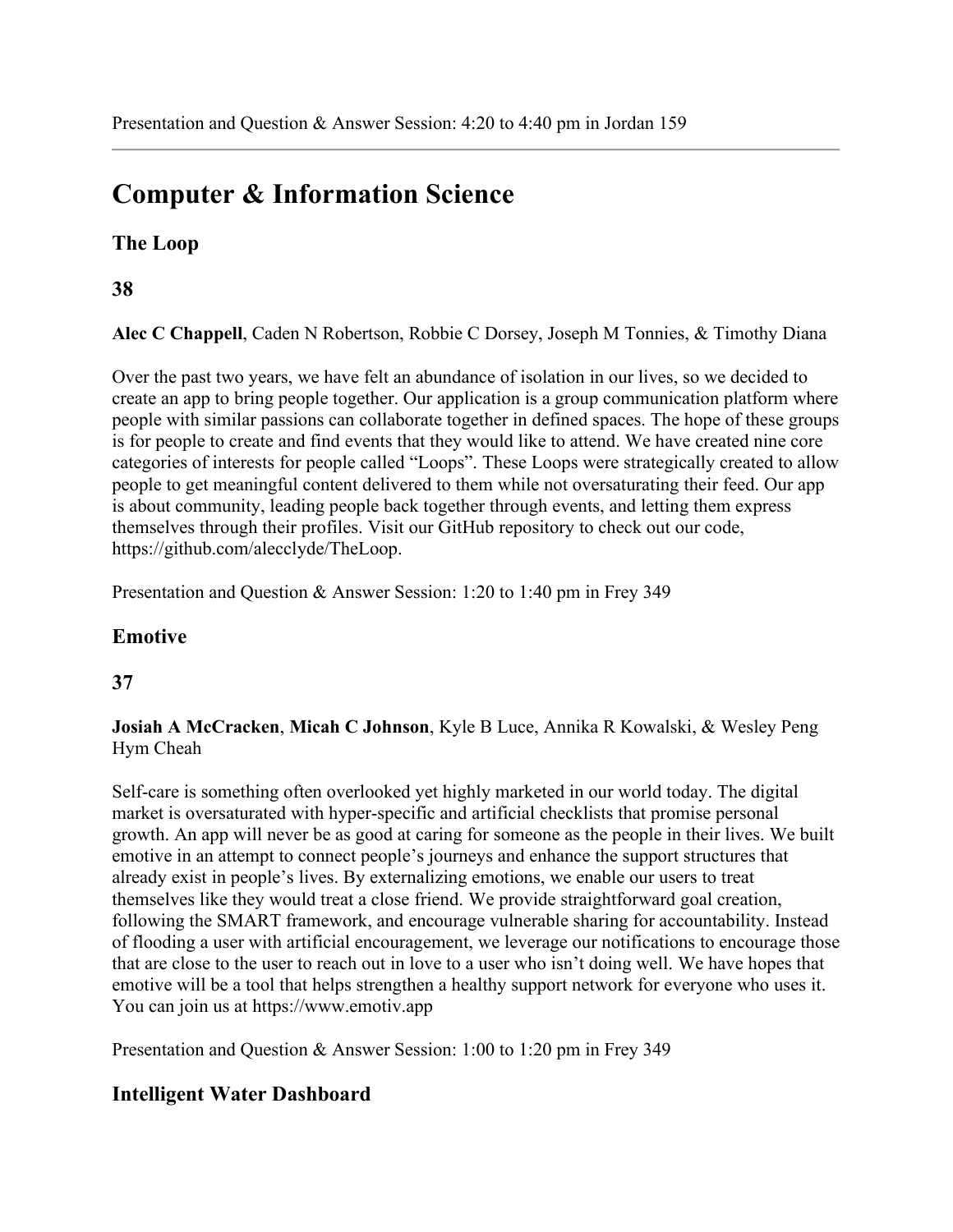## **Hallie A Nicholas**, Adam D Hungerford, & Isaac Parada

The Collaboratory's Intelligent Water project has installed 17 water pumps around the world in water-disadvantaged places. Although data from these pumps is currently transmitted to a database, its use and visibility are limited. The data could play an instrumental role in response times from mechanics, feedback from donors, and public interest. Our application builds on the vision of the Intelligent Water Project team and uses a dashboard to create visual representations of this data. This makes it easily accessible to users and allows for broken or faulty pumps to be handled as soon as possible, giving more people steady access to clean drinking water. Read more at http://iwp.cs.messiah.edu/

Funding for this work provided by The Collaboratory for Strategic Partnerships and Applied Research.

Presentation and Question & Answer Session: 1:40 to 2:00 pm in Frey 349

## **Multicultural Council App**

## **40**

**Felix A Zarate**, Roman P Searle, Joe Vera, & Emily J Lopez

We built an application for Messiah students so they can stay updated with the diverse Multicultural Program on campus. The various multicultural clubs add vibrancy to campus life and we could do a better job of sharing and organizing those opportunities with students.

Our application provides a platform for multicultural clubs to post announcements, promote events, and advertise their merchandise. Our application also facilitates member feedback to the leadership of each club so that member experience can continue to be enriched and improved.

We seek to improve the multicultural program and to push the student experience at Messiah. To learn more about us, you can find our project on Github (https://github.com/felixzrte/Multicultural-App-Frontend)!

Presentation and Question & Answer Session: 2:00 to 2:20 pm in Frey 349

## **Engineering**

## **Designing a Locally Manufacturable Wheelchair for Nepal**

## **1**

**39**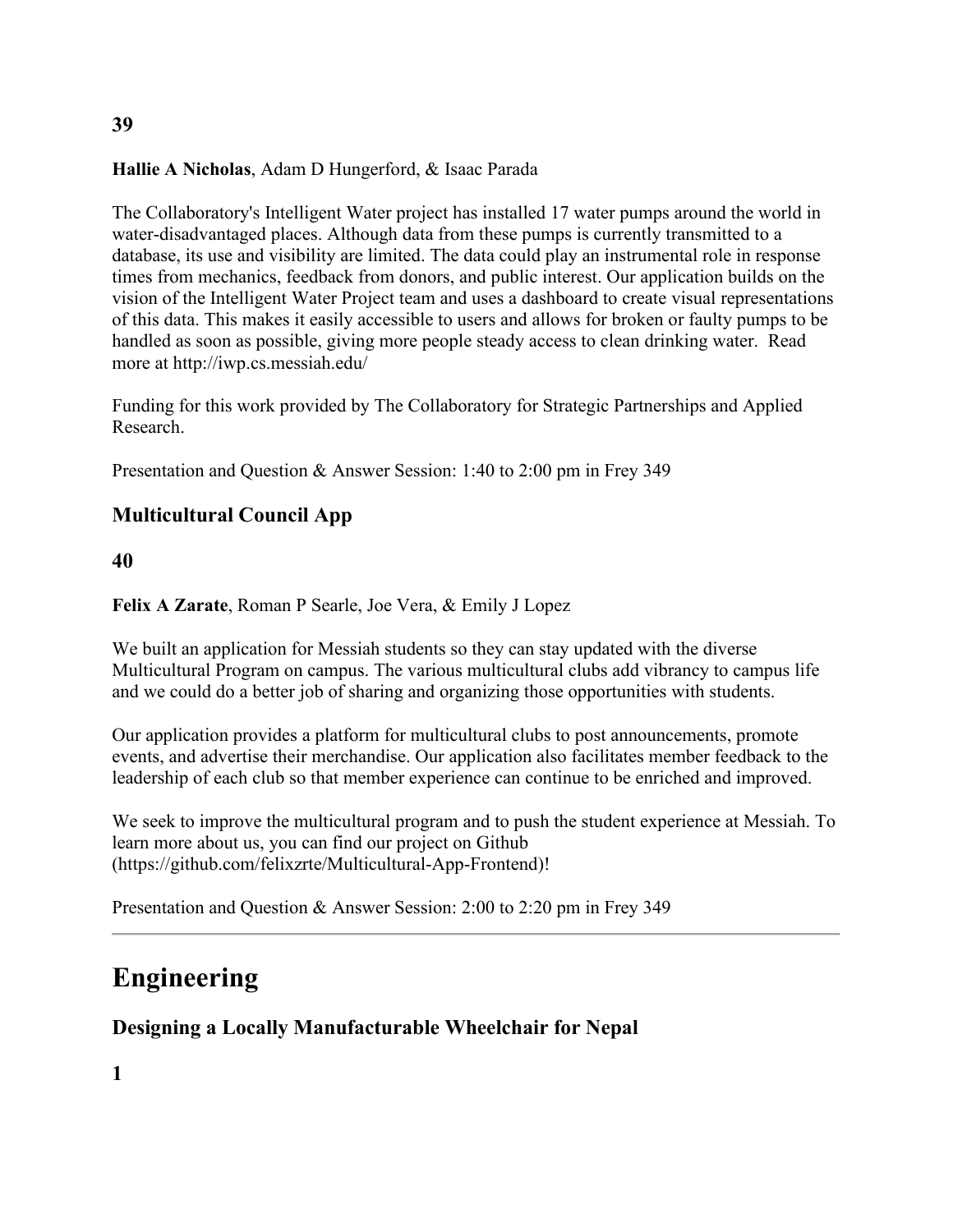**Ethan M Barnes**, **Levi D Hauger**, Pauline Deutcheu Tchouako, Joshua J Holley Mr., Jacob Petrovich, & Timothy J Van Dyke†

Persons with disabilities in developing countries often lack the basic equipment needed to assist them in their daily lives. International Nepal Fellowship (INF) is a Christian medical organization located in Nepal that provides medical care and assistance to people with disabilities and other conditions. Because importing wheelchairs is expensive and involves a prolonged and unpredictable border process, INF has reached out to the Collaboratory to ask them to design a wheelchair that can be manufactured in Nepal from locally available materials and that will withstand the challenges of operating in Nepal's rugged terrain. The Nepal Wheelchair team has developed a design and an initial prototype of it was constructed. This year, testing was done on this initial wheelchair prototype to evaluate the strength and durability of the design. Design changes based on information gleaned from testing and the manufacturing process were implemented on a second prototype. Additionally, an improved seat design was created and a process for creating push rims using a roller bender was developed. Moving forward the team is preparing for a trip to Nepal to assist INF in beginning to set up for manufacturing our current design.

Funding for this work provided by The Collaboratory for Strategic Partnerships and Applied Research.

Presentation and Question & Answer Session: 9:00 to 9:20 am in Frey 110

各

## **A Low-Cost Microprocessor-Controlled Stance-Control Knee Orthosis for Pediatric Mobility Impairments**

## **14**

## **Jacob M Barton**, **Ethan R Cornwell**, Levi M Fertig, Jordan M Witt, Ryan J Farris P.E., & Ph.D.†

Knee-ankle-foot orthoses (KAFOs) are commonly prescribed for individuals with knee instability or quadriceps weakness resulting from a variety of conditions such as spinal cord injury, stroke, spina bifida, and cerebral palsy. A locking KAFO fixes the leg fully straight and is the most prescribed orthotic intervention for these conditions. However, the functional benefits of lower extremity orthoses are maximally realized in stance-controlled knee-ankle-foot orthoses (SC-KAFOs) which allow free knee motion during swing but lock during stance. Existing SC-KAFO options are generally unreliable or expensive, and thus an unmet need exists for a reliable, versatile orthosis which can be manufactured at relatively low cost. The SC-KO team is working to meet this need by developing an intelligent stance-controlled knee orthotic with an any-angle locking mechanism controlled by a microprocessor based on information received from onboard inertial gait-phase sensing. The resulting device will allow for reliable knee locking for support during the stance phase, easy unlocking even under load for the free swing phase, and predictable, safe behavior on stairs and uneven terrain. The system is being developed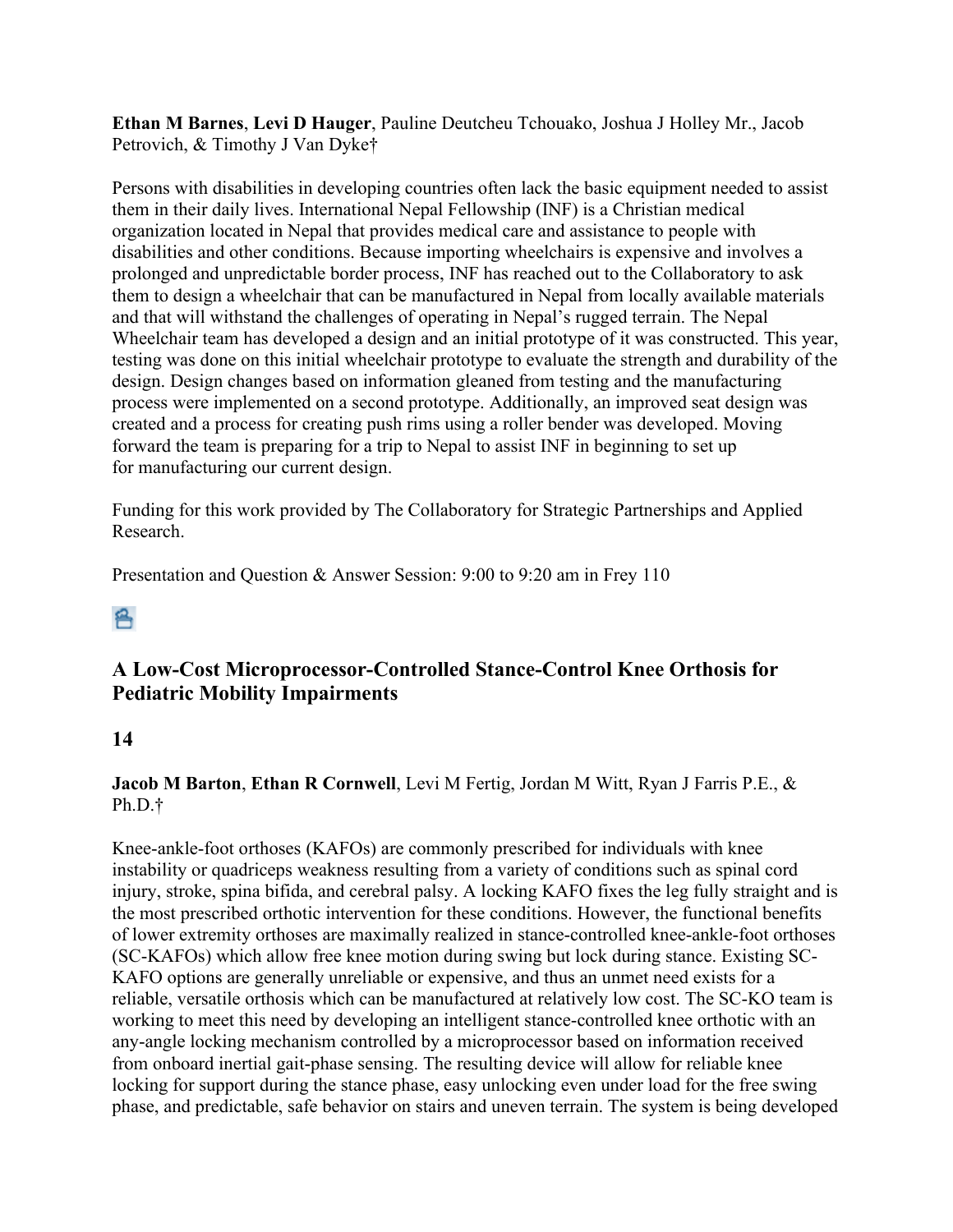as a knee-only orthosis but can be adapted for a full knee-ankle-foot orthosis, with ankle support being prescribed as needed. The first system developed will be configured for pediatric use to address mobility impairments arising from cerebral palsy and spina bifida with CURE Ethiopia serving as the clinical partner for the development and testing.

Funding for this work provided by The Collaboratory for Strategic Partnerships and Applied Research.

Presentation and Question & Answer Session: 3:00 to 3:20 pm in Frey 110

## 各

## **Rapid Orthotics for CURE Kenya 3D-Printed Transtibial Socket Design and Safety Testing**

## **8**

**Rachel E Bruns**, **Joey D Andrews**, **Ryan G Class**, Rachel Huang, Lauren N Seubert, & Jamie R Williams Ph.D.†

The ROCK (Rapid Orthotics for CURE Kenya) team has partnered with CURE International's hospital in Kijabe, Kenya, to implement a 3D printing system into their orthopedic workshop to help patients decrease ostracization and integrate into society with custom prosthetics and orthotics. Workshop technicians see a heavy patient load and have asked the Collaboratory to establish an automated 3D printing system to produce transtibial sockets for below-the-knee amputees. The team has successfully developed a transtibial socket prototype through a process which scans the residual limb and converts that to a printable file type; however, before allowing the sockets to be distributed to the community, rigorous safety testing must be carried out to ensure that the sockets are durable, functional, and do not present a risk to the user. The team has established a step-by-step procedure to conduct maximum-load testing according to ISO 10328, an international standard for lower-limb prosthetics. Over the past two years, the team has successfully developed MTS Testing Adaptors, equipment that will interface the sockets with the MTS machine at Messiah University to accommodate the complex geometry laid out by the standard, as well as completed 3D printing optimization and testing for the PLA socket prototype which resulted in a passing model. The team will be looking to these results to guide future design changes and has been developing objectives for the upcoming site team trip in the summer of 2022 to further the release of the sockets into the community in Kijabe, Kenya.

Funding for this work provided by The Collaboratory for Strategic Partnerships and Applied Research.

Presentation and Question & Answer Session: 1:00 to 1:20 pm in Frey 110

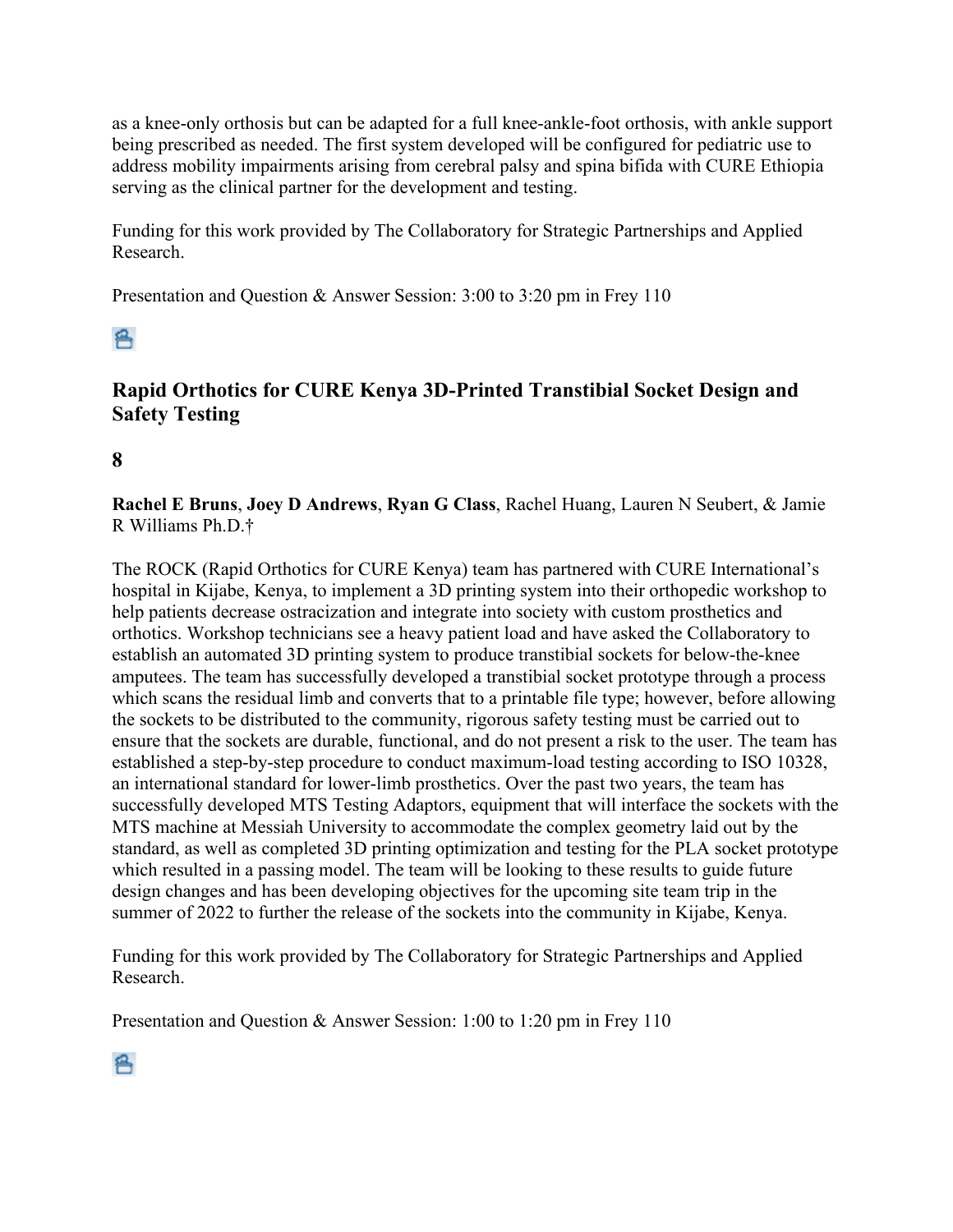## **A Sustainable Mobility Solution for Persons Living with Disability in Burkina Faso**

## **3**

**Katie Bunch**, **Rachel Rashford**, Timothy M Glavin Mr., Joey Sinsel, John Meyer†, & David T Vader†

The Sustainable Mobility project of the Collaboratory empowers people living with a disability in rural West Africa to pursue educational and work opportunities and more fully participate in family and community life. Our electric, 3-wheeled, off-road wheelchair has transformed the lives of clients through partnerships with the Center for the Advancement of the Handicapped in Mahadaga, Burkina Faso, and the Center of Hope in Fada, Burkina Faso. Now, to reach more people in new locations and with more partners, Sustainable Mobility is working to reduce manufacturing time and cost by authoring image-driven fabrication guides to enable local fabricators to build trikes. We seek to put local fabricators to work building tricycles wherever they are needed.

Funding for this work provided by The Collaboratory for Strategic Partnerships and Applied Research.

Presentation and Question & Answer Session: 9:40 to 10:00 am in Frey 110

## 各

## **Better Pumps: Promoting Reliable Water Infrastructure for Everyone**

## **4**

**Josh Card**, **Joshua L Maxson**, Benjamin J Brandt, Andrea Hunsberger, Reese N Johnston, Jonathan G Wyrick, Tony Beers†‡, Matthew Schwiebert†‡, & David T Vader†

Approximately 90 million people in Africa lack access to safe drinking water, despite having water infrastructure installed in their community. The India Mark II and the Afridev handpumps are among the most widely used handpumps in the world. Sadly, studies show that approximately 30% of these handpumps are non-operational due to failures of the bearings, seals, head flange, and other common components. The Better Pumps team of the Collaboratory provides engineering support for partners who are working to improve handpump sustainability. We have partnered with Tony Beers and AlignedWorks to validate a bearing test methodology for the India Mark II handpump. By modifying the loading conditions in our handpump test machine, we were able to replicate failures observed by AlignedWorks in a field trial of their bearing design. However, these modifications caused our test machine tabletop to noticeably deflect, so we made modifications to stiffen the tabletop. We partnered with Matt Schwiebert and Living Water International to test new seal designs for the India Mark II and Afridev handpumps. Seal performance data collected by the team was used to validate a new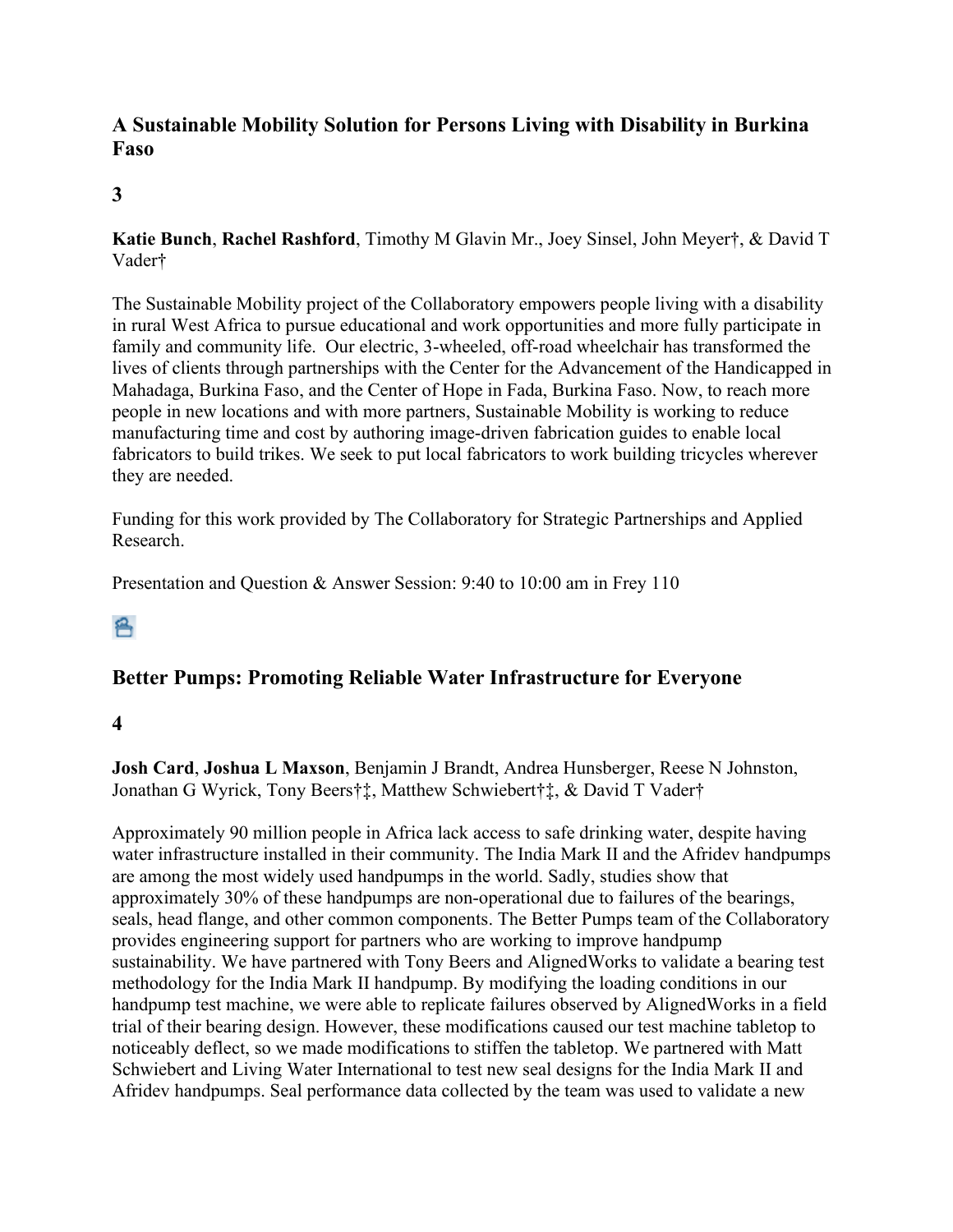design in advance of field trials by Living Water International. We developed and performed clear cylinder testing on the seals to visualize the leak paths. A new Afridev testing apparatus is being designed to test the longevity of the Afridev bearings and seals. Test methodologies and results are reported.

Funding for this work provided by The Collaboratory for Strategic Partnerships and Applied Research.

Presentation and Question & Answer Session: 10:00 to 10:20 am in Frey 110

## 各

## **Kenbrook Bridge Project**

## **26**

**Luke T Fetterman**, **Jordan T Barner**, Logan J Horst, Noah W Thrush, & Brian D Swartz†

The Kenbrook Bridge Team seeks to address Kenbrook Bible Camp's need for maintenance and emergency access across a small stream on the property that separates their main office location from cabins on the northwestern portion of the campus. Kenbrook Bible Camp's mission is to facilitate a closer connection to God, self, others, and nature for all guests. The bridge site was selected by the Kenbrook staff based on the greatest need for accessibility. An existing footbridge in this location cannot support passage of heavy equipment used for camp maintenance or the ATV used for emergency response. After thorough decision-making and a detailed design process, the team proposes a 16-foot-long by 8-foot-wide concrete culvert for the site. The culvert has been designed in compliance with AASHTO structural requirements and all elements of the structure are detailed in a complete drawings sheet set, serving as a reference for on-site construction in May.

Funding for this work provided by The Collaboratory for Strategic Partnerships and Applied Research.

Presentation and Question & Answer Session: 2:40 to 3:00 pm in Frey 150

## 各

## **Sustainable Agriculture**

## **25**

**Madalyn A Heckman** , **Jacob T Dean**, **Gabriel J Tiday**, Cassie P Gehenio, Miggy Matanguihan, Josh R Rosengrant, Jacob Wong, Aleesa Wu, & Michelle L Lockwood†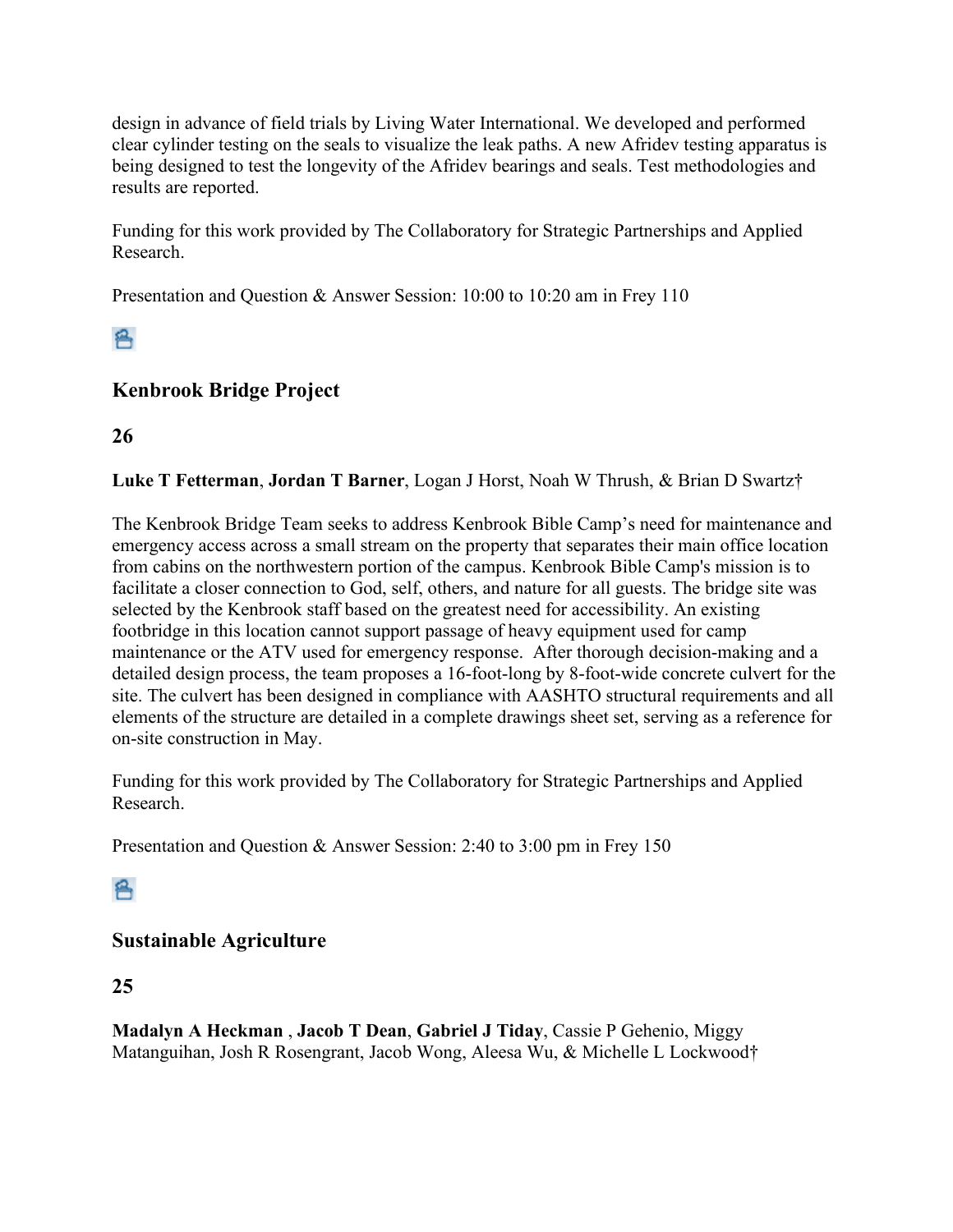The Sustainable Agriculture team is addressing malnutrition through aquaponics. Aquaponics is a soil-free farming method that reduces growing periods and water consumption by 90% compared to traditional methods. The Sustainable Agriculture team works alongside its clients, Youth with a Mission and Trans World Radio, to develop and implement universal and scalable aquaponics prototypes. The team worked to determine the best set of variables for aquaponic growth, as well as, explored two alternative airlift pumps.

Funding for this work provided by The Collaboratory for Strategic Partnerships and Applied Research.

Presentation and Question & Answer Session: 2:20 to 2:40 pm in Frey 150

## 各

## **Wear Testing of a Mechanized Percussion Well Drilling System for Water Access in West Africa**

## **6**

**Matthew R Higgs**, **Robert H Donley**, Matthew D Merlo, Matthew J Siegrist, Jacob S Wildasin, & J Scott Heisey †

The Mechanized Percussion Well Drilling (MPWD) Collaboratory project is assisting in the development of a mechanized well drilling system for drilling shallow water wells in West Africa. Our client, Mr. Joseph Longenecker with Open Door Development (ODD), desires to make water wells accessible to all in this region, but has encountered difficulty drilling through hard soil layers. To overcome this problem, the MPWD team has worked closely with Mr. Longenecker to develop a mechanized percussion well drilling rig using a rubber friction wheel drive system that is capable of drilling through these harder layers.

Currently, the MPWD team is working to provide recommendations to improve the useful service life of our client's new, mechanized rig design. The MPWD team's most recent work includes the design and fabrication of a testing rig to simulate the operation of our client's fullsize rig. The testing rig will allow our team to conduct fatigue testing on a model of the driveline system to analyze the wear patterns on the rubber friction wheel and to estimate its expected service life. The team has also performed a series of finite element analyses on the mast design of our client's rig to evaluate working stresses under static loading and buckling, along with fatigue analysis, to confirm safe operation of the rig and to identify any elements that might require upgrades.

Funding for this work provided by The Collaboratory for Strategic Partnerships and Applied Research.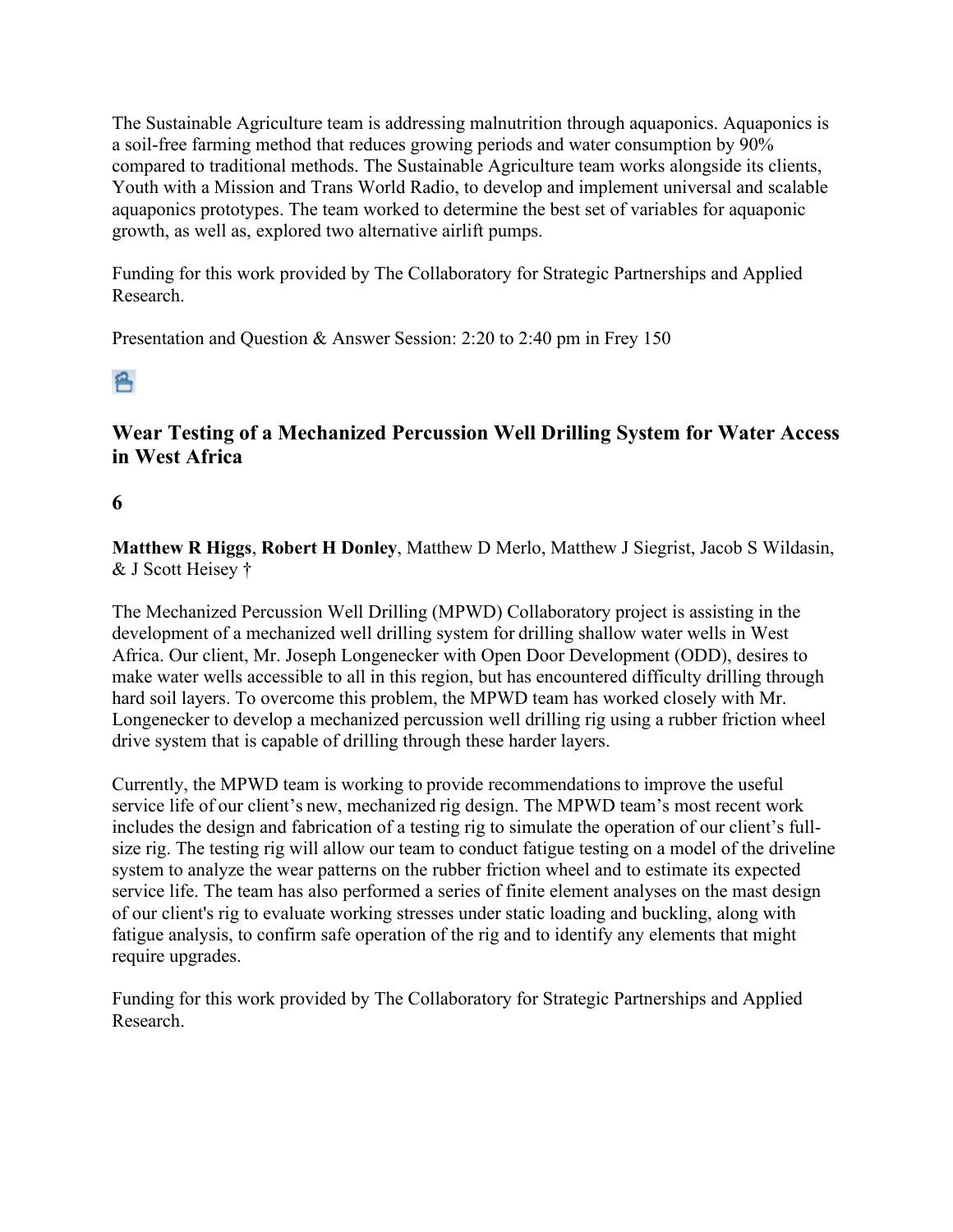Presentation and Question & Answer Session: 10:40 to 11:00 am in Frey 110

 $\mathbf{P}$ 

## **Prosthetic Knee for CURE Kenya: Mechanical Design and Manufacturing of a Prosthesis for Disarticulation Amputees**

**9** 

**Sarah N Kelchner**, **Isaiah D Bryner**, **Carter D Urich**, Nathan E Jaloszynski, Josiah D Moyer, Josh D Mundis, & Jamie R Williams Ph.D.†

The Prosthetic Knee team is partnered with CURE International's orthopedic hospital in Kijabe, Kenya. Medical professionals at CURE treat many patients with lower-extremity amputations; however, the only prosthetic knee available to through-knee amputees is extremely expensive and is rarely financially accessible to those who need it. Therefore, the Prosthetic Knee team seeks to enable everyone to have access to the reliable, high-quality medical devices they need to function on a daily basis regardless of their financial status. Our team has designed a lightweight, fully functional, and aesthetically pleasing through-knee prosthesis costing less than \$100 that will be tested and provided to CURE International in May of 2023. The talk will explore the fundamentals of the knee design as well as the locking and damping mechanisms integrated into the knee to promote easy use and a natural gait cycle.

Funding for this work provided by The Collaboratory for Strategic Partnerships and Applied Research.

Presentation and Question & Answer Session: 1:20 to 1:40 pm in Frey 110

## $\triangle$

## **A Modular Functional Electrical Stimulation (FES) System for Gait Assistance in Pediatric Cerebral Palsy**

## **13**

**Timothy Lee**, **Nick Hamann**, Wyatt P Bingaman, Andrew T Clancy, Callan W Heise, Ryan J Farris P.E., & Ph.D.†

Foot drop, the inability to lift the forefoot during gait, is a common symptom of disorders such as diabetes, stroke, spina bifida, and cerebral palsy. This condition makes walking difficult and unsafe, often resulting in stumbles and falls due to lack of ground clearance. The current standard of care is orthotic bracing, which presents donning and doffing challenges, restricts ankle motion, and contributes to social stigma in many parts of the world. Functional electrical stimulation (FES) is an alternative approach that uses small amounts of electrical current delivered through skin-surface electrodes to stimulate peripheral nerves, thus generating muscle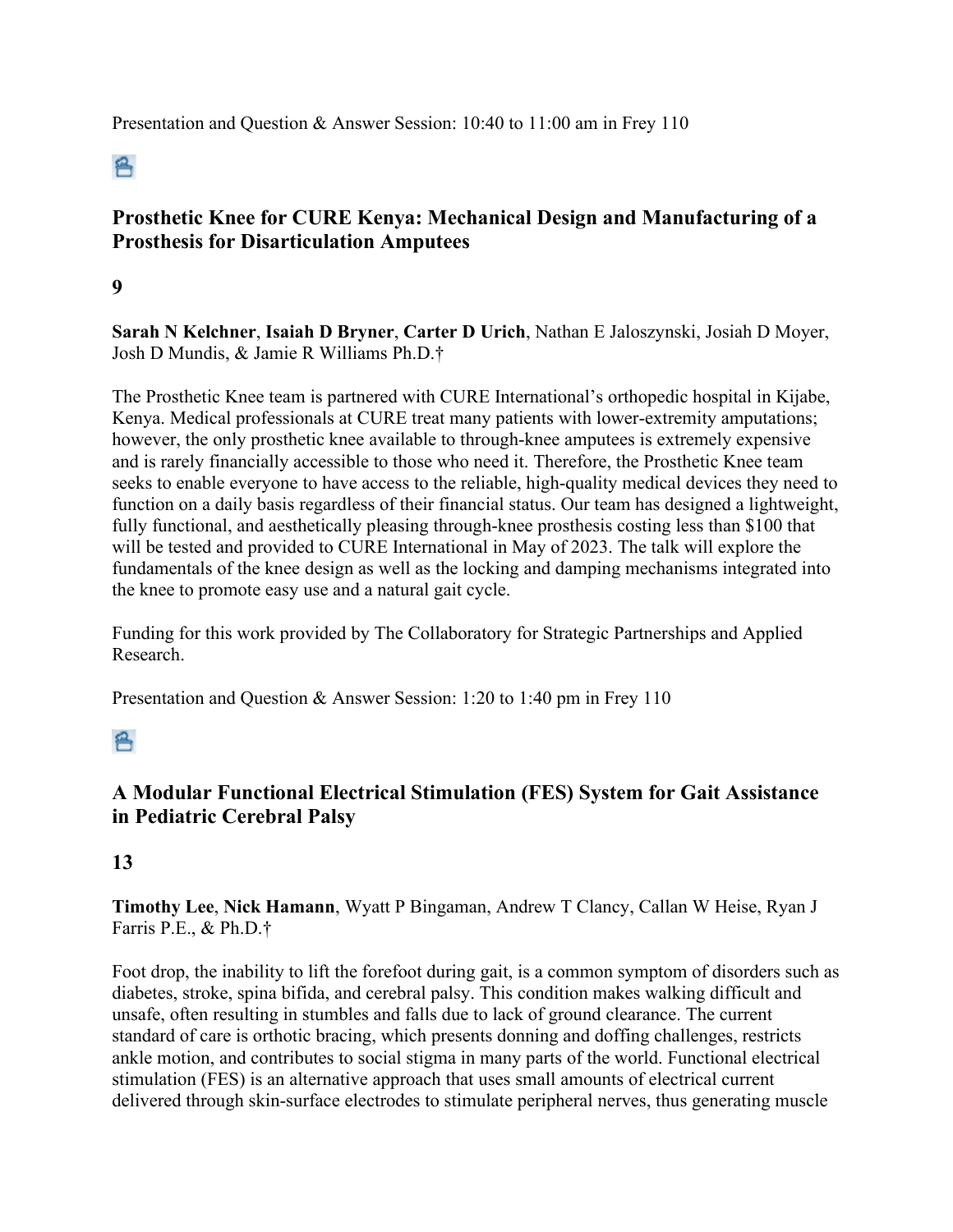contraction and ultimately functional movement of a human limb. When packaged in a wearable device with onboard sensors capable of detecting gait phase, stimulation current can be applied to the lower leg to cause the foot to lift during the swing phase of gait. While several FES footdrop systems are commercially available, they cost upward of \$13,000 and provide a level of adjustability and complexity not needed for many conditions. The Messiah FES team is working to develop a low-cost, portable, easy-to-use, and durable electrical stimulation device to restore legged ambulation to children with mobility impairments resulting from cerebral palsy, spina bifida, and other conditions with similar effects. Our clinical partner is CURE Ethiopia, with our primary contacts being Dr. Tim Nunn and Dr. Laurence Wicks at the CURE Ethiopia Children's Hospital in Addis Ababa, Ethiopia.

Funding for this work provided by The Collaboratory for Strategic Partnerships and Applied Research.

Presentation and Question & Answer Session: 2:40 to 3:00 pm in Frey 110

## 各

## **Fluency Assistance Device (FAD): Masker Upgrades**

## **22**

**Chad M Long**, **Jake T Finkbeiner**, Timothy Fair, Jon R Sweeton, Elijah Wood, & Harold R Underwood†

There are around seventy million people internationally who have a stutter, a form of fluency disorder. Some fluency assistance devices are available to the public, but most are highly expensive or unreliable. The Fluency Assistive Device (FAD) team seeks to assist a niche community of these individuals for whom therapy has not worked, and who currently rely on a device known as the Edinburgh Masker. To best reach this community, FAD is partnering with Dave Germeyer, who has invaluable experience repairing these masker devices for his clientele. FAD is redesigning the masker to increase its portability, functionality, and cost-effectiveness by developing an improved analog and new digital version. The Analog Masker v1.3 focuses on updated components and consolidated circuitry to eliminate troublesome wiring of the original. The Digital Masker v1.0 employs a Bluetooth-enabled microcontroller to achieve masker functionality, offering the flexibility of alternative fluency assistance algorithms to assist a broader group of users. An updated prototype of the Analog Masker v1.3 was fabricated and tested for power consumption and overall functional output characteristics versus the original Edinburgh version. The Analog Masker v1.3 has also been fully packaged and enclosed to produce a client testable unit. Bluetooth audio output for the Digital Masker has almost been completed, and two of the alternative algorithms have been coded for the masking output. One of these algorithms, Delayed Altered Feedback (DAF), now produces the expected output in response to an audio test input. Clarity and integrity of the DAF signal output have also been improved. The Masking Altered Feedback (MAF) algorithm that emulates the behavior of the Edinburgh original on the Digital Masker v1.0 is under development.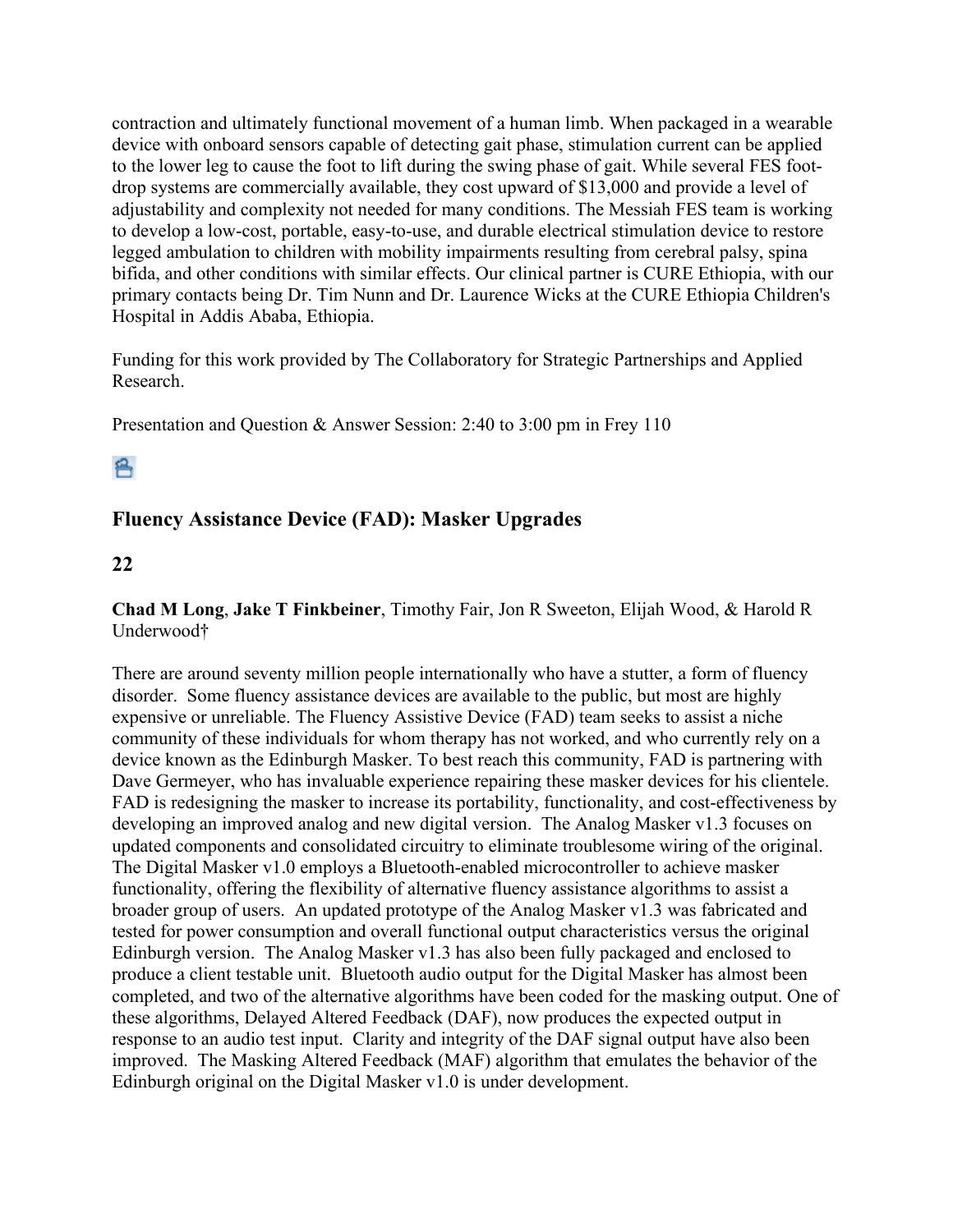Funding for this work provided by The Collaboratory for Strategic Partnerships and Applied Research.

Presentation and Question & Answer Session: 1:20 to 1:40 pm in Frey 150

## 8

## **Improving Access to Clean Water Through Autonomous Monitoring of Hand Pump Operation**

## **23**

## **Josiah J McCarthy**, **Lydia Reber**, Matt J Caldwell, Jared M Groff, & Randall K Fish†

Millions of people in developing countries rely on hand pumps for access to clean water. Proper maintenance of these pumps is impossible without timely reporting on the pump's operation and state of repair. The Intelligent Water System, which improves access to clean water by autonomously monitoring and reporting on the health of hand pumps, has been under development for several years. Recent work has been addressing the accuracy of leak rate calculations and volume pumped. For the system to report this data, it must be equipped to communicate using cellular communication technologies. Recently, it was decided that the system's method of communicating over 2G frequency bands was no longer practical, and the need for technology that could be used to communicate over 3G and 4G bands arose. In response to this need, a 3G cellular board was designed and manufactured, and it is scheduled to be tested this summer in Zimbabwe. Additionally, a 4G cellular board has been designed and will be manufactured and tested the following academic year. This presentation will go over recent developments and will give a brief overview of their functionality and importance for the system.

Funding for this work provided by The Collaboratory for Strategic Partnerships and Applied Research.

Presentation and Question & Answer Session: 1:40 to 2:00 pm in Frey 150

## 各

## **A Low Cost, Portable Fluorescence Correlation Spectrometer for Disease Diagnosis**

## **11**

## **Al W Mokris**, **Jessica E Paulus**, Michael A Geyer, Brittany Shirk, Jon Sison, & Randall K Fish†

People being treated for HIV need to periodically test to determine if their antiviral medication is effectively keeping their viral loads at a safe level. Individuals living in rural areas of developing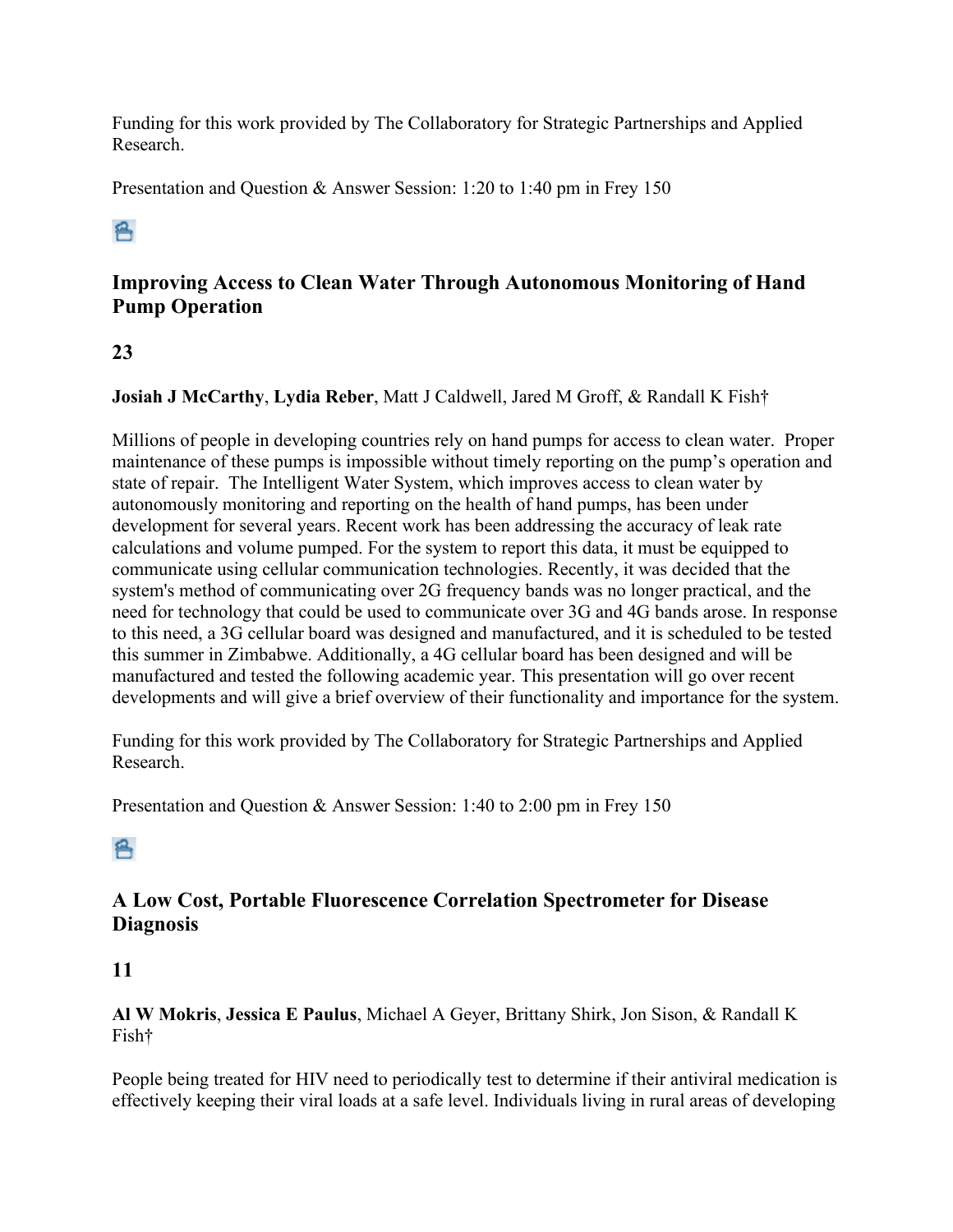countries are more likely to get these viral load tests if an instrument existed that reduced costs and was small and rugged enough to be brought to the client rather than require the client to travel for hours to a clinic. The Diagnostics for Viral Disease team is developing such a device in cooperation with Dr. Edgar Simulundu and the Macha Research Trust in Zambia.

Our method is based on fluorescence correlation spectroscopy, which deduces particle sizes from their diffusion rates, and includes an engineered fluorescent protein probe, confocal optics, lowlevel light detection, and integrated electronics capable of digital signal processing analysis and providing a graphical user interface.

This talk will present work done on an alternate diagnostic method that correlates activity in a light-scattering channel in addition to the fluorescence channel to view the viral activity as individual events rather than using autocorrelation. We will also present our work which allows the results of the signal processing performed within a Field Programmable Gate Array to be successfully transferred to a Raspberry Pi used as a user interface to display the HIV load results. Our current project status has us on track to complete full system integration resulting in a functional exploded prototype in Fall 2022.

Funding for this work provided by The Collaboratory for Strategic Partnerships and Applied Research.

Presentation and Question & Answer Session: 2:00 to 2:20 pm in Frey 110

各

## **Energy Independence with Solar for Tree 4 Hope**

## **7**

**Noah A Rood**, **Jonas E Kolb**, **Christian Pilawski**, **Garrison Shields-Seelig**, Josh Ginck, Riley Harro, Michael Stefanchik V, & Harold R Underwood†

The Solar Photovoltaics (PV) team designs and installs solar electricity systems in developing countries where power is less reliable or non-existent. Starting in 2020, the Solar PV team began collaborating with Tree 4 Hope—a nonprofit organization that partners with an orphanage near Guatemala City, Guatemala. Over the past year, the team has designed a solar system to be installed at the orphanage which will provide them with a cleaner and cheaper source of electricity. Thus far, the overall 5 kW solar panel system design including lead-acid batteries has been completed. Key components of the system consisting of the system controller, two charge controllers and the inverter have been programmed and tested, by plugging them into existing elements of the solar lab system, in preparation for installation in Guatemala. This talk details the progress accomplished this year in the design, including system sizing, configuration, and anticipated mounting strategies for the solar panels and associated equipment, in preparation for installation at the orphanage during May of this year.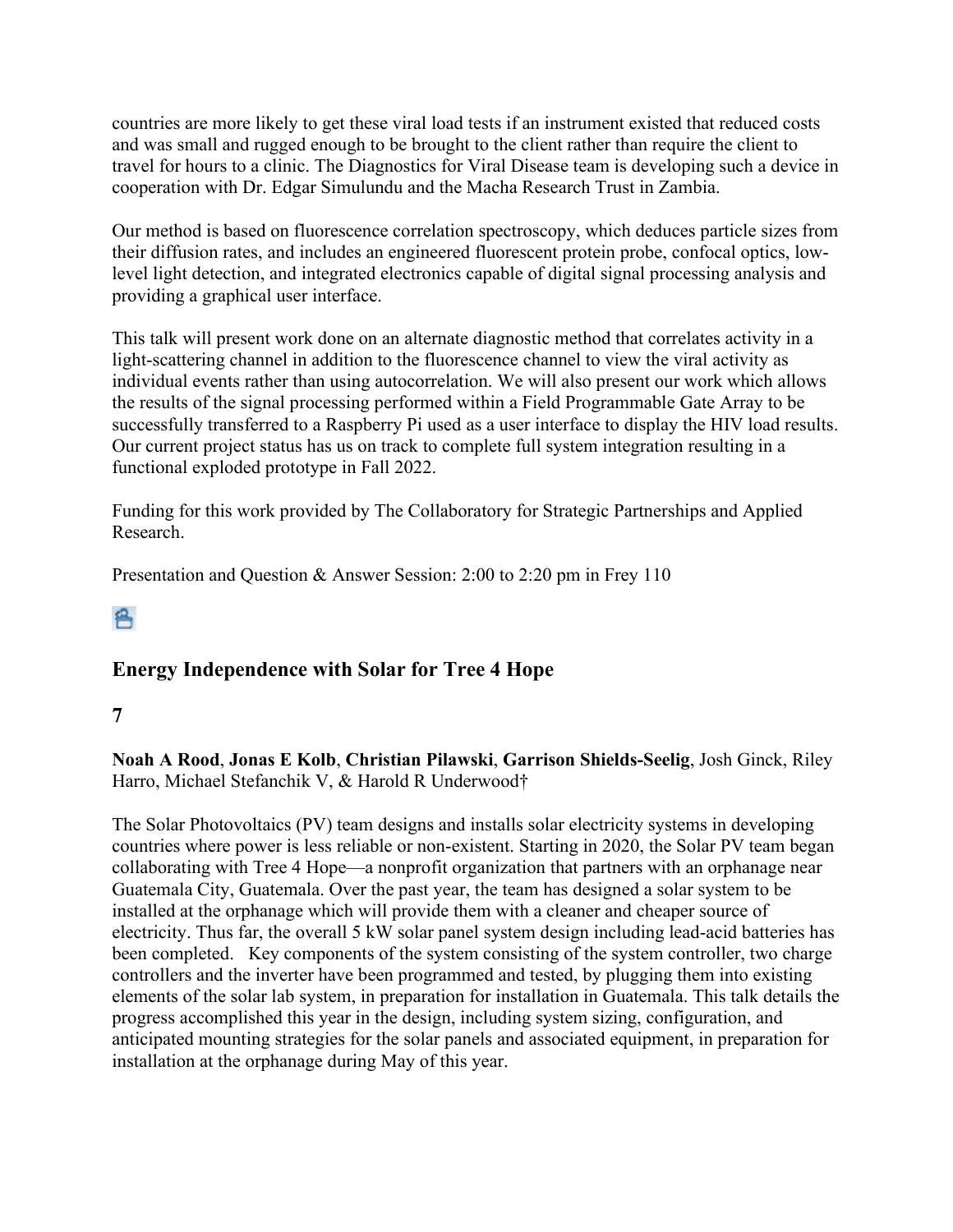Funding for this work provided by The Collaboratory for Strategic Partnerships and Applied Research.

Presentation and Question & Answer Session: 11:00 to 11:20 am in Frey 110

## 各

## **Muscle Activated 3D Printed Prosthetic Arm**

## **12**

**Meghan L Sampson**, **Lindsay L Haseltine**, **Jaymie R Monday**, Paige M Campbell, Antonio P Santelli, Caleb J Wright, & Tim Howell †

Due to the rapid growth of children and the cost of myoelectric technology, children are not given the same opportunities to use myoelectric prosthetics as adults. The Muscle Activated Prosthesis (MAP) team is developing an affordable, trans-radial, myoelectric prosthesis for a fourteen-year-old girl. The MAP team has completed the design and prototype of a myoelectric prosthesis with a materials cost of under \$1,000 as opposed to the \$10,000-\$20,000 cost of commercial myoelectric prosthetic upper limbs. Electromyography (EMG) electrodes are used to detect muscle flexion and relay a signal to a microprocessor controlling a set of internal motors that will close the handgrip of the 3D printed prosthetic arm. Repeating the muscle flexion will send another signal to return the hand's grip to its open position. The team successfully tested the EMG response with an adaptive electrode sleeve for full limbs. After visiting the client and gathering feedback on their latest prototype in February 2022, the team is focusing on polishing the final prototype to conclude work with the current client and exploring options for future project directions and clients, including CURE International.

Funding for this work provided by The Collaboratory for Strategic Partnerships and Applied Research.

Presentation and Question & Answer Session: 2:20 to 2:40 pm in Frey 110

## 8

## **Force Characterization and Manufacturing of a Dynamic Unilateral Clubfoot Brace**

## **10**

**Leigha R Southall**, **Jacob R Cornwell**, **Michelle Lo**, **Clint M Meekins Jr**, Brittney D Fouse, Sam J Rasinske, Stevie R Snodgrass, & Tim Howell †

Clubfoot is a musculoskeletal birth defect characterized by an inward twisting of an infant's feet. Currently, a series of casts are used to correct clubfoot and the Steenbeek brace is used to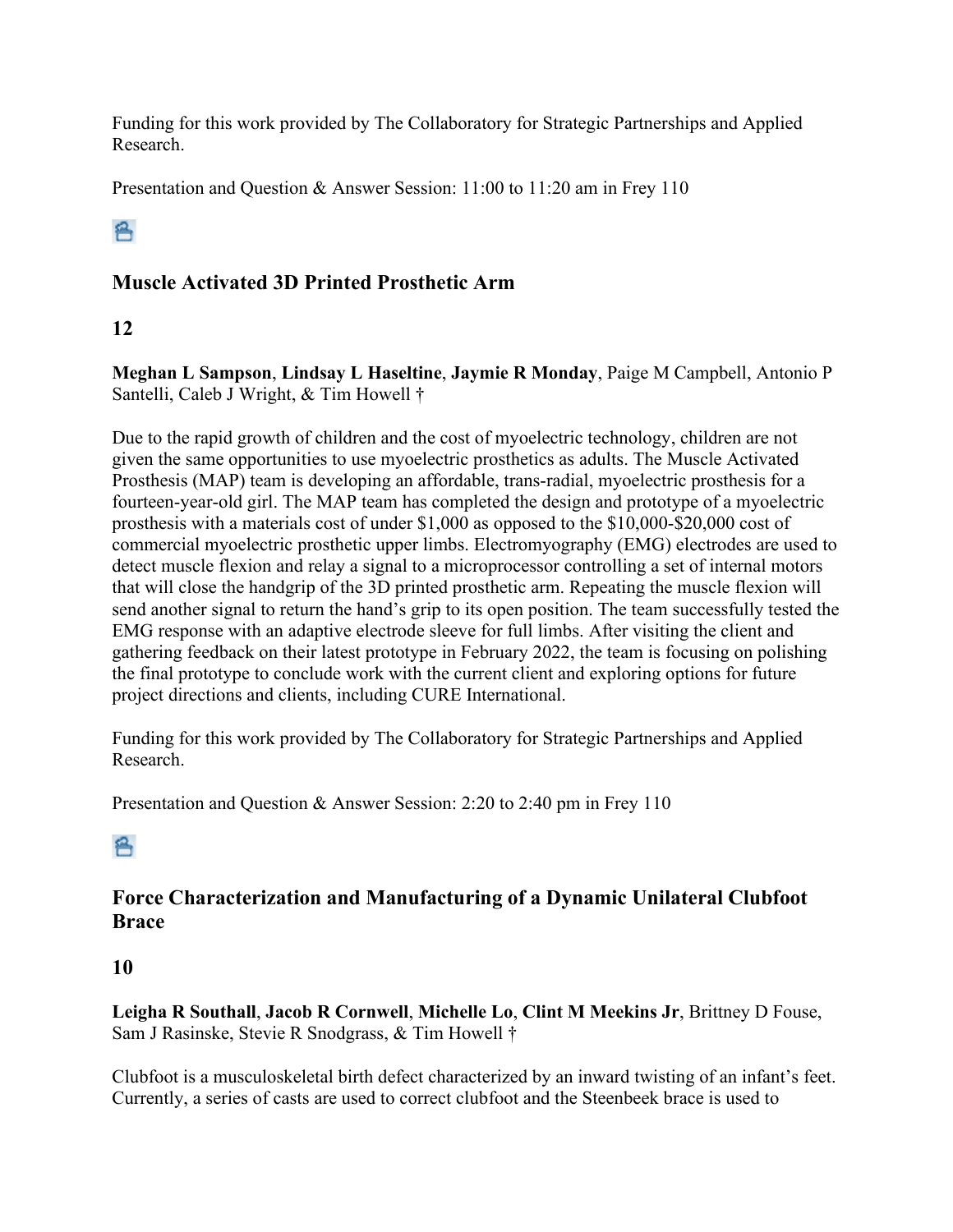maintain the correction. However, this method has issues with compliance, comfort, and social stigma. Mr. Jerald Cunningham, CPO, designed and is utilizing a unilateral clubfoot maintenance brace called the Cunningham Clubfoot Brace. He expects his brace to reduce treatment time, lessen social stigma, and increase child mobility. Hope Walks, in Kijabe, Kenya, is interested in implementing this new maintenance brace at their clinics. However, there is not enough published research on its biomechanics and patient success rates to confirm Mr. Cunningham's findings.

The Cunningham Clubfoot Brace Collaboratory project seeks to validate the effectiveness of this design through biomedical testing and increase brace accessibility through sustainable manufacturing. The team is measuring the biomechanical forces applied by the brace with multiple force sensors on the Cunningham and Steenbeek braces. Mr. Cunningham plans to use injection molding to increase brace production. The team is completing Finite Element Analysis to determine how the brace's properties change with injection molding. The team is also completing fatigue analysis with the Cunningham Brace to quantify its reusability. Furthermore, the clinical study in Kenya and Dr. Emily Farrar's retrospective research paper will contribute to the published research on the Cunningham Brace. The collaborative efforts of the team will increase further understanding of the Cunningham Brace and its acceptance as an alternative clubfoot maintenance brace.

IRB Approval: 2019-001 Date: September 15, 2021

Funding for this work provided by The Collaboratory for Strategic Partnerships and Applied Research.

Presentation and Question & Answer Session: 1:40 to 2:00 pm in Frey 110

## $\mathbf{P}$

## **Village Water Ozonation System**

## **24**

**Sam B Stone**, **Benjamin R Gates**, Olivia R Allbee, Nate Binko, Caleb L Bruner, Ruth C Galyen, Seth M Kline, Ray Knepper†‡, & Michelle L Lockwood†

The Village Water Ozonation System (VWOS) team's core mission is to provide economically sustainable drinking water solutions for communities, empower them with the ability to properly maintain their drinking water supply, and to transform peoples' lives by decreasing the occurrence of waterborne diseases. Currently, the VWOS team is partnering with Friends in Action to implement two drinking water treatment systems this summer for the community living on Rama Cay, an island in Nicaragua. The wells on the island have a high salt content and are contaminated with bacteria which makes the water unsafe to drink; therefore, the system design consists of a Reverse Osmosis unit, a UV light, and other filters to ensure potable water.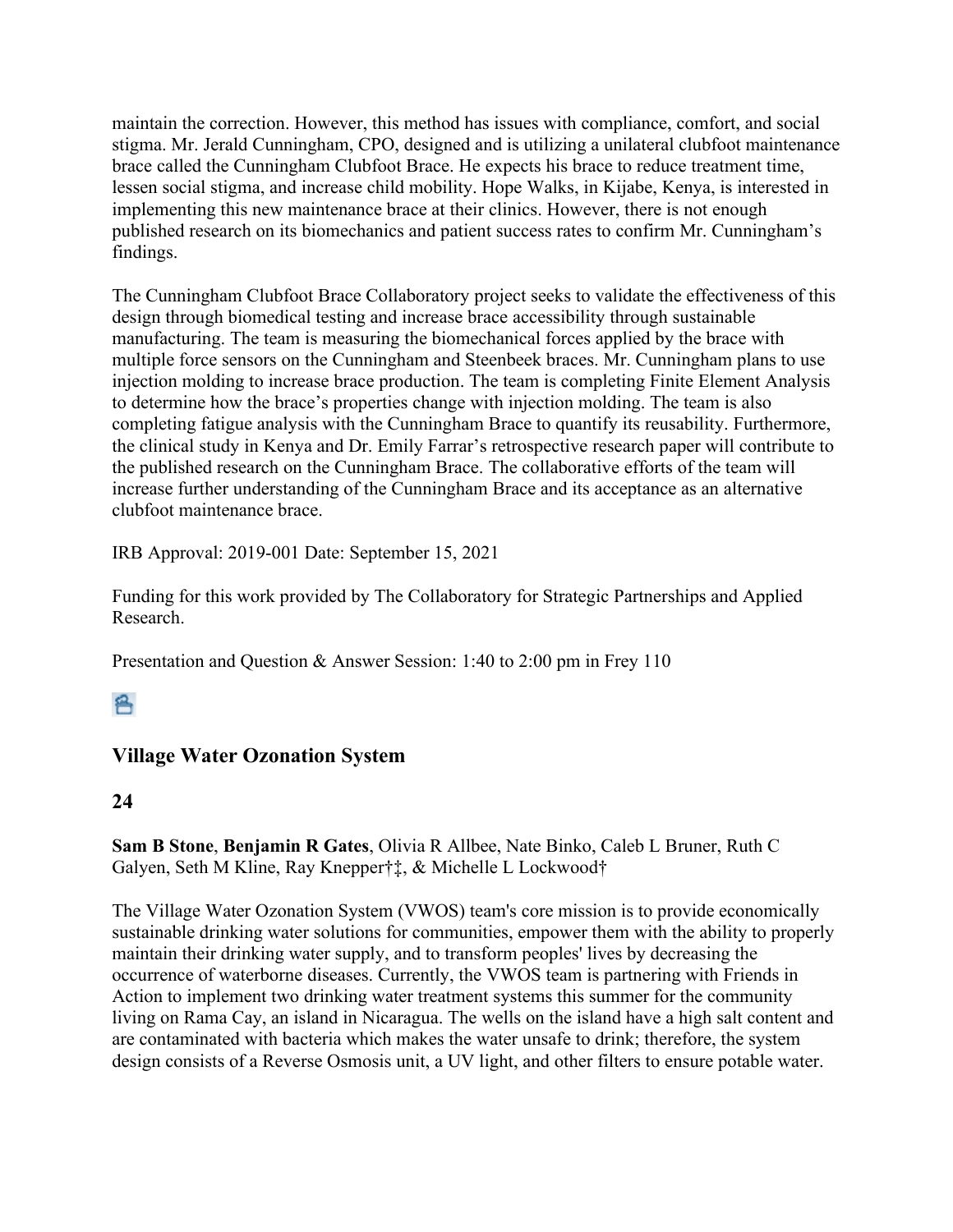Funding for this work provided by The Collaboratory for Strategic Partnerships and Applied Research.

Presentation and Question & Answer Session: 2:00 to 2:20 pm in Frey 150

## 8

## **Stormwater Management for Greenwood Hills Bible Camp**

## **27**

**Daniel O Thomas**, **Warner C Hockenberry**, **Caleb R Light**, Abby Bartels, Caleb J Hilton, & Thomas S Soerens†

The stormwater team addresses flooding and erosion issues. In the spring of 2022, the team analyzed erosion problems for Greenwood Hills Bible Camp near Chambersburg PA and designed a system to capture and divert the runoff that is causing erosion. The design includes collection of the runoff with French drains and rock channels and conveyance of the water through a culvert with discharge down-gradient of affected houses. The system should lessen the erosion affecting the camp road and fix nuisance flooding and erosion at the residences. In the fall of 2021, the team partnered with the City of Harrisburg and Capital Region Water to address flooding in the Allison Hill neighborhood of Harrisburg Pennsylvania and designed a plan to mitigate this problem for neighborhood residents.

Funding for this work provided by The Collaboratory for Strategic Partnerships and Applied Research.

Presentation and Question & Answer Session: 3:00 to 3:20 pm in Frey 150

## **Cracking the Code to Locally Sourced, Low-Cost and High-Quality Egg Incubators for Zambian Churches**

## **5**

**Claudia M Tolley**, **Aaron Bashore**, **Matt D Eells**, Shekinah Ellis, Brandon Koehnke, Lane Magness, Joshua R Mah Mr., Cooper Willoughby, Cadee A Wood, Josiah T Zehr, Dan Elliott†‡, & Philip M Tan Ph.D.†

Partnering with the Brethren in Christ Church in Zambia, the Egg Incubator Team is seeking to provide a source of income for the growing churches in Choma, Zambia. We will accomplish this by designing a high-quality, low-cost egg incubator fabricated from local parts as well as affordable internationally available parts. The final designs will be used by the Nahumba Mission in Choma and will provide the means for the Mission to hatch and sell chickens, providing both food security and a sustainable supplemental income. After conducting temperature and humidity tests on our initial incubator prototype last year, we found that the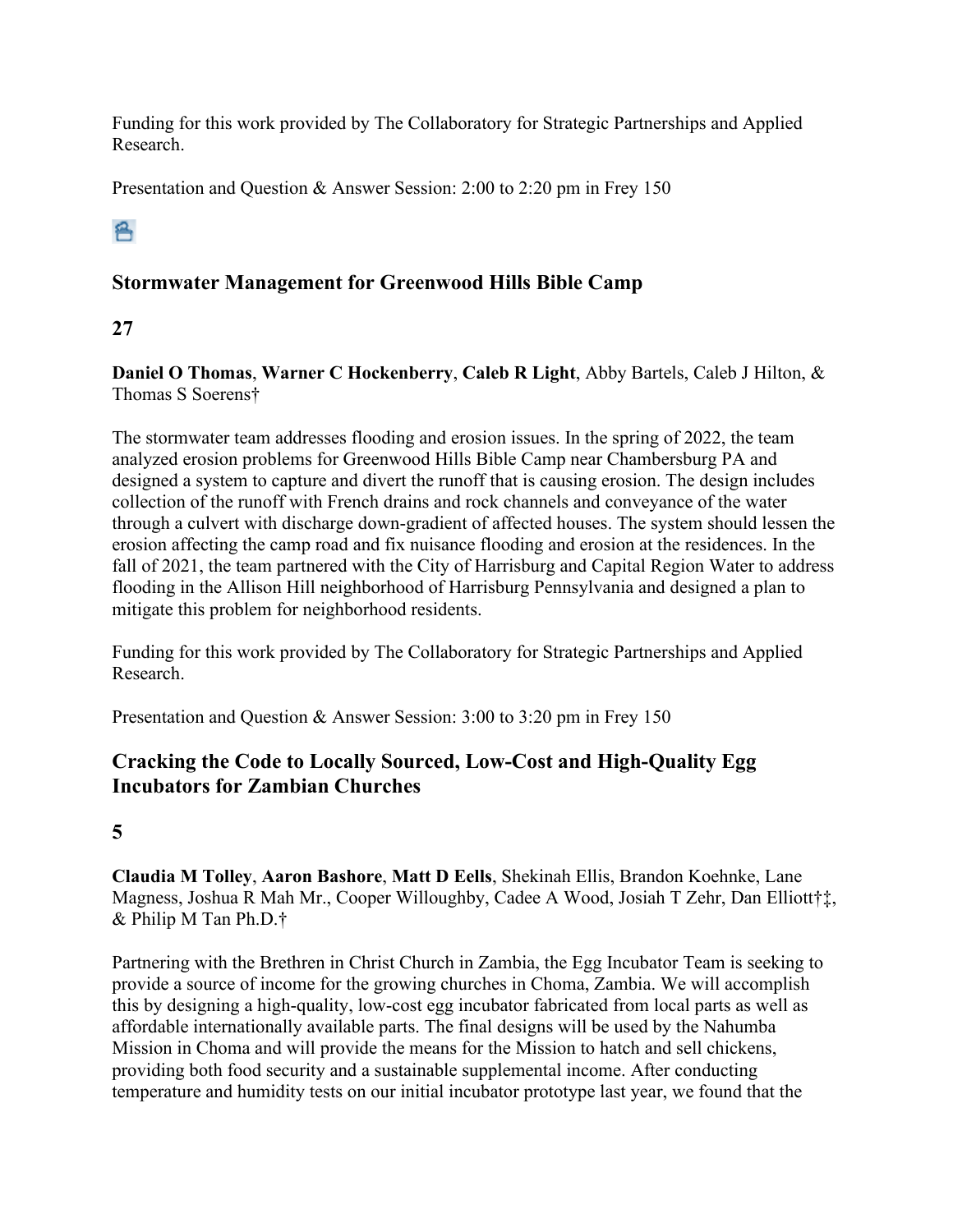initial model has significant heat losses and temperature fluctuations around the set point. To fix these problems, we designed a heating/humidity PID control system and a new incubator frame design that reduced extra air space in the unit and optimized the airflow. The system uses locally sourced stove coils for a heat source and an atomizer as a means of producing and controlling humidity. In addition, we also created a SolidWorks model for the complete design of the incubator which includes heating, humidity, ventilation, and electronic components. To conclude this semester, we are conducting a 21-day test on the incubator using fertilized eggs. This test will not only allow us to evaluate the success of the design, but it will also highlight any areas of the project that must be improved before the site team trip in late May 2022.

Funding for this work provided by The Collaboratory for Strategic Partnerships and Applied Research.

Presentation and Question & Answer Session: 10:20 to 10:40 am in Frey 110

## 各

## **Redesign and Fabrication of an Adjustable Prone Trolley for People Suffering from Spinal Cords Injuries in Nepal**

## **2**

**Connor Welch**, **Jared T Pavlovich**, Katie Anthony, Blake N Clemmer, Ryan J Friend, Abby Miller, Lukas Sonon, & Timothy J Van Dyke†

For people who suffer from spinal cord injuries in Nepal, rehabilitation and care are often difficult to receive, especially for those for whom fewer resources are available. Thankfully, International Nepal Fellowship (INF), a non-profit serving Nepal for nearly 70 years, aids patients with spinal cord injuries at Green Pastures Hospital and Rehabilitation Centre in Pokhara, Nepal. A crucial part of any rehabilitation is adequate exercise to improve circulation and prevent sores and muscular atrophy. Yet, due to the nature of the injury, using a traditional wheelchair is not an option to fulfill this need for those with spinal cord injuries. Therefore, Green Pastures uses prone trolleys so that these patients can exercise. A prone trolley is a horizontal cushioned board where the patient lies flat on their stomach and is able to move themselves using the wheels attached to the cushioned board. Despite the importance of the prone trolley, the trolleys at Green Pastures Hospital have a few critical issues. The major issue is that the prone trolleys are internationally imported, which not only means that delivery can take months, but also that the trolleys are also difficult to repair when damaged. Both these factors severely hamper Green Pastures Hospital's ability to provide spinal cord injured patients with the care they need. The Nepal Prone Trolley team, a part of Messiah University Collaboratory, seeks to develop and design a fundamentally better prone trolley for INF. The goal of our project is to design a prone trolley that can be fabricated by the INF staff with locally sourced materials. The advantage of this new design is that it will be easier to obtain and can easily be repaired when needed. After creating a design that satisfies our goal and fulfills the criteria of a functional prone trolley as defined by INF, we were able to fabricate a prototype of the prone trolley using resources and techniques available in Pokhara. Moving forward, we will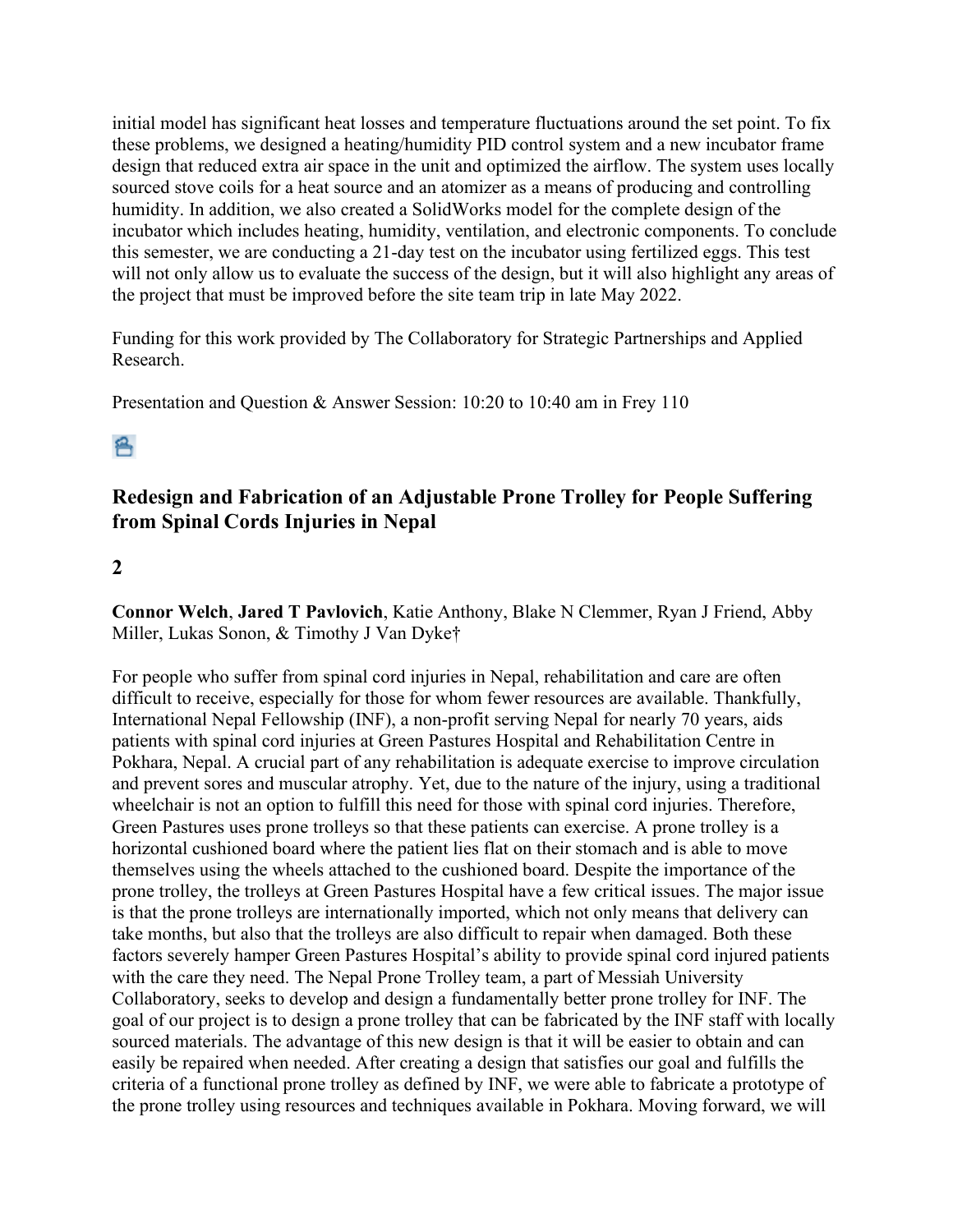conduct testing and redesign the trolley so that our finalized prone trolley design will be able to transform how Green Pastures Hospital aids their spinal cord injury patients.

Funding for this work provided by The Collaboratory for Strategic Partnerships and Applied Research.

Presentation and Question & Answer Session: 9:20 to 9:40 am in Frey 110

## 各

## **EMMS: Increasing Hope and Transforming Lives Through Improved Access to Electrical Power**

## **21**

**Seth Wilcox**, **Bennett A Andrews**, Adam Dressler, Zach L Gillen, Samuel N Goertzen, Kyle Green, Caitlin Ross, & Tom Austin†

Developing countries often face a challenge involving energy conservation. Energy Monitoring and Management Systems (EMMS) was tasked to make an energy meter in order to provide a practical way of controlling energy consumption and create a tool for teaching energy conservation. This meter should be able to measure energy usage over a period of time and prevent further energy usage after a specified amount has been consumed. In this presentation, the team will explain what they have been doing in recent semesters to work towards improving the meter, making it more robust and ready for implementation in Zimbabwe this summer, as well as how they have been improving the user experience through website implementation.

Funding for this work provided by The Collaboratory for Strategic Partnerships and Applied Research.

Presentation and Question & Answer Session: 1:00 to 1:20 pm in Frey 150

各

## **Mathematics**

## **COMAP Modeling Competition: Automated Trading Strategies**

## **29**

## **Noah D Andrews**, **Matthew R Fisher**, & **Jaron Wenger**

This talk describes a model used to determine a portfolio's optimal bitcoin, gold, and cash allocation based only on past price data. To do this, the Sharpe ratio is utilized as a metric of an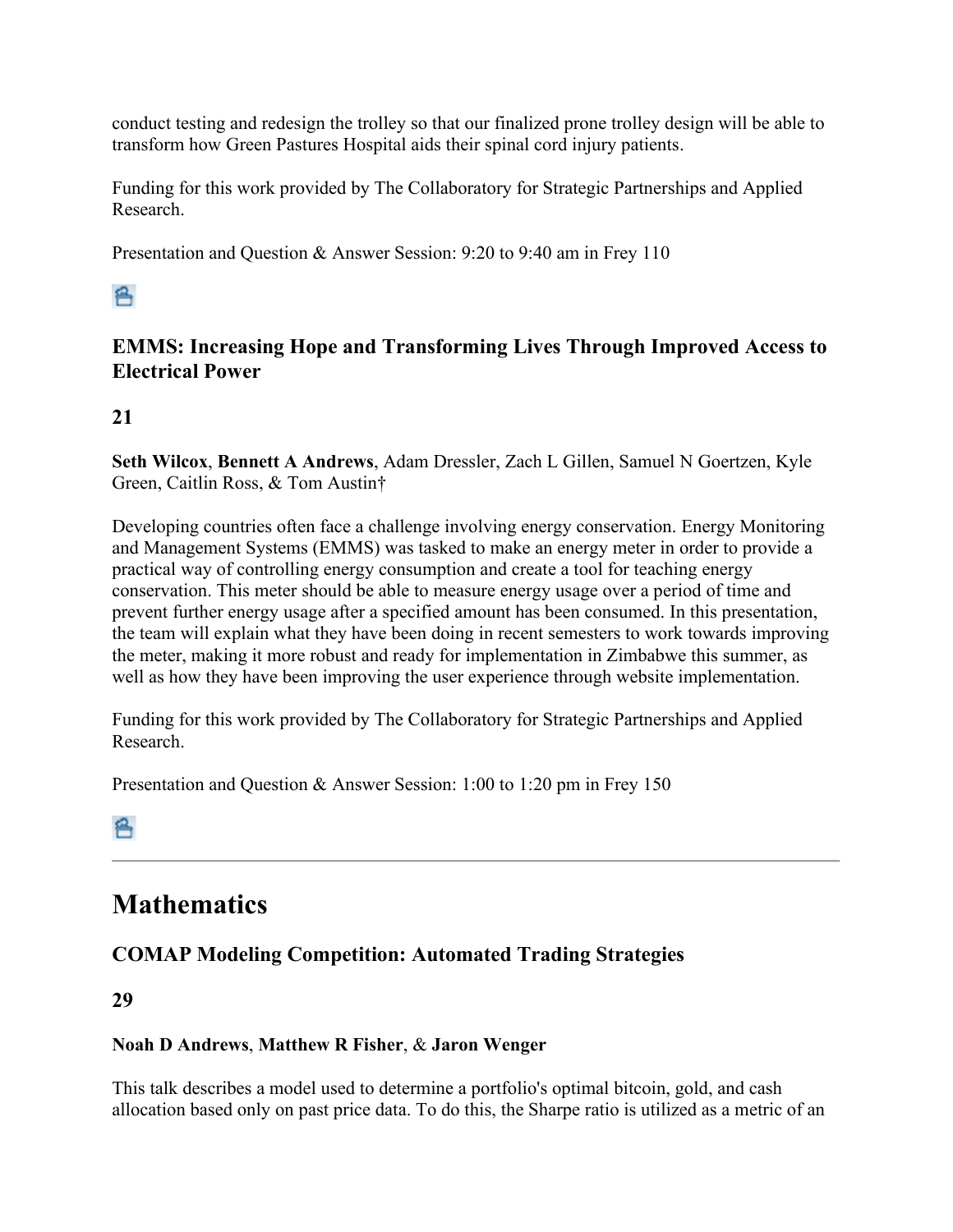asset's risk vs reward. For each trading day, this ratio is maximized based on historical price and volatility data. Additionally, appropriate changes in cash holdings are modeled using two common technical analysis indicators: RSI and Bollinger bands. The Sharpe ratio combined with technical indicators identify proportions of bitcoin and gold which result in maximum expected portfolio efficiency. We apply this model to bitcoin and gold price data from 2016-2021, starting with a portfolio cash balance of \$1,000. In this setting, our model results in a final portfolio balance of \$1,130, for an annualized return of 2.5%. While not as successful as a simple buyand-hold strategy for bitcoin, our model provides greater downside protection and variance limitation than buy-and-hold. An overview of the COMAP modeling competition is provided, as well as the other problems available to competitors. A brief discussion of the modeling process and limitations of the model ensues.

Presentation and Question & Answer Session: 9:20 to 9:40 am in Frey 349

## **Development and Applications of Brownian Motion**

**28**

#### **Noah D Andrews**

The background of random walks is established as a foundation for Brownian motion. Simple examples of real-world random walks are provided. Random walk properties are then used to derive properties of Brownian motion. Drift terms are introduced, as well as the concept of geometric Brownian motion. Some applications of geometric Brownian motion are briefly discussed in the context of financial settings.

Presentation and Question & Answer Session: 9:00 to 9:20 am in Frey 349

## **An Introduction to Sabermetrics**

## **30**

## **Kasey B Caras**

This presentation will focus on sabermetrics, which is an applied mathematical field where mathematical and statistical analysis can be used to increase the probability of a baseball team winning the game. The history of sabermetrics will be examined to see how and why this field of study gained significance in the public eye. Common sabermetric and traditional baseball statistics will be examined to see how mathematics has been utilized in baseball. Hitter and pitcher match-ups will be examined to determine hit probability. Launch angle and exit velocity will be examined to see how they impact the probability of a hit. Additionally, infield shifts will be examined to see if they are beneficial for a defense. The final focus of the study will address the impact sabermetrics has had on baseball, including both the benefits and the detriments to the game.

Presentation and Question & Answer Session: 9:40 to 10:00 am in Frey 349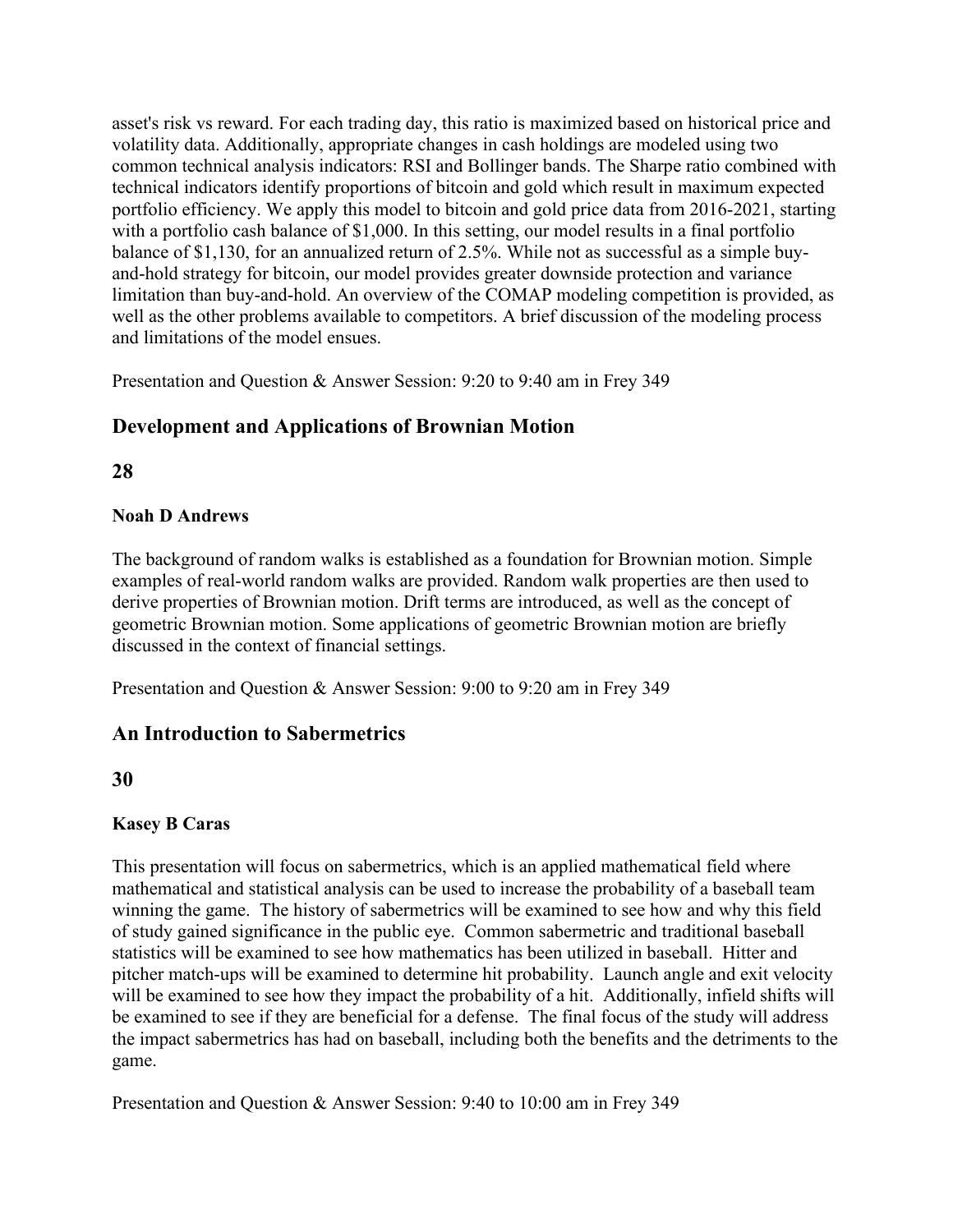## **Linear Programming and Its Algorithms**

## **31**

## **Matthew R Fisher**

This talk is focused on Linear Programming, a method of optimization with a wide array of applications in the real world ranging from optimizing delivery routes to routing data networks. it achieves this by using mathematical models that are represented by linear relationships. These models give us feasible regions for a finite set of constraints, which we can then use an algorithm to find the optimal point in this region. The algorithms used to solve linear programming problems have been improving and adapting for over 70 years now, and have led to Linear Programming being an incredibly strong tool in modern-day mathematical problem solving.

Presentation and Question & Answer Session: 10:00 to 10:20 am in Frey 349

## **Nonparametric Curve Fitting: Techniques and Applications**

## **34**

## **Sarah E Hartman**, **Ryan McAllister**, **Griffin McVay**, & Samuel P Wilcock†

Regression is a common tool for analyzing relationships between two variables which requires assumptions about form and variability. We will provide an introduction to nonparametric curve fitting, which attempts to remove the need for these assumptions. Three basic approaches of nonparametric curve fitting will be discussed and demonstrated using simulated and real-world examples, including COVID case data and data gathered from our own campus.

Presentation and Question & Answer Session: 11:00 to 11:20 am in Frey 349

## **An Exploration of Nondimensional Parameters and Applications in Fluid Dynamics**

## **33**

## **Sarah N Kelchner**

Data collection can be a time-consuming and expensive endeavor, particularly when many combinations of experimental conditions need to be tested. However, the use of dimensionless parameters can dramatically reduce the cost and time required to obtain data and test prototypes. Dimensionless parameters are generated by strategically combining variables relevant to the application using the method of repeating variables. This talk explores the topic of dimensionless parameters and their usefulness in concisely modeling real-world phenomena. Specific focus will be placed on the applications of dimensionless parameters in the field of fluid mechanics, as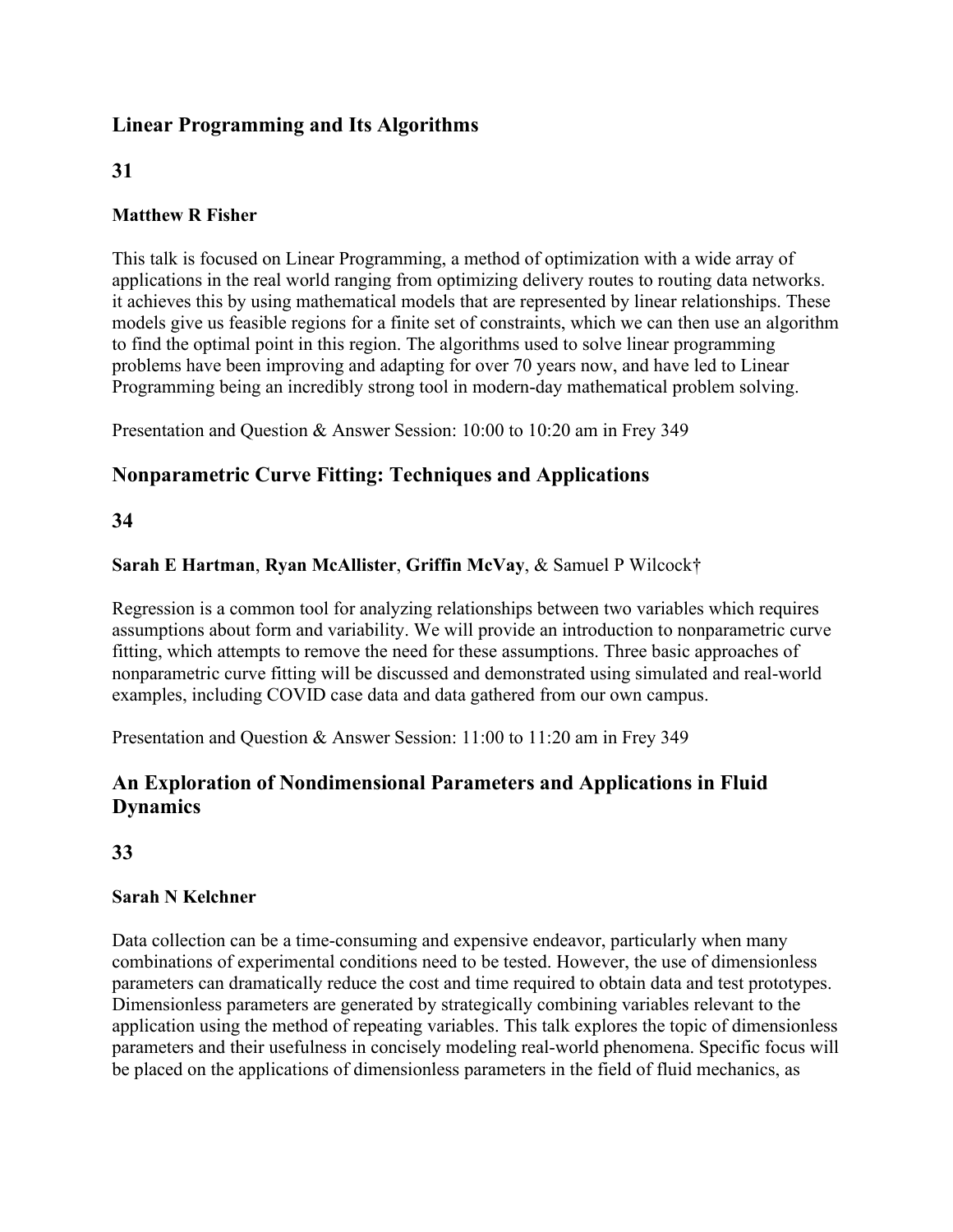dimensionless parameters provide the theoretical foundation for why precise flow analysis and small-scale prototype testing are possible!

Presentation and Question & Answer Session: 10:40 to 11:00 am in Frey 349

## **Probability Distributions and Settlers of Catan**

## **35**

## **Griffin McVay**

Most board games operate around basic probability, but how can you form a winning strategy around this information? We will unpack an applicable approach to utilizing probability distributions and how we can rule over our family game night. The most common distributions that relate to dice probability are the discrete Binomial and Negative Binomial distributions, along with the "Expected Values" for each. We will cover how to use this knowledge to build a strategy in "The Settlers of Catan". Finally, we will look at some simulations and analyze the results from games played for us by AI. A basic understanding of probability distributions can help to build a strong strategy in any game of Settlers of Catan.

Presentation and Question & Answer Session: 11:20 to 11:40 am in Frey 349

## **An Alternative Approach to Center of Mass Problems in Introductory Calculus and Its Implications for Teaching**

## **36**

## **Jacob T Whipple**

Utilizing integrals to solve real world problems in a classroom setting is often a rushed process that leaves students wondering why certain elements are or are not included in an integral. Center of mass calculations for two dimensional lamina are frequently misunderstood. This paper introduces a new approach to calculating the center of mass of a two dimensional lamina. Furthermore, the method introduced has the potential to more successfully teach the traditional material. The proposed method utilizes a more intuitive approach to solving center of mass problems which would potentially be better comprehended within the classroom.

Presentation and Question & Answer Session: 11:40 to 12:00 pm in Frey 349

## **Nutrition & Dietetics**

**Perceived Stress Does Not Have an Impact on Dietary Behavior in Messiah University Students Enrolled in a Wellness Course**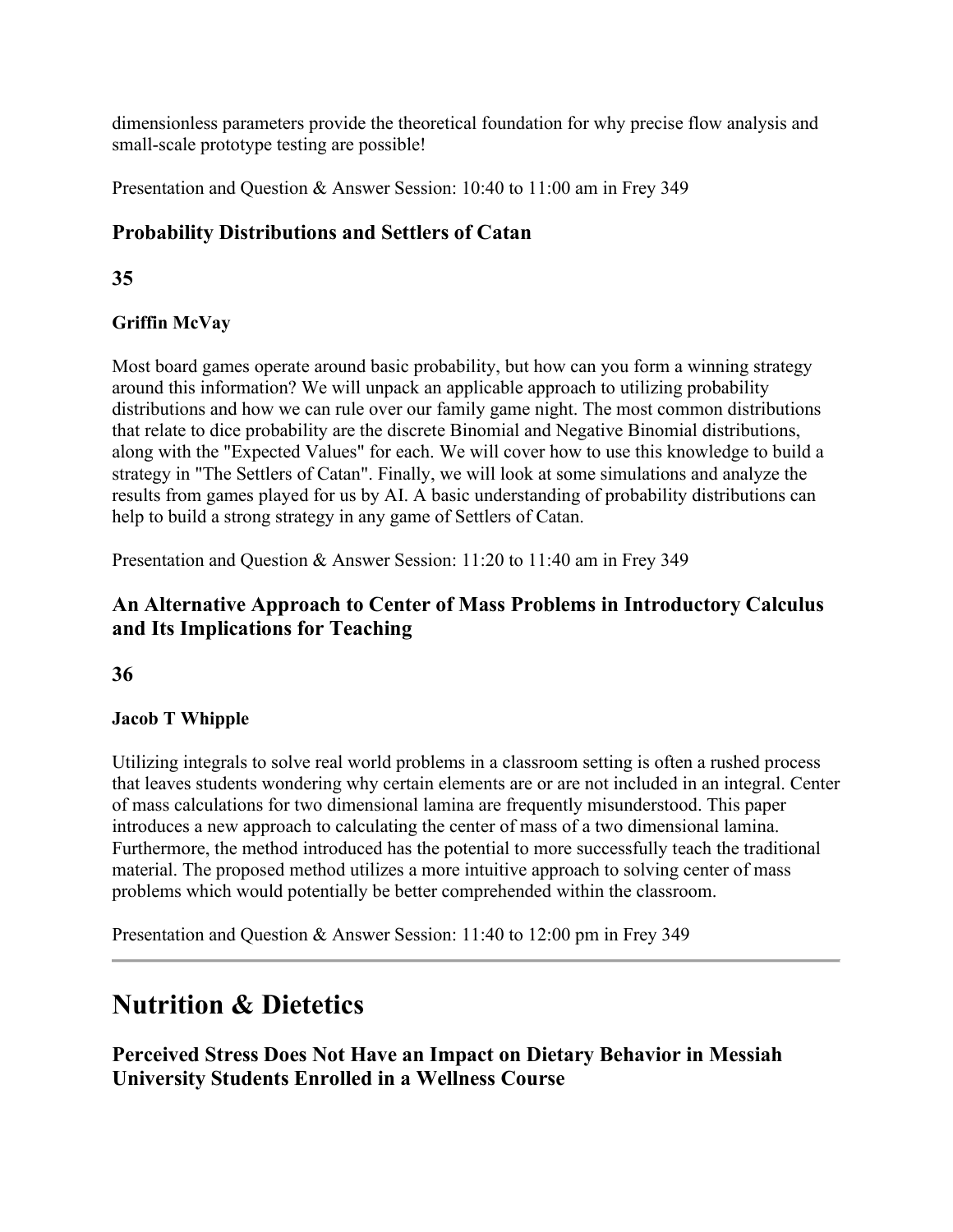## **Kaitlyn DeStefano**, **Heidi Nolt**, **Sabrina Garman**, & Amy B. Porto†

Dietary behaviors can be influenced by various factors, including stress. Exposure to stress over a long period of time can result in negative health consequences. The aim of this study was to examine the relationship between perceived stress and eating habits in university students using the Perceived Stress Scale (PSS) and the Healthy Eating Assessment (HEA). Undergraduate students at Messiah University enrolled in a wellness course for the 2022 Spring semester were invited to participate. The PSS and HEA were administered electronically to interested students three times throughout the spring semester: at the beginning of the semester; three weeks into the semester; and eight weeks into the semester: four weeks into the semester; eight weeks into the semester; and eleven weeks into the semester. Of the 250 students enrolled in a wellness course, 18% completed the first round of data collection, 14% completed the second round, and 6% completed the third data collection. Data were analyzed in Microsoft Excel using linear regression models. R² values from the 1st, 2nd, and 3rd data collections were 0.10, 0.11, and 0.02, indicating a weak relationship between perceived stress scores and changes in dietary behavior. More research is needed to assess the changes in perceived stress and eating habits over time.

IRB Approval: 2021-033 Date: January 4, 2022

Presentation and Question & Answer Session: 1:00 to 1:20 pm in Jordan 161

## **Short-term Ashwagandha Supplementation Produced Inconclusive Acute Stress and Anxiety Data in College Students**

#### **58**

#### **Jordan M Lepley**, **McKenna J Brown**, **Cameron K Carter**, & Amy B. Porto†

**Context**: Stress remains a primary public concern across all demographics and age groups. College students in particular suffer from outsized stress loads throughout their academic careers. Adaptogens, such as Ashwagandha (ASW) root, may represent a possible supplementation methodology to decrease both objective and subjective measures of acute stress.

**Aims**: The aim of this study was to evaluate the efficacy of a short-term high-concentration fullspectrum extract of ASW in reducing stress and anxiety in college-age students.

**Design**: Prospective, parallel, double-blind, randomized, placebo-controlled trial.

**Materials and Methods**: A total of 17 college-age subjects (mean age = 20.82, SD = 1.79, 5 female, 12 male) were enrolled in the study after inclusion and exclusion criteria were met. They were randomized to either the treatment group or the placebo control group and asked to take one capsule per day for a period of 30 days. In the treatment group, each capsule contained 600 mg of high-concentration full-spectrum ASW extract. Two in-person lab sessions were conducted to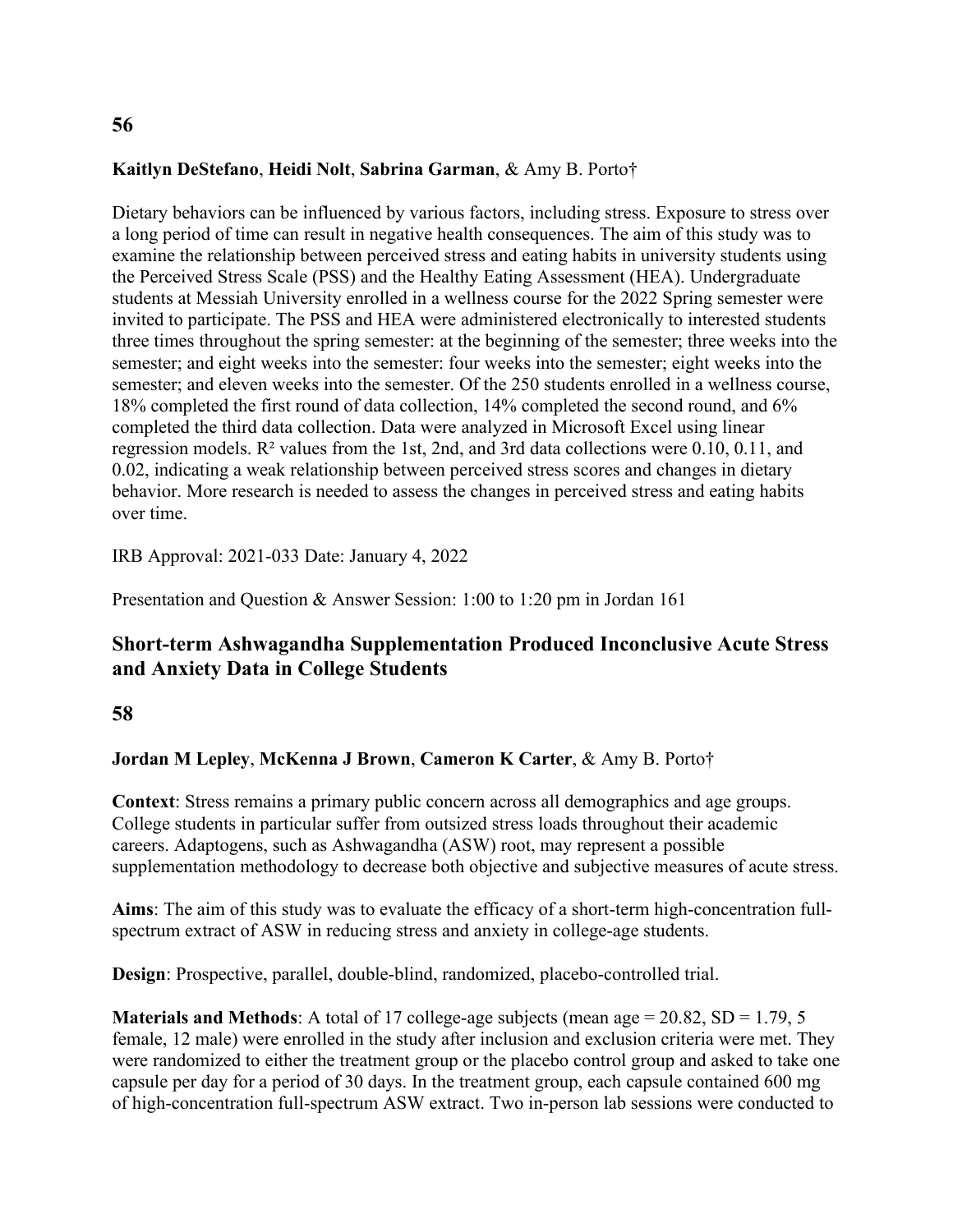measure subjective and objective stress response to an acute stress stimulus before and after the supplementation period.

**Statistical Analysis**: Paired *t*-tests were used for both subjective and objective measures.

**Results**: No significant reductions in stress measurements were observed. Additionally, the chosen acute stress protocol did not elicit an acute stress reaction in approximately half of the participants. As a result of this discrepancy, the remaining statistical analyses were viewed with skepticism.

**Conclusion**: The findings of this study do not provide significant evidence either in support of or against the research hypothesis. Additional research examining the efficacy and reliability of acute stress protocols in college-age participants is warranted.

IRB Approval: 2021-031 Date: February 2, 2022

Presentation and Question & Answer Session: 1:40 to 2:00 pm in Jordan 161

## **Preprandial Caffeine Administration Has No Effect on Blood Glucose Response in Messiah University Students**

## **57**

## **Alyssa R Meisel**, **Brittany A Myers**, **Tyler J Kuykendall**, & Amy B. Porto†

Blood glucose control is important to avoid serious health complications. Caffeine is one of many factors that can potentially affect blood glucose levels. The purpose of this study was to determine the effect of caffeine on blood glucose response. Twelve Messiah University students  $(n=4 \text{ males and } n=8 \text{ females})$  between the ages of 18-25 participated in this randomized single blind crossover study. Participants were recruited via word of mouth and classroom announcements. A baseline blood glucose measurement was obtained via finger stick following an overnight fast. Subjects immediately consumed 14 oz of coffee [caffeinated (315mg) or decaffeinated]. They then received a meal consisting of 75g of carbohydrates, after which their blood glucose level was measured three additional times in one-hour intervals. Participants returned the following week to repeat the procedure with the opposite treatment. The area under the curve between the caffeinated and decaffeinated treatments showed no statistical significance (p>0.1). Results of this study suggest the presence of preprandial caffeine does not have an effect on blood glucose response.

IRB Approval: 2021-034 Date: January 24, 2022

Presentation and Question & Answer Session: 1:20 to 1:40 pm in Jordan 161

## **Habitual Breakfast Skipping Contributes to Lower GPA but Not Caffeine Intake in Messiah University Students**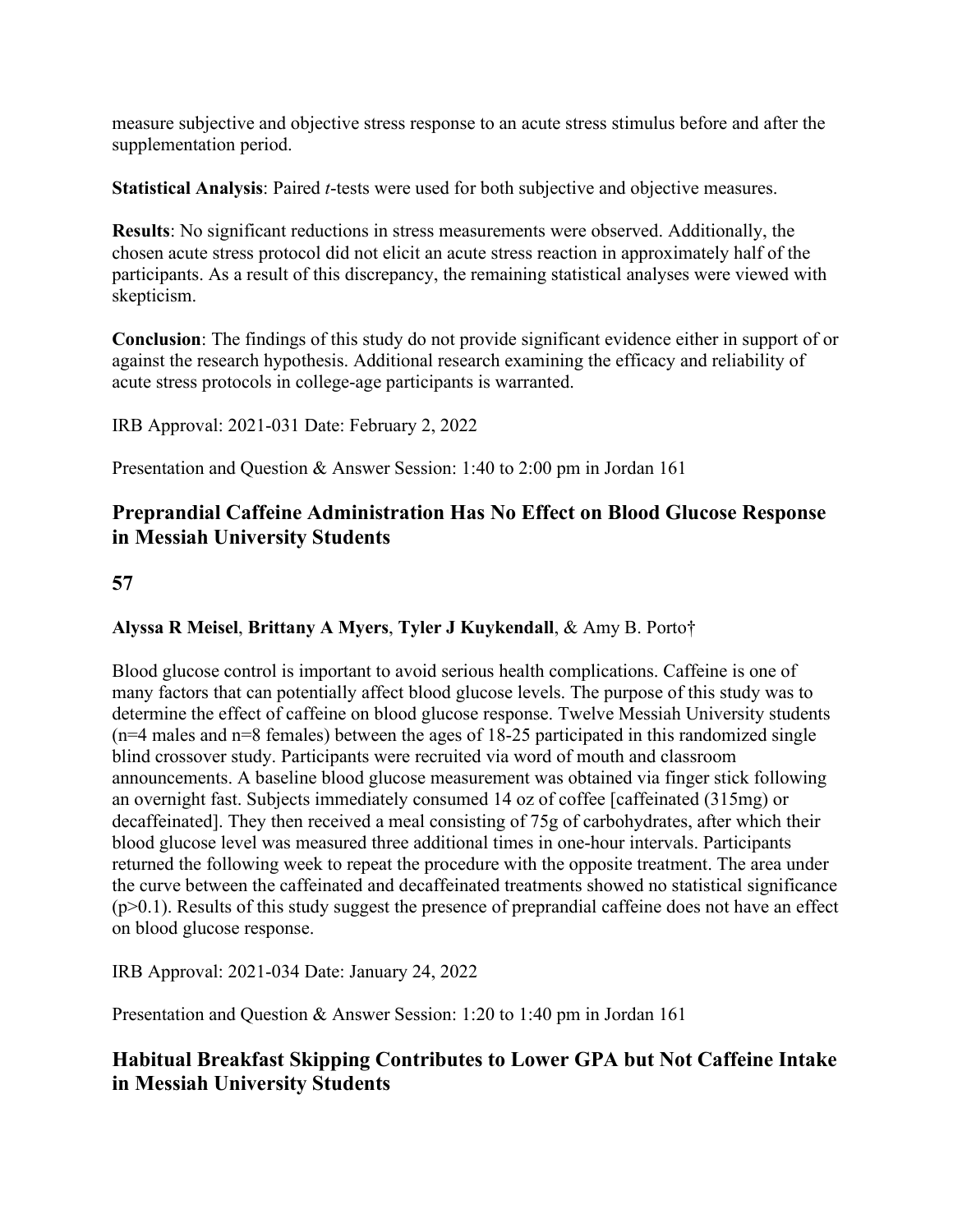#### **Sophie Stambaugh**, **Joy E Galbraith**, **Kirsten Howland**, **Cera H Connolly**, & Amy B. Porto†

**Background:** Breakfast has been labeled as the most important meal of the day. However, it is also the most frequently skipped. Regular consumption of a high quality breakfast has been associated with a healthy lifestyle and dietary habits, which are related to improved academic performance. Additionally, increased caffeine intake may be linked to breakfast skipping due to its impact on the quality and quantity of sleep.

**Objective:** To determine whether regular versus irregular breakfast consumption affects academic performance and caffeine intake.

**Methods:** Researchers created an online survey containing questions concerning breakfast habits, caffeine intake, and academic performance. The survey was administered via the Messiah University course management platform and on-site recruitment. Four hundred and thirty-four Messiah students between the ages of 18 and 23 responded. Data were analyzed using a two sample t-test.

**Results:** The GPA of breakfast eaters was  $3.67 \pm 0.02$  compared to breakfast skippers  $3.47 \pm 0.02$ 0.48 ( $p$ <0.0001). No significant difference ( $p$ =0.20) was found for the frequency of caffeine intake of breakfast eaters  $(3.31 \pm 2.66 \text{ days})$  compared to breakfast skippers  $(3.53 \pm 2.45 \text{ days})$ . **Conclusions:** While caffeine intake appears to have no effect on breakfast habits, consuming breakfast regularly may contribute to a higher GPA.

IRB Approval: 2021-030 Date: January 22, 2022

Presentation and Question & Answer Session: 2:00 to 2:20 pm in Jordan 161

#### **Eating Attitudes Assessment of Children Enrolled in the Salvation Army's After School Program**

**60**

#### **Sarah L Taylor**, **Rachel H Marcroft**, **Heather E Mayo**, & Amy B. Porto†

The prevalence of disordered eating symptoms is increasing in adolescents and eating disturbances are being reported at young ages. Disordered eating has serious health and physiological consequences, thus it's imperative to have a reliable survey instrument for young children for early identification and prevention. The aim of this descriptive study was to assess the food preoccupation, dietary patterns, and eating attitudes in elementary-aged students by using the Children's Eating Attitudes Test (ChEAT). Survey items are categorized into four subscales: (1) concerns about weight, (2) limiting food intake, (3) pressure to eat, and (4) concerns about food. Students enrolled in The Salvation Army's Roller Enrichment Academy were invited to participate in the study. Of 26 enrolled, 15% provided parent permission and child assent. The ChEAT was orally administered over 2 sessions to participants (n=4), aged 7-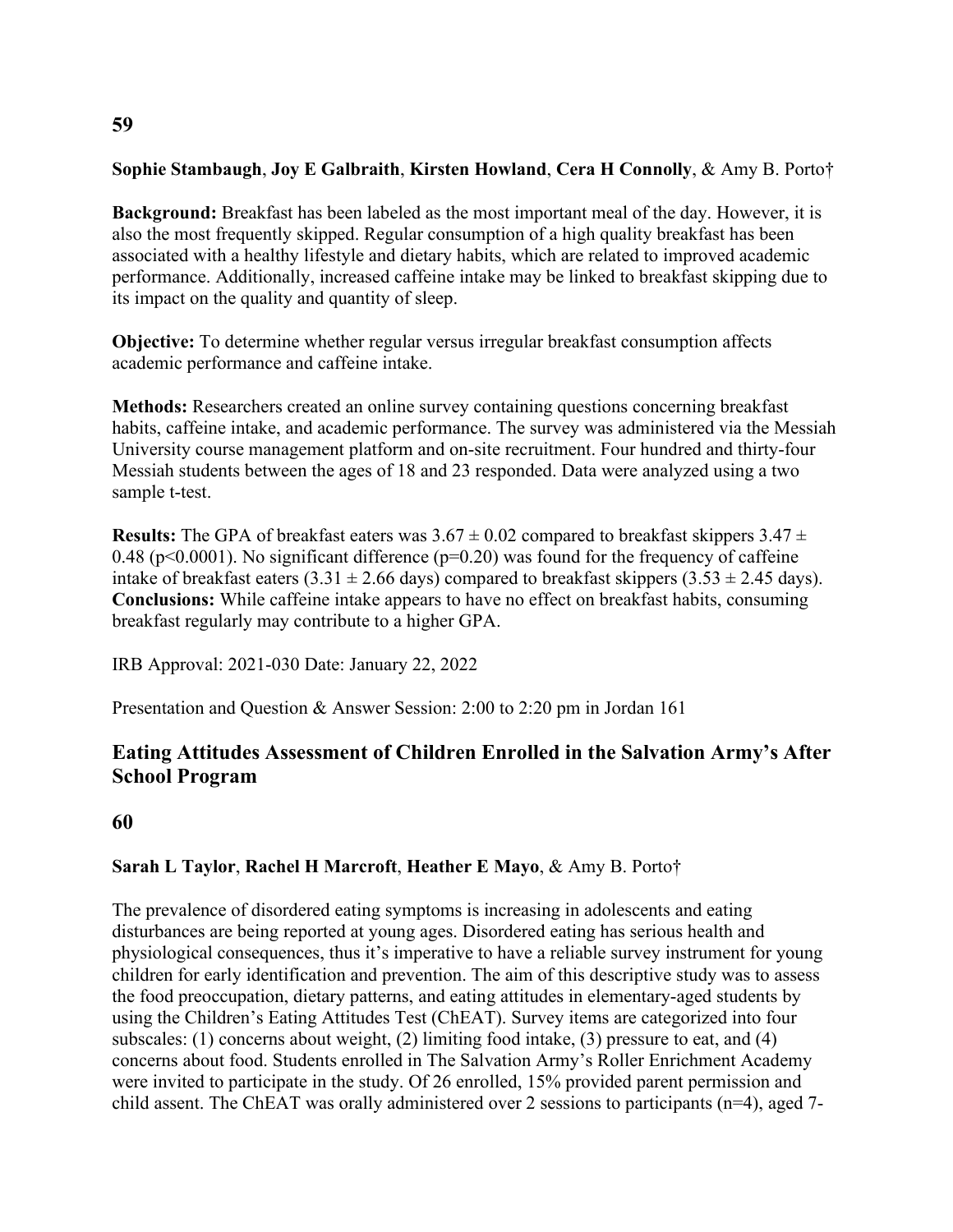10. Results indicated subscales 1 and 4 had the highest scores  $(4 \pm 5.48 \text{ and } 4 \pm 2.45,$ respectively). Item 25 (I enjoy trying new rich foods), contributed 56% to the total score of subscale 4. The participant with the highest total score (23 out of 78) appeared to be the most comfortable during survey administration. The participant who appeared to be the least comfortable during survey administration had the lowest total score (1 out of 78). These results suggest comfort level may be associated with participant willingness to answer survey items. However, more research is needed to explore eating attitudes in young children, so that disordered eating patterns can be better understood in this population.

IRB Approval: 2021-029 Date: February 21, 2022

Presentation and Question & Answer Session: 2:20 to 2:40 pm in Jordan 161

## **Physics**

## **Calorimeter Reconstruction Tools for AI-Driven Optimization on the Electron Ion Collider**

## **17**

#### **Nathan Branson** & Abaz Kryemadhi†

The new Electron Ion Collider (EIC) will be a novel machine in the nuclear physics sector and is at the forefront of current technology. With new technology, detector research and development (R and D) becomes ever more important to ensure the machinery is reporting the best results. With artificial intelligence (AI) becoming widespread in many professional fields, AI detector optimization is a logical step for nuclear physics. This project focuses on event reconstruction of the electromagnetic calorimeter located in the electron endcap.

This calorimeter has an especially important role to detect scattered electrons that collide with a proton and report the energy, position, and incident angle of the electron. With this data, events are graphically and visually reconstructed. Calorimeter reconstruction methods need to be finished before optimization is started in order to verify the optimized results. The calorimeter in the EIC will be a hybrid calorimeter that has two different materials. Methods need to be developed to analyze the area between the materials. The reconstruction tools were built using JANA2, G4E (Geant4 EIC), and CERN ROOT.

Presentation and Question & Answer Session: 9:40 to 10:00 am in Frey 150

## **Laser Tomography**

#### **20**

**Dalton J Daugherty** & Abaz Kryemadhi†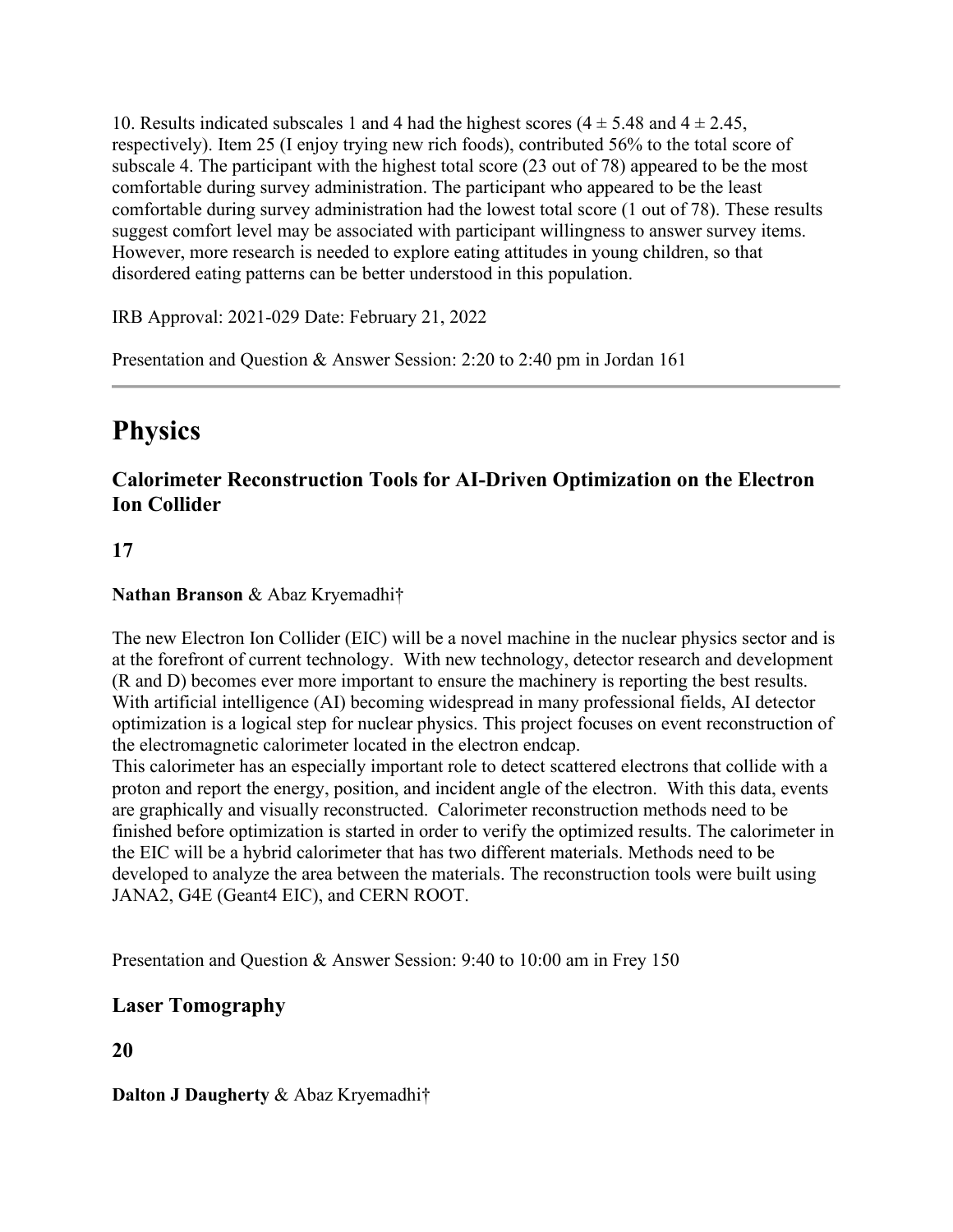Lasers play an important role in imaging techniques in areas such as medicine.

This is a proof of concept work to see how one can use a laser to create an image of an object embedded in an acrylic block in order to demonstrate the feasibility of laser tomography.

Presentation and Question & Answer Session: 10:40 to 11:00 am in Frey 150

### **Dark Photon Dark Matter Detector II**

#### **16**

**Samantha Neal**, Abaz Kryemadhi†, & Niklas Hellgren†

About 85% of the matter in the Universe is in a form known as Dark Matter which interacts with regular matter mostly via gravity. The faster than expected speeds of stars around the galaxy indicate its' presence. Regular matter is made of protons, neutrons, and electrons, while we do not know what dark matter is made of. A promising candidate is a dark photon motivated by scalar quantum field additions to the standard model of particle physics. The dark photon can spontaneously convert to an ultraviolet photon which can be measured. Designing experiments with dark chambers (to shield from other light sources) and in vacuum (so ultra-violet light is not absorbed) would be a way to search for dark photons. This work extends past the previous work done, where the next phase of dark photon searches would involve a larger vacuum chamber and different photo-detectors. The focus of my work was to understand the response of two photodetectors to different levels of light in order to assess their ability for usage in the next phase of dark photon searches

Presentation and Question & Answer Session: 9:20 to 9:40 am in Frey 150

#### **Damping Effects on Sound Waves**

#### **18**

#### **Hanna M Pavill** & Niklas Hellgren†

Sound quality is greatly affected by any object that interferes with a sound wave that was created. These objects could be walls, carpets, or blankets, and are known as damping conditions. The primary aim of this research is to discover how damping conditions affect sound waves produced at different frequencies. A series of experiments were conducted with two separate systems, one that was damped and one that was not. Sound waves were produced at multiple frequencies and data was collected in each of the above scenarios. Amplitudes and phase shifts of the waves were compared to see what difference the damping conditions had on the wave. The fast Fourier transform was also utilized using MATLAB which allowed for a difference to be seen between the frequency produced and the one that was measured.

Presentation and Question & Answer Session: 10:00 to 10:20 am in Frey 150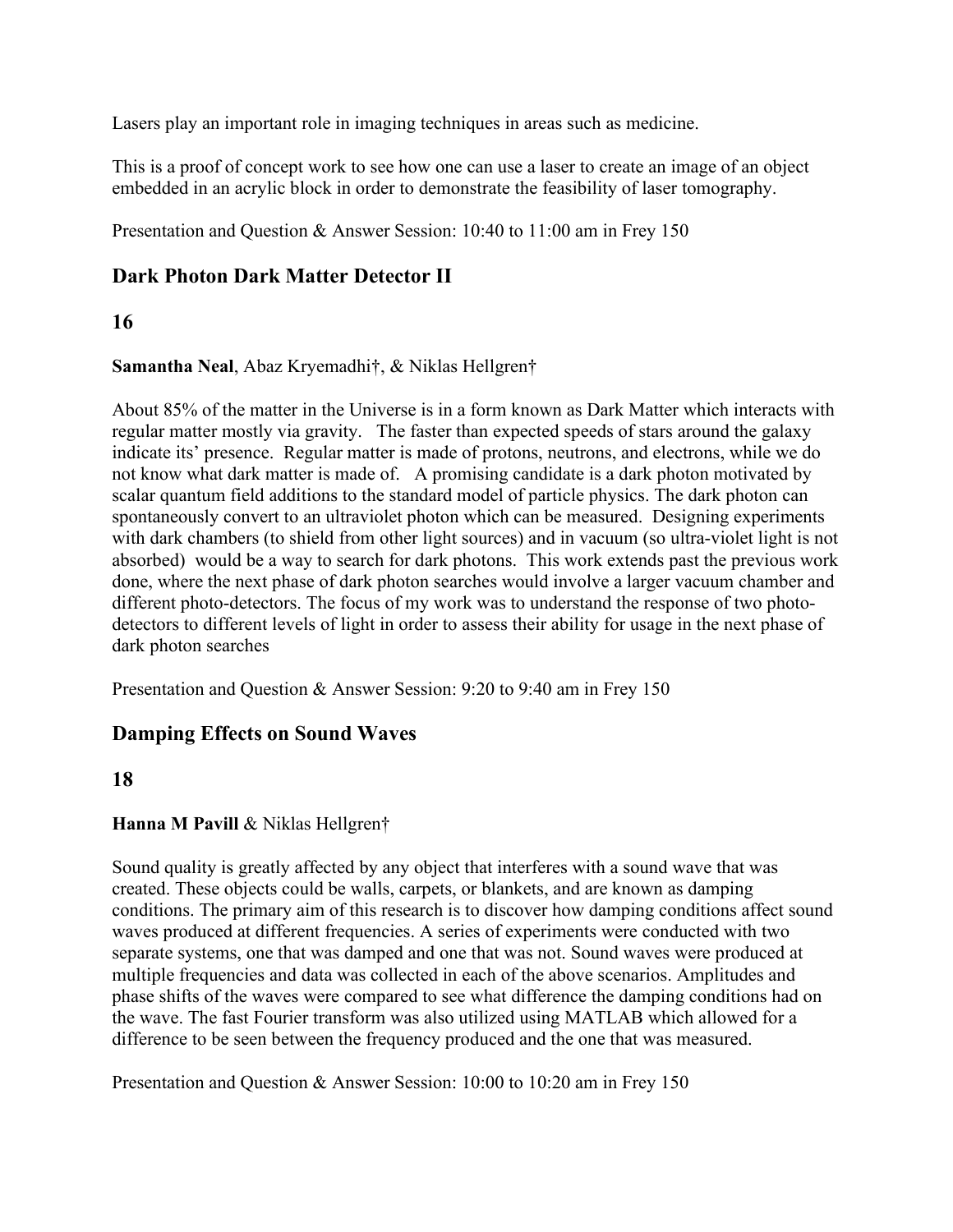## **Development of a Detector System for Dark Photon Dark Matter**

### **15**

#### **Ryan J Thurber**, Abaz Kryemadhi†, & Niklas Hellgren†

Dark Matter is assumed to exist because of the gravitational effects on stars as they move around galaxies. Efforts have been made to discover its properties in ways such as studying possible inelastic collisions in particles, but they have not yielded conclusive results. Dark photons have been motivated from theory as dark matter candidates. They can convert to regular photons at a small rate. Therefore, my study will strive to discover the regular photons emitted by the dark photons. This can be done by setting up an experimental area shielded from all light sources where the existence of a dark photon would be manifested by the appearance of regular photons in a completely dark area. To increase the chance of detection, a spherical mirror will be used to reflect the photons towards our detector, which increases our effective surface area. So far, I have worked with the photodetector and the data acquisition system in order to understand detector performance in a vacuum, which allows for photons of a shorter wavelength to last longer before they are absorbed, and how to determine the background noise from actual signals.

Presentation and Question & Answer Session: 9:00 to 9:20 am in Frey 150

## **Protecting Coastal Communities: Impact of Partial Wave Data on Oceanographic Modeling**

#### **19**

#### **Eli S Whitehead-Zimmers** & Niklas Hellgren†

Before a storm hits the coast of the United States, scientists deploy sensors on beaches that measure water levels. From the water level data, statistics about the waves are obtained and are used to verify models created for that storm and create models for future storms. From tidal variations, a sensor often captures the top of the wave, but the trough of the wave falls below the sensor and does not get recorded. This project explores how partial wave data affects the wave height and period by chopping full data sets spatially and temporally. Percent errors were then calculated for a given percent incompleteness of a wave. It was found that both spatially and temporally incomplete data sets impacted the accuracy of the wave height and period.

Presentation and Question & Answer Session: 10:20 to 10:40 am in Frey 150

# **Poster Abstracts**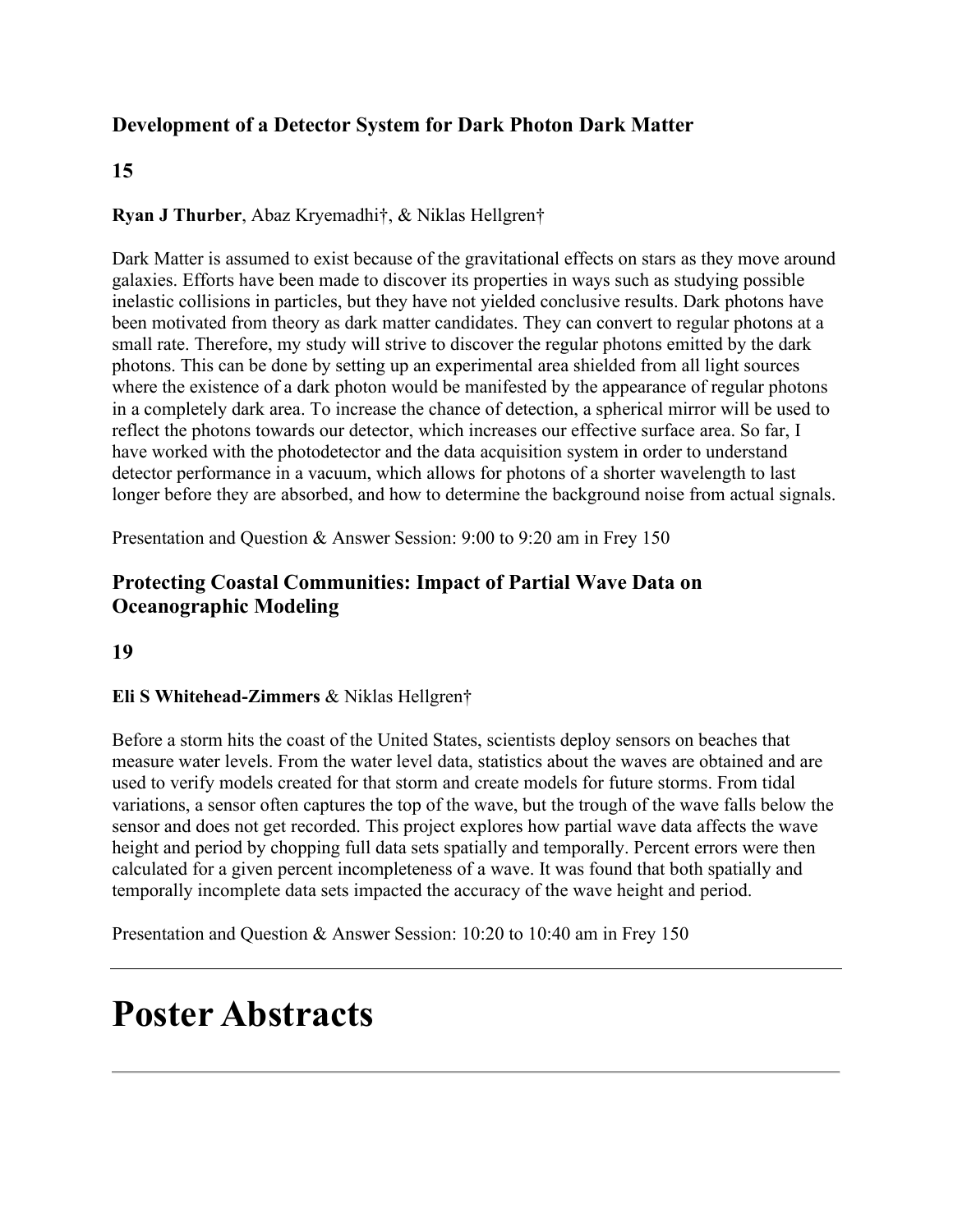## **Biology, Cellular & Molecular**

## **Analysis of Contamination in Fetal Bovine Serum (FBS) for Pancreatic Cancer Research**

**67**

#### **Rebekah D Cordell** & John F Harms†

Cancer accounts for many deaths in the United States, and pancreatic cancer is one of the deadliest varieties. Pancreatic cancer tumors make an abundance of collagen, a protein that makes the tumor extracellular matrix dense and reduces normal blood and lymphatic flow. This restricts access for chemotherapy, oxygen necessary for radiation efficacy, and immunotherapy targeting the tumor. Proglumide is a drug that has been proven to reduce collagen levels in mouse models of pancreatic cancer, but this collagen reduction has not been reproduced in cell cultures. Our lab plans to use cocultures to determine if the overproduction of collagen is caused by signaling crosstalk between cell types. Recently, these efforts have been complicated by the presence of an unknown contaminant in the media for the cell culture. The contaminant is a motile, slow-growing bacteria that grows in fetal bovine serum (FBS), a crucial media supplement. Several experiments were performed to determine its antibiotic sensitivity and the serum concentration required for bacteria growth. Penicillin-streptomycin was the only tested antibiotic that could delay cell growth, albeit only slightly. The bacteria do not require high percentages of FBS, growing in media down to 10% FBS. It appears human cells may inhibit bacterial cell growth as no growth was observed in RLT-PSC cultures until after cell death. Ongoing experiments will attempt to identify the bacteria and explore ways to eliminate its growth.

Presented in: [Natural and Applied Health Sciences Poster Session](http://huggs.messiah.edu/seh_symposium/symposium_posters.php?session=3) from 2:40 to 4:00 pm

## **Development and Testing of a Tumor Cell-Based Vaccine for Pancreatic Cancer**

#### **41**

#### **Daniel L Guevin**, Sarah Bath, John F Harms†, & Lawrence M Mylin†

Pancreatic cancer is an aggressive and deadly cancer. An altered form of the cholecystokinin receptor (CCK2i4svR) that includes 69 extra amino acids in a third intracellular loop is expressed by many aggressive pancreatic tumors. We aim to develop a vaccine that will "train" host adaptive immunity to recognize this novel target. We have engineered a tumor cell-based vaccine in which immortalized syngeneic cells express a derivative of the Simian virus 40 Large Tumor antigen protein (SV40 T ag) that contains a 20 amino acid insert corresponding to a portion of the 69 amino acid sequence found in the CCK2i4svR receptor variant. Immunization of mice with a synthetic peptide corresponding to the 20mer insert induced peptide-specific CD4+ T cells in previous studies. C57Bl/6 mice were injected with the tumor vaccine cells (4A-1) or control cells (B6/WT-19) that expressed unaltered SV40 T ag to elicit T cell responses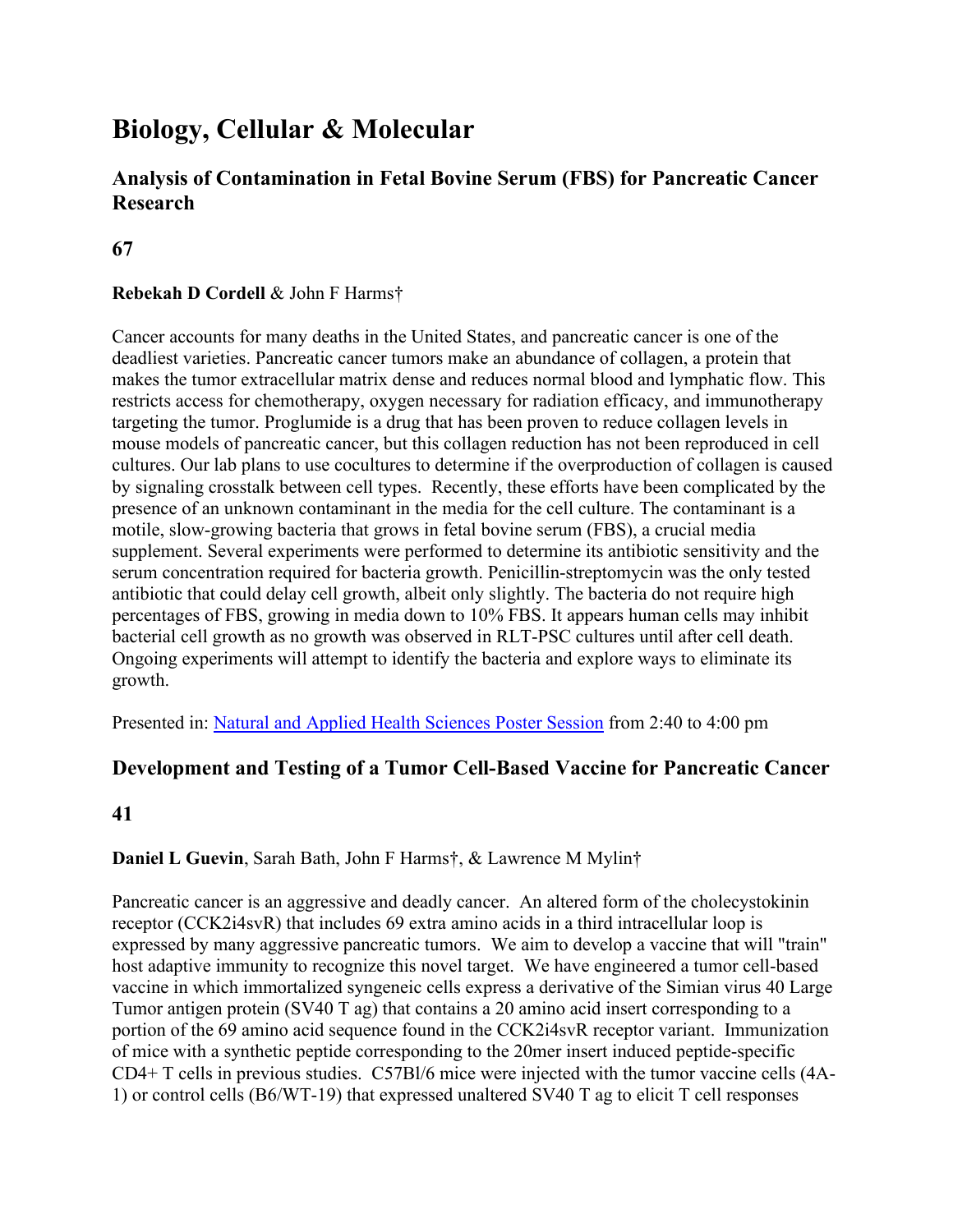against SV40 T ag epitopes only and the CCK2i4svR sequence. An ELISPOT assay was employed to detect epitope-specific T cells using three target peptides: a known CD4+ epitope from SV40 T ag; the 20mer from CCK2i4svR; a control HBV epitope. CCK2i4svR-specific responses were detected, but frequencies were inconsistent. We tested whether immunity elicited by the vaccine cells could control the growth of orthotopically implanted murine pancreatic cancer Panco2 cells engineered to co-express the human CCK2i4svR variant. Groups of mice were immunized twice with either 4A-1 or B6/WT-19 cells before implantation and proglumide therapy. Tumor progression/burden and immune status (ELISPOT) were monitored at 4 weeks. Tumor presence and mass were reduced in the mice of the experimental group relative to controls. Leukocyte infiltration will be assessed by future immunohistochemistry and staining.

IACUC Approval: 2015-08R-2024 Date: November 22, 2021

Presented in: [Natural and Applied Health Sciences Poster Session](http://huggs.messiah.edu/seh_symposium/symposium_posters.php?session=3) from 2:40 to 4:00 pm

## **Developing a Protocol for Accurately Quantifying Low Levels of CCK2R Expression in Downregulated Pancreatic Cancer Cells**

#### **43**

#### **Joshua B Harding** & John F Harms†

Pancreatic ductal adenocarcinoma (PDAC) is responsible for over 90% of pancreatic cancer diagnoses and has an average 5-year survival rate of under 10%. Recent research has pointed to the involvement of gastrin/CCK signaling in pancreatic tumor fibrosis as an antagonist of gastrin/CCK receptors (e.g., CCK2R) has been shown to decrease fibrosis. To identify downstream pathways, our lab has set out to determine the effect of CCK2R downregulation on tumor fibrosis and the expression of various stromal/immune mediators. Because many PDAC lines endogenously express low levels of CCK2R mRNA, it is imperative that quantification in down-regulated clones by RT-PCR is as sensitive as possible. To achieve this, our lab sought to determine the most reproducible and sensitive primer-probe set among three commercially available sets. It is essential that the assay will not present false positives due to contaminating genomic DNA prompting the lab to test two different DNase protocols. We found that commercial set #3 is the most reproducible and sensitive primer-probe set compared to sets #1 and #2. Commercial set #3 also proved to be the best set for biasing against genomic DNA contamination, with only 24.1% of negative control (DNase treated, reverse transcriptase negative) samples showing low-level amplification within 50 cycles, compared to 37.9% for set #2 and 66.7% for set #1. To address this persistent contamination, we treated our samples with a high efficiency DNase enzyme, and it showed no significant improvement in reducing gDNA in preliminary trials.

Presented in: [Natural and Applied Health Sciences Poster Session](http://huggs.messiah.edu/seh_symposium/symposium_posters.php?session=3) from 2:40 to 4:00 pm

## **Establishing Developmental Hypoxia Models in** *Danio rerio* **and Cultured Oligodendrocytes**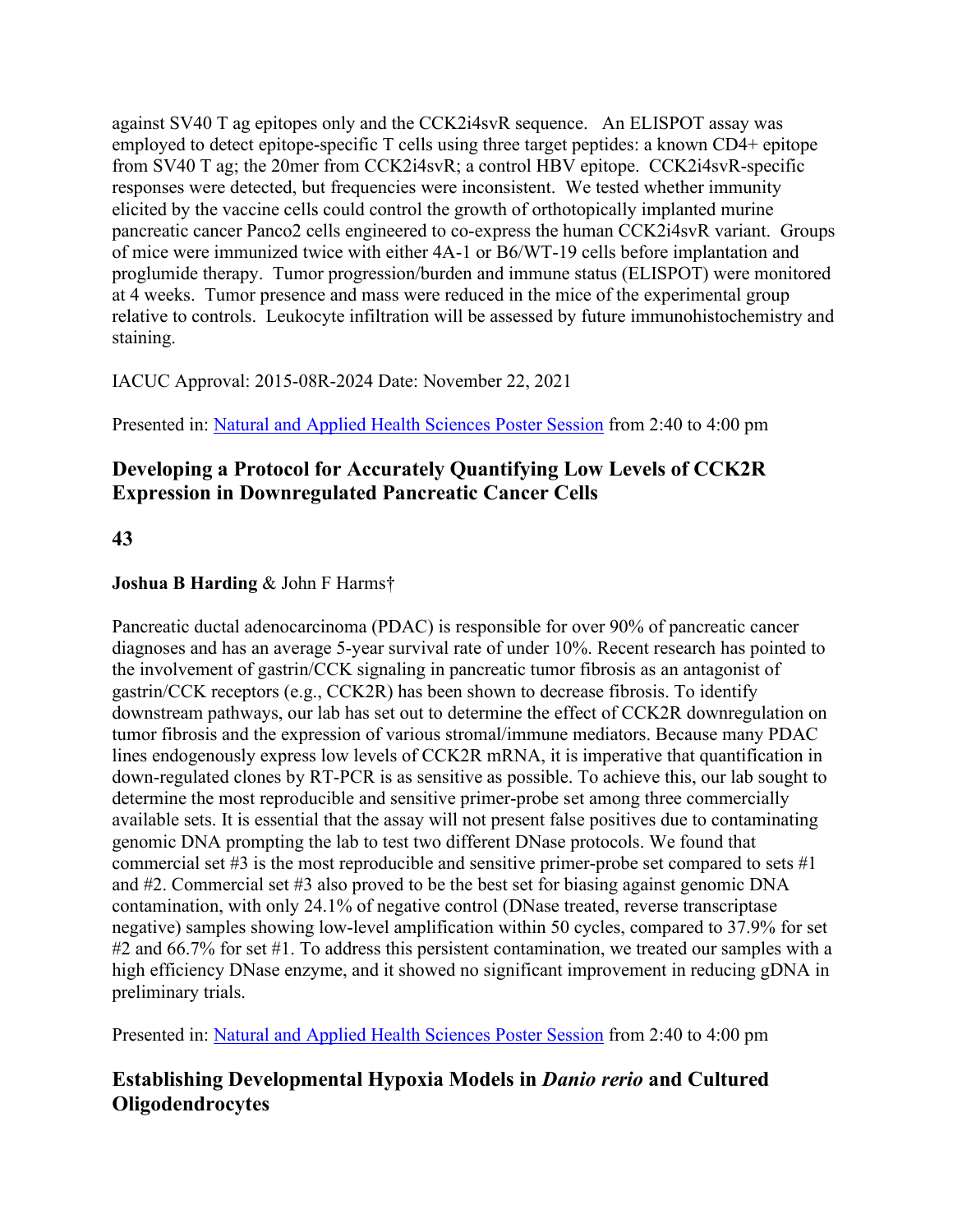#### **51**

#### **Madeline Johnston** & Jennifer K Ness-Myers Ph.D.†

Oligodendrocytes produce and maintain myelin in the central nervous system (CNS), enabling neurons to transmit axonal signals rapidly via saltatory conduction. During development, oligodendrocyte precursor cells (OPCs) respond to multiple environmental signals and intrinsic timing to initiate myelination. In the event of tissue injury, the myelination program is disrupted and results in a 'maturation arrest' and consequent defects in CNS myelin. Oxygen deprivation (hypoxia) during prenatal development is a common cause of white matter injury, which leads to cognitive and functional impairment. It is the purpose of this study to establish new developmental hypoxia models for zebrafish embryos and cultured oligodendrocytes. Chemical hypoxia using sodium sulfite was tested as a developmental zebrafish hypoxia model. The parameters of sodium sulfite solutions were evaluated for pH and dissolved oxygen (DO) stability over time, and the effects on myelin gene expression in zebrafish larvae subjected to hypoxia were analyzed by qPCR. A new method for cell culture hypoxia was also tested on purified cultures of immature oligodendrocytes. This model utilized an oxygen absorber and vacuum-sealed bags to produce a hypoxic environment for cells grown in a 6-well dish.

IACUC Approval: 2018-16R-F2024 and 2018-13R-S2024 Date: January 13, 2022

Presented in: [Natural and Applied Health Sciences Poster Session](http://huggs.messiah.edu/seh_symposium/symposium_posters.php?session=3) from 2:40 to 4:00 pm

### **Optimization of a Novel QRT-PCR Assay for Relative Quantification of CCK2R Splice Variants in Pancreatic Cancer**

#### **42**

#### **Natalie M Johnston** & John F Harms†

Pancreatic ductal adenocarcinoma (PDAC) is a particularly aggressive cancer and its behavior is driven in part by the hormone, gastrin, via its preferential receptor, CCK2R. A splice variant of CCK2R, called CCK2i4svR, encodes a hyperactive receptor associated with elevated tumor growth, and arises from failure to splice the 4th intron. To test the hypothesis that the relative abundance of CCK2R and CCK2i4svR expression will present prognostic value, we developed a novel SYBR Green qRT-PCR assay capable of differentiating the variant transcripts. Employed against RNA isolated from patient samples representing both PDAC and normal pancreas, primer-dimer and occasional non-specific amplification were observed in samples with low or no receptor expression. We hypothesized primer modifications and annealing/extension temperature optimization would eliminate these artifacts in no-template conditions. Analyses demonstrate that primer-dimer artifacts were heterodimeric. Artifact frequency was significantly reduced by slight modifications to each of three reverse primers while redesign of the shared forward primer significantly compromised selectivity against contaminating genomic DNA. Having validated the new primer combinations using no-template and plasmid-based qPCR, qRT-PCR analysis of a panel of control RNAs and low-expression samples is ongoing.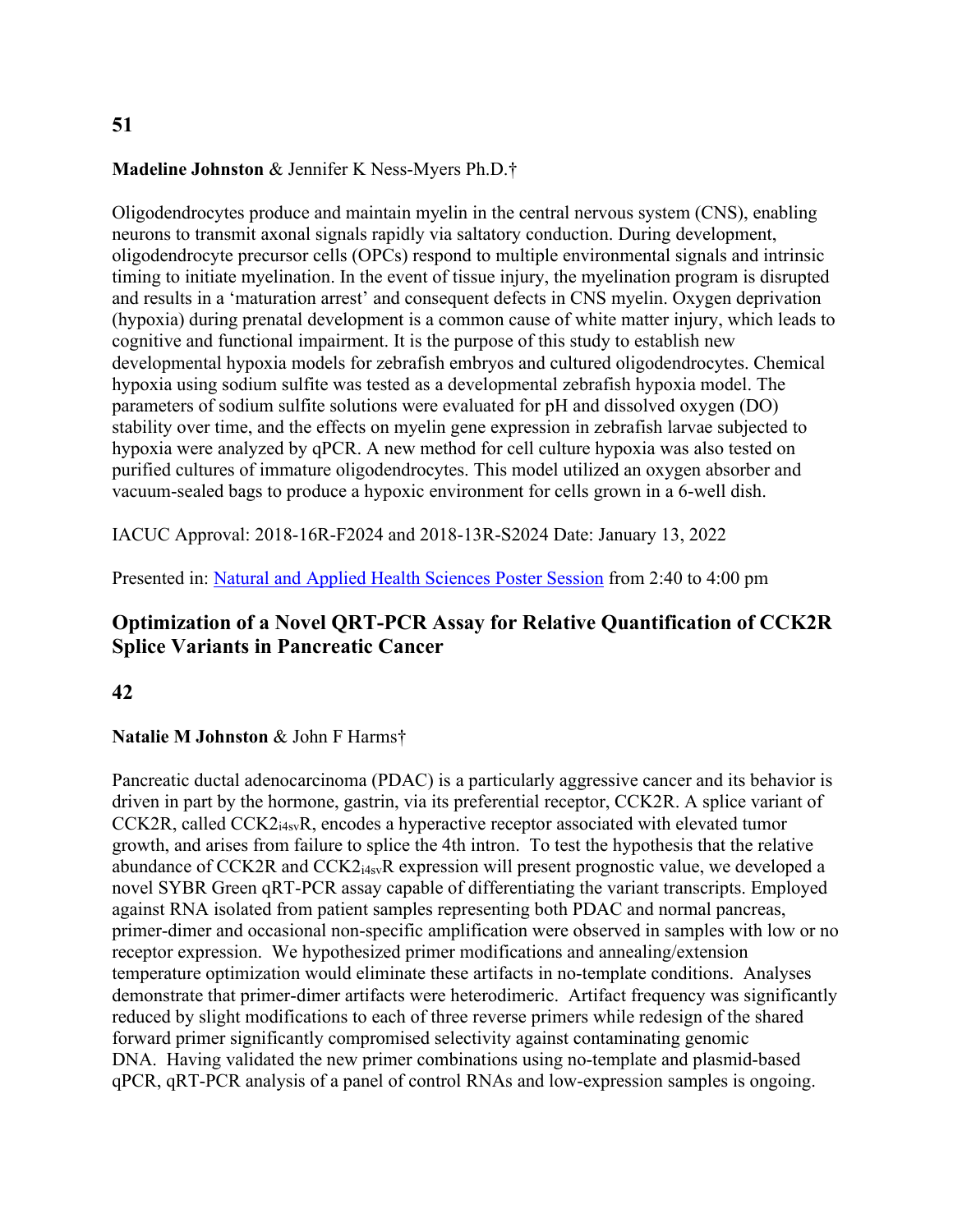## **Expression of LCK and LYN in Activated Microglia**

### **68**

#### **Mason J Kennedy** & Jennifer K Ness-Myers Ph.D.†

Glial cells function to support and protect neurons and are intricately involved with neuronal communication at the synapses. Recent studies have shown that activation of glial cells play a critical role in neuropathic pain signaling. Neuropathic pain and the way it is transmitted throughout the brain is not well understood. One type of glial cell in the central nervous system is microglia. They are specialized immune cells that function in regulating inflammation, apoptosis, phagocytosis of cellular debris, synaptic connectivity, and synaptic pruning. During tissue damage or disease, they become activated and migrate to the regions of inflammation. These cells also play a role in neuropathic pain signaling, which is not well understood. Fractalkine, a chemokine, attracts immune cells to sites of infection and causes inflammation. The fractalkine pathway in microglia has recently been implicated in neuropathic pain. Previous analysis in our lab determined that Lck and Lyn have been reported to have the highest expression in the microglia of primary rat brains compared to other glial cells. Lck is a Srcfamily kinase involved in multiple intracellular signaling pathways, including migration. Initial studies were conducted to determine the effect of microglial activation and fractalkine treatment on gene expression of the Src-family kinases Lck and Lyn.

#### IACUC Approval: 2018-13R-S2024 Date: May 24, 2021

Presented in: [Natural and Applied Health Sciences Poster Session](http://huggs.messiah.edu/seh_symposium/symposium_posters.php?session=3) from 2:40 to 4:00 pm

## **Generation of Neutralizing Monoclonal Antibodies Against Bacteriophage T4**

#### **52**

#### **Lily X Velazco**, Hunter Zondory, & Lawrence M Mylin†

Antibodies protect by various mechanisms, but induction of antibodies that block infection by binding to pathogen surface structures is a goal of current vaccines. Past Messiah University Microbiology courses included experiences wherein students blocked infection of *Escherichia coli* B by bacteriophage T4 using polyclonal T4-specific goat antiserum. Unfortunately, the polyclonal serum is no longer available. We have undertaken to generate mouse monoclonal antibodies that neutralize phage T4 to use in the same laboratory experiences. Our strategy was to immunize Balb/c mice with concentrated T4 suspensions from which endotoxin (lipopolysaccharide) had been depleted by gentle organic extraction. Mice were injected twice over two weeks with  $\sim 1.6 - 3.5 \times 10^{10}$  pfu of T4r+ phage. Serum was prepared from blood collected by cheek vein puncture and assessed for T4-neutralizing activity in a 96-well plate scale-screening assay. Briefly, small amounts of *E. coli* B and T4 were combined in each well. Ongoing infection by T4 limited the density of bacterial growth in a well when measured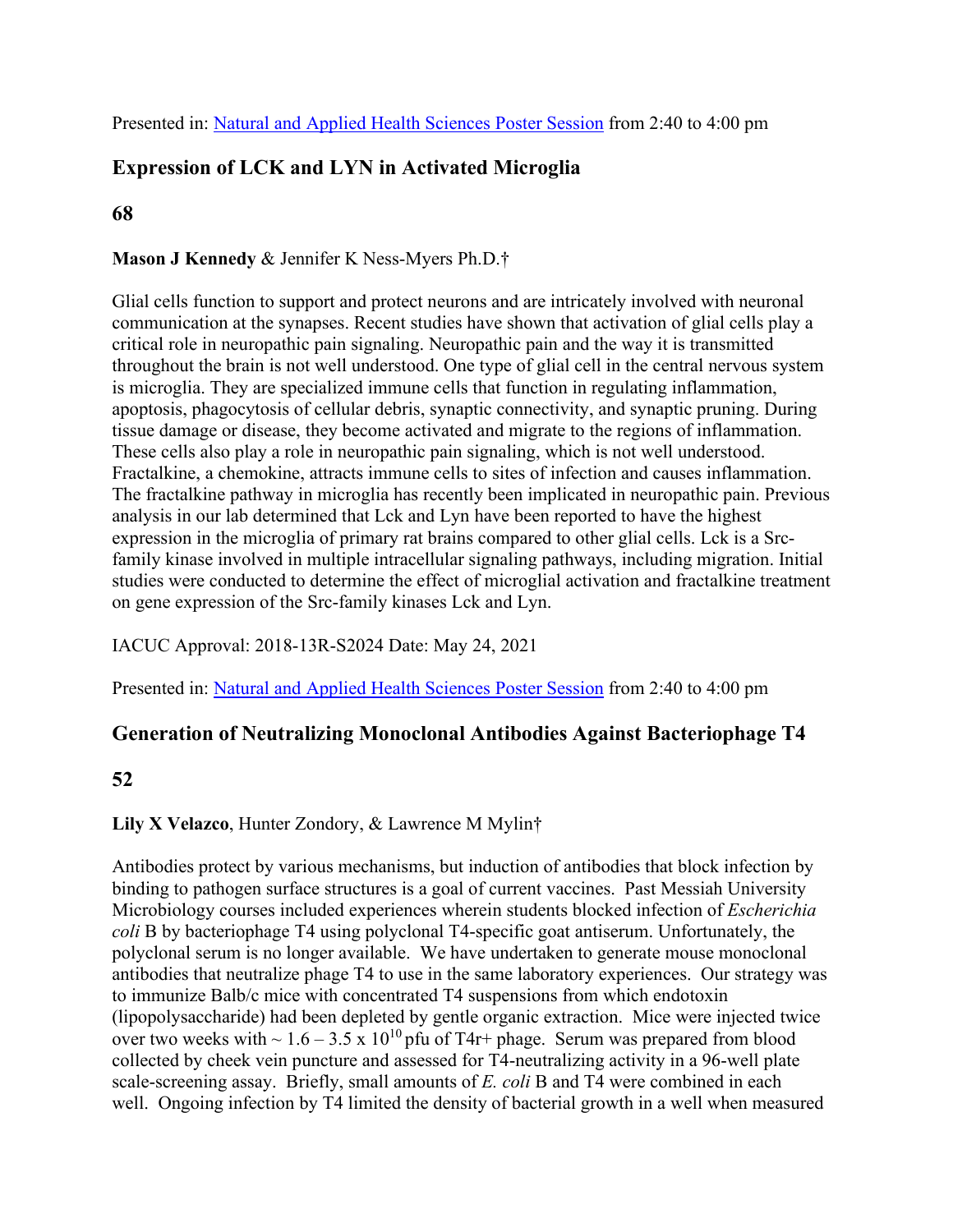at 6 – 8 hours. The presence of neutralizing antibodies prevented infection and instead allowed the bacteria to grow to near-saturation. The use of serially diluted serum samples allowed relative neutralizing titers to be determined. This presentation will describe the development of the 96 well plate-scale screening assay and how it was further adapted to tolerate the presence of antibiotics that will be in supernatants of hybridoma cultures (Gentamicin, or the mixture of Penicillin and Streptomycin). Exponentially growing *E. coli* B cells were transformed with plasmids encoding ampicillin and either gentamicin or streptomycin resistance. Infection by T4 was confirmed in the presence of the relevant antibiotic, as well as the ability of each transformant to proliferate if T4 was neutralized by goat antisera under similar conditions. Production and screening of hybridomas are in progress.

IACUC Approval: 218-15R-F2024 Date: November 22, 2021

Presented in: [Natural and Applied Health Sciences Poster Session](http://huggs.messiah.edu/seh_symposium/symposium_posters.php?session=3) from 2:40 to 4:00 pm

## **Generating Neutralizing Monoclonal Antibodies Against Bacteriophage T4: Designing a Screening Assay**

**53**

**Hunter Zondory**, Lily X Velazco, & Lawrence M Mylin†

Antibodies protect by various mechanisms, but induction of antibodies that block infection by binding to pathogen surface structures is a goal of current vaccines. Past Messiah University Microbiology courses included experiences wherein students blocked infection of *Escherichia coli* B by bacteriophage T4 using polyclonal T4-specific goat antiserum. Unfortunately, the polyclonal serum is no longer available. We have undertaken to generate mouse monoclonal antibodies that neutralize phage T4 to use in the same laboratory experiences. Our strategy was to immunize Balb/c mice with concentrated T4 suspensions from which endotoxin (lipopolysaccharide) had been depleted by gentle organic extraction. Mice were injected twice over two weeks with  $\sim 1.6 - 3.5 \times 1010$  pfu of T4r+ phage. Serum was prepared from blood collected by cheek vein puncture and assessed for T4-neutralizing activity in a 96-well plate scale-screening assay. Briefly, small amounts of *E. coli* B and T4 were combined in each well. Ongoing infection by T4 limited the density of bacterial growth in a well when measured at  $6 - 8$ hours. The presence of neutralizing antibodies prevented infection and instead allowed the bacteria to grow to near-saturation. The use of serially diluted serum samples allowed relative neutralizing titers to be determined. This presentation will describe the development of the 96 well plate-scale screening assay and how it was further adapted to tolerate the presence of antibiotics that will be in supernatants of hybridoma cultures (Gentamicin, or the mixture of Penicillin and Streptomycin). Exponentially growing *E. coli* B cells were transformed with plasmids encoding ampicillin and either gentamicin or streptomycin resistance. Infection by T4 was confirmed in the presence of the relevant antibiotic, as well as the ability of each transformant to proliferate if T4 was neutralized by goat antisera under similar conditions. Production and screening of hybridomas are in progress.

IACUC Approval: 2018-15R-F2024 Date: November 22, 2021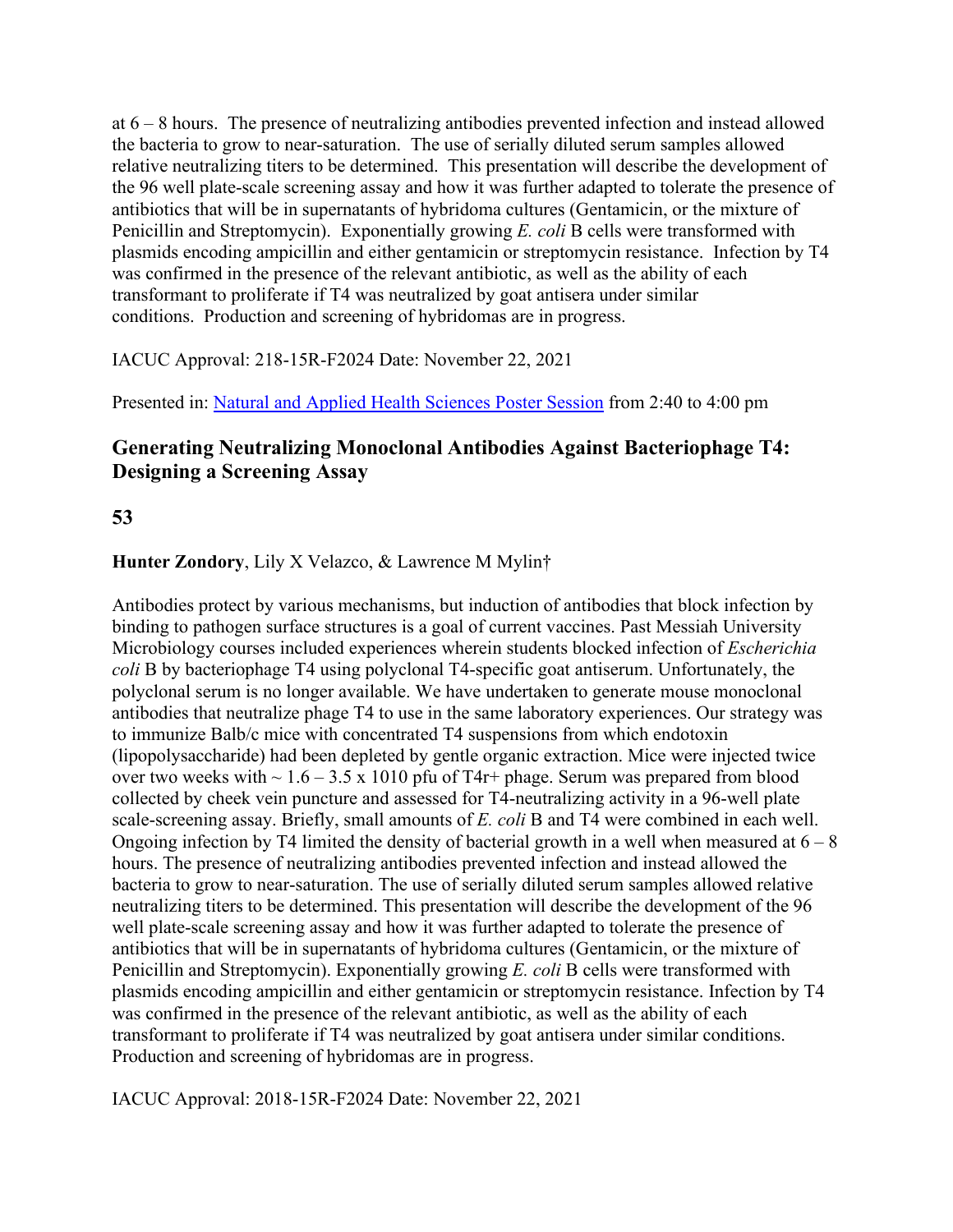## **Biology, Organismal & Ecological**

## **Hybridization and Evaluation of Spring Varieties of Flax (***Linum usitatissimum***) in South Central PA**

#### **49**

**Katelyn M Boyce** & Glafera Janet B Matanguihan†

Heart disease and cancer are currently the top two causes of death in the United States. With doctors increasingly recommending changes in diet and lifestyle, the demand for accessible and nutritious food is rapidly growing. Within the past several years, "superfoods" have surged in popularity, and more evidence is coming out in support of their potential health benefits. One of these is flaxseed oil, which contains high levels of fatty acids that show potential for decreasing the risk of heart disease, lowering cholesterol, preventing cancer, and managing diabetes. The majority of oilseed flax cultivation in North America occurs in North Dakota and Canada, but the growing superfood market is making its agricultural expansion into new regions more likely. Flaxseed (*Linum usitatissimum* L.) shows great potential for its introduction to south-central Pennsylvania. The overall goal of this research is to explore the sustainable cultivation of flax in the area. Initially, two projects will focus on 1) collecting preliminary data on the performance of spring flax cultivars under Pennsylvania field conditions and 2) establishing hybridization protocols in the greenhouse as the foundation to investigating the genetics of flaxseed oil production. Data collected will form the basis of flaxseed growing guidelines for the area, which are not well-established, so that local farmers will be more inclined to include it in their crop rotations.

Presented in: [Natural and Applied Health Sciences Poster Session](http://huggs.messiah.edu/seh_symposium/symposium_posters.php?session=3) from 2:40 to 4:00 pm

## **Breaking Down Barriers: Understanding the Impacts of Small Dam Construction on Biodiversity of Aquatic Macroinvertebrates**

**50**

#### **Kayla M Herr** & Jeff S Erikson†

Freshwater ecosystems are a valuable resource for human life as they provide economic, cultural, aesthetic, scientific, and educational resources that other ecosystems cannot. Freshwater environments are critical in preserving biodiversity as they sustain a wide range of both aquatic and terrestrial life. Although these freshwater habitats are essential for human and animal life alike, humans continue to alter these fragile environments by means of overexploitation, water pollution, and flow modification through dam construction. Aquatic macroinvertebrates are a key part of aquatic life and can be collected to assess the health of freshwater habitats that have been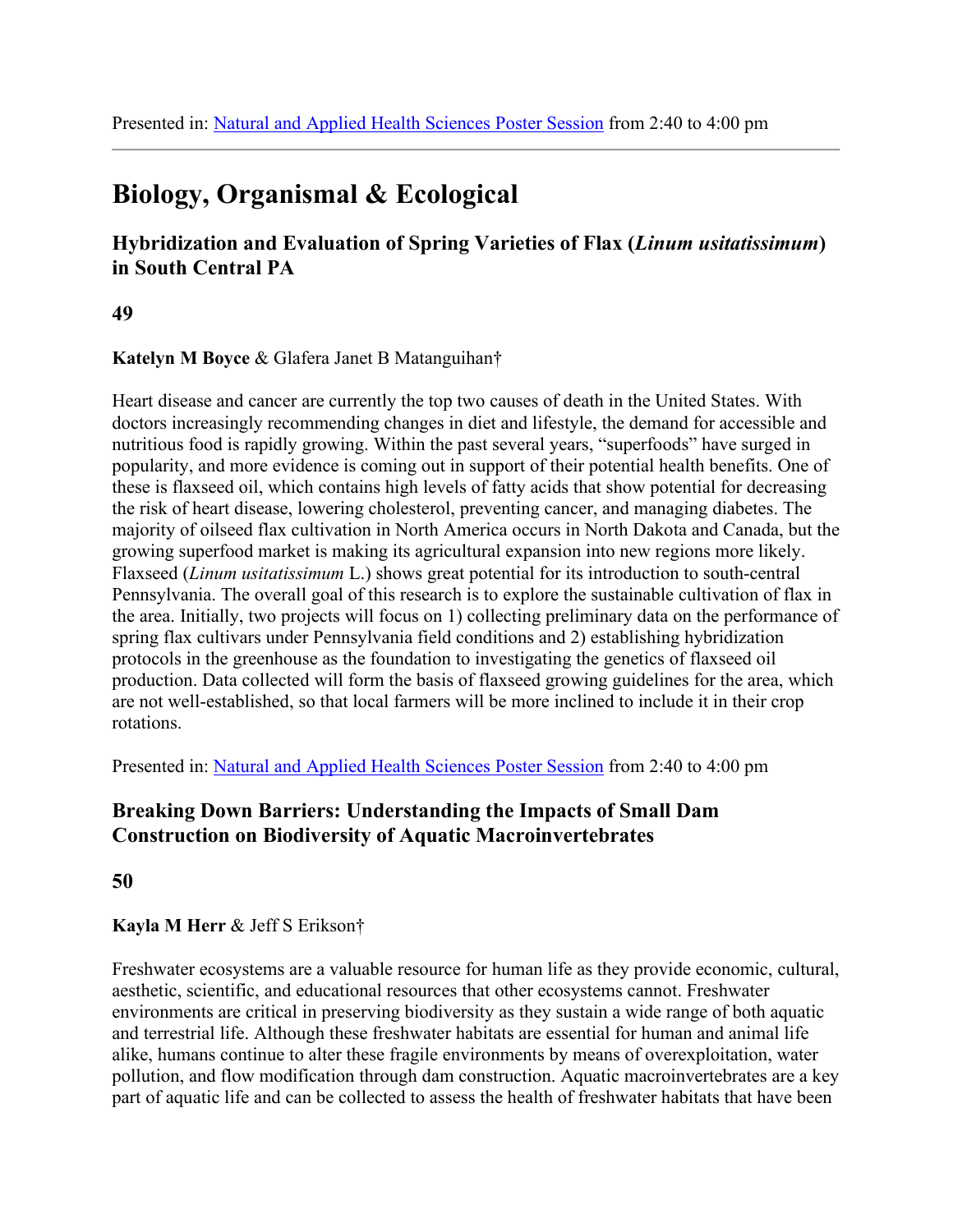modified by humans. The main objective of this study is to investigate the effect of small dams on the biology of streams in the Yellow Breeches Watershed in Mechanicsburg, PA through aquatic macroinvertebrate sampling and analysis. Research was performed by collecting multiple water and macroinvertebrate samples from two Yellow Breeches Creek tributaries, both above and below the small dams, and analyzing the samples in the lab. Expected results include an increase in the abundance and biomass of macroinvertebrates but a decrease in richness and biodiversity downstream from dam sites. Additional predictions include an increase in tolerant macroinvertebrate species and a decrease in intolerant species downstream from dam construction.

Presented in: [Natural and Applied Health Sciences Poster Session](http://huggs.messiah.edu/seh_symposium/symposium_posters.php?session=3) from 2:40 to 4:00 pm

## **Dietary Analysis of the Long-tailed Salamander,** *Eurycea longicauda*

#### **45**

#### **Joshua C McCoy** & Randy W Cassell†

This study examines the diet of the Long-tailed Salamander, *Eurycea longicauda*, in southcentral Pennsylvania and attempts to determine whether its diet varies seasonally. Little is currently published on the diet of the Long-tailed Salamander, which mainly inhabits leaf litter and rocky crevices on the forest floor. Because of the Long-tailed Salamander's habitat, it was hypothesized that its diet consists largely of leaf litter-dwelling and crevice-dwelling invertebrates belonging to the following taxa: *Gastropoda, Acari*, *Isopoda, Diplopoda, Collembola*, *Coleoptera, Hymenoptera*, and *Diptera*. It was also hypothesized that non-hexapod species would make up a greater portion of the diet during portions of the year when hexapods are in diapause. To test these hypotheses analysis of the gut contents of wild-caught Long-tailed Salamanders was conducted. Long-tailed Salamanders were caught using a visual encounter search. After capture, sex and snout-vent length (SVL) were recorded, and gut contents were removed using a non-lethal gut-flushing technique. Following stomach evacuation, salamanders were returned to the site of capture. Samples were collected throughout the year and compared to identify seasonal patterns in prey species variation. It was found that three specimens collected in September fed almost exclusively on Isopods, with Collembolans and Diplopodans also present in one individual. Additional data will be collected throughout the spring, summer, and fall of 2022.

Presented in: Natural and Applied [Health Sciences Poster Session](http://huggs.messiah.edu/seh_symposium/symposium_posters.php?session=3) from 2:40 to 4:00 pm

## **Aquaponic Growth of Ginseng and Potatoes**

#### **44**

#### **Jessie T Wynne** & David K Foster†

American ginseng (*Panax quinquefolium*) is a highly coveted medicinal herb native to forested regions of the eastern United States. This study is to determine if growing American ginseng in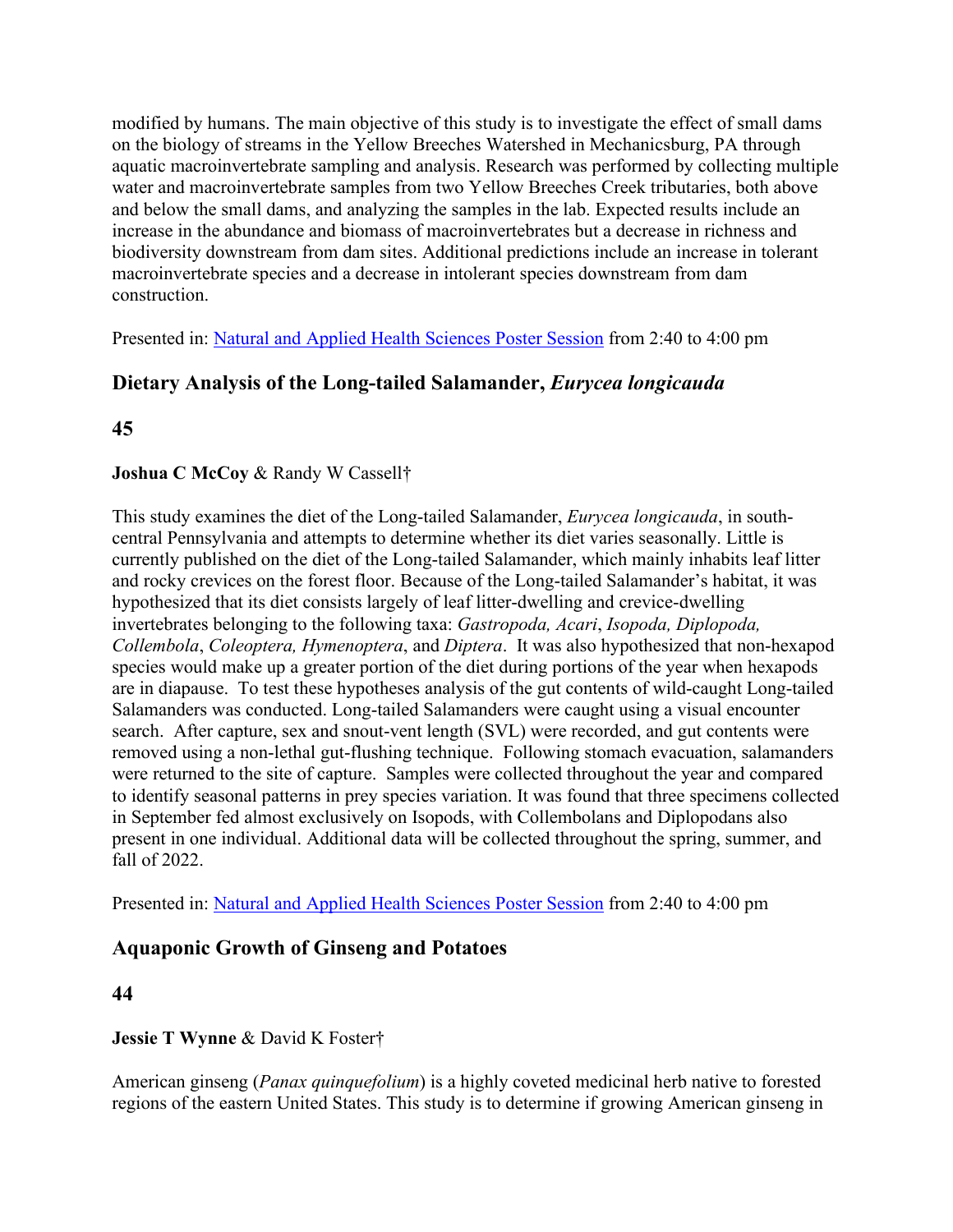an aquaponic system has the ability to increase medicinal ginsenosides present in the plant. Seeds and live roots were cold stratified (6 months at 4<sup>o</sup>C) to break thermal dormancy resulting only in emerging hypocotyls. The aquaponic system was monitored for dissolved oxygen (DO), nitrate (NO<sup>-</sup>3), phosphate (P), temperature, and pH. Nitrate had an upward trend from 124.89mg/L to 213.90mg/L. while other parameters remained relatively constant. Potatoes were grown to test the system and were planted at water level (0cm), 5.08cm, and 10.16cm above water level, the most productive growth occurring with tubers planted at water level. All Ginseng roots were transferred from the cold stratification on 03/22 and then planted in the aquaponic system at water level. All Ginseng seeds were transferred from the cold stratification to the greenhouse on 03/22 and were planted in potting soil. They were monitored daily and kept moist. Ginseng seeds began to germinate on 4/3/22.

Funding for this work provided by The Gary and Sylvia Emberger Research Scholarship .

Presented in: [Natural and Applied Health Sciences Poster Session](http://huggs.messiah.edu/seh_symposium/symposium_posters.php?session=3) from 2:40 to 4:00 pm

## **Biochemistry**

### **Machine Learning as Supplementation to Molecular Docking in the Discovery of Novel PTP1B Inhibitors**

### **69**

#### **Marina B Stevenson** & Anne M Reeve†

Protein tyrosine phosphatase 1B (PTP1B), as one of many protein phosphatases that maintain signaling cascades, negatively regulates the cellular response to insulin. If dysfunctional, it prematurely shuts down the cascade required for a cell to begin the uptake of glucose. This activity implicates PTP1B in the increasingly prevalent conditions of type 2 diabetes and obesity. Thus, an inhibitor of this protein is highly sought after for its potential therapeutic and monetary benefits. PTP1B's reputation as "undruggable" precedes itself, however; its highly conserved active site cannot be targeted without significant cross-reactivity elsewhere. Molecular docking simulations can be invaluable in the search for new binding pockets to target. This project involved the construction of a predictive model using data generated from the open-source molecular docking program AutoDock Vina. Multiple experimental compounds including stilbenes, chalcones, and flavones were docked on 1,000 conformations of PTP1B, along with positive controls and decoys, and the best five were processed further. A key decision was to gather data on amino acid type and distance surrounding predicted poses instead of relying on the program's calculated affinity, which is more prone to error. In-house Python scripts were written to process the resulting information, with supervised classification algorithms employed to determine if new compounds might be leads. This project will continue with upgrades to AutoDock Vina, allowing for more realistic aqueous simulations, and explorations of both docking and classification parameters and their impact on the model's predictive power.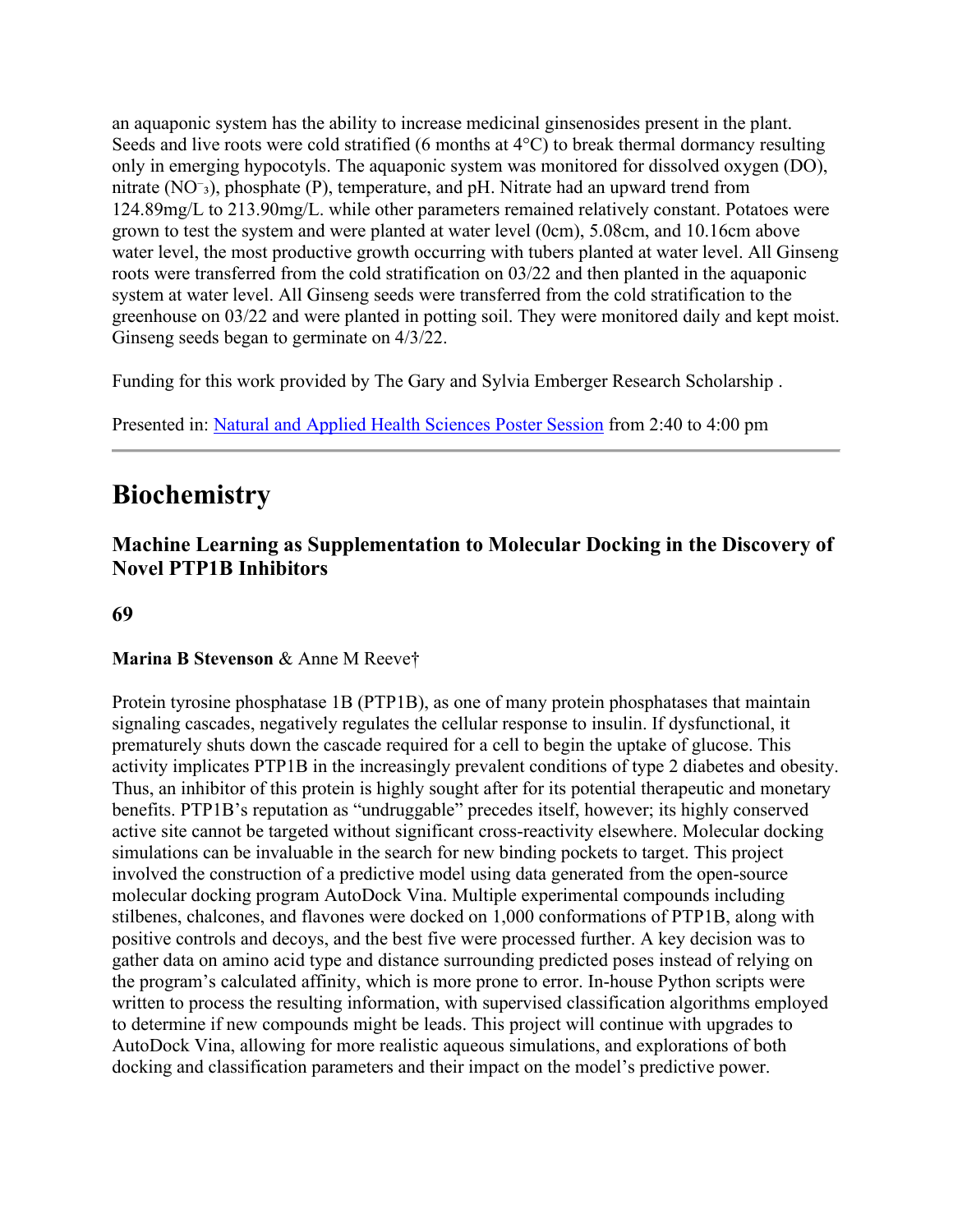## **Chemistry**

### **Ionic Liquids as Both Solvent and Reagent in Electrophilic Addition Reactions**

## **65**

**Hannah E Artz** & Roseann K Sachs†

Ionic Liquids (ILs) are an environmentally friendly alternative to organic and aqueous reaction solvents. ILs do not emit hazardous gasses, are readily recycled and reused, and often do not require an excess volume of harmful reagents and purification solvents. The IL anion's capacity to participate in a reaction as the nucleophile source is a much less understood area of this research, and it may advance the use of ILs in organic synthesis, particularly for addition and substitution reactions. Markovnikov hydrohalogenation of alkenes is one addition reaction that is generally taught as an introduction to organic chemical reactions; however, this reaction is difficult to successfully complete in the laboratory. ILs overcome the challenges posed in those traditional methods and can be used as both a reaction solvent and halogen source to successfully complete the Markovnikov addition of H-X across a double bond. The hydrohalogenation reaction was completed over 100 times using a variety of ionic liquids including imidazolium, pyridinium, pyrrolidinium, and piperidinium cations. Products were isolated using organic extraction and analyzed with NMR and GC-MS. Bromide anion ILs were consistently successful with all substrates, iodide was most efficient under nitrogen, and chloride was successful with additional heat. Hydrohalogenation of styrene was successful in all ILs used and most successful in the imidazolium-based bromide ILs. Reactions with cyclic aliphatic substrates were less successful with lower yields. Finally, hydrohalogenation of styrene derivatives was recently investigated with moderate success after modification of reaction conditions.

Funding for this work provided by Ray Crist Undergraduate Summer Research Program.

Presented in: [Natural and Applied Health Sciences Poster Session](http://huggs.messiah.edu/seh_symposium/symposium_posters.php?session=3) from 2:40 to 4:00 pm

## **Methylimidazolium Bromide as a Recyclable Ionic Liquid for Electrophilic Addition Reactions**

**66**

#### **Caleb D McClymont** & Roseann K Sachs†

Ionic liquids (ILs) have unique properties which present them as superior environmentally friendly solvents that can limit the quantity of waste that is produced when performing a chemical reaction. Unlike common traditional solvents, ILs do not release harmful vapors into the environment. ILs can be efficiently recycled and reused, limiting the waste being produced.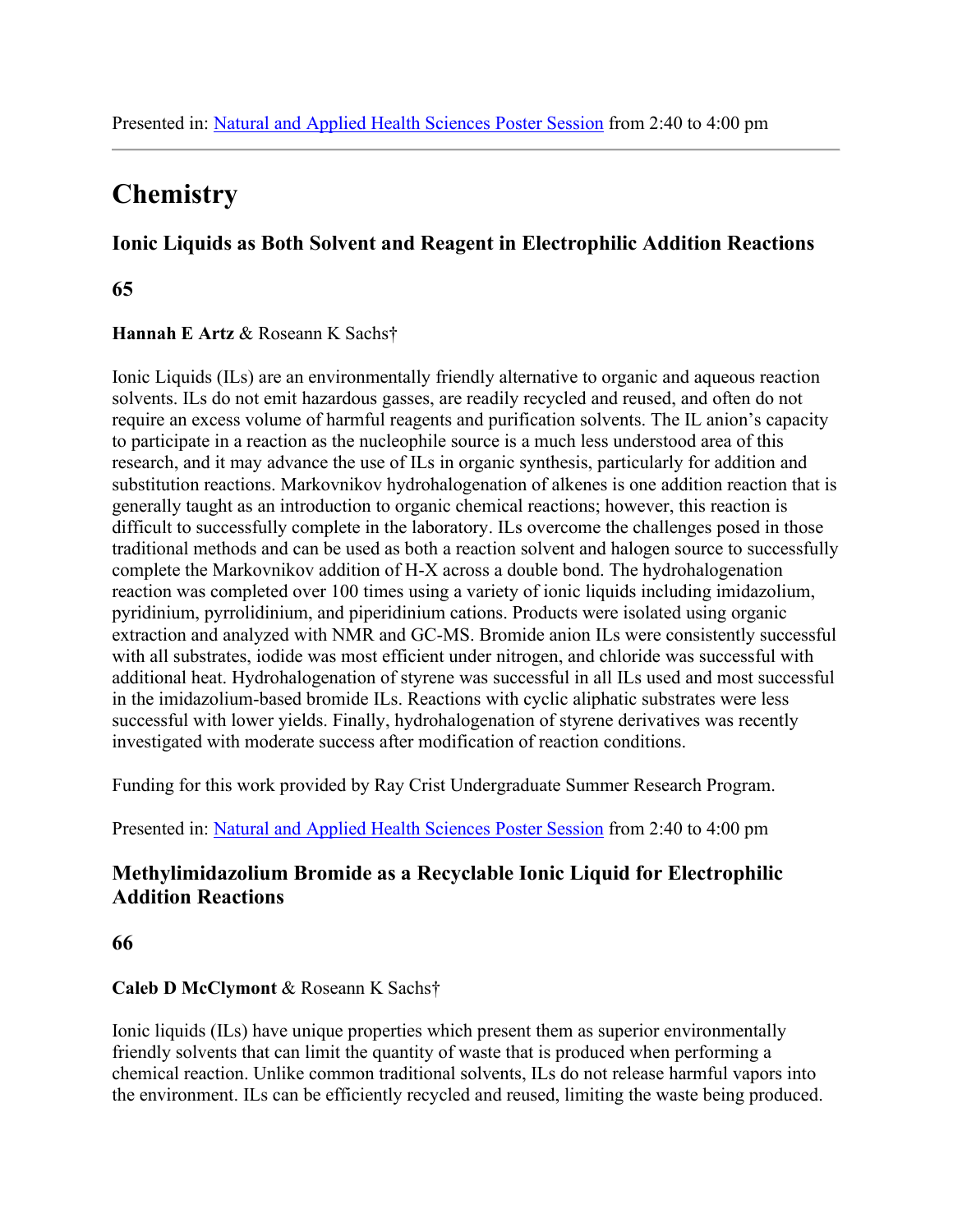Also, ILs can function as both a catalyst and reagent, greatly reducing the need for additional hazardous reagents. One area of research that warrants further investigation is the IL's ability to function as a solvent in electrophilic addition reactions where the halide of the IL acts as the nucleophile. This is the focus of our research. Methylimidazolium bromide is our IL of interest due to its ability to also act as an acid. This removes the need to add sulfuric acid to the reaction. After the product is isolated the IL can be regenerated simply by adding one equivalence of hydrobromic acid. This gives this IL greater potential as a recyclable solvent in which to carry out these reactions.

Presented in: [Natural and Applied Health Sciences Poster Session](http://huggs.messiah.edu/seh_symposium/symposium_posters.php?session=3) from 2:40 to 4:00 pm

## **Modeling Interstellar Medium: a Computational Approach to Predicting Polycyclic Aromatic Hydrocarbons**

**70**

### **AJ Swanson** & Samuel J Stoneburner†

Polycyclic aromatic hydrocarbons (PAHs) are located in the interstellar medium found in space. The interstellar medium is located around and in between different star systems and is made up of various particles of matter. Multiple compounds, including PAHs, have been studied to figure out how each of these are formed and the information that they can give us, like how they formed while surrounding various planets and stars. Over the past 20 years, the Ames Research Center PAH IR Spectral Database of multiple PAH calculations was created to hold different theoretical and experimental infrared (IR) spectra of these compounds.

This project involves the study of the theoretical methods that were used on the PAHs in the Ames database. Currently, all the PAHs in the Ames database used the basis set 4-31G and the density functional theory B3LYP. The basis set used was relatively cheap and this project considers alternate basis sets and methods looking to improve the comparison with the experimental values. All calculations were done without changing the functional B3LYP. There are vast numbers of theoretical PAHs in the database, and the PAHs selected were ones that had an experimental counterpart so there is a reference for comparisons. The effects of the different basis sets have been inconsistent up to this point and need further investigation. The functional PBE is currently being tested for possibly improving the accuracy. A different theory, VPT2, was tested and ruled too expensive for the resources available.

Presented in: [Natural and Applied Health Sciences Poster Session](http://huggs.messiah.edu/seh_symposium/symposium_posters.php?session=3) from 2:40 to 4:00 pm

## **Engineering**

## **Stormwater Management for Greenwood Hills Bible Camp**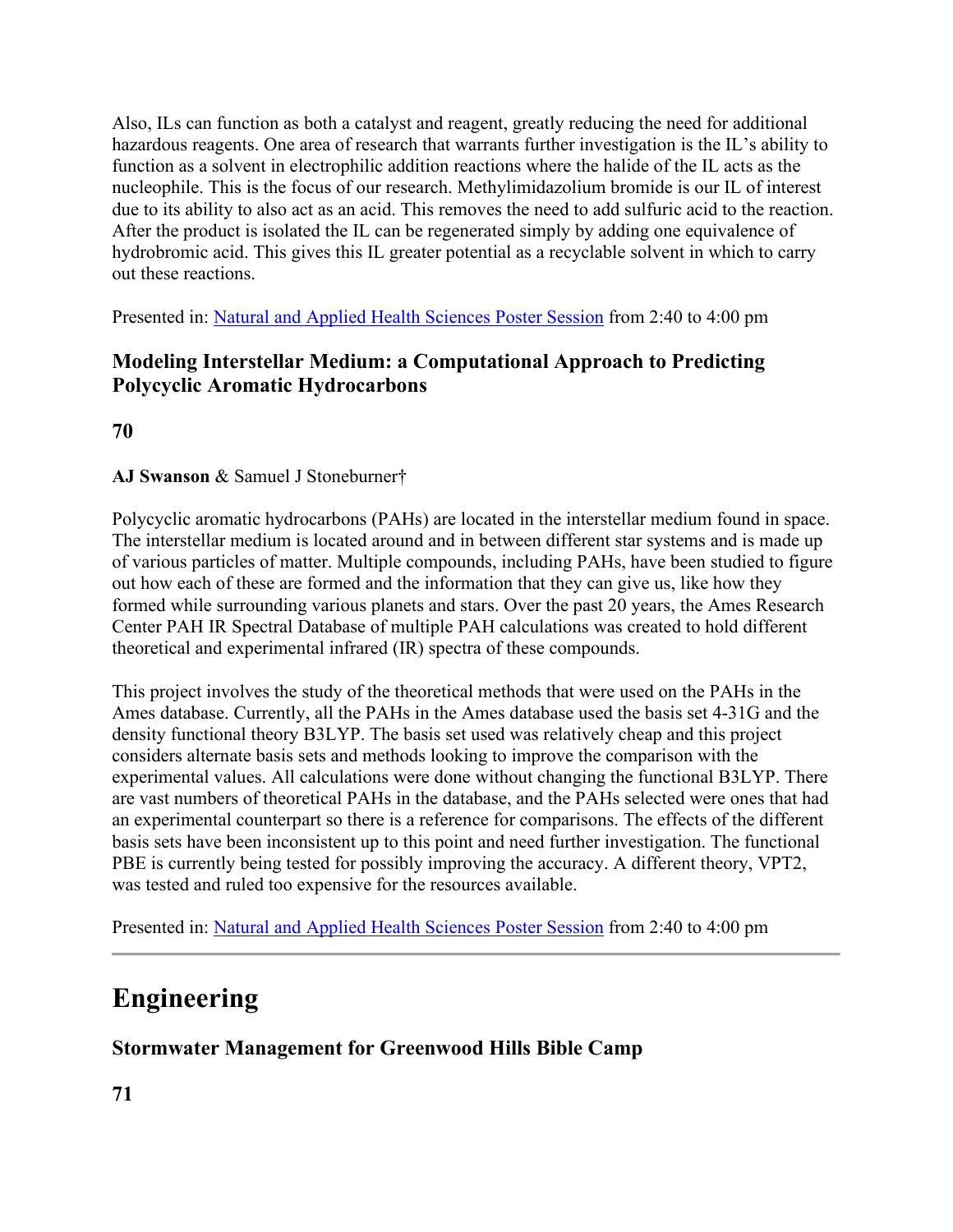**Abby Bartels**, **Caleb J Hilton**, Warner C Hockenberry, Caleb R Light, Daniel O Thomas, & Thomas S Soerens†

The stormwater team addresses flooding and erosion issues. In the spring of 2022, the team analyzed erosion problems for Greenwood Hills Bible Camp near Chambersburg PA and designed a system to capture and divert the runoff that is causing erosion. The design includes collection of the runoff with French drains and rock channels and conveyance of the water through a culvert with discharge down-gradient of affected houses. The system should lessen the erosion affecting the camp road and fix nuisance flooding and erosion at the residences. In the fall of 2021, the team partnered with the City of Harrisburg and Capital Region Water to address flooding in the Allison Hill neighborhood of Harrisburg Pennsylvania and designed a plan to mitigate this problem for neighborhood residents.

Funding for this work provided by The Collaboratory for Strategic Partnerships and Applied Research.

Presented in: [Engineering AM Poster Session](http://huggs.messiah.edu/seh_symposium/symposium_posters.php?session=1) from 11:20 to 12:00 pm and in: Engineering [PM Poster Session](http://huggs.messiah.edu/seh_symposium/symposium_posters.php?session=2) from 3:20 to 4:20 pm

## **A Modular Functional Electrical Stimulation (FES) System for Gait Assistance in Pediatric Cerebral Palsy**

### **72**

**Wyatt P Bingaman**, **Andrew T Clancy**, Nick Hamann, Callan W Heise, Timothy Lee, Ryan J Farris P.E., & Ph.D.†

Foot drop, the inability to lift the forefoot during gait, is a common symptom of disorders such as diabetes, stroke, spina bifida, and cerebral palsy. This condition makes walking difficult and unsafe, often resulting in stumbles and falls due to lack of ground clearance. The current standard of care is orthotic bracing, which presents donning and doffing challenges, restricts ankle motion, and contributes to social stigma in many parts of the world. Functional electrical stimulation (FES) is an alternative approach which uses small amounts of electrical current delivered through skin-surface electrodes to stimulate peripheral nerves, thus generating muscle contraction and ultimately functional movement of a human limb. When packaged in a wearable device with onboard sensors capable of detecting gait phase, stimulation current can be applied to the lower leg to cause the foot to lift during the swing phase of gait. While several FES footdrop systems are commercially available, they cost upward of \$13,000 and provide a level of adjustability and complexity not needed for many conditions. The Messiah FES team is working to develop a low-cost, portable, easy-to-use, and durable electrical stimulation device to restore legged ambulation to children with mobility impairments resulting from cerebral palsy, spina bifida, and other conditions with similar effects. Our clinical partner is CURE Ethiopia, with our primary contacts being Dr. Tim Nunn and Dr. Laurence Wicks at the CURE Ethiopia Children's Hospital in Addis Ababa, Ethiopia.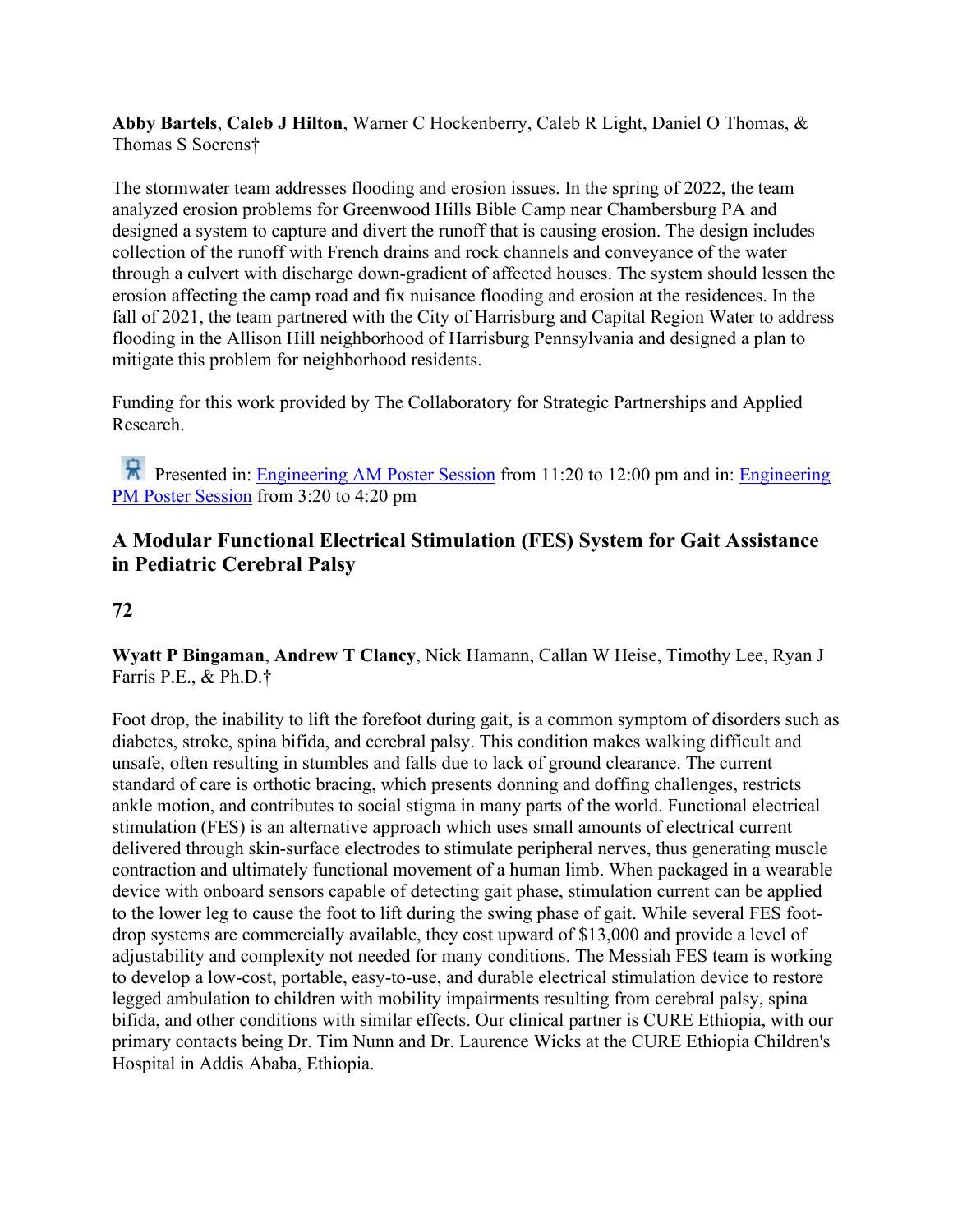Funding for this work provided by The Collaboratory for Strategic Partnerships and Applied Research.

Presented in: [Engineering AM Poster Session](http://huggs.messiah.edu/seh_symposium/symposium_posters.php?session=1) from 11:20 to 12:00 pm and in: Engineering [PM Poster Session](http://huggs.messiah.edu/seh_symposium/symposium_posters.php?session=2) from 3:20 to 4:20 pm

## **Muscle Activated 3D Printed Prosthetic Arm**

## **73**

**Paige M Campbell**, **Antonio P Santelli**, **Caleb J Wright**, Lindsay L Haseltine, Jaymie R Monday, Meghan L Sampson, & Tim Howell †

Due to the rapid growth of children and the cost of myoelectric technology, children are not given the same opportunities to use myoelectric prosthetics as adults. The Muscle Activated Prosthesis (MAP) team seeks to reconcile this by creating an affordable, trans-radial, myoelectric prosthesis that utilizes the flexibility of 3D printing technology for a fourteen-year-old congenital amputee named Lily. The MAP team has completed the design and prototype of a myoelectric prosthesis with a material cost of approximately \$1,000 as opposed to the \$10,000-\$20,000 cost of clinically accepted myoelectric prosthetic upper limbs. The 3D printed prosthetic arm prototype incorporates electromyography (EMG) electrodes, a motor and tendon system, an open-source prosthetic hand design, a custom printed circuit board (PCB), and lithium-ion battery power. The opening and closing of the prosthetic hand is controlled by the myoelectric signals from the user's forearm contractions which can be tested by the team using our adaptive prosthetic attachment. All these components result in an affordable prosthetic that has the potential for customization and adaptation to different sized limbs.

Funding for this work provided by The Collaboratory for Strategic Partnerships and Applied Research.

Presented in: [Engineering AM Poster Session](http://huggs.messiah.edu/seh_symposium/symposium_posters.php?session=1) from 11:20 to 12:00 pm and in: Engineering [PM Poster Session](http://huggs.messiah.edu/seh_symposium/symposium_posters.php?session=2) from 3:20 to 4:20 pm

## **Designing a Locally Manufacturable Wheelchair for Nepal**

## **74**

**Pauline Deutcheu Tchouako**, Ethan M Barnes, Levi D Hauger, Joshua J Holley Mr., Jacob Petrovich, & Timothy J Van Dyke†

People with disabilities in developing countries often lack the basic equipment needed to assist them in their daily lives. International Nepal Fellowship (INF) is a Christian medical organization located in Nepal that provides medical care and assistance to people with disabilities and other conditions. Currently, INF imports expensive wheelchairs that undergo a prolonged border process before being received. INF has reached out to the Collaboratory to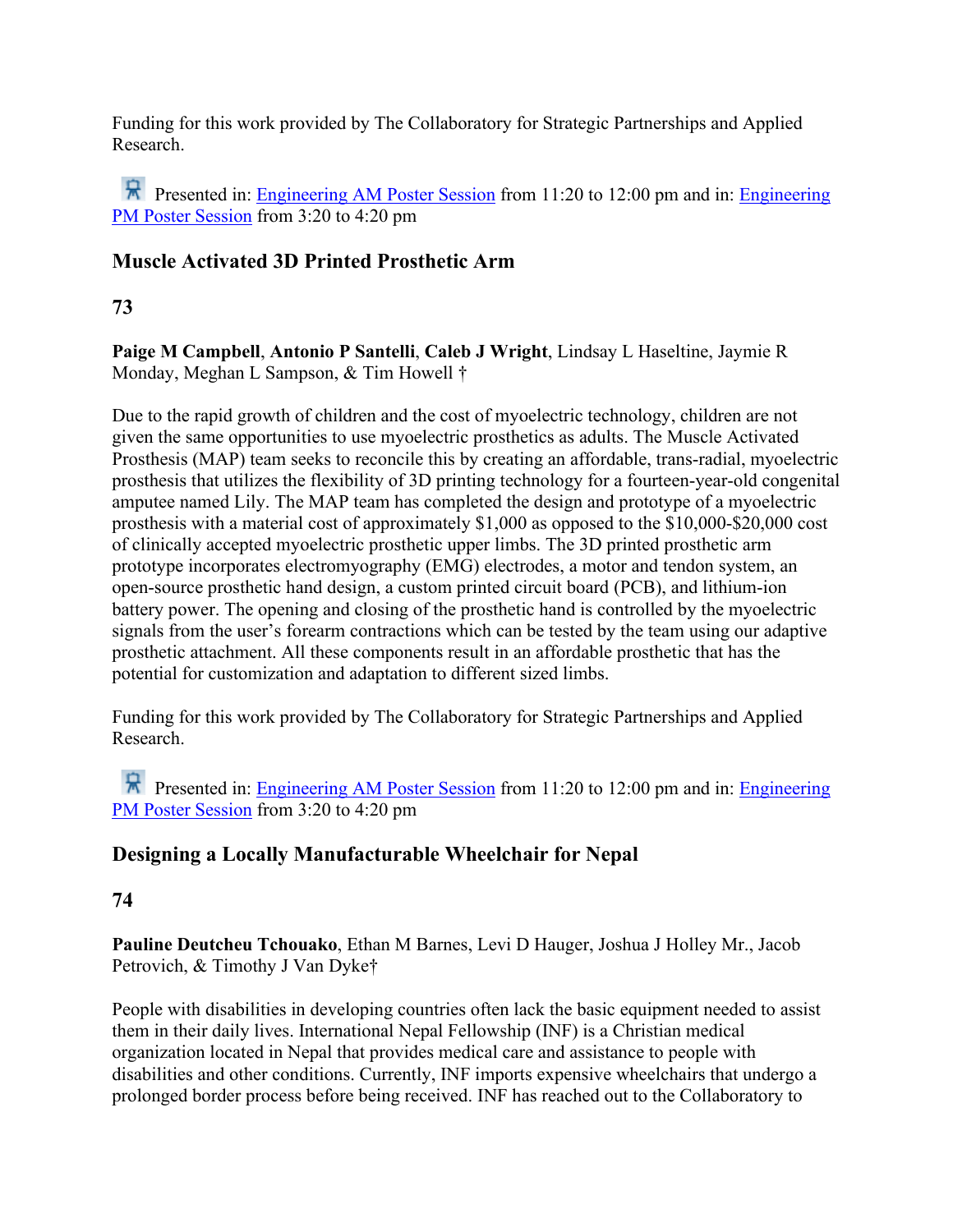design a wheelchair that can withstand the challenges of Nepal's terrain and can be manufactured from local materials. The Nepal Wheelchair team has set out to design a wheelchair that can fulfill their needs. In previous work, the team researched wheelchair designs and took a trip to Nepal. From this trip, more information was gained, an initial prototype was constructed, and locally available materials and parts from Nepal were brought back. This year, as a result of knowledge gained through constructing the second prototype, many design changes were tested and implemented. The team researched standards and created testing procedures to ensure the changes to the rear wheel mount, caster wheel mount, footrest, and seat design would uphold the strength and durability of the wheelchair. These design changes have enhanced patient safety and experience in the wheelchair while still keeping the design easily manufacturable. The team also researched options for adding push rims and through using a roller bender were able to construct them. Moving forward, the team will continue to finalize manufacturing documentation and take a second trip to Nepal this May.

Funding for this work provided by The Collaboratory for Strategic Partnerships and Applied Research.

Presented in: [Engineering AM Poster Session](http://huggs.messiah.edu/seh_symposium/symposium_posters.php?session=1) from 11:20 to 12:00 pm and in: Engineering [PM Poster Session](http://huggs.messiah.edu/seh_symposium/symposium_posters.php?session=2) from 3:20 to 4:20 pm

## **Fluency Assistance Device (FAD): Masker Upgrades**

#### **75**

**Timothy Fair**, **Elijah Wood**, Jake T Finkbeiner, Chad M Long, Jon R Sweeton, & Harold R Underwood†

There are around seventy million people internationally who have a stutter, a form of fluency disorder. Some fluency assistance devices are available to the public, but most are highly expensive or unreliable. The Fluency Assistive Device (FAD) team seeks to assist a niche community of these individuals for whom therapy has not worked, and who currently rely on a device known as the Edinburgh Masker. To best reach this community, FAD is partnering with Dave Germeyer, who has invaluable experience repairing these masker devices for his clientele. FAD is redesigning the masker to increase its portability, functionality, and cost-effectiveness by developing an improved analog and new digital version. The Analog Masker v1.3 focuses on updated components and consolidated circuitry to eliminate troublesome wiring of the original. The Digital Masker v1.0 employs a Bluetooth-enabled microcontroller to achieve masker functionality, offering the flexibility of alternative fluency assistance algorithms to assist a broader group of users. An updated prototype of the Analog Masker v1.3 was fabricated and tested for power consumption and overall functional output characteristics versus the original Edinburgh version. The Analog Masker v1.3 has also been fully packaged and enclosed to produce a client testable unit. Bluetooth audio output for the Digital Masker has almost been completed, and two of the alternative algorithms have been coded for the masking output. One of these algorithms, Delayed Altered Feedback (DAF), now produces the expected output in response to an audio test input. Clarity and integrity of the DAF signal output have also been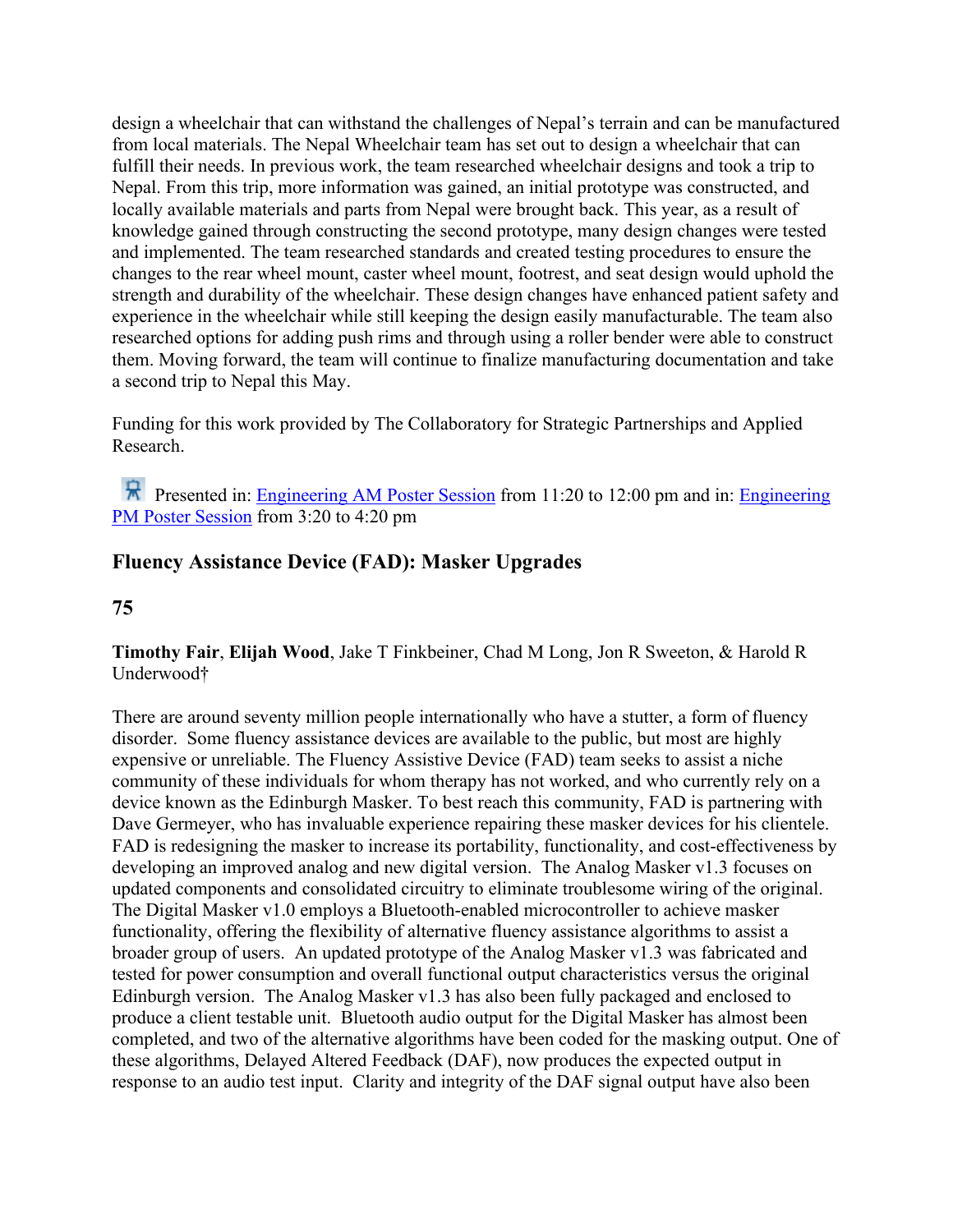improved. The Masking Altered Feedback (MAF) algorithm that emulates the behavior of the Edinburgh original on the Digital Masker v1.0 is under development.

Funding for this work provided by The Collaboratory for Strategic Partnerships and Applied Research.

Presented in: [Engineering AM Poster Session](http://huggs.messiah.edu/seh_symposium/symposium_posters.php?session=1) from 11:20 to 12:00 pm and in: Engineering [PM Poster Session](http://huggs.messiah.edu/seh_symposium/symposium_posters.php?session=2) from 3:20 to 4:20 pm

## **Force Characterization and Manufacturing of a Dynamic Unilateral Clubfoot Brace**

**76**

**Brittney D Fouse**, **Sam J Rasinske**, **Stevie R Snodgrass**, Jacob R Cornwell, Michelle Lo, Clint M Meekins Jr, Leigha R Southall, & Tim Howell †

Clubfoot is a musculoskeletal birth defect characterized by an inward twisting of an infant's feet. Currently, a series of casts are used to correct clubfoot and the Steenbeek brace is used to maintain the correction. However, this method has issues with compliance, comfort, and social stigma. Mr. Jerald Cunningham, CPO, designed and is utilizing a unilateral clubfoot maintenance brace called the Cunningham Clubfoot Brace. He expects his brace to reduce treatment time, lessen social stigma, and increase child mobility. Hope Walks, in Kijabe, Kenya, is interested in implementing this new maintenance brace at their clinics. However, there is not enough published research on its biomechanics and patient success rates to confirm Mr. Cunningham's findings.

The Cunningham Clubfoot Brace Collaboratory project seeks to validate the effectiveness of this design through biomedical testing and increase brace accessibility through sustainable manufacturing. The team is measuring the biomechanical forces applied by the brace with multiple force sensors on the Cunningham and Steenbeek braces. Mr. Cunningham plans to use injection molding to increase brace production. The team is completing Finite Element Analysis to determine how the brace's properties change with injection molding. The team is also completing fatigue analysis with the Cunningham Brace to quantify its reusability. Furthermore, the clinical study in Kenya and Dr. Emily Farrar's retrospective research paper will contribute to the published research on the Cunningham Brace. The collaborative efforts of the team will increase further understanding of the Cunningham Brace and its acceptance as an alternative clubfoot maintenance brace.

IRB Approval: 2019-001 Date: September 15, 2021

Funding for this work provided by The Collaboratory for Strategic Partnerships and Applied Research.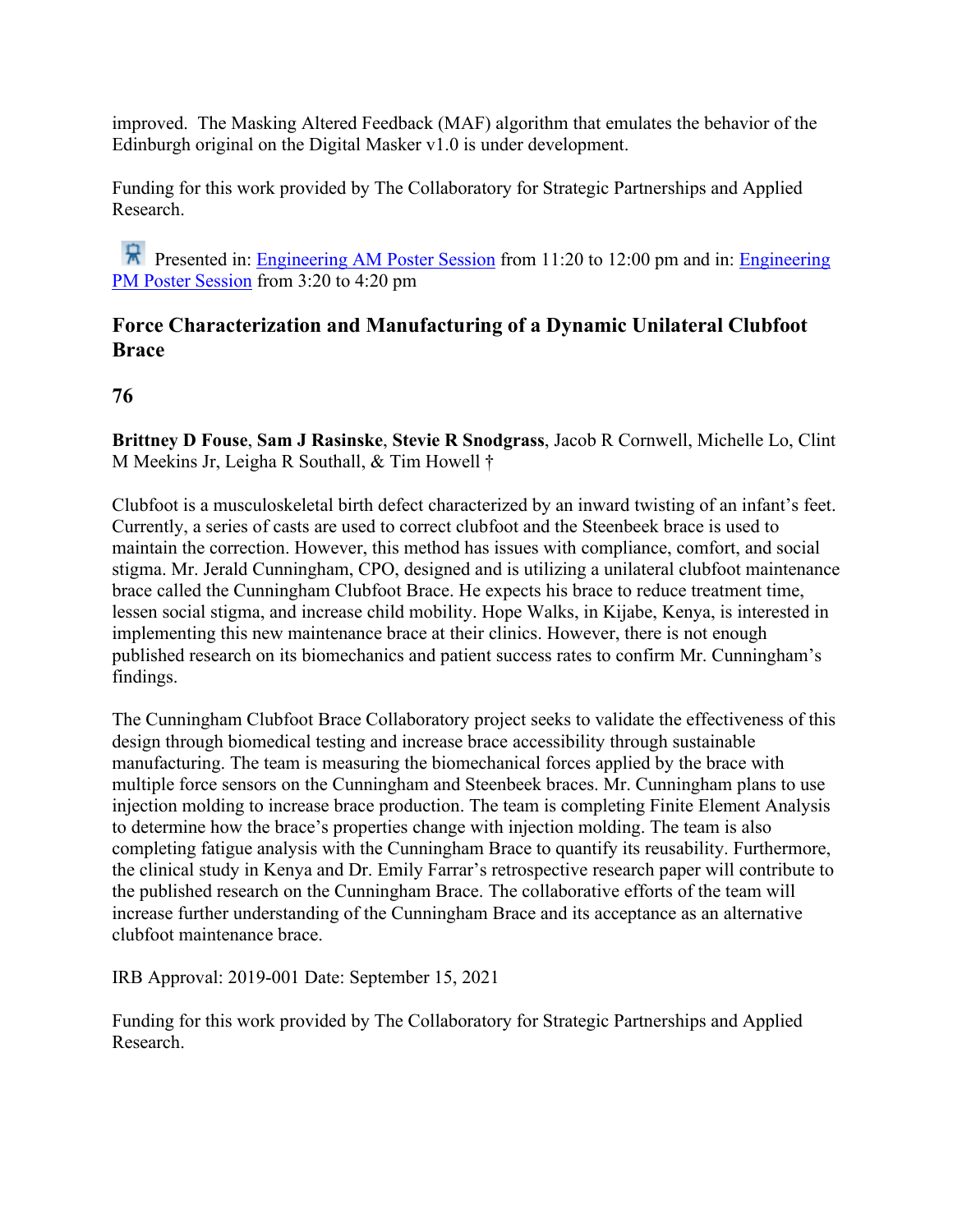**Presented in:** [Engineering AM Poster Session](http://huggs.messiah.edu/seh_symposium/symposium_posters.php?session=1) from 11:20 to 12:00 pm and in: Engineering [PM Poster Session](http://huggs.messiah.edu/seh_symposium/symposium_posters.php?session=2) from 3:20 to 4:20 pm

#### **Village Water Ozonation System**

#### **77**

**Ruth C Galyen**, **Caleb L Bruner**, Olivia R Allbee, Nate Binko, Benjamin R Gates, Seth M Kline, Sam B Stone, Ray Knepper†‡, & Michelle L Lockwood†

The Village Water Ozonation System (VWOS) team's core mission is to provide economically sustainable and culturally sensitive drinking water solutions for communities, to empower them with the ability to properly maintain their drinking water supply, and to transform people's lives by decreasing the occurrences of waterborne diseases. Currently, the VWOS team is partnering with Friends in Action to implement two drinking water treatment systems this summer for the community living on Rama Cay, an island in Nicaragua. The wells on the island have a high salt content and are contaminated with bacteria which makes the water unsafe to drink; therefore, these two systems consist of a Reverse Osmosis unit, a UV light and other filters to ensure clean water. VWOS is also partnering with Forward Edge International to serve Mama Beth's Children's Home in Kijabe, Kenya. Mama Beth's serves approximately 250 children every day but their water source is heavily contaminated with bacteria. VWOS is designing a chlorination system that will provide safe water for the students with plans to implement it in the summer of 2023.

Funding for this work provided by The Collaboratory for Strategic Partnerships and Applied Research.

Presented in: [Engineering AM Poster Session](http://huggs.messiah.edu/seh_symposium/symposium_posters.php?session=1) from 11:20 to 12:00 pm and in: Engineering [PM Poster Session](http://huggs.messiah.edu/seh_symposium/symposium_posters.php?session=2) from 3:20 to 4:20 pm

#### **Sustainable Agriculture**

#### **78**

**Cassie P Gehenio**, **Miggy Matanguihan**, **Josh R Rosengrant**, **Jacob Wong**, Jacob T Dean, Madalyn A Heckman , Gabriel J Tiday, Aleesa Wu, & Michelle L Lockwood†

The Sustainable Agriculture team is addressing malnutrition through aquaponics. Aquaponics is a soil-free farming method that reduces growing periods and water consumption by 90% compared to traditional methods. The Sustainable Agriculture team works alongside its clients, Youth with a Mission and Trans World Radio, to develop and implement universal and scalable aquaponics prototypes. This year, the team designed and constructed nine working prototypes for a sensitivity analysis. The team also constructed two unique airlift pumps to create alternatives for their clients. They also produced a digital system monitor for tracking temperature, pH, and dissolved oxygen in the aquaponics prototypes for our clients at Youth with a Mission.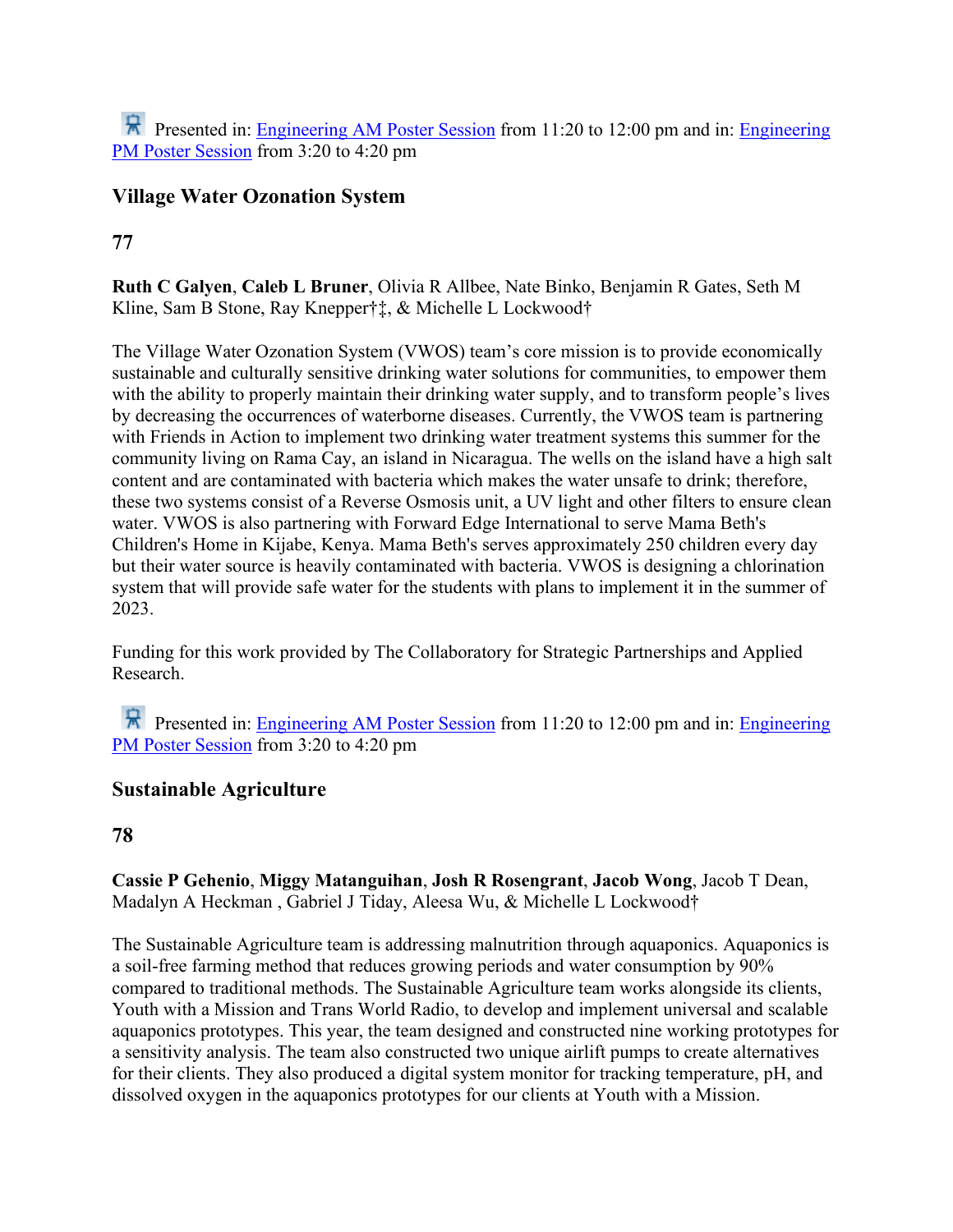Funding for this work provided by The Collaboratory for Strategic Partnerships and Applied Research.

Presented in: [Engineering AM Poster Session](http://huggs.messiah.edu/seh_symposium/symposium_posters.php?session=1) from 11:20 to 12:00 pm and in: Engineering [PM Poster Session](http://huggs.messiah.edu/seh_symposium/symposium_posters.php?session=2) from 3:20 to 4:20 pm

## **EMMS: Increasing Hope and Transforming Lives Through Improved Access to Electrical Power**

**79**

**Zach L Gillen**, **Samuel N Goertzen**, Bennett A Andrews, Adam Dressler, Kyle Green, Caitlin Ross, Seth Wilcox, & Tom Austin†

Developing countries often face a challenge involving energy conservation. Energy Monitoring and Management Systems (EMMS) was tasked to make an energy meter in order to provide a practical way of controlling energy consumption and create a tool for teaching energy conservation. This meter should be able to measure energy usage over a period of time and prevent further energy usage after a specified amount has been consumed. In this poster, the team will explain what they have been doing in recent semesters to work towards their goal of testing and preparing this meter for implementation in Zimbabwe this summer, as well as how they have been improving the user experience through website implementation.

Funding for this work provided by The Collaboratory for Strategic Partnerships and Applied Research.

Presented in: [Engineering AM Poster Session](http://huggs.messiah.edu/seh_symposium/symposium_posters.php?session=1) from 11:20 to 12:00 pm and in: Engineering [PM Poster Session](http://huggs.messiah.edu/seh_symposium/symposium_posters.php?session=2) from 3:20 to 4:20 pm

## **Designing a Solar PV System for Tree 4 Hope**

**80**

**Josh Ginck**, **Michael Stefanchik V**, Riley Harro, Jonas E Kolb, Christian Pilawski, Noah A Rood, Garrison Shields-Seelig, & Harold R Underwood†

The Solar Photovoltaics (PV) team designs and installs solar electricity systems in developing countries where power is less reliable or non-existent. Starting in 2020, the Solar PV team began collaborating with Tree 4 Hope—a nonprofit organization that partners with an orphanage near Guatemala City, Guatemala. Over the past year, the team has designed a solar system to be installed at the orphanage which will provide them with a cleaner and cheaper source of electricity. Thus far, the overall 5 kW solar panel system design including lead-acid batteries has been completed. Key components of the system consisting of the system controller, two charge controllers and the inverter have been programmed and tested, by plugging them into existing elements of the solar lab system, in preparation for installation in Guatemala. This poster details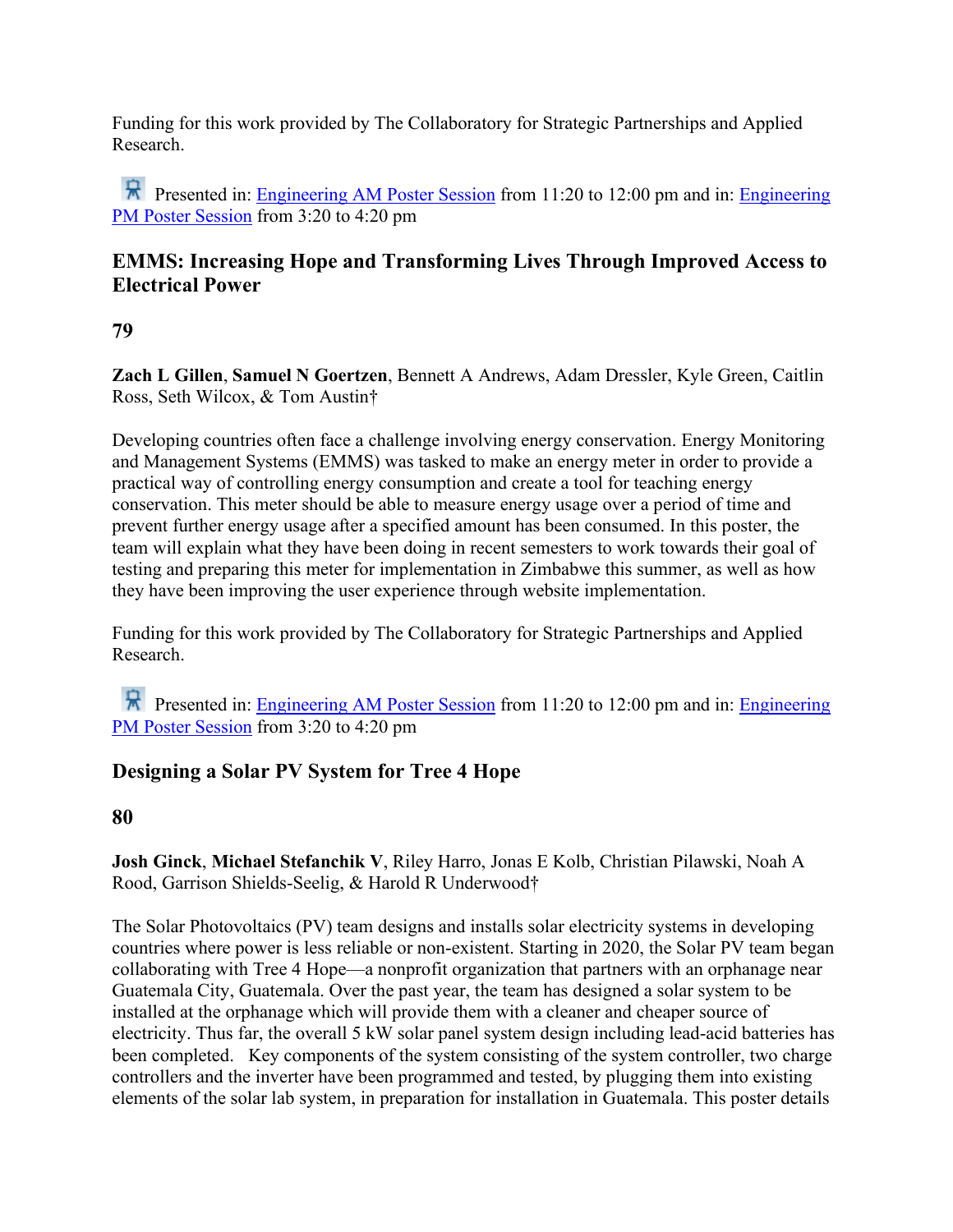the progress accomplished this year in the design, testing, and programming of the Solar PV system including wiring considerations and communication with in-country suppliers for installation at the orphanage during May of this year.

Funding for this work provided by The Collaboratory for Strategic Partnerships and Applied Research.

Presented in: [Engineering AM Poster Session](http://huggs.messiah.edu/seh_symposium/symposium_posters.php?session=1) from 11:20 to 12:00 pm and in: Engineering [PM Poster Session](http://huggs.messiah.edu/seh_symposium/symposium_posters.php?session=2) from 3:20 to 4:20 pm

## **Improving Access to Clean Water Through Autonomous Monitoring of Hand Pump Operation**

## **81**

#### **Jared M Groff**, **Matt J Caldwell**, Josiah J McCarthy, Lydia Reber, & Randall K Fish†

Millions of people in developing countries rely on hand pumps for access to clean water. Proper maintenance of these pumps is impossible without timely reporting on the pump's operation and state of repair. The Intelligent Water System, which improves access to clean water by autonomously monitoring and reporting on the health of hand pumps, has been under development for several years. The next stage for the IWP team is to prepare for field testing in Zimbabwe. Because of this, the team has been working on improving the accuracy of the calculations made by the Intelligent Water System as well as simplifying the installation procedures to allow installation by in-country pump technicians. This poster shows the progress made by the IWP team during this stage of development including the improvements in the volume calculation algorithm as well as the installation jig and procedures.

Funding for this work provided by The Collaboratory for Strategic Partnerships and Applied Research.

Presented in: [Engineering AM Poster Session](http://huggs.messiah.edu/seh_symposium/symposium_posters.php?session=1) from 11:20 to 12:00 pm and in: Engineering [PM Poster Session](http://huggs.messiah.edu/seh_symposium/symposium_posters.php?session=2) from 3:20 to 4:20 pm

#### **Kenbrook Bridge Project**

#### **82**

**Logan J Horst**, **Noah W Thrush**, Jordan T Barner, Luke T Fetterman, & Brian D Swartz†

The Kenbrook Bridge Team seeks to address Kenbrook Bible Camp's need for maintenance and emergency access across a small stream on the property that separates their main office location from cabins on the northwestern portion of the campus. Kenbrook Bible Camp's mission is to facilitate a closer connection to God, self, others, and nature for all guests. The bridge site was selected by the Kenbrook staff based on the greatest need for accessibility. An existing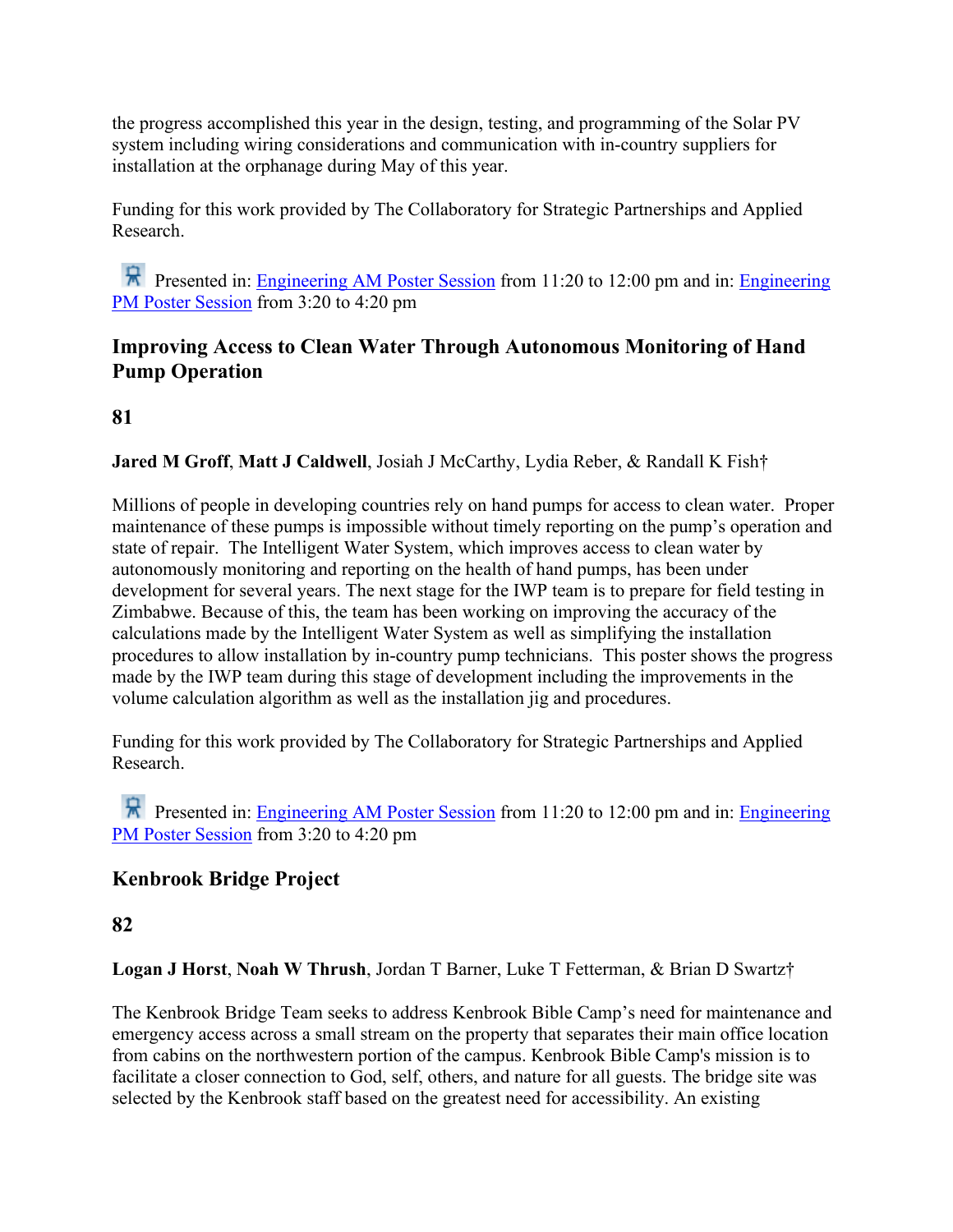footbridge in this location cannot support passage of heavy equipment used for camp maintenance nor the ATV used for emergency response. The bridge team proposes a 16-footlong by 8-foot-wide concrete culvert for the site. The culvert has been designed in compliance with AASHTO structural requirements and all elements of the structure are detailed in a complete drawings sheet set, serving as a reference for on-site construction in May.

Funding for this work provided by The Collaboratory for Strategic Partnerships and Applied Research.

Presented in: [Engineering AM Poster Session](http://huggs.messiah.edu/seh_symposium/symposium_posters.php?session=1) from 11:20 to 12:00 pm and in: Engineering [PM Poster Session](http://huggs.messiah.edu/seh_symposium/symposium_posters.php?session=2) from 3:20 to 4:20 pm

## **Rapid Orthotics for CURE Kenya - Mechanical Design and Official Testing of 3D Printed Sockets**

**83**

**Rachel Huang**, **Lauren N Seubert**, Joey D Andrews, Rachel E Bruns, Ryan G Class, & Jamie R Williams Ph.D.†

Rapid Orthotics for Cure Kenya (ROCK) collaborates with CURE, a non-profit orthopedic workshop in Kjabe, Kenya, to implement a 3D printing system for manufacturing custom prosthetics and orthotics. The goal is to reduce the production time and cost for the current transtibial sockets being manufactured in the orthotic workshop to give the patients a way to integrate into society and reduce stigma from their communities. The team designed a system for manufacturing transtibial sockets by converting a scan of the residual limb to a digital file customized by the orthopedic technicians and converted to a file to be 3D printed. The team designed a procedure to ensure the safety of the sockets within the constraints and offsets of the ISO 10328 Standard. The standard requires twelve official tests specifying the type and conditions to be conducted for the Ultimate Strength and Static Proof tests. The team has designed a testing rig that interfaces with the Materials Testing System machine at Messiah University to apply the necessary forces according to the complex geometry outlined in the standard. Additionally, research has determined the optimized 3D printing settings to increase the quality and consistency of the sockets. To smoothly institute the system developed in the orthopedic workshop, the team has developed a Training Manual outlining the step-by-step procedure for the system. Using this system, the team completed all twelve tests with a passing socket result which will contribute to determining the steps for next semester and for the summer site team trip.

Funding for this work provided by The Collaboratory for Strategic Partnerships and Applied Research and by The Collaboratory for Strategic Partnerships and Applied Research.

**Presented in: [Engineering AM Poster Session](http://huggs.messiah.edu/seh_symposium/symposium_posters.php?session=1) from 11:20 to 12:00 pm and in: Engineering** [PM Poster Session](http://huggs.messiah.edu/seh_symposium/symposium_posters.php?session=2) from 3:20 to 4:20 pm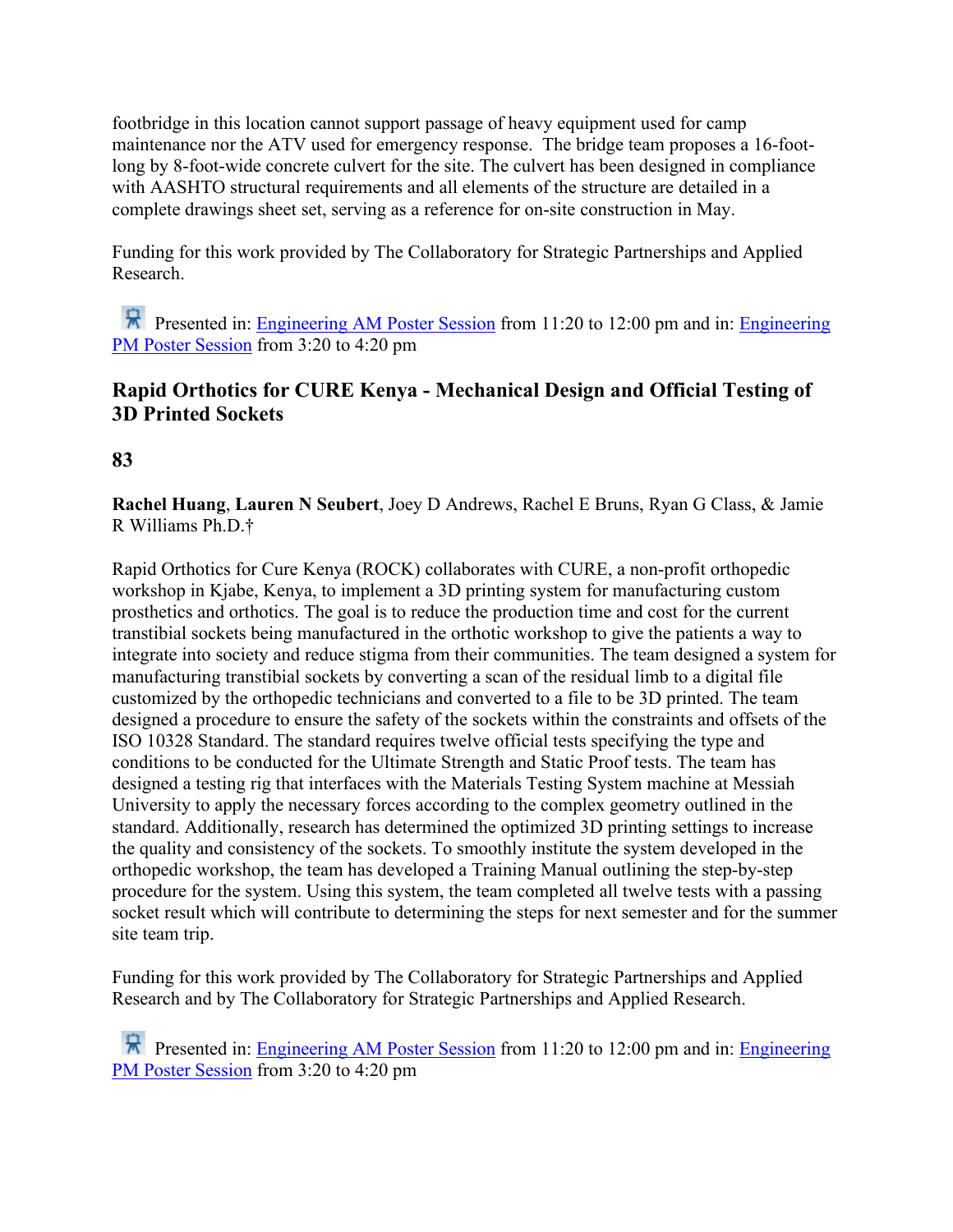### **Better Pumps: Promoting Reliable Water Infrastructure for Everyone**

#### **84**

**Andrea Hunsberger**, **Benjamin J Brandt**, Josh Card, Reese N Johnston, Joshua L Maxson, Jonathan G Wyrick, Tony Beers†‡, Matthew Schwiebert†‡, & David T Vader†

Approximately 90 million people in Africa lack access to safe drinking water, despite having water infrastructure installed in their community. The India Mark II and the Afridev handpumps are among the most widely used handpumps in the world. Sadly, studies show that approximately 30% of these handpumps are non-operational due to failures of the bearings, seals, head flange, and other common components. The Better Pumps team of the Collaboratory provides engineering support for partners who are working to improve handpump sustainability. We have partnered with Tony Beers and AlignedWorks to validate a bearing test methodology for the India Mark II handpump. By modifying the loading conditions in our handpump test machine, we were able to replicate failures observed by AlignedWorks in a field trial of their bearing design. However, these modifications caused our test machine tabletop to noticeably deflect, so we made modifications to stiffen the tabletop. We partnered with Matt Schwiebert and Living Water International to test new seal designs for the India Mark II and Afridev handpumps. Seal performance data collected by the team was used to validate a new design in advance of field trials by Living Water International. We developed and performed clear cylinder testing on the seals to visualize the leak paths. A new Afridev testing apparatus is being designed to test the longevity of the Afridev bearings and seals. Test methodologies and results are reported.

Funding for this work provided by The Collaboratory for Strategic Partnerships and Applied Research.

Presented in: [Engineering AM Poster Session](http://huggs.messiah.edu/seh_symposium/symposium_posters.php?session=1) from 11:20 to 12:00 pm and in: Engineering [PM Poster Session](http://huggs.messiah.edu/seh_symposium/symposium_posters.php?session=2) from 3:20 to 4:20 pm

#### **High Quality, Low Cost Egg Incubator for BIC Church in Choma, Zambia**

#### **85**

**Joshua R Mah Mr.**, **Josiah T Zehr**, Aaron Bashore, Matt D Eells, Shekinah Ellis, Brandon Koehnke, Lane Magness, Claudia M Tolley, Cooper Willoughby, Cadee A Wood, Dan Elliott†‡, & Philip M Tan Ph.D.†

The Egg Incubator team is partnering with the Brethren in Christ Church located in Choma, Zambia to design a high-quality, low-cost chicken egg incubator to supply the pastors and church members with a means of food and income. The design will need to take into account the accessibility and cost of the tools and materials. The current prototype features separate heating and humidity systems, a control system to maintain a set temperature and humidity, and tilting egg racks. The heating system consists of two stovetop coils to produce heat and a fan to transfer it to the air. The humidifier utilizes an atomizer in a pan of water to create a mist that mixes with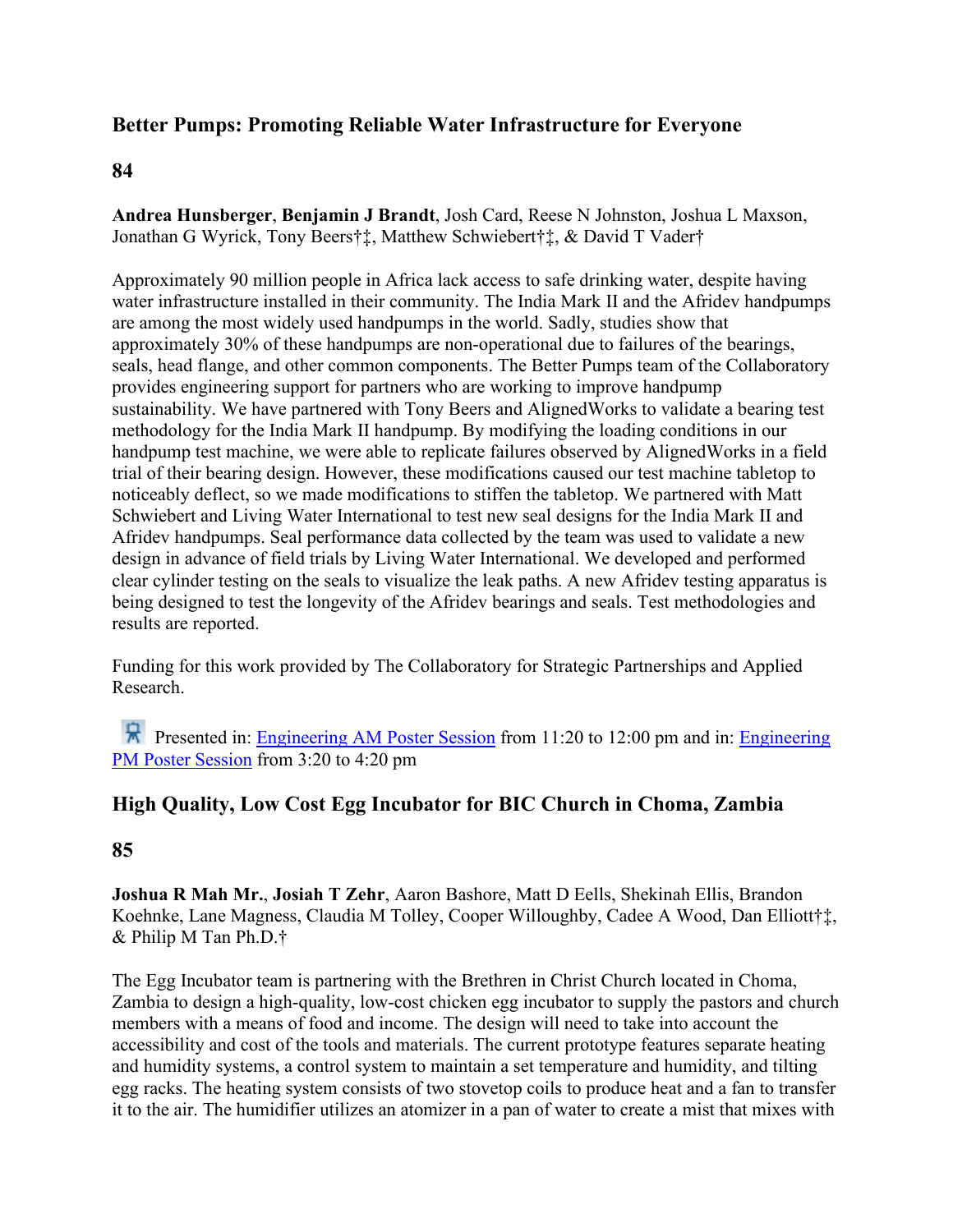the hot air to create humidity. The control system uses a proportional integral derivative controller (PID) to keep the temperature at  $37 \pm 1$  °C and the humidity at 60–70%. The egg racks are tilted by a motor that runs every 6 hours to prevent the embryos from sticking to the shell. With a fully functioning prototype, the team has begun to incubate 60 real fertilized eggs. During the 21-day incubation process, a final prototype iteration is being designed and will be built on-site in Zambia in May 2022.

Funding for this work provided by The Collaboratory for Strategic Partnerships and Applied Research.

Presented in: [Engineering AM Poster Session](http://huggs.messiah.edu/seh_symposium/symposium_posters.php?session=1) from 11:20 to 12:00 pm and in: Engineering [PM Poster Session](http://huggs.messiah.edu/seh_symposium/symposium_posters.php?session=2) from 3:20 to 4:20 pm

## **Wear Testing of a Mechanized Percussion Well Drilling System for Water Access in West Africa**

## **86**

**Matthew D Merlo**, **Matthew J Siegrist**, **Jacob S Wildasin**, Robert H Donley, Matthew R Higgs, & J Scott Heisey †

The Mechanized Percussion Well Drilling (MPWD) Collaboratory project is assisting in the development of a mechanized well drilling system for drilling shallow water wells in West Africa. Our client, Mr. Joseph Longenecker with Open Door Development (ODD), desires to make water wells accessible to all in this region, but has experienced difficulty drilling through hard soil layers. To overcome this problem, the MPWD team has worked closely with Mr. Joseph Longenecker to develop a mechanized percussion well drilling rig using a rubber friction wheel drive system that is capable of drilling through these harder layers.

Currently, the MPWD team is working to provide recommendations to improve the useful service life of our client's new, mechanized rig design. The MPWD team's most recent work includes the design and fabrication of a testing rig to simulate the operation of our client's fullsize rig. The testing rig will allow our team to conduct fatigue testing on a model of the driveline system to analyze the wear patterns on the rubber friction wheel and to estimate its expected service life. The team has also performed a series of finite element analyses on the mast design of our client's rig to evaluate working stresses under static loading and buckling, along with fatigue analysis, to confirm safe operation of the rig and to identify any elements that might require upgrades.

Funding for this work provided by The Collaboratory for Strategic Partnerships and Applied Research.

Presented in: [Engineering AM Poster Session](http://huggs.messiah.edu/seh_symposium/symposium_posters.php?session=1) from 11:20 to 12:00 pm and in: Engineering [PM Poster Session](http://huggs.messiah.edu/seh_symposium/symposium_posters.php?session=2) from 3:20 to 4:20 pm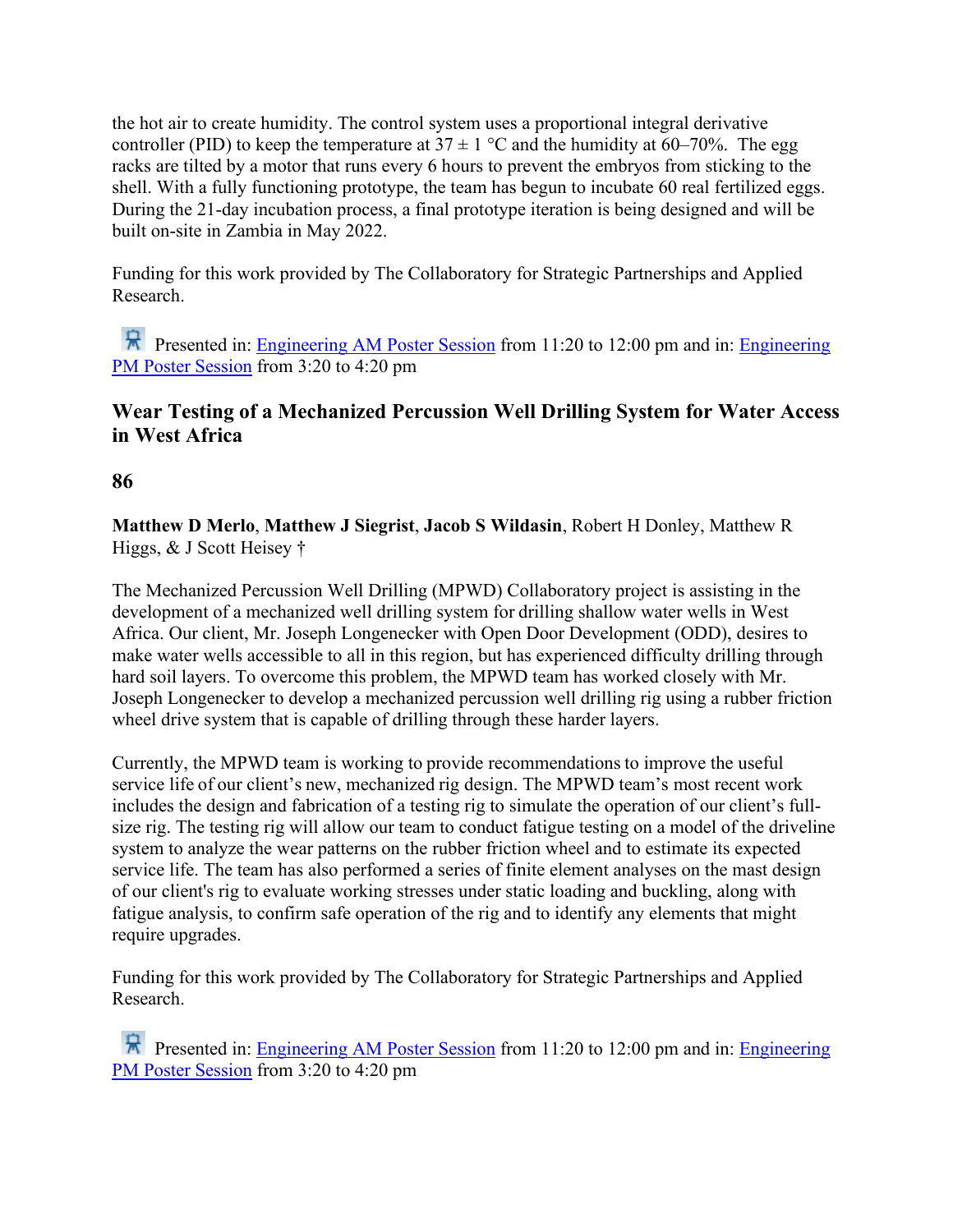## **Adjustable Prone Trolley Design for People Suffering from Spinal Cords Injuries in Nepal**

## **87**

**Abby Miller**, **Lukas Sonon**, Katie Anthony, Blake N Clemmer, Ryan J Friend, Jared T Pavlovich, Connor Welch, & Timothy J Van Dyke†

For people who suffer from spinal cord injuries in Nepal, rehabilitation and care are often difficult to receive, especially for those for whom fewer resources are available. Thankfully, International Nepal Fellowship (INF), a non-profit serving Nepal for nearly 70 years, aids patients with spinal cord injuries at Green Pastures Hospital and Rehabilitation Centre in Pokhara, Nepal. A crucial part of any rehabilitation is adequate exercise to improve circulation and prevent sores and muscular atrophy. Yet, due to the nature of the injury, using a traditional wheelchair is not an option to fulfill this need for those with spinal cord injuries. Therefore, Green Pastures uses prone trolleys so that these patients can exercise. A prone trolley is a horizontal cushioned board where the patient lies flat on their stomach and is able to move themselves using the wheels attached to the cushioned board. Despite the importance of the prone trolley, the trolleys at Green Pastures Hospital have a few critical issues. The major issue is that the prone trolleys are internationally imported, which not only means that delivery can take months, but also that the trolleys are also difficult to repair when damaged. Both these factors severely hamper Green Pastures Hospital's ability to provide spinal cord injured patients with the care they need. The Nepal Prone Trolley team, a part of Messiah University Collaboratory, seeks to develop and design a fundamentally better prone trolley for INF. The goal of our project is to design a prone trolley that can be fabricated by the INF staff with locally sourced materials. The advantage of this new design is that it will be easier to obtain and can easily be repaired when needed. After creating a design that satisfies our goal and fulfills the criteria of a functional prone trolley as defined by INF, we were able to fabricate a prototype of the prone trolley using resources and techniques available in Pokhara. Moving forward, we will conduct testing and redesign the trolley so that our finalized prone trolley design will be able to transform how Green Pastures Hospital aids their spinal cord injury patients.

Funding for this work provided by The Collaboratory for Strategic Partnerships and Applied Research.

Presented in: [Engineering AM Poster Session](http://huggs.messiah.edu/seh_symposium/symposium_posters.php?session=1) from 11:20 to 12:00 pm and in: Engineering [PM Poster Session](http://huggs.messiah.edu/seh_symposium/symposium_posters.php?session=2) from 3:20 to 4:20 pm

## **SkinSafe: Comparing** *Staphylococcus aureus* **Growth Across Liner Types in Kenya**

**88**

**Hailey C Miller**, **Keera L Dupler**, Michelle Zheng, & Philip M Tan Ph.D.†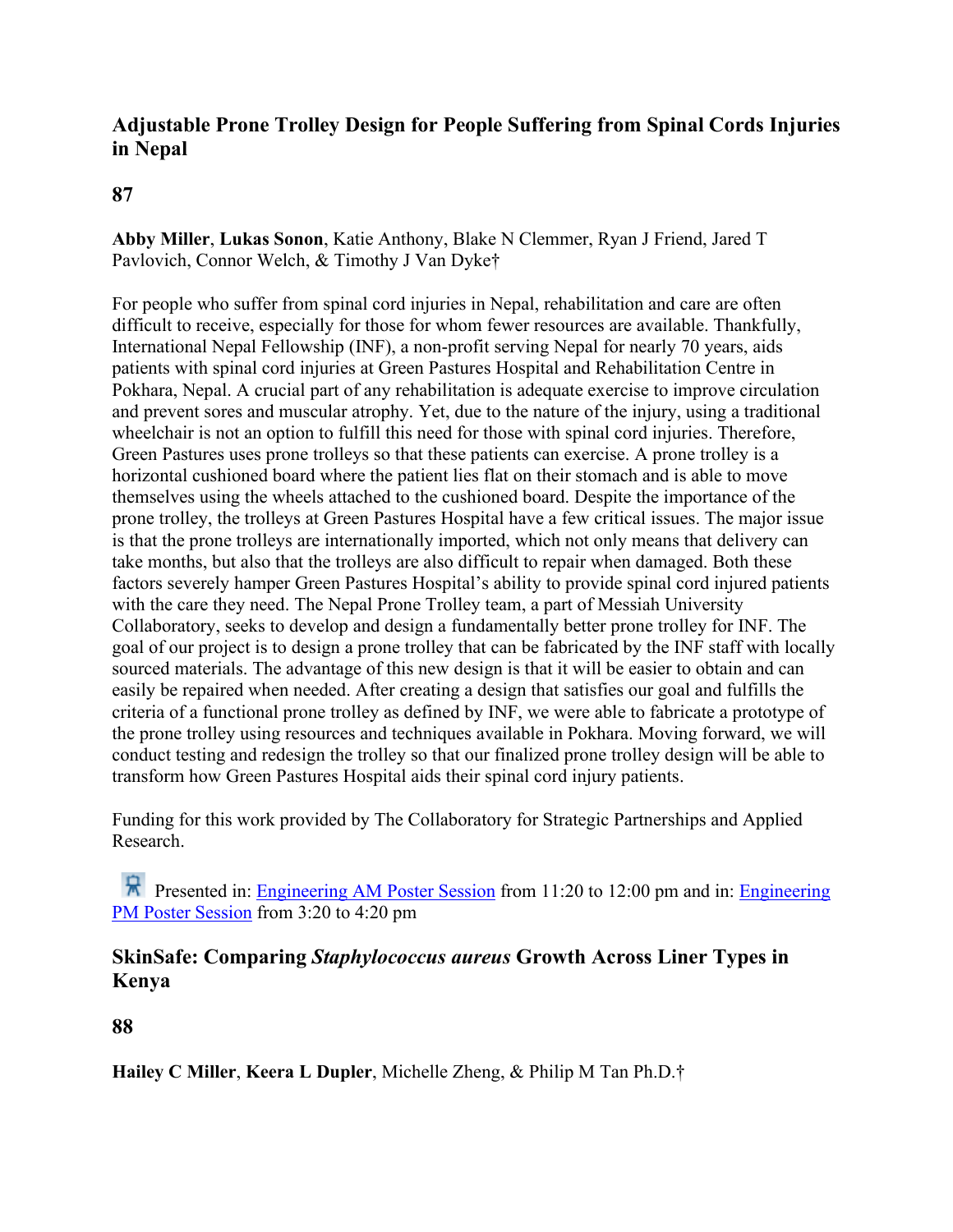The interface between an amputee's residual limb and prosthetic liner is at risk for high levels of bacterial growth which can lead to infection. Silicone liners have the advantage of patient comfort, but they may have a sealing effect that could exacerbate bacterial growth, which is particularly a concern in places lacking clean water such as Kijabe, Kenya. To investigate this concern, the SkinSafe team has conducted a prosthetic liner study using a bacterial skin model which suspends a liner and a layer of agar above a self-regulating heat and water source to capture the dynamic behavior of the skin–liner interface. *Staphylococcus aureus* was grown on this model using three different liners: the Ossur Iceross silicone liner, the Namaste silicone liner, and the sock–EVA liner. Final growth concentrations will be compared between the three liner types to determine whether silicone liners require additional hygiene protocols for use in Kenya.

Funding for this work provided by The Collaboratory for Strategic Partnerships and Applied Research.

Presented in: [Engineering AM Poster Session](http://huggs.messiah.edu/seh_symposium/symposium_posters.php?session=1) from 11:20 to 12:00 pm and in: Engineering [PM Poster Session](http://huggs.messiah.edu/seh_symposium/symposium_posters.php?session=2) from 3:20 to 4:20 pm

## **Prosthetic Knee for CURE Kenya: Design and Manufacturing**

### **89**

**Josiah D Moyer**, **Josh D Mundis**, Isaiah D Bryner, Nathan E Jaloszynski, Sarah N Kelchner, Carter D Urich, & Jamie R Williams Ph.D.†

The Prosthetic Knee team is partnered with the CURE International Hospital in Kijabe, Kenya. In the region surrounding our client's facility, there is a large number of lower-extremity amputations due to various infections and diseases. Often, these patients choose to undergo a more invasive transfemoral amputation to enable them to use a less expensive above-knee prosthesis. The goal of the project is to present the orthopedic workshop at CURE with a manufacturable prosthetic knee design in May of 2023 that provides through-knee amputee patients with a more affordable, aesthetically pleasing, and lightweight prosthetic option, thereby removing the need to undergo an additional amputation above the knee. The poster presents the overarching elements of the prosthetic design in addition to the recently integrated locking and damping components, which aid in the functionality of the knee.

Funding for this work provided by The Collaboratory for Strategic Partnerships and Applied Research.

Presented in: [Engineering AM Poster Session](http://huggs.messiah.edu/seh_symposium/symposium_posters.php?session=1) from 11:20 to 12:00 pm and in: Engineering [PM Poster Session](http://huggs.messiah.edu/seh_symposium/symposium_posters.php?session=2) from 3:20 to 4:20 pm

## **A Low Cost, Portable Fluorescence Correlation Spectrometer for Disease Diagnosis**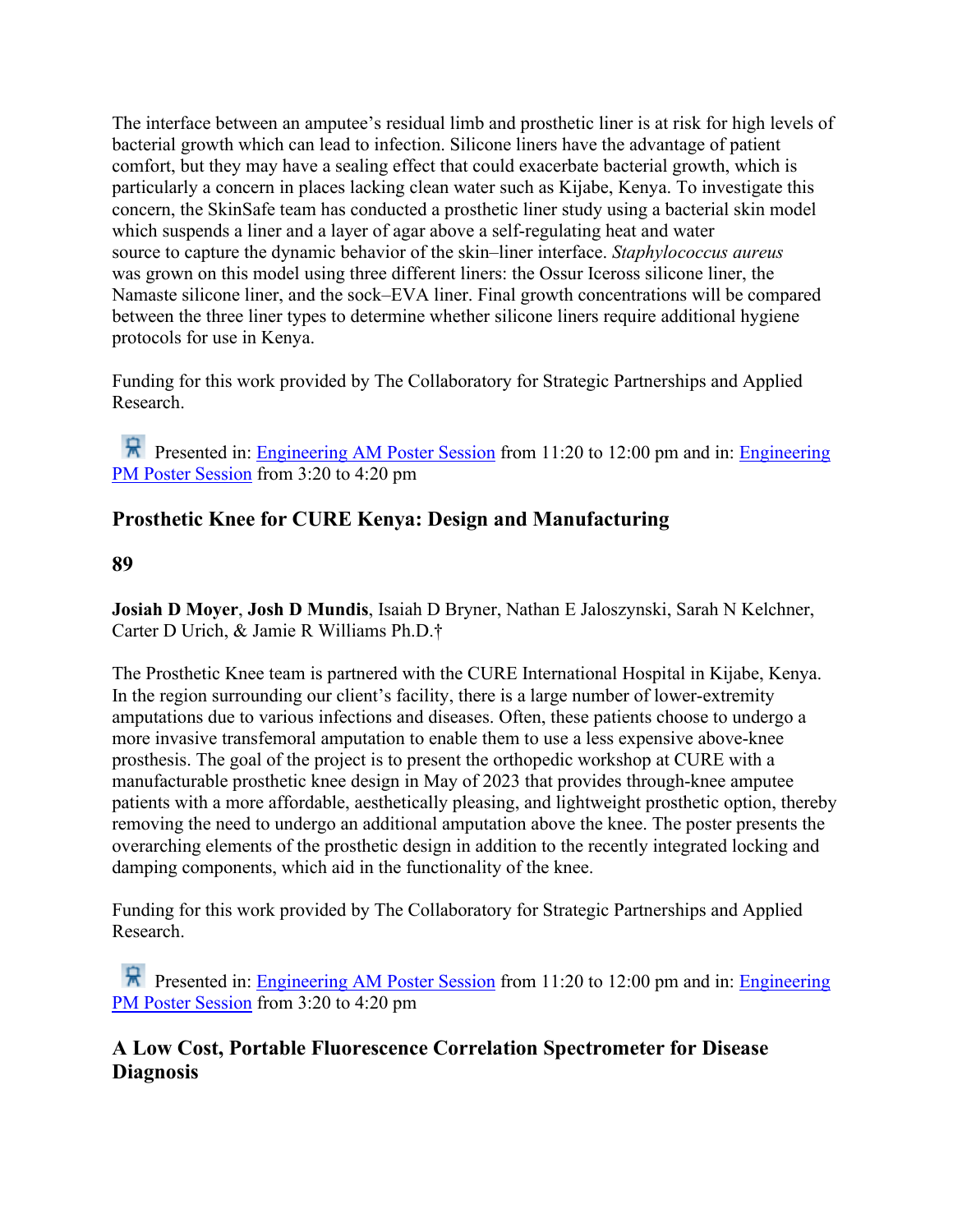#### **Brittany Shirk**, **Michael A Geyer**, **Jon Sison**, Al W Mokris, Jessica E Paulus, & Randall K Fish†

People being treated for HIV need to periodically test to determine if their antiviral medication is effectively keeping their viral loads at a safe level. Individuals living in rural areas of developing countries would be more likely to get these viral load tests if an instrument existed which reduced costs and was small and rugged enough to be brought to the client rather than require the client to travel for hours to a clinic. The Diagnostics for Viral Disease team is developing such a device in cooperation with Dr. Edgar Simulundu and the Macha Research Trust in Zambia. Our design is based on advanced fluorescence spectroscopy utilizing a fluorescence protein probe, confocal optics, and low-cost, low-power electronics. 

This poster reviews work done in three subsystems of the overall instrument. First, we have optimized the program used during burst analysis spectroscopy for identification of individual viruses in dilute samples. Second, we have confirmed the operation of the amplifying and discriminating sections of the photon processing circuitry which converts light pulses into a digital signal ready to be processed in the signal analysis subsystem. Finally, we have completed the Field Programmable Gate Array (FPGA) and Raspberry Pi programming allowing successful transfer of the results of the signal processing in the FPGA to the Raspberry Pi for display to the end user. Going forward we will integrate these subsystems into a fully functional exploded prototype ready for the final stage of condensing the design into a portable prototype that can be tested and delivered to our client.

Funding for this work provided by The Collaboratory for Strategic Partnerships and Applied Research.

Presented in: [Engineering AM Poster Session](http://huggs.messiah.edu/seh_symposium/symposium_posters.php?session=1) from 11:20 to 12:00 pm and in: Engineering [PM Poster Session](http://huggs.messiah.edu/seh_symposium/symposium_posters.php?session=2) from 3:20 to 4:20 pm

## **A Sustainable Mobility Solution for Persons Living with Disability in Burkina Faso**

## **91**

**Joey Sinsel**, **Timothy M Glavin Mr.**, Katie Bunch, Rachel Delate, Rachel Rashford, John Meyer†, & David T Vader†

The Sustainable Mobility project of the Collaboratory empowers people living with a disability in rural West Africa to pursue educational and work opportunities and more fully participate in family and community life. Our electric, 3-wheeled, off-road wheelchair has transformed the lives of clients through partnerships with the Center for the Advancement of the Handicapped in Mahadaga, Burkina Faso, and the Center of Hope in Fada, Burkina Faso. Now, to reach more people in new locations and with more partners, Sustainable Mobility is working to reduce manufacturing time and cost by authoring image-driven fabrication guides to enable local

#### **90**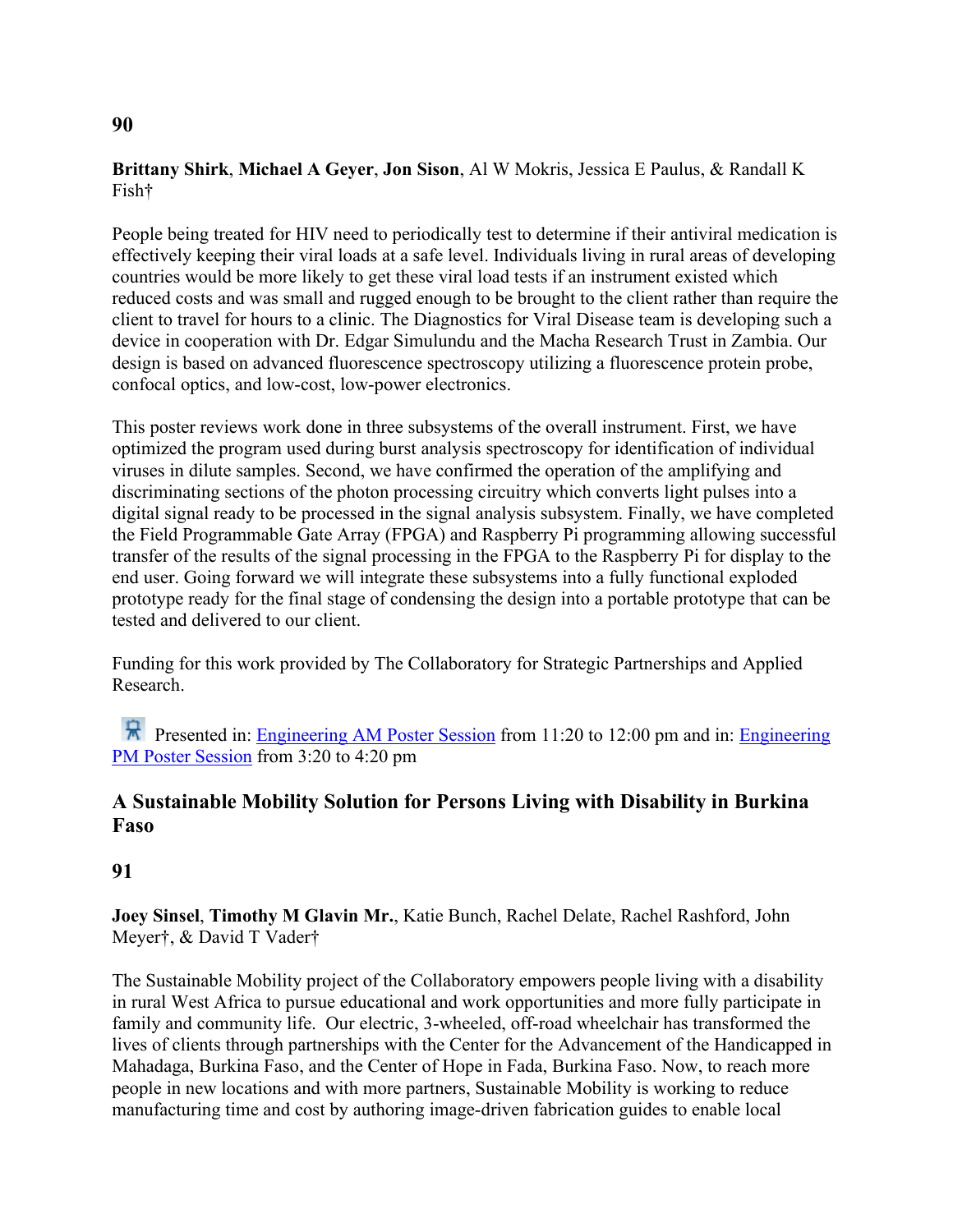fabricators to build trikes. We seek to put local fabricators to work building tricycles wherever they are needed.

Funding for this work provided by The Collaboratory for Strategic Partnerships and Applied Research.

Presented in: **Engineering AM Poster Session** from 11:20 to 12:00 pm and in: **Engineering** [PM Poster Session](http://huggs.messiah.edu/seh_symposium/symposium_posters.php?session=2) from 3:20 to 4:20 pm

## **A Low-Cost Microprocessor-Controlled Stance-Control Knee Orthosis for Pediatric Mobility Impairments**

**92**

**Jordan M Witt**, **Levi M Fertig**, Jacob M Barton, Ethan R Cornwell, Ryan J Farris P.E., & Ph.D.†

Knee-ankle-foot orthoses (KAFOs) are commonly prescribed for individuals with knee instability or quadriceps weakness resulting from a variety of conditions such as spinal cord injury, stroke, spina bifida, and cerebral palsy. A locking KAFO fixes the leg fully straight and is the most prescribed orthotic intervention for these conditions. However, the functional benefits of lower extremity orthoses are maximally realized in stance-controlled knee-ankle-foot orthoses (SC-KAFOs) which allow free knee motion during swing but lock during stance. Existing SC-KAFO options are generally unreliable or expensive, and thus an unmet need exists for a reliable, versatile orthosis which can be manufactured at relatively low cost. The SC-KO team is working to meet this need by developing an intelligent stance-controlled knee orthotic with an any-angle locking mechanism controlled by a microprocessor based on information received from onboard inertial gait-phase sensing. The resulting device will allow for reliable knee locking for support during the stance phase, easy unlocking even under load for the free swing phase, and predictable, safe behavior on stairs and uneven terrain. The system is being developed as a knee-only orthosis but can be adapted for a full knee-ankle-foot orthosis, with ankle support being prescribed as needed. The first system developed will be configured for pediatric use to address mobility impairments arising from cerebral palsy and spina bifida with CURE Ethiopia serving as the clinical partner for the development and testing.

Funding for this work provided by The Collaboratory for Strategic Partnerships and Applied Research.

Presented in: [Engineering AM Poster Session](http://huggs.messiah.edu/seh_symposium/symposium_posters.php?session=1) from 11:20 to 12:00 pm and in: Engineering [PM Poster Session](http://huggs.messiah.edu/seh_symposium/symposium_posters.php?session=2) from 3:20 to 4:20 pm

## **Exercise Science**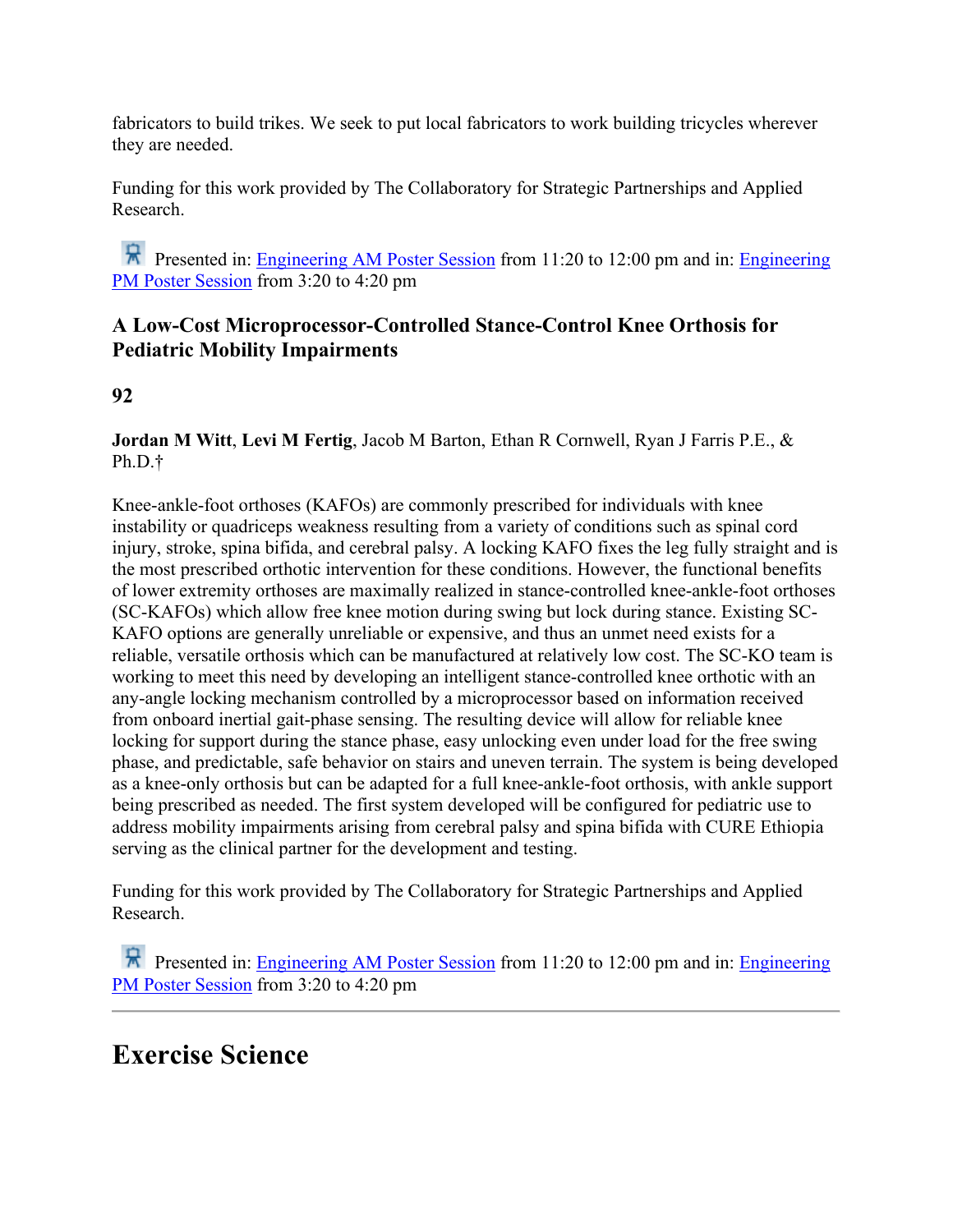## **Using the M-Trigger to Determine the Relationship Between Gluteus Medius Maximum Voluntary Isometric Contraction (MVIC) and Performance on the Y-Balance Test in Collegiate Track and Field Runners**

**93**

#### **Connor R Daudt**, **Grace Doran**, & Matthew D Lewis†

**Purpose:** To better understand the role of the gluteus medius (Gmed) in dynamic stability, this study was conducted to evaluate the relationship between Gmed activation and reach distances on the Y-Balance Test (YBT). The m-Trigger, a novel biofeedback device was used to gather electromyographic data. Previous research has established this device as a viable low-cost alternative to more expensive surface electromyography (EMG) systems.

**Methods:** Prior to data collection, students completed the informed consent process. After completion of a standardized warm-up, baseline Gmed strength was quantified via a side-lying hip abduction maximum voluntary isometric contraction (MVIC). Gmed activation was quantified for all three reach directions of the YBT using the m-Trigger and surface electrodes. Gmed activation is expressed as a percentage of MVIC and reach distance is standardized to leg length for comparison between subjects. A Pearson Product Moment Correlation coefficient will be calculated to determine the relationship between the following pairs of variables: 1) MVIC and YBT Gmed activation 2) %MVIC and reach distance (%LL) and 3) MVIC and reach distance (%LL). Differences by gender will also be evaluated. Data analysis is in progress. Results and conclusions will be reported at the SEH Symposium.

**Subjects:** Participants included 22 collegiate track and field runners from Messiah University with a mean height of 172.9 cm  $\pm$  9.8 and mean weight of 65.4 kg  $\pm$  7.5. There were 11 female and 11 male participants, with a mean age  $(20.4 \text{ yrs.} \pm 1.3)$ .

IRB Approval: 2021-007 Date: January 6, 2022

Presented in: [Natural and Applied Health Sciences Poster Session](http://huggs.messiah.edu/seh_symposium/symposium_posters.php?session=3) from 2:40 to 4:00 pm

## **Nursing**

**The Effect of Bereavement Interventions on Depression, Anxiety, and Grief After Perinatal Loss**

**94**

**Emma K Augustine**, **Jessica M Heiman**, **Amber MacKay**, **Melanie Rakerd**, **Sarah Reed**, Kimberly H Fenstermacher PhD†, & Tara S Jankouskas†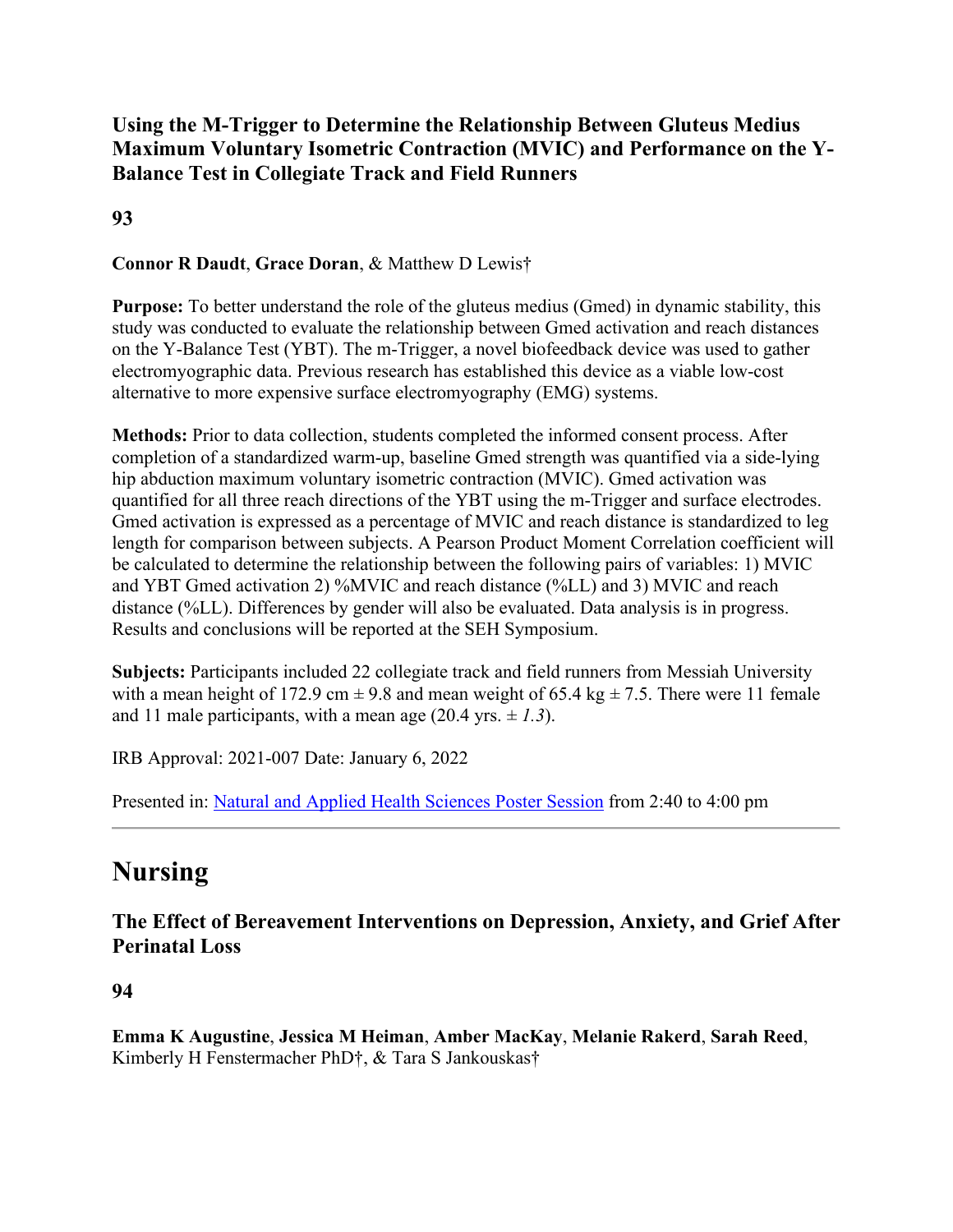**Background and Significance**: Women who have experienced perinatal loss are at high risk for complicated grief, anxiety, and depression. Perinatal loss is defined as the death of an infant during pregnancy, childbirth, or up to one month after birth. Mothers who experience perinatal loss are often undertreated for their psychological and emotional complications.

**PICO Question**: In women who have experienced perinatal loss do support groups and other bereavement interventions, compared with no support, lead to decreased levels of depression, anxiety, and grief?

**Methods:** CINAHL, Medline, and PsychInfo were searched with the limit of 2016-present yielding 3,590 articles. Nine articles were selected and appraised using the Johns Hopkins Evidence-based Practice for Nurses and Healthcare Professionals Model and Guidelines. There was one level I RCT, one level II systematic review, five level III articles, and two level V articles with quality ratings of A and B.

**Findings:** Evidence consistently supports the need for care extending beyond the couple's stay in the hospital. Findings suggest that mothers experience higher levels of grief than fathers. Counseling and support groups are beneficial for six months following perinatal loss. Consistent evidence supports spending time and creating memories with the baby to decrease grief, depression, and anxiety levels.

**Recommendations**: Based on the evidence, research recommends that obstetric nurses should encourage mothers to hold their infant, take part in support groups within six months, and create memories such as photos of the baby to decrease anxiety, depression, and grief associated with perinatal loss.

Presented in: [Natural and Applied Health Sciences Poster Session](http://huggs.messiah.edu/seh_symposium/symposium_posters.php?session=3) from 2:40 to 4:00 pm

## **Evidence Based Non-Pharmacological Recommendations to Decrease Delirium in the Hospitalized Pediatric Population**

**95**

#### **Audrey C Bassett**, **Sydney Raschke**, **Katie Oberholtzer**, **Madison J Ehrhart**, & **Madison Eich**

**Background and Significance**: Delirium is a disruption of the mind that leads to states of confusion, agitation, and decreased awareness (Mayo Clinic, 2020). Bettencourt & Mullen (2017) recognized delirium in up to 30% of pediatric intensive care patients which can lead to increased costs, length of stay, mortality, decreased quality of life, delayed recovery, the impedance of care, and a hypermetabolic state (Thom, 2017).

**PICO Question**: Among pediatric patients at risk for delirium, what are the effects of nonpharmacologic prevention/intervention methods on patient outcomes?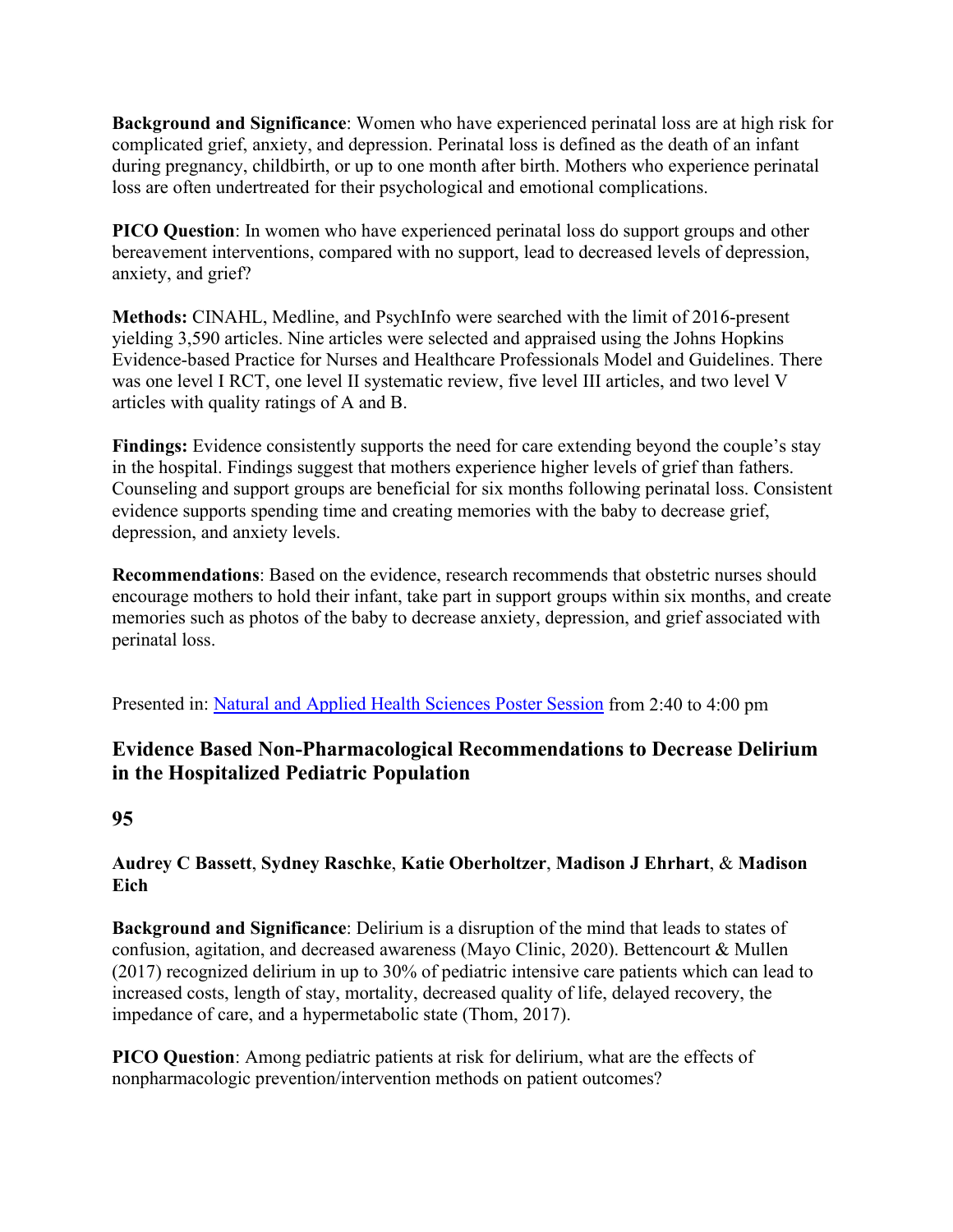**Methods of Literature Search**: Medline, CINAHL, and professional society websites were searched. Of the 345 articles retrieved, 16 articles were reviewed dated from 2017-2020. Based on the Johns Hopkins Nursing Evidence-Based Practice Model, the evidence used ranged from Levels I-V with an A or B quality. Two C-quality studies were excluded.

**Findings from EBP Project**: Evidence supports using mother's voice recordings, blindfolding before surgery, and tablet distractions decrease emergence delirium (ED) *(p<*0.05) (Byun et al., 2018; Lin et al., 2018; Pan et al., 2019; Stewart et al., 2019; Yang et al., 2020). Nonpharmacologic bundle interventions including screening tools prompted by the electronic health record, family involvement, environmental factors, early mobilization, anxiety-reducing measures, clustering care, sleep hygiene, and reorientation can decrease pediatric delirium (Bettencourt & Mullen, 2017; Hoch, 2019; Holly et al., 2018; Ista, & van Dijk, 2020; Patel et al., 2017; Silver & Traube, 2019; Simone et al, 2017; Staveski et al., 2018).

**Recommendations for practice**: There is good and consistent nonexperimental evidence for the implementation of nonpharmacological strategies for pediatric delirium prevention. Therefore, bundled protocols need further experimental study. For ED, there is high quality experimental evidence indicating that anxiety-reducing measures before and after surgery are effective and, therefore, recommended to prevent ED.

Presented in: [Natural and Applied Health Sciences Poster Session](http://huggs.messiah.edu/seh_symposium/symposium_posters.php?session=3) from 2:40 to 4:00 pm

## **From Breastfeeding to Bottle: Evidence Based Recommendations to Initiate Formula Supplementation in Neonates Experiencing Weight Loss**

#### **96**

**Madisyn Coburn**, **Annelise Hayden**, **Audrie Hartman**, **Rebekah F George**, Tara S Jankouskas†, & Kimberly H Fenstermacher PhD†

**Background and Significance**: Formula supplementation is often initiated during birth hospitalization even in mothers who intend to exclusively breastfeed. There are multiple reasons for this intervention, but no consistent practices have been established for when supplementation should begin and for what conditions it is warranted. Neonates may be unnecessarily supplemented resulting in negative breastfeeding outcomes.

**PICO Question**: In healthy full-term breastfed neonates experiencing weight loss, is hospitalinitiated formula supplementation necessary for appropriate weight gain?

**Methods**: Data were collected via search through CINAHL, PubMed, and MEDLINE. Inclusion criteria were articles in English published within the last five years with full-term, healthy infants as the subjects. Articles mentioning human-milk supplementation instead of formula supplementation were excluded from the review. 346 articles were found and 10 articles were chosen. Articles were appraised using the Johns Hopkins Nursing Evidence-Based Practice Model, and consisted of 1 Level I Quality A, 8 Level III Quality B, and 1 Level IV Quality B.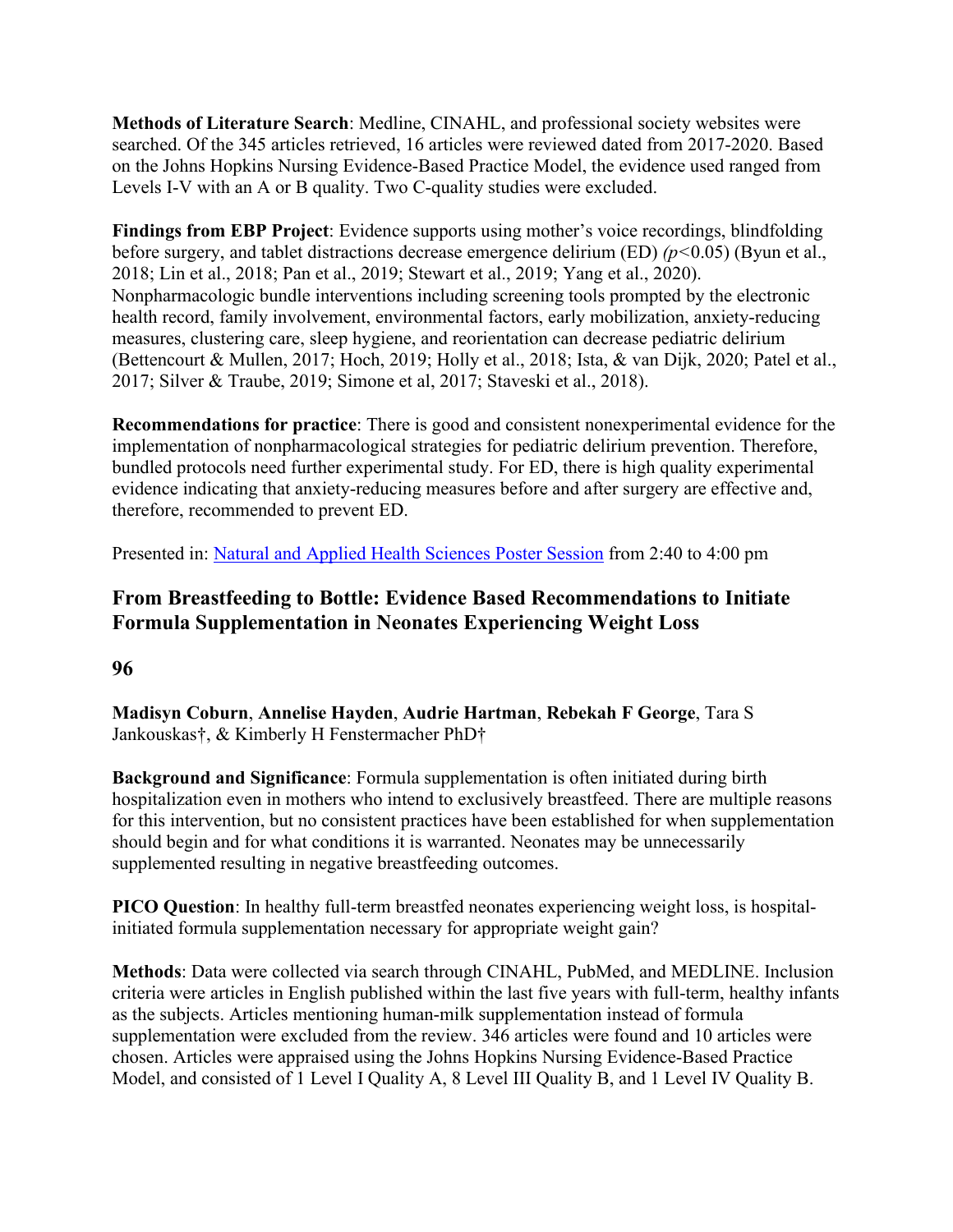**Findings:** There are no conclusive data on when formula supplementation should be initiated during weight loss. There was consistent data supporting an association between formula supplementation and non-exclusive breastfeeding with an increased rate of weight loss in nonexclusive breastfed infants.

**Recommendations**: Evidence does not support a practice change. Further research is warranted to implement evidence-based formula supplementation protocols. Additional studies should be conducted to understand the trajectory of expected weight loss during birth hospitalization and the effect of supplementation on neonatal weight gain. This information is crucial to formulate effective supplementation protocols.

Presented in: [Natural and Applied Health Sciences Poster Session](http://huggs.messiah.edu/seh_symposium/symposium_posters.php?session=3) from 2:40 to 4:00 pm

## **Reduction of Restraints and Seclusion Through Sensory Modulation**

**97**

#### **Elise Davenport**, **Hannah Showalter**, **Felicity Bailey**, **Carley JM Gambone**, & **Ellie Longshaw**

**Background and Significance:** Restraint and seclusion use for undesirable behavior are problematic because they can lead to physical injury for patients or staff. Patients with mental health problems may have sensory dysregulation that contributes to the escalation of undesirable behaviors (Adams-Leask et al., 2018).

**PICO Question:** For patients diagnosed with mental health disorders, how does the use of sensory modulation therapy techniques influence the frequency of behavior outbursts and use of seclusion and restraints compared to not using sensory modulation therapy during inpatient modulation?

**Methods:** Literature was reviewed using PubMed, PsychINFO, and CINAHL. Eleven articles utilized of 343 retrieved were published from 2015-2021, ranging from Level II- Level V with A or B quality.

**Findings:** There is consistent evidence (*p* < 0.01) that restraint use, forced medications, and seclusion decreased across the Level II studies using sensory modulation (Adams-Leask et al., 2018; Anderson et al., 2017; Azuela and Robertson, 2016; Gardner, 2016; Rentala et al., 2021). Sensory modulation effectively reduces patient escalation, stress levels, and challenging behaviors, and improves work performance in patients with PTSD (Brown, 2020; McGill & Breen, 2020). Techniques can include tactile, visual, or auditory tools such as fidget spinners, weighted blankets, colored lights, and bean bags. (McGill & Breen 2020; Wigglesworth, 2016); These can be personalized to unique patient needs (Hitch, Wilson, & Hillman, 2020). Increased nursing knowledge regarding restraint use is needed before implementing sensory modulation therapy (Azuela and Robertson, 2016; Rentala, 2021; Hasan & Abulattifah, 2019).

Presented in: [Natural and Applied Health Sciences Poster Session](http://huggs.messiah.edu/seh_symposium/symposium_posters.php?session=3) from 2:40 to 4:00 pm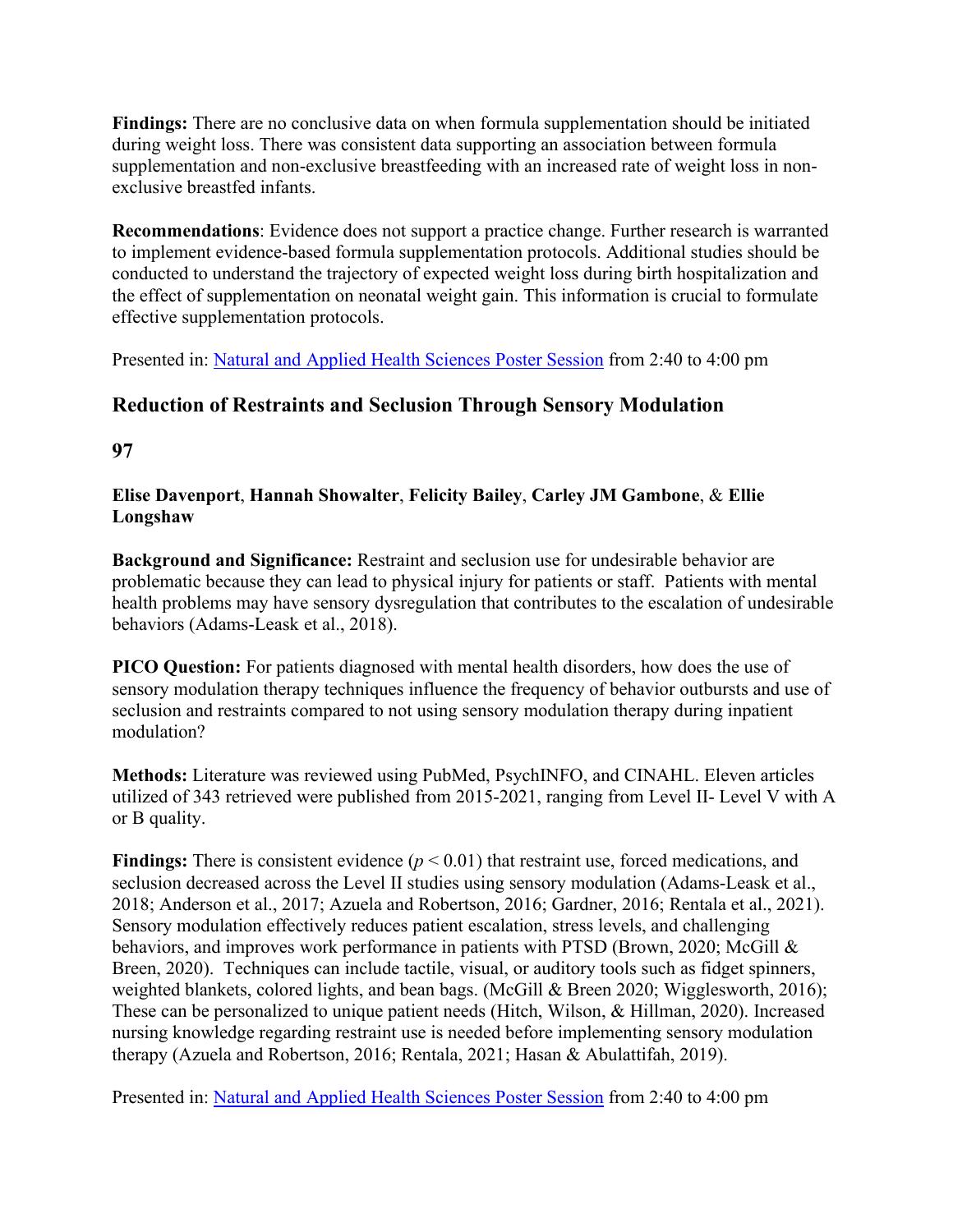## **Improving Outcomes of Non-Intubated COVID-19 Patients (CP) Using Self-Proning Techniques**

**98**

#### **Rebecca D Hill**, **Sarah M Good**, **Sarah M Pstrak**, & **Melody McCrary**

**Background of the Problem:** CP suffer from respiratory insufficiency leading to intubation and mechanical ventilation support. The prone position (PP) improves oxygenation in other pulmonary conditions (Powers et al., 2021). It is important to determine a proning protocol to improve patient oxygenation status and outcomes for CP.

**PICO Question:** In adult non-intubated CP, is self-proning more effective than not proning for improving patient outcomes?

**Methods of Literature Search:** Our sources were found in Medline and CINAHL which ranged in date from 2013-2021. Of the 218 articles retrieved only 7 articles addressed the PICO question and were used. Search terms included: COVID-19, SARS-COV-2, prone, proning, and prone positioning. The evidence included Level I, II, and V with an overall quality averaging a B based on the Johns Hopkins Model.

**Findings from EBP project:** Findings showed good but conflicting evidence. CP had significant improvement in SpO2, PaO2, SPO2:FiO2, and PaO2:FiO2 ratios during proning periods *(p<*0.01), these improvements were not maintained during the post-proning period (Dubosh et al., 2021; Guérin et al., 2013; Johnson et al., 2021; Padrão et al., 2020; Powers et al., 2021; Taboada et al., 2020). Some study findings showed no difference for changes in oxygenation, intubation rates, and ICU transfers (Johnson et al. 2021; Taboada et al., 2021). Oxygenation was improved at 48 hours (*p*=0.036); however, improvements were not sustained at 72 hours (*p*=0.077) (Johnson et al., 2021).

Presented in: [Natural and Applied Health Sciences Poster Session](http://huggs.messiah.edu/seh_symposium/symposium_posters.php?session=3) from 2:40 to 4:00 pm

## **Improving Nursing Student Veteran Care Competency Through Simulation**

#### **99**

**Allyson C Hoffmann**, **Ariana Dunkerton**, **Abigail Huebner**, **Chelsey Seeley**, Brenda Elliott†, Tara S Jankouskas†, & Kimberly H Fenstermacher PhD†

**Background and Significance:** In nursing schools, there is inconsistent inclusion of veterancentered content. Veterans are a vulnerable population that is at higher risk for a variety of mental health illnesses. Changing the curriculum to include veteran-centered content would allow nursing students to give care in a more holistic manner.

**PICO Question:** In nursing students, does a veteran-centered simulation compared to a nonveteran-centered simulation improve perceived competency to care for veterans?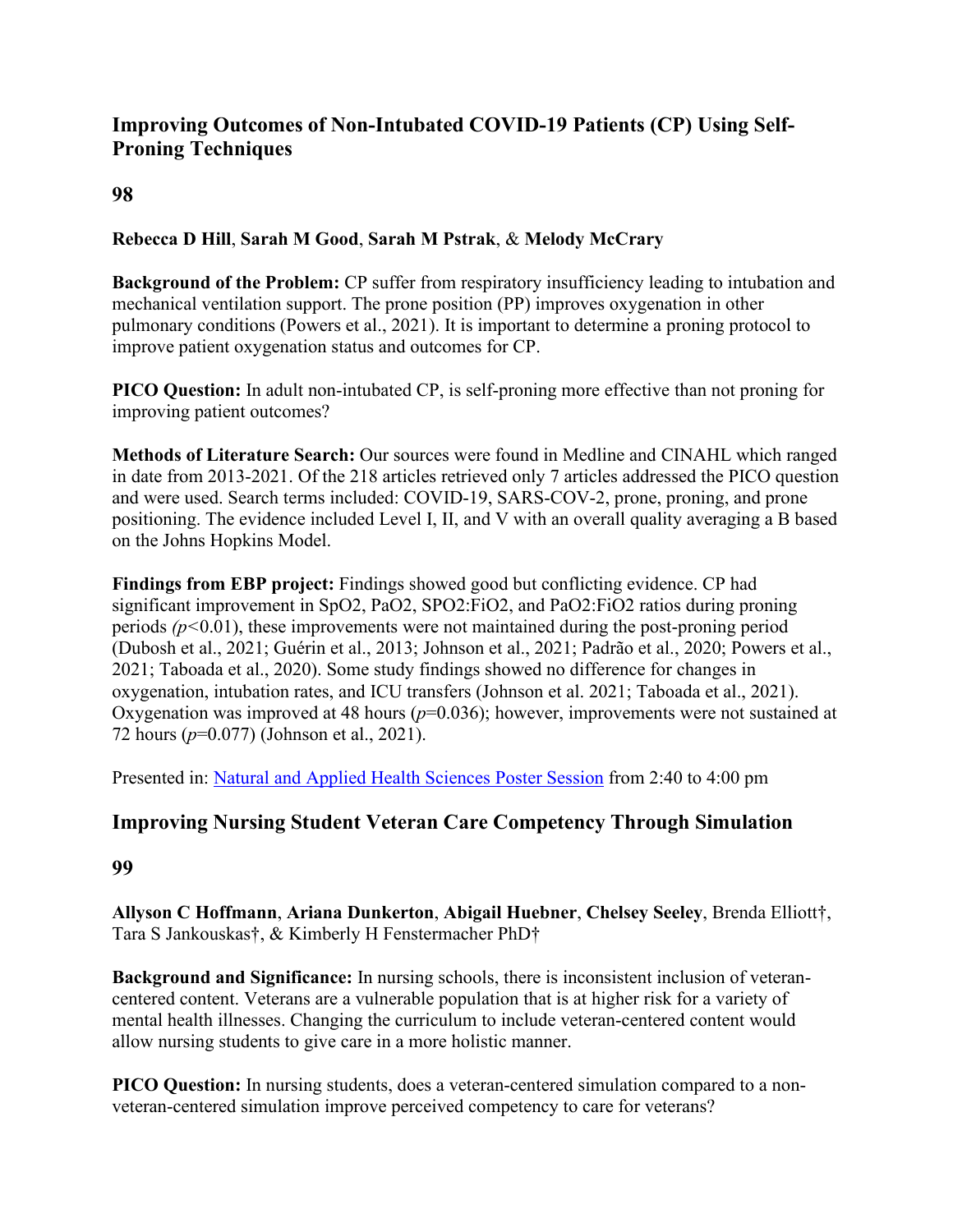**Methods:** Databases searched included PubMed, CINAHL, and Medline. Out of 63 results, seven articles were selected that answered the PICO question. Articles dated from 2012-2021. Based on the Johns Hopkins Nursing Evidence-Based Practice Model, the evidence used was Level III, quality A and Level V, quality B ratings.

**Findings:** The findings supported that the use of simulation increased student perception of competency. Simulations varied from focusing on asking if a patient is a veteran to the psych/mental health issues they were experiencing. Simulations were used once within a program or up to 40%. Safety, communication, assessment, comfort, and confidence were the elements of competency that were explored in the articles. The articles reported consistent evidence in stating veteran-centered simulations increased student competency of veterancentered care.

**Recommendations:** Most of the evidence was Level V, thus further research on this topic is recommended. Doing an RCT in a nursing school where students are randomized to care for a veteran and non-veteran could provide further evidence to support the EBP question. To show perceived competency, pre-post measures should be completed.

Presented in: [Natural and Applied Health Sciences Poster Session](http://huggs.messiah.edu/seh_symposium/symposium_posters.php?session=3) from 2:40 to 4:00 pm

## **Targeted Temperature Management (TTM) in Post Cardiac Arrest (CA) Patients**

#### **100**

#### **Katie Wilkin**, **Cassidy L Hoffman**, **Tyler J Wilkinson**, **Emily Allbee**, & **Kyla M Gehr**

#### **Background of the Problem:**

Survival rates and neurologic functioning following cardiac arrest are poor. The use of therapeutic hypothermia is widely used in those patients who suffer cardiac arrest prior to hospitalization. However, the efficacy of its use for in-hospital cardiac arrest is controversial. This project aims to explore the favorability of initiating TTM in patients with cardiac arrest during their hospital stay (Wang et al., 2020).

#### **PICO Question:**

In adult in-hospital cardiac arrest patients, does TTM lead to better survivability and neurological outcomes than those who do not receive TTM?

#### **Methods of Literature Search:**

188 articles ranging from 2015-2021 were retrieved and 11 were used. Based on Johns Hopkins Model, the evidence ranged from Level I, III, and V. Articles included were A or B quality.

#### **Findings from EBP project:**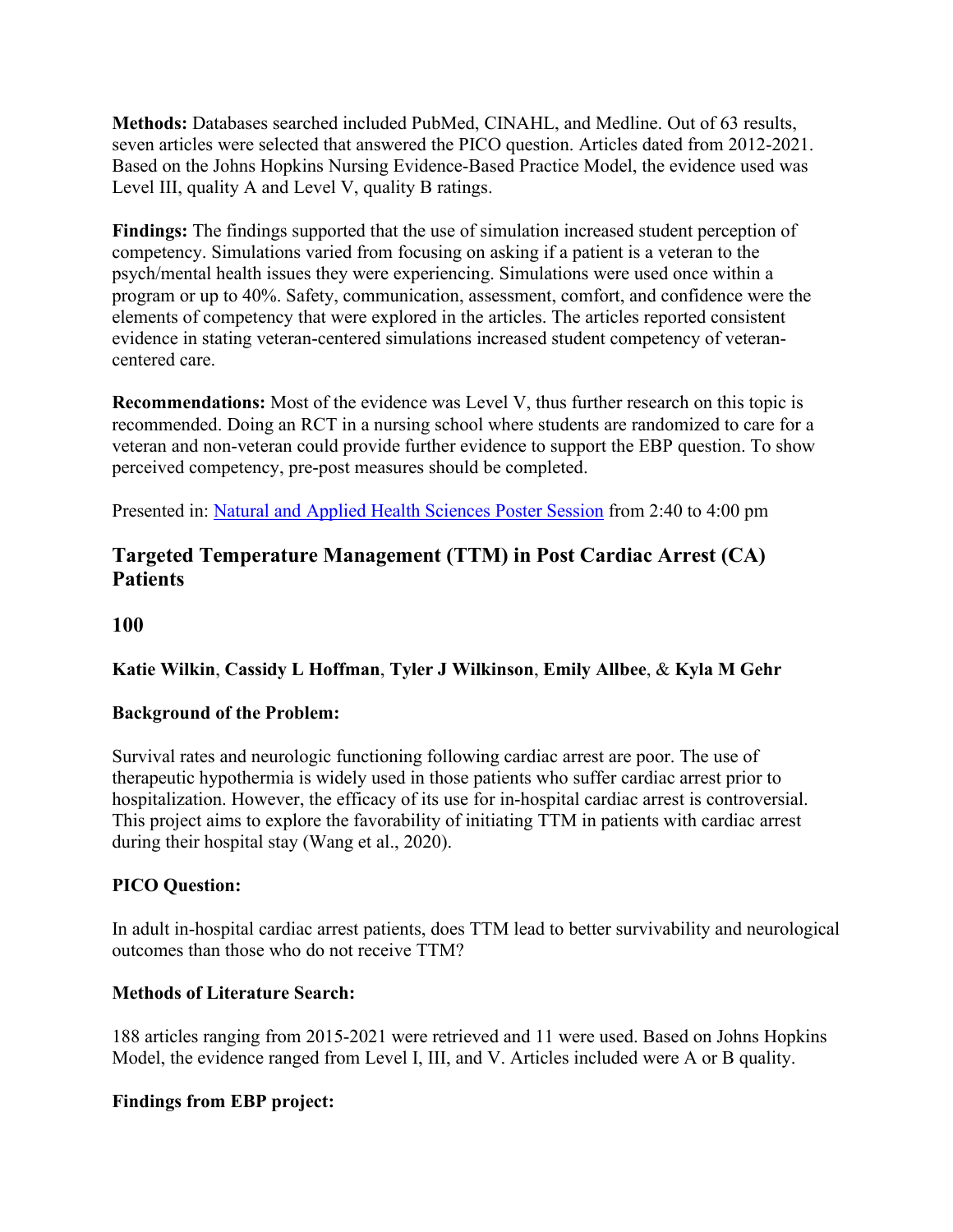Evidence supports that TTM increases neurological outcomes by 16% and survivability by 14%,  $p=0.03$  (Omairi et al., 2021). Arrich et al, (2016) showed significantly better outcomes at 33 °C versus 36 °C (*p*=0.04), Chandrasekaran et al., (2015) had insignificant results. Two studies by Lascarrou et al., (2019) had significant neurological outcomes (*p*=0.04 and *p*=0.001) with no improvement on survival. Some retrospective studies reported poor neurological outcomes, no difference in survivability or worse survivability with TTM although most were insignificant (Wang et al., 2020; Chan et al., 2016; Irisawa et al., 2018; Huang et al., 2017; Gorecka et al., 2017; Hsu, et al., 2018).

Presented in: [Natural and Applied Health Sciences Poster Session](http://huggs.messiah.edu/seh_symposium/symposium_posters.php?session=3) from 2:40 to 4:00 pm

## **Implementation of Resilience Programs to Reduce Burnout Among Critical Care Nurses**

### **101**

**Bryce W Woland**, **Kim Mowery**, **Taylor Snyder**, **Morgan Furjanic**, Jessica Merkert†, Tara S Jankouskas†, & Kimberly H Fenstermacher PhD†

**Background and Significance:** In critical care settings, nurses not only face large workloads, but also witness traumatic events daily. This leads to compassion fatigue and burnout, which leads many critical care nurses to leave bedside practice. Critical care nurses need resources to reduce burnout and continue bedside practice.

**PICO Question:** In critical care nurses, does the implementation of a resilience program reduce compassion fatigue and burnout compared to no resilience program?

**Methods:** A literature review was conducted using CINAHL and Medline. The article dates ranged from 2014-2021. 178 articles were found with 7 articles used. The Johns Hopkins Nursing Evidence-Based Practice Model was used to classify articles by evidence level and quality rating.

**Findings:** Evidence supports the use of resilience programs to decrease compassion fatigue and burnout among critical care nurses. Engagement in resilience and mindfulness programs increases compassion satisfaction and decreases burnout (Flanders et al., 2020, Morrison et al., 2017). Resilience decreases the negative impacts of burnout and compassion fatigue, and increases mental health stability (Arrogante & Aparicio-Zaldivar, 2017; Jackson et al., 2018). Peer coaching relationships can help nurses reduce moral distress and enhance resilience (DeGrazia et al., 2021).

**Recommendations:** Resilience programs should be implemented in all critical care settings. A wide variety of resilience programs are effective, therefore the design of the resilience program can be tailored to meet the needs of the individual critical care unit.

Presented in: [Natural and Applied Health Sciences Poster Session](http://huggs.messiah.edu/seh_symposium/symposium_posters.php?session=3) from 2:40 to 4:00 pm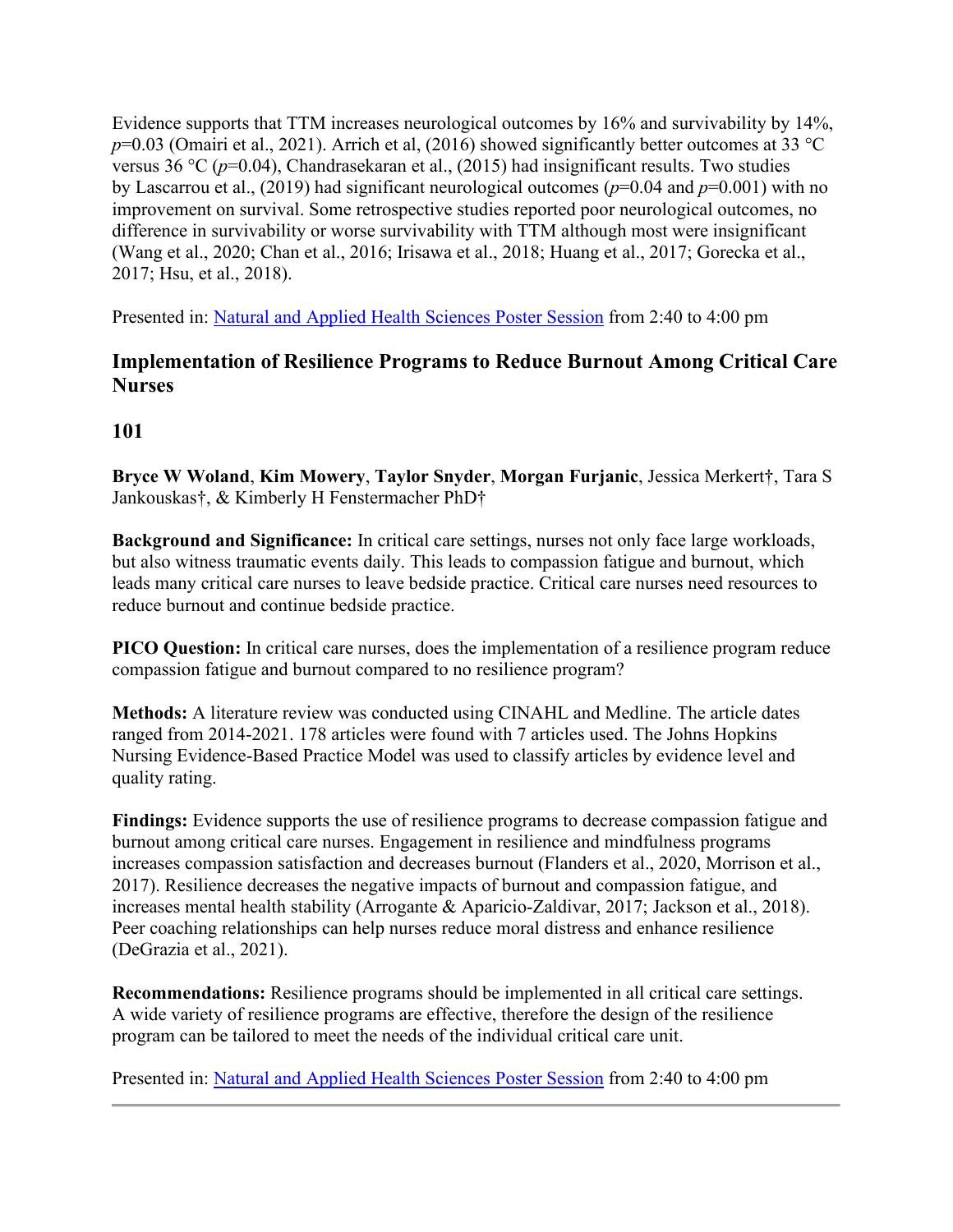## **Nutrition & Dietetics**

## **Perceived Stress Does Not Have an Impact on Dietary Behavior in Messiah University Students Enrolled in a Wellness Course**

**56**

#### **Kaitlyn DeStefano**, **Heidi Nolt**, **Sabrina Garman**, & Amy B. Porto†

Dietary behaviors can be influenced by various factors, including stress. Exposure to stress over a long period of time can result in negative health consequences. The aim of this study was to examine the relationship between perceived stress and eating habits in university students using the Perceived Stress Scale (PSS) and the Healthy Eating Assessment (HEA). Undergraduate students at Messiah University enrolled in a wellness course for the 2022 Spring semester were invited to participate. The PSS and HEA were administered electronically to interested students three times throughout the spring semester: at the beginning of the semester; three weeks into the semester; and eight weeks into the semester: four weeks into the semester; eight weeks into the semester; and eleven weeks into the semester. Of the 250 students enrolled in a wellness course, 18% completed the first round of data collection, 14% completed the second round, and 6% completed the third data collection. Data were analyzed in Microsoft Excel using linear regression models. R² values from the 1st, 2nd, and 3rd data collections were 0.10, 0.11, and 0.02, indicating a weak relationship between perceived stress scores and changes in dietary behavior. More research is needed to assess the changes in perceived stress and eating habits over time.

IRB Approval: 2021-033 Date: January 4, 2022

Presented in: [Natural and Applied Health Sciences Poster Session](http://huggs.messiah.edu/seh_symposium/symposium_posters.php?session=3) from 2:40 to 4:00 pm

## **Short-term Ashwagandha Supplementation Produced Inconclusive Acute Stress and Anxiety Data in College Students**

## **58**

## **Jordan M Lepley**, **McKenna J Brown**, **Cameron K Carter**, & Amy B. Porto†

**Context**: Stress remains a primary public concern across all demographics and age groups. College students in particular suffer from outsized stress loads throughout their academic careers. Adaptogens, such as Ashwagandha (ASW) root, may represent a possible supplementation methodology to decrease both objective and subjective measures of acute stress.

**Aims**: The aim of this study was to evaluate the efficacy of a short-term high-concentration fullspectrum extract of ASW in reducing stress and anxiety in college-age students.

**Design**: Prospective, parallel, double-blind, randomized, placebo-controlled trial.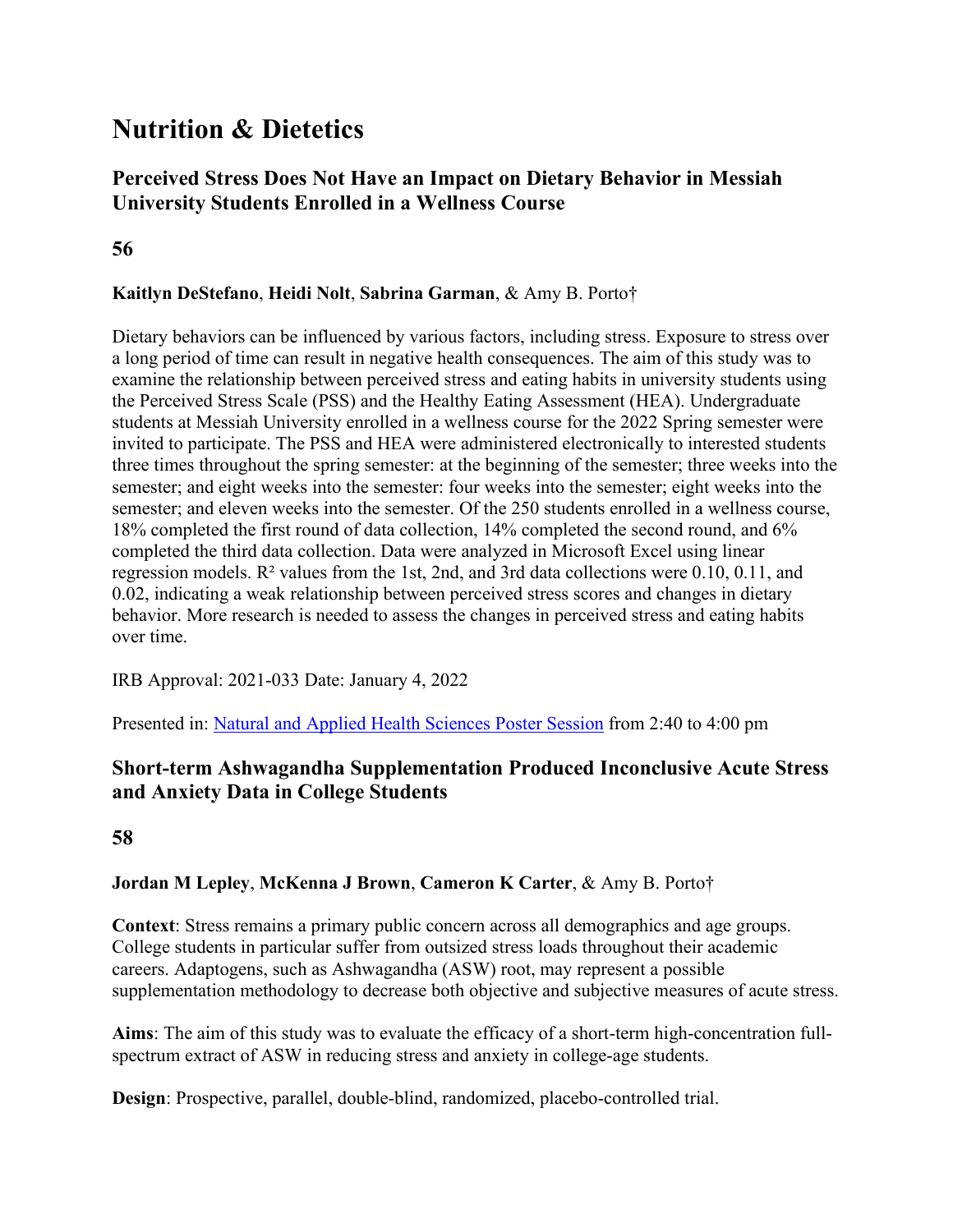**Materials and Methods:** A total of 17 college-age subjects (mean age  $= 20.82$ , SD  $= 1.79$ , 5 female, 12 male) were enrolled in the study after inclusion and exclusion criteria were met. They were randomized to either the treatment group or the placebo control group and asked to take one capsule per day for a period of 30 days. In the treatment group, each capsule contained 600 mg of high-concentration full-spectrum ASW extract. Two in-person lab sessions were conducted to measure subjective and objective stress response to an acute stress stimulus before and after the supplementation period.

**Statistical Analysis**: Paired *t*-tests were used for both subjective and objective measures.

**Results**: No significant reductions in stress measurements were observed. Additionally, the chosen acute stress protocol did not elicit an acute stress reaction in approximately half of the participants. As a result of this discrepancy, the remaining statistical analyses were viewed with skepticism.

**Conclusion**: The findings of this study do not provide significant evidence either in support of or against the research hypothesis. Additional research examining the efficacy and reliability of acute stress protocols in college-age participants is warranted.

IRB Approval: 2021-031 Date: February 2, 2022

Presented in: [Natural and Applied Health Sciences Poster Session](http://huggs.messiah.edu/seh_symposium/symposium_posters.php?session=3) from 2:40 to 4:00 pm

## **Preprandial Caffeine Administration Has No Effect on Blood Glucose Response in Messiah University Students**

**57**

### **Alyssa R Meisel**, **Brittany A Myers**, **Tyler J Kuykendall**, & Amy B. Porto†

Blood glucose control is important to avoid serious health complications. Caffeine is one of many factors that can potentially affect blood glucose levels. The purpose of this study was to determine the effect of caffeine on blood glucose response. Twelve Messiah University students  $(n=4 \text{ males and } n=8 \text{ females})$  between the ages of 18-25 participated in this randomized single blind crossover study. Participants were recruited via word of mouth and classroom announcements. A baseline blood glucose measurement was obtained via finger stick following an overnight fast. Subjects immediately consumed 14 oz of coffee [caffeinated (315mg) or decaffeinated]. They then received a meal consisting of 75g of carbohydrates, after which their blood glucose level was measured three additional times in one-hour intervals. Participants returned the following week to repeat the procedure with the opposite treatment. The area under the curve between the caffeinated and decaffeinated treatments showed no statistical significance  $(p>0.1)$ . Results of this study suggest the presence of preprandial caffeine does not have an effect on blood glucose response.

IRB Approval: 2021-034 Date: January 24, 2022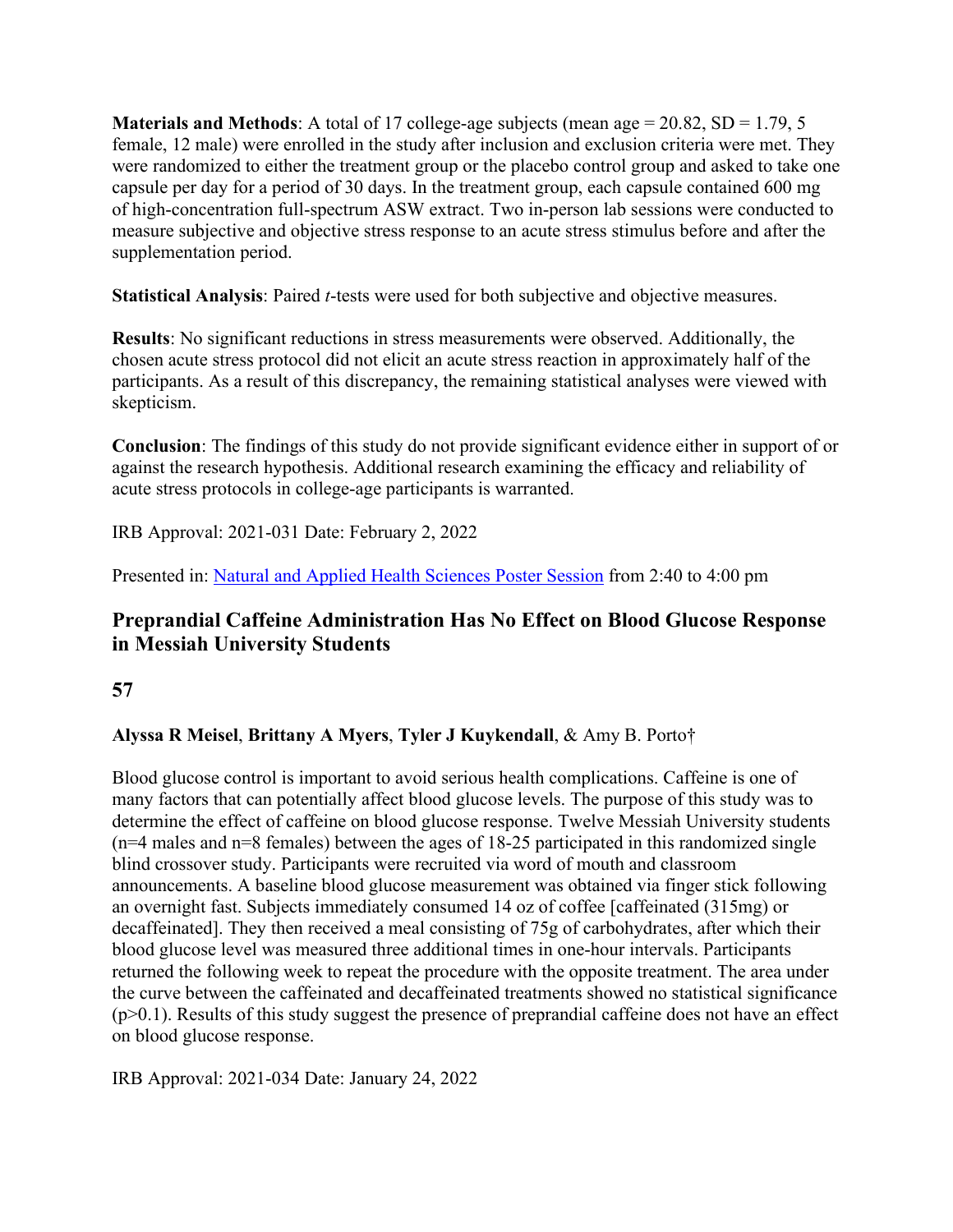Presented in: [Natural and Applied Health Sciences Poster Session](http://huggs.messiah.edu/seh_symposium/symposium_posters.php?session=3) from 2:40 to 4:00 pm

# **Habitual Breakfast Skipping Contributes to Lower GPA but Not Caffeine Intake in Messiah University Students**

# **59**

## **Sophie Stambaugh**, **Joy E Galbraith**, **Kirsten Howland**, **Cera H Connolly**, & Amy B. Porto†

**Background:** Breakfast has been labeled as the most important meal of the day. However, it is also the most frequently skipped. Regular consumption of a high quality breakfast has been associated with a healthy lifestyle and dietary habits, which are related to improved academic performance. Additionally, increased caffeine intake may be linked to breakfast skipping due to its impact on the quality and quantity of sleep.

**Objective:** To determine whether regular versus irregular breakfast consumption affects academic performance and caffeine intake.

**Methods:** Researchers created an online survey containing questions concerning breakfast habits, caffeine intake, and academic performance. The survey was administered via the Messiah University course management platform and on-site recruitment. Four hundred and thirty-four Messiah students between the ages of 18 and 23 responded. Data were analyzed using a two sample t-test.

**Results:** The GPA of breakfast eaters was  $3.67 \pm 0.02$  compared to breakfast skippers  $3.47 \pm 0.02$ 0.48 ( $p$ <0.0001). No significant difference ( $p$ =0.20) was found for the frequency of caffeine intake of breakfast eaters  $(3.31 \pm 2.66 \text{ days})$  compared to breakfast skippers  $(3.53 \pm 2.45 \text{ days})$ . **Conclusions:** While caffeine intake appears to have no effect on breakfast habits, consuming breakfast regularly may contribute to a higher GPA.

IRB Approval: 2021-030 Date: January 22, 2022

Presented in: [Natural and Applied Health Sciences Poster Session](http://huggs.messiah.edu/seh_symposium/symposium_posters.php?session=3) from 2:40 to 4:00 pm

# **Eating Attitudes Assessment of Children Enrolled in the Salvation Army's After School Program**

# **60**

# **Sarah L Taylor**, **Rachel H Marcroft**, **Heather E Mayo**, & Amy B. Porto†

The prevalence of disordered eating symptoms is increasing in adolescents and eating disturbances are being reported at young ages. Disordered eating has serious health and physiological consequences, thus it's imperative to have a reliable survey instrument for young children for early identification and prevention. The aim of this descriptive study was to assess the food preoccupation, dietary patterns, and eating attitudes in elementary-aged students by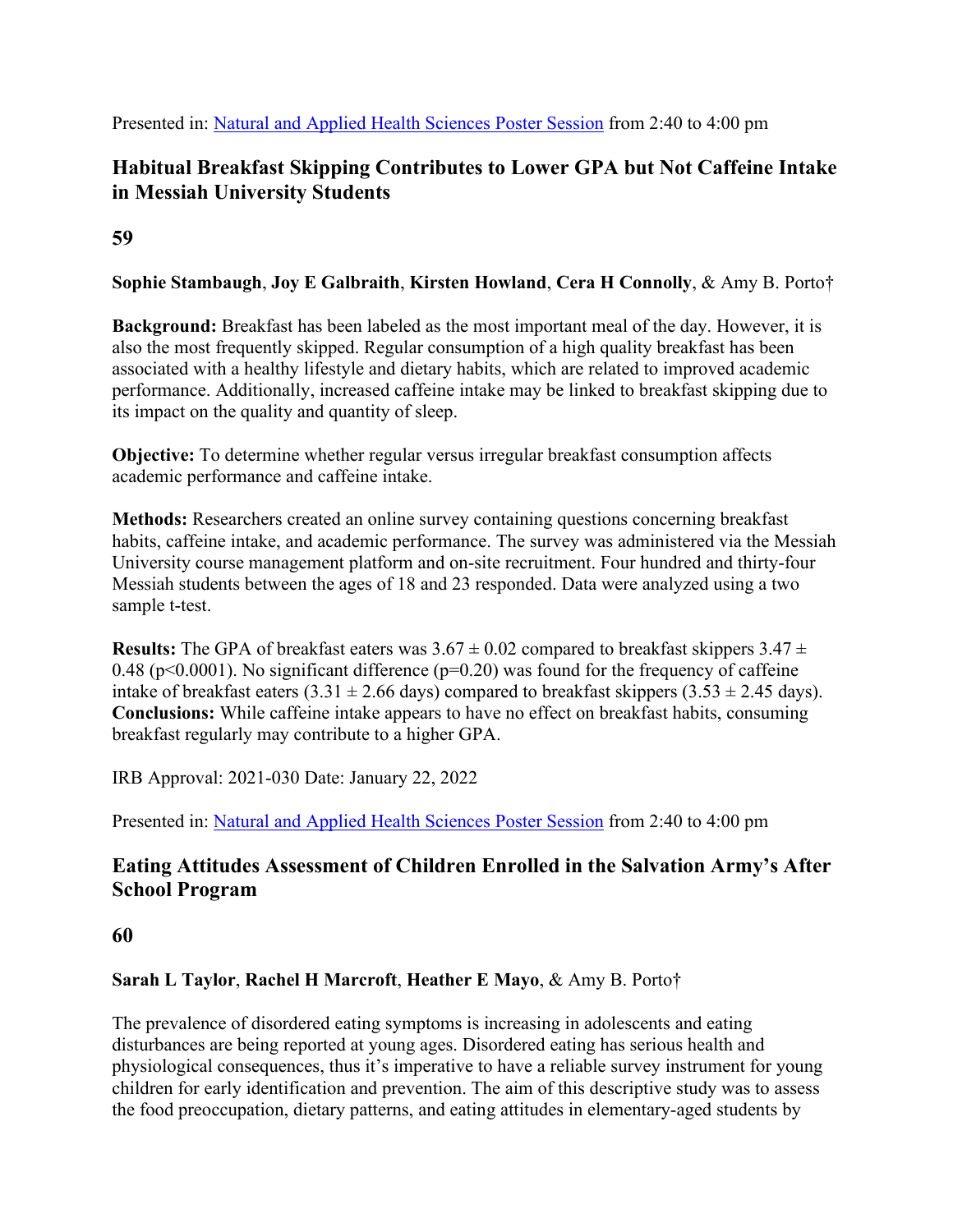using the Children's Eating Attitudes Test (ChEAT). Survey items are categorized into four subscales: (1) concerns about weight, (2) limiting food intake, (3) pressure to eat, and (4) concerns about food. Students enrolled in The Salvation Army's Roller Enrichment Academy were invited to participate in the study. Of 26 enrolled, 15% provided parent permission and child assent. The ChEAT was orally administered over 2 sessions to participants (n=4), aged 7- 10. Results indicated subscales 1 and 4 had the highest scores  $(4 \pm 5.48 \text{ and } 4 \pm 2.45,$ respectively). Item 25 (I enjoy trying new rich foods), contributed 56% to the total score of subscale 4. The participant with the highest total score (23 out of 78) appeared to be the most comfortable during survey administration. The participant who appeared to be the least comfortable during survey administration had the lowest total score (1 out of 78). These results suggest comfort level may be associated with participant willingness to answer survey items. However, more research is needed to explore eating attitudes in young children, so that disordered eating patterns can be better understood in this population.

IRB Approval: 2021-029 Date: February 21, 2022

Presented in: [Natural and Applied Health Sciences Poster Session](http://huggs.messiah.edu/seh_symposium/symposium_posters.php?session=3) from 2:40 to 4:00 pm

# **Acknowledgments**

Key:

**R** Click on this icon to see the poster.

 $\mathbf{B}$  Click on this icon to see the abstract for the presentation.

 $\mathbb R$  Click on this icon to see the abstract for the poster.

### **Support Sources**

Much of the work presented in the Symposium has had support (either financial or in-kind) from a variety of people and organizations outside of Messiah University. We appreciate all those who have helped us to accompish what we have been able to accomplish. We couldn't have done it without you! Thank you!

Ability Prosthetics

Aligned Works

City of Harrisburg

The Collaboratory for Strategic Partnerships and Applied Research

Cunningham Prosthetic Care

CURE International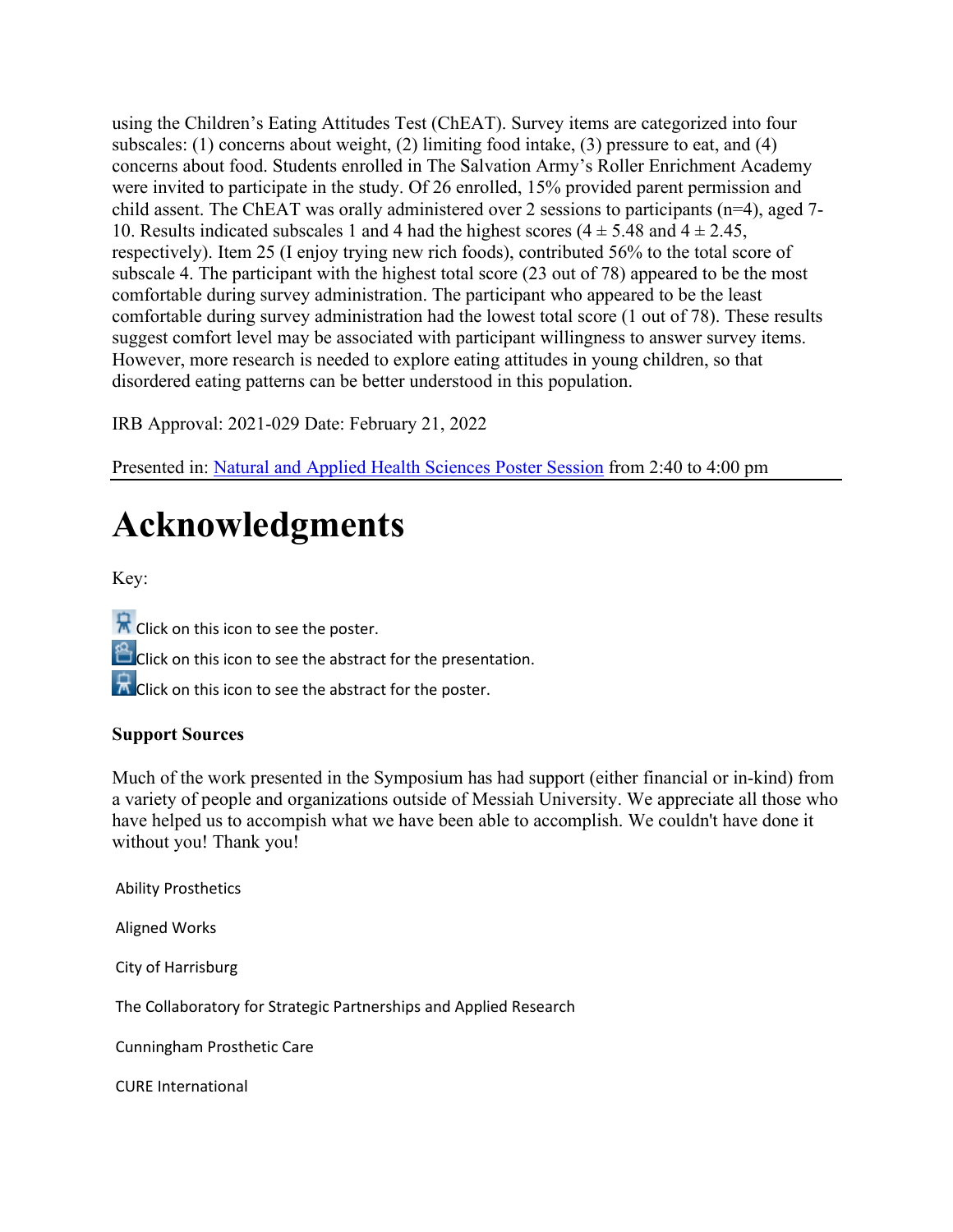The Department of Biological Sciences (Messiah University)

The Department of Chemistry and Biochemistry (Messiah University)

The Department of Computing, Mathematics, and Physics (Messiah University)

Department of Energy

Dr. Doug Phillippy

E & E Metal Fab, Inc.

The Gary and Sylvia Emberger Research Scholarship

Greenwood Hills Bible Conference

HopeWalks

Jefferson Science Associates

Ray Crist Undergraduate Summer Research Program

**SEPSACS** 

Steinbrecher Undergraduate Summer Research Program

US Geological Survey

#### **Collaboratory/Engineering Department Project Review Panelists**

Once a semester, each team in the Collaboratory takes part in a formal engineering design review in which faculty from the Department of Engineering and others, including professional engineers from industry, hear an in-depth report about the work that the team has been doing, are able to ask questions about the work and give their insights and suggestions based on their experience working as engineers. While these project reviews are a bit nerve-wracking for the students, they really help to make sure that projects are progressing along a path which will lead to eventual success of the project. Because of the time that the following individuals from outside the Department of Engineering have volunteered, these projects are much more successful than they could have been otherwise. Thank you!

| <b>Tom Austin</b>  |
|--------------------|
| Gebeyehu Ayele     |
| Lexi Bane          |
| Lyndsy Barry       |
| <b>Brent Basom</b> |
| David Bedillion    |
| <b>Tony Beers</b>  |

Karl Bergmann Ross Billings Jim Boyer Erin Brenneman Mark Brill Cory Brubaker Karen Burket

Ben Burlew Steven Carpenter Nathan Chan Nathan Chaney Pamela Crane-Hoover Erin Cressman Harrison Crosby